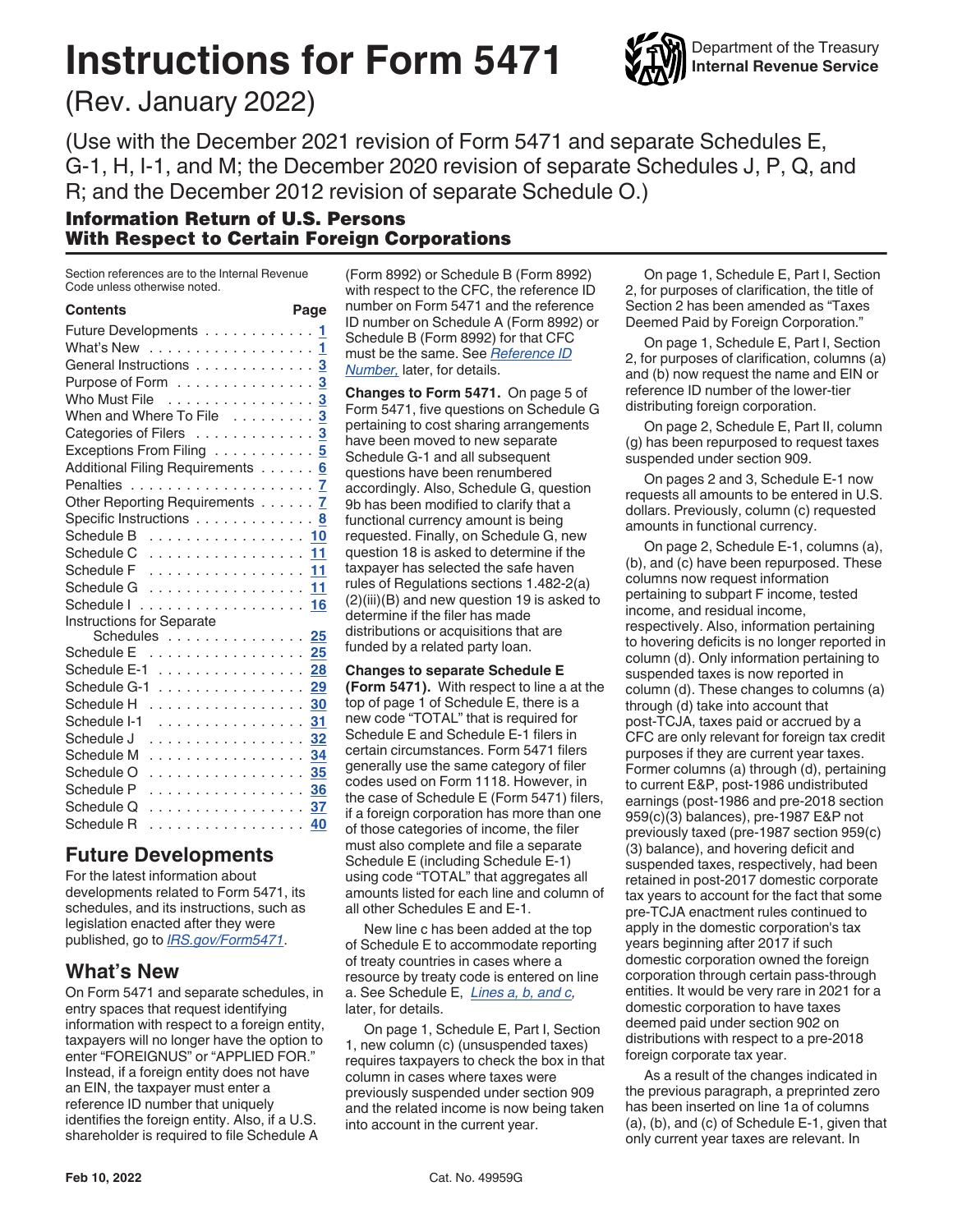addition, lines 1b, 1c, and 2 have been shaded in columns (a), (b), (c), and (d), and a pre-printed zero has been inserted on line 16 of columns (a), (b), and (c).

On pages 2 and 3, Schedule E-1, line 5b (taxes reclassified as related to hovering deficit after nonrecognition transactions) of the previous revision has been deleted. As a result, previous line 5a is now line 5.

On pages 2 and 3, Schedule E-1 combines former lines 9 and 10 on one line 9 to report both taxes deemed paid with respect to inclusions under sections 951(a)(1) and 951A and clarifies that amounts may only be reported in columns (a) and (b) with respect to line 9. As a result, line 9 has been renamed "taxes deemed paid with respect to inclusions" and all subsequent lines of Schedule E-1 have been renumbered, as appropriate. Also, line 9 has been shaded with respect to all columns other than columns (a) and (b).

On pages 2 and 3, Schedule E-1 former line 11 is now line 10 and clarifies that only columns (d) and (e)(i) through (e) (x) may have entries on line 10. As a result, Schedule E-1, line 10, columns (a), (b), and (c) have been shaded.

On pages 2 and 3, Schedule E-1, line 14 (taxes related to hovering deficits offset of undistributed post-transaction E&P) of the previous revision has been deleted. This line 14 was deleted to comport with the clarification in proposed Regulations section 1.367(b)-7(g) concerning hovering deficits (REG– 101657–20 (November 12, 2020)). As a result of the deletion of line 14, all subsequent lines have been renumbered, as appropriate.

On pages 2 and 3, Schedule E-1, former line 15 is now line 13 and now requests filers to combine lines 8 through 12 in columns  $(a)$ ,  $(b)$ , and  $(c)$ .

On pages 2 and 3, Schedule E-1, former line 16 is now line 14 and has been reserved for future use.

On page 2, Schedule E-1, former line 18 is now line 16 (balance of taxes paid or accrued at beginning of the next year), and, as a result of the changes listed above, line 16 now instructs filers that line 16, columns (a), (b), and (c), must always equal zero. So, if necessary, enter negative amounts on line 15 of columns (a), (b), and (c) in amounts sufficient to reduce line 13, columns (a), (b), and (c) to zero. For the remaining columns, combine lines 8 through 12.

**New separate Schedule G-1.** This new schedule is used by U.S. persons to report information with respect to certain foreign corporations that were participants in any cost sharing arrangement during the tax year. For example, the schedule is used to

report the foreign corporation's intangible development costs, and reasonably anticipated benefits share, and the U.S. participant's platform contributions for the tax year. Only those answering yes to Form 5471, Schedule G, question 7 are required to complete and file separate Schedule G-1.

**Note.** Schedule G-1 is a separate schedule because filers may be required to complete the schedule multiple times. Specifically, if the foreign corporation was a controlled participant (as defined in Regulations section 1.482-7(j)) in more than one cost sharing arrangement (as defined in Regulations section 1.482-7(b)) during the tax year, the filer is required to complete Schedule G-1 for each cost sharing arrangement.

**Changes to separate Schedule H (Form 5471).** Line 2g has been modified to update the references to Schedule E, due to changes made to that schedule.

New line 5c(iii)(D) was added so that a taxpayer can enter requested information for four sanctioned countries with respect to the section 901(j) category. The purpose of this new line is to eliminate the need for an attachment to this separate Schedule H.

The instructions for Schedule H, line 2i, have been revised to clarify that taxpayers must report an adjustment if U.S. GAAP income reported on Schedule C includes any expenses or income related to PTEP that should not be included in current year E&P.

#### **Changes to separate Schedule I-1**

**(Form 5471).** On lines 1 and 2, the phrase "(see instructions if cost of goods sold exceed gross receipts)" has been inserted after "gross income" (on line 1) and "exclusions" (on line 2). These changes were made because it is possible that, in certain circumstances, a taxpayer may have a negative amount to enter on line 1 or on one or more of the exclusion lines (lines 2a through 2e).

On line 3, the phrase "(total of lines 2a-2e)" has been replaced with "(combine lines 2a through 2e)" to reflect the fact that negative amounts can be entered on lines 2a through 2e. As a result, the line 3 result can be positive or negative.

On lines 4 and 6, the phrase "(see instructions)" has been inserted at the end of these line descriptions. The instructions explain how the subtractions are made and examples have been added for purposes of clarity. See the instructions for Schedule I-1, *[Line 4](#page-30-0)* and *[Line 6](#page-30-0)*, later, for details.

**Changes to separate Schedule J (Form 5471).** No changes have been made to this schedule. Use the December 2020 revision of the schedule. However,

see the instructions for *[Schedule J](#page-31-0)*, later, for changes that affect how the schedule is completed.

**Changes to separate Schedule M (Form 5471).** New lines 13 and 28 were added for reporting loan guarantee fees received (line 13) and loan guarantee fees paid (line 28). Also, new lines 14 and 29 were added for reporting "other amounts received" (line 14) and "other amounts paid" (line 29). As a result of the addition of these new lines, all subsequent lines of Schedule M have been renumbered, as appropriate. See the instructions for *[Schedule M](#page-33-0)*, later, for additional information, including the information required on the required statement for lines 14 and 29.

**Changes to separate Schedule O (Form 5471).** No changes have been made to Schedule O (Form 5471). Use the December 2012 revision of the schedule.

**Changes to separate Schedule P (Form 5471).** No changes have been made to this schedule. Use the December 2020 revision of the schedule. However, see the instructions for *[Schedule P](#page-35-0)*, later, for changes that affect how the schedule is completed. For example, with respect to line a at the top of page 1 of Schedule P, there is a new code "TOTAL" that is required for Schedule P filers in certain circumstances. Form 5471 filers generally use the same category of filer codes used on Form 1118. However, in the case of Schedule P (Form 5471) filers, if a foreign corporation has more than one of those categories of income, the filer must also complete and file a separate Schedule P using code "TOTAL" that aggregates all amounts listed for each line and column of all other Schedules P.

**Changes to separate Schedule Q.** No changes have been made to this schedule. Use the December 2020 revision of the schedule. However, see the instructions for *[Schedule Q](#page-36-0)*, later, for changes that affect how the schedule is completed. For example, with respect to line A at the top of page 1 of Schedule Q, there is a new code "TOTAL" that is required for Schedule Q filers in certain circumstances. Form 5471 filers generally use the same category of filer codes used on Form 1118. However, in the case of Schedule Q (Form 5471) filers, if a foreign corporation has more than one of those categories of income, the filer must also complete and file a separate Schedule Q using code "TOTAL" that aggregates all amounts listed for each line and column of all other Schedules Q.

**Changes to separate Schedule R.** No changes have been made to this schedule. Use the December 2020 revision of the schedule. However, see the instructions for *[Schedule R](#page-39-0)*, later, for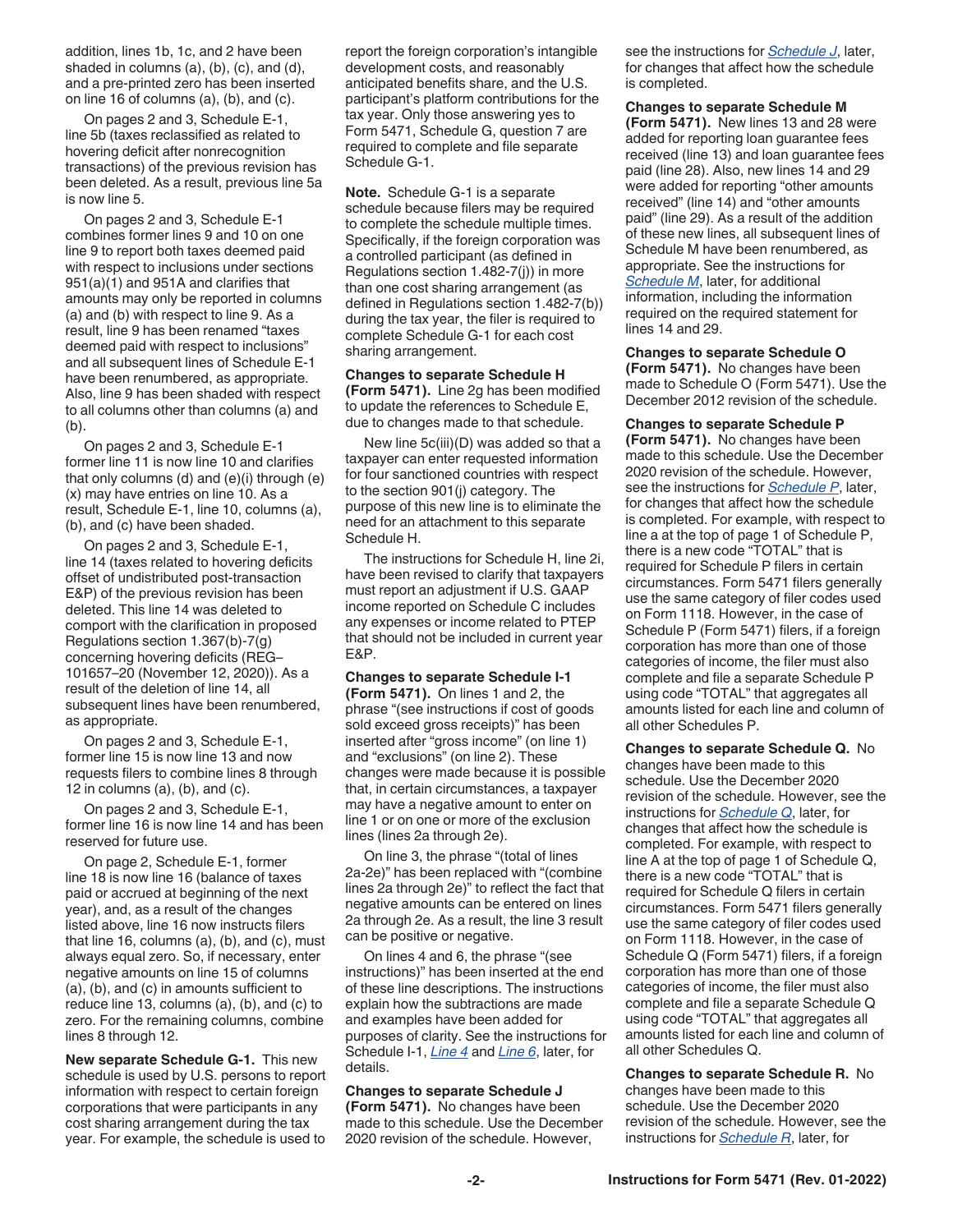<span id="page-2-0"></span>changes that affect how the schedule is completed.

### **Changes to the Instructions for Form 5471 and separate schedules.** The

instructions have been updated for each of the aforementioned changes to Form 5471 and separate schedules. In addition: • Changes have been made throughout

these instructions based on final regulations (REG -101657-20 (November 12, 2020)).

• Section 111 of the Taxpayer Certainty and Disaster Tax Relief Act of 2020 extended the look-through rule of section 954(c)(6). The rule now applies to tax years of foreign corporations beginning after December 31, 2005, and before January 1, 2026, and to tax years of U.S. shareholders with or within which such tax years of the foreign corporations end. Continue to exclude the applicable types of income specified in section 954(c)(6) from Worksheet A, line 1a, for the period specified in the previous sentence.

### **General Instructions**

### **Purpose of Form**

Form 5471 is used by certain U.S. persons who are officers, directors, or shareholders in certain foreign corporations. The form and schedules are used to satisfy the reporting requirements of sections 6038 and 6046, and the related regulations.

### **Who Must File**

Generally, all U.S. persons described in *Categories of Filers,* below, must complete the schedules, statements, and/or other information requested in the chart, *[Filing Requirements for Categories](#page-4-0) [of Filers](#page-4-0)*, later. Read the information for each category carefully to determine which schedules, statements, and/or information apply.

**Note.** When a schedule is required but all amounts are zero, the schedule should still be filed with one or more zero amounts. For schedules that are completed by category (that is, Schedule E, I-1, J, P and Q), inclusion of a single instance of that schedule for any separate category will meet the requirement.

If the filer is described in more than one filing category, do not duplicate information. However, complete all items that apply. For example, if you are the sole owner of a CFC (that is, you are described in Categories 4 and 5a), complete all six pages of Form 5471 and separate Schedules E, G-1, H, I-1, J, M, P, Q, and R.

**Note.** Complete a **separate** Form 5471 and all applicable schedules for **each**  applicable foreign corporation.

### **When and Where To File**

Attach Form 5471 to your income tax return (or, if applicable, partnership or exempt organization return) and file both by the due date (including extensions) for that return.

### **Categories of Filers Category 1 Filers**

These categories are for a U.S. shareholder of a foreign corporation that is a section 965 specified foreign corporation (SFC) (defined below) at any time during any tax year of the foreign corporation, and who owned that stock on the last day in that year on which it was an SFC, taking into account the regulations under section 965. However, see *[Certain Category 1](#page-3-0) [and Category 5 Filers](#page-3-0)*, later, which may apply.

**U.S. shareholder.** For purposes of Category 1 filers, a U.S. shareholder is a U.S. person who owns (directly, indirectly, or constructively, within the meaning of sections 958(a) and (b)) 10% or more of the total combined voting power of all classes of voting stock of a section 965 SFC or, in the case of a tax year of a foreign corporation beginning after December 31, 2017, 10% or more of the total combined voting power or value of shares of all classes of stock of a section 965 SFC.

**U.S. person.** See *[Category 5 Filers](#page-3-0)*, later, for definition.

**Section 965 specified foreign corporation (SFC).** For purposes of Category 1 filers, an SFC (as defined in section 965) is:

1. A CFC (see *[Category 5 Filers](#page-3-0)*, later, for definition), or

2. Any foreign corporation with respect to which one or more domestic corporations is a U.S. shareholder.

However, if a passive foreign investment company (as defined in section 1297) with respect to the shareholder is not a CFC, then such corporation is not a section 965 SFC.

See section 965 and the regulations thereunder for exceptions.

**Note.** A U.S. shareholder who is a Category 1 filer (defined above) must continue to file all information required (see below) as long as:

• The section 965 SFC has accumulated E&P related to section 965 that is reportable on Schedule J (Form 5471), or

• The U.S. shareholder has previously taxed E&P related to section 965 that is reportable on Schedule P (Form 5471).

#### **Category 1a Filer**

A U.S. shareholder who is a Category 1 filer (defined above) must complete Form 5471 and file all information required of a Category 1a filer if that U.S. shareholder does not qualify as a Category 1b or 1c filer.

#### **Category 1b Filer**

See *[Unrelated section 958\(a\) U.S.](#page-3-0)* 

*[shareholder](#page-3-0)*, later, for instructions pertaining to when Form 5471 may be completed as a Category 1b filer.

#### **Category 1c Filer**

See *[Related constructive U.S.](#page-4-0)* 

*[shareholder](#page-4-0)*, later, for instructions pertaining to when Form 5471 may be completed as a Category 1c filer.

#### **Category 2 Filer**

This category includes a U.S. citizen or resident who is an officer or director of a foreign corporation in which a U.S. person (defined below) has acquired (in one or more transactions):

1. Stock which meets the 10% stock ownership requirement (described below) with respect to the foreign corporation, or

2. An additional 10% or more (in value or voting power) of the outstanding stock of the foreign corporation.

A U.S. person has **acquired** stock in a foreign corporation when that person has an unqualified right to receive the stock, even though the stock is not actually issued. See Regulations section 1.6046-1(f)(1) for more details.

**10% stock ownership requirement.** For purposes of Category 2 and Category 3, the stock ownership threshold is met if a U.S. person owns:

1. 10% or more of the total value of the foreign corporation's stock, or

2. 10% or more of the total combined voting power of all classes of stock with voting rights.

**U.S. person.** For purposes of Category 2 and Category 3, a U.S. person is:

1. A citizen or resident of the United States,

2. A domestic partnership,

3. A domestic corporation, and

4. An estate or trust that is not a foreign estate or trust as defined in section 7701(a)(31).

See Regulations section 1.6046-1(f)(3) for exceptions.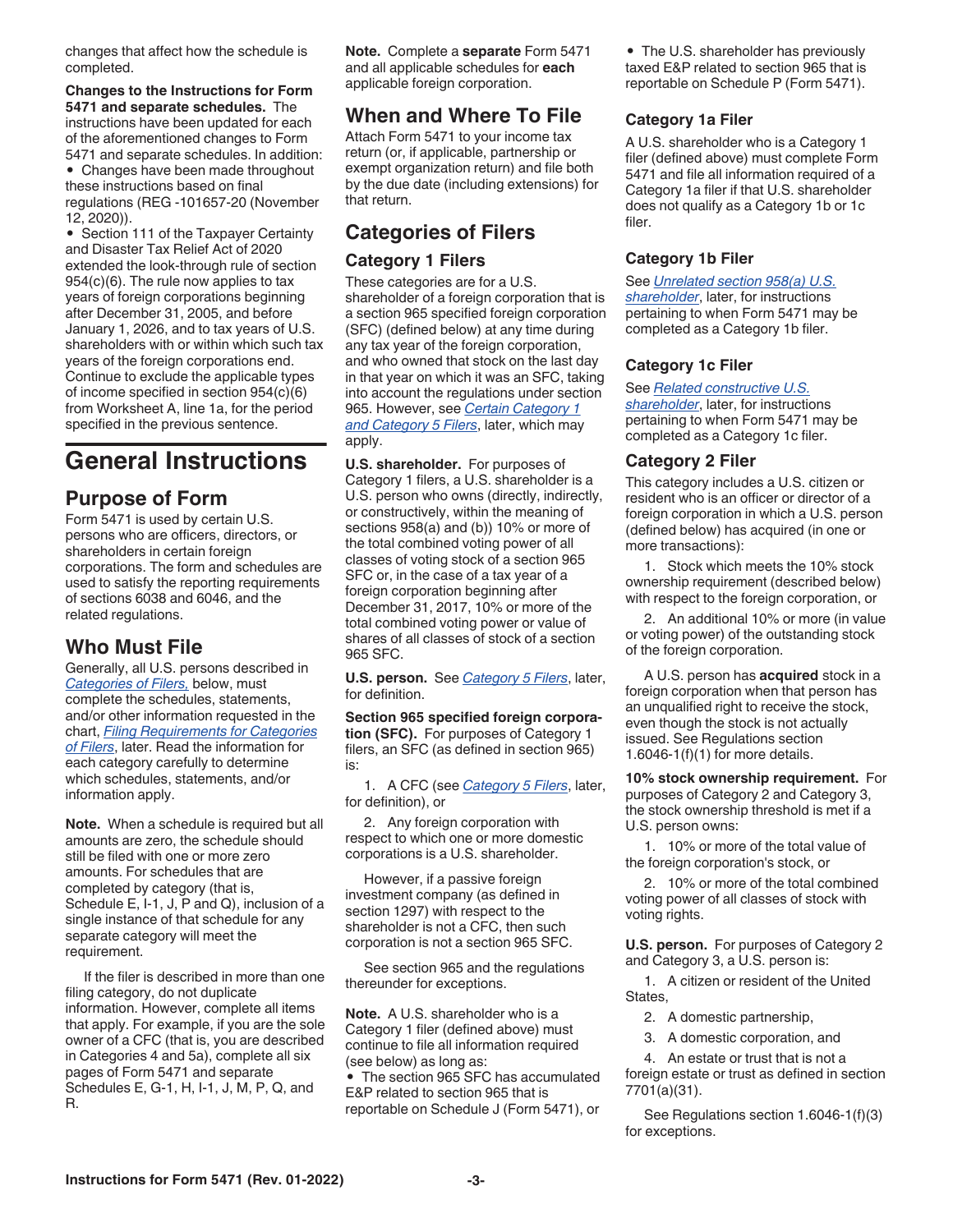#### <span id="page-3-0"></span>**Category 3 Filer**

This category includes:

• A U.S. person (see *[Category 2 Filer,](#page-2-0)*  above, for definition) who acquires stock in a foreign corporation which, when added to any stock owned on the date of acquisition, meets the 10% stock ownership requirement (described above) with respect to the foreign corporation;

• A U.S. person who acquires stock which, without regard to stock already owned on the date of acquisition, meets the 10% stock ownership requirement with respect to the foreign corporation;

• A person who is treated as a U.S. shareholder under section 953(c) with respect to the foreign corporation;

• A person who becomes a U.S. person while meeting the 10% stock ownership requirement with respect to the foreign corporation; or

• A U.S. person who disposes of sufficient stock in the foreign corporation to reduce his or her interest to less than the 10% stock ownership requirement.

For more information, see section 6046 and Regulations section 1.6046-1.

#### **Category 4 Filer**

This category includes a U.S. person who had control (defined below) of a foreign corporation during the annual accounting period of the foreign corporation.

**U.S. person.** For purposes of Category 4, a U.S. person is:

1. A citizen or resident of the United States;

2. A nonresident alien for whom an election is in effect under section 6013(g) to be treated as a resident of the United States;

3. An individual for whom an election is in effect under section 6013(h), relating to nonresident aliens who become residents of the United States during the tax year and are married at the close of the tax year to a citizen or resident of the United States;

4. A domestic partnership;

5. A domestic corporation; and

6. An estate or trust that is not a foreign estate or trust as defined in section 7701(a)(31).

See Regulations section 1.6038-2(d) for exceptions.

**Control.** A U.S. person has control of a foreign corporation if, at any time during that person's tax year, it owns stock possessing:

1. More than 50% of the total combined voting power of all classes of stock of the foreign corporation entitled to vote, or

2. More than 50% of the total value of shares of all classes of stock of the foreign corporation.

A person in control of a corporation that, in turn, owns more than 50% of the combined voting power, or the value, of all classes of stock of another corporation is also treated as being in control of such other corporation.

**Example.** Corporation A owns 51% of the voting stock in Corporation B. Corporation B owns 51% of the voting stock in Corporation C. Corporation C owns 51% of the voting stock in Corporation D. Therefore, Corporation D is controlled by Corporation A.

For more details on "control," see Regulations sections 1.6038-2(b) and (c).

#### **Category 5 Filers**

These categories include a U.S. shareholder who owns stock in a foreign corporation that is a CFC at any time during any tax year of the foreign corporation, and who owned that stock on the last day in that year on which it was a CFC. However, see *Certain Category 1 and Category 5 Filers*, later, which may apply.

**U.S. shareholder.** For purposes of Category 5 filers, a U.S. shareholder is a U.S. person who:

1. Owns (directly, indirectly, or constructively, within the meaning of sections 958(a) and (b)) 10% or more of the total combined voting power of all classes of voting stock of a CFC or, in the case of a tax year of a foreign corporation beginning after December 31, 2017, 10% or more of the total combined voting power or value of shares of all classes of stock of a CFC; or

2. Owns (either directly or indirectly, within the meaning of section 958(a)) any stock of a CFC (as defined in sections 953(c)(1)(B) and 957(b)), unless the foreign corporation has an effective section 953(c)(3)(C) election in place for the tax year.

**U.S. person.** For purposes of Category 5 filers, a U.S. person is:

1. A citizen or resident of the United States,

2. A domestic partnership,

3. A domestic corporation, and

4. An estate or trust that is not a foreign estate or trust, as defined in section 7701(a)(31).

See section 957(c) for exceptions.

**CFC.** In general, a CFC is a foreign corporation that has U.S. shareholders that own (directly, indirectly, or constructively, within the meaning of sections 958(a) and (b)) on any day of the tax year of the foreign corporation, more than 50% of:

1. The total combined voting power of all classes of its voting stock, or

2. The total value of the stock of the corporation.

For purposes only of taking into account income described in section 953(a) (relating to insurance income), a CFC also includes a foreign corporation that is described in section 957(b); and for purposes only of taking into account related person insurance income, a CFC includes a foreign corporation described in section 953(c)(1)(B).

#### **Category 5a Filer**

A U.S. shareholder who is a Category 5 filer (defined above) must complete Form 5471 and file all information required of a Category 5a filer if that U.S. shareholder does not qualify as a Category 5b or 5c filer.

#### **Category 5b Filer**

See *Unrelated section 958(a) U.S. shareholder,* below, for instructions pertaining to when Form 5471 may be completed as a Category 5b filer.

#### **Category 5c Filer**

See *[Related constructive U.S.](#page-4-0)  [shareholder](#page-4-0)* below for instructions

pertaining to when Form 5471 may be completed as a Category 5c filer.

#### **Certain Category 1 and Category 5 Filers**

*[Rev. Proc. 2019-40](https://www.irs.gov/irb/2019-43_IRB#Rev-Proc-2019-40)* provides relief for certain types of Category 5 filers. These instructions clarify that this relief is extended to similarly situated *[Category 1](#page-2-0)  [filers](#page-2-0)*.

**Unrelated section 958(a) U.S. shareholder.** For purposes of Category 1 and Category 5 filers, an unrelated section 958(a) U.S. shareholder is a U.S. shareholder with respect to a foreign-controlled corporation (defined below) who:

1. Owns, within the meaning of section 958(a), stock of a foreign-controlled corporation; and

2. Is not related (using principles of section 954(d)(3)) to the foreign-controlled corporation.

A U.S. shareholder who is a *[Category 1](#page-2-0) [filer](#page-2-0)* (defined previously) and who is an unrelated section 958(a) U.S. shareholder with respect to a foreign-controlled corporation (defined below) may complete Form 5471 for that foreign-controlled corporation and complete only the information required of a *[Category 1b filer](#page-2-0)*.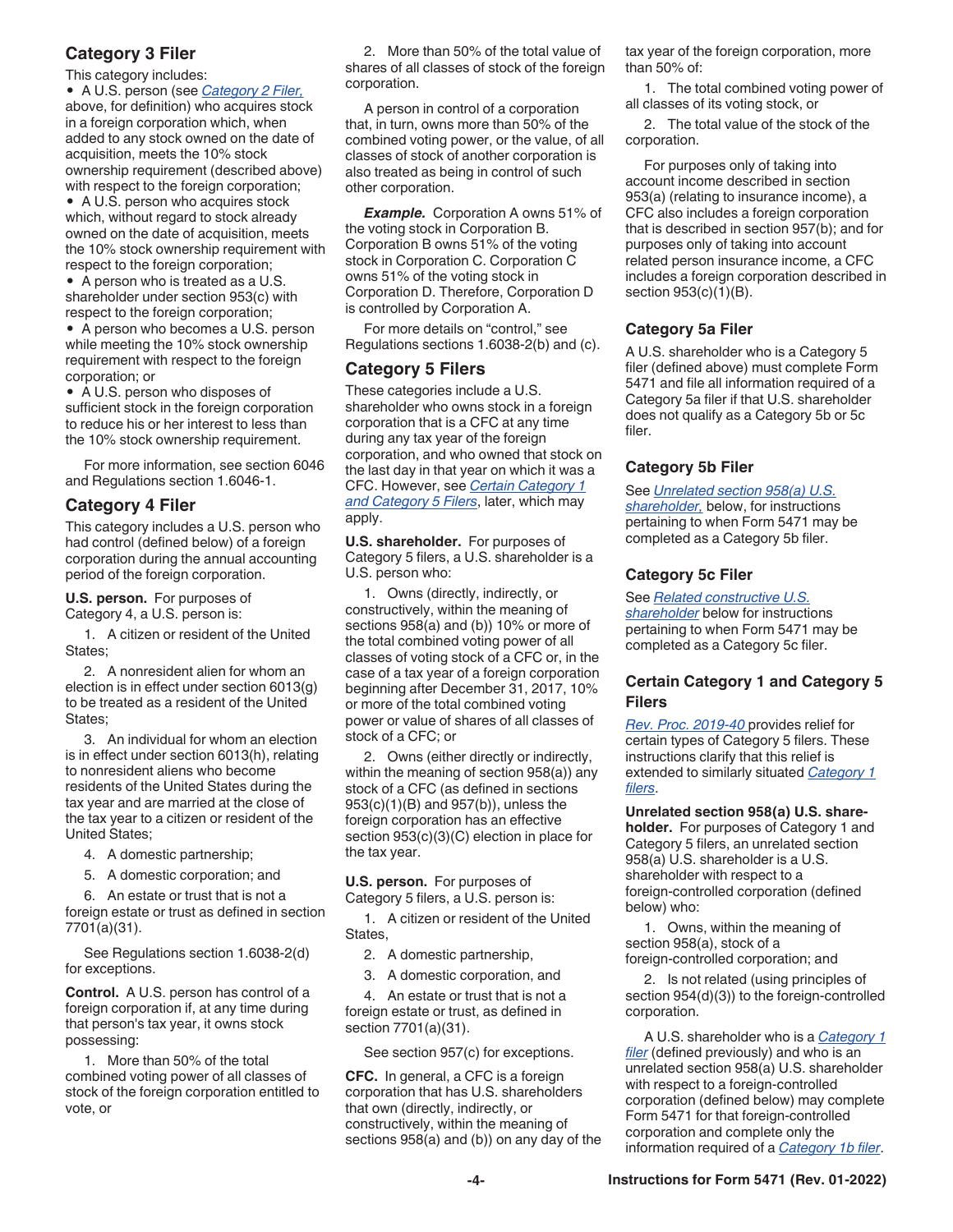<span id="page-4-0"></span>A U.S. shareholder who is a *[Category 5](#page-3-0) [filer](#page-3-0)* (defined above) and who is an unrelated section 958(a) U.S. shareholder with respect to a foreign-controlled corporation (defined below) may complete Form 5471 for that foreign-controlled corporation and complete only the information required of a *[Category 5b filer](#page-3-0)*.

**Related constructive U.S. shareholder.**  For purposes of Category 1 and Category 5 filers, a related constructive U.S. shareholder is a U.S. shareholder with respect to a foreign-controlled corporation who:

1. Does not own, within the meaning of section 958(a), stock of the foreign-controlled corporation; and

2. Is related (using principles of section 954(d)(3)) to the foreign-controlled corporation.

A U.S. shareholder who is a *[Category 1](#page-2-0) [filer](#page-2-0)* (defined previously) and who is a related constructive U.S. shareholder with respect to a foreign-controlled corporation (defined below) may complete Form 5471 for that foreign-controlled corporation and complete only the information required of a *[Category 1c filer](#page-2-0)*. A U.S, shareholder who is a *[Category 5 filer](#page-3-0)* (defined above) and who is a related constructive U.S. shareholder with respect to a foreign-controlled corporation (defined below) may complete Form 5471 for that foreign-controlled corporation and complete only the information required of a *[Category 5c filer](#page-3-0)*.

**Foreign-controlled corporation.** For purposes of Category 1 and Category 5 filers, a foreign-controlled corporation is a foreign corporation that is either:

• A section 965 SFC that would not be a section 965 SFC if the determination were made without applying subparagraphs (A), (B), and (C) of section 318(a)(3) so as to consider a U.S. person as owning stock that is owned by a foreign person (for purposes of Category 1 filers); or • A CFC that would not be a CFC if the determination were made without applying subparagraphs (A), (B), and (C) of section 318(a)(3) so as to consider a U.S. person as owning stock that is owned by a foreign person (for purposes of Category 5 filers).

#### **Exceptions From Filing**

#### **Multiple filers of same information.**

One person may file Form 5471 and the applicable schedules for other persons who have the same filing requirements. If you and one or more other persons are required to furnish information for the same foreign corporation for the same period, a joint information return that contains the required information may be filed with your tax return or with the tax return of any one of the other persons. For example, a U.S. person described in

Category 5 may file a joint Form 5471 with a Category 4 or another Category 5 filer. However, for Category 3 filers, the required information may only be filed by another person having an equal or greater interest (measured in terms of value or voting power of the stock of the foreign corporation).

The person that files Form 5471 must complete Form 5471 in the manner described in the instructions for *[Item](#page-8-0)  [F—Alternative Information Under Rev.](#page-8-0)  [Proc. 2019-40](#page-8-0)*. All persons identified in Item F must attach a statement to their income tax return that includes the information described in the instructions for Item F.

**Domestic corporations.** Shareholders are not required to file the information checked in the chart, later, for a foreign insurance company that has elected (under section 953(d)) to be treated as a domestic corporation and has filed a U.S. income tax return for its tax year under that provision. See Rev. Proc. 2003-47, 2003-28 I.R.B. 55, available at *[IRS.gov/irb/2003-28\\_IRB#RP-2003-47](https://www.irs.gov/irb/2003-28_IRB#RP-2003-47)*, for

procedural rules regarding the election under section 953(d).

#### **Certain constructive owners.**

• A U.S. person described in Category 1, 3, 4, or 5 ("shareholder") does not have to file Form 5471 if **all** of the following conditions are met.

#### **Filing Requirements for Categories of Filers**

#### **Table of Required Information**

| Required Information*                                                                                       | <b>Category of Filer</b> |                |                |                          |              |   |              |                |    |
|-------------------------------------------------------------------------------------------------------------|--------------------------|----------------|----------------|--------------------------|--------------|---|--------------|----------------|----|
|                                                                                                             | 1a                       | 1 <sub>b</sub> | 1 <sub>c</sub> | $\overline{2}$           | 3            | 4 | 5a           | 5 <sub>b</sub> | 5c |
| The identifying information on page 1<br>of Form 5471 above Schedule A; see<br><b>Specific Instructions</b> | √                        |                |                |                          |              |   |              |                |    |
| Schedule A                                                                                                  |                          |                |                |                          |              |   |              |                |    |
| Schedule B, Part I                                                                                          |                          |                |                |                          |              |   |              |                |    |
| Schedule B, Part II                                                                                         | $\checkmark$             |                |                |                          | √            |   | $\checkmark$ |                |    |
| Schedules C and F                                                                                           |                          |                |                |                          | $\checkmark$ |   |              |                |    |
| Separate Schedule E                                                                                         | $\overline{\mathcal{A}}$ | $\overline{1}$ | $\sqrt{2}$     |                          |              |   | √            | $\overline{1}$ |    |
| Schedule E-1 (included with separate<br>Schedule E)                                                         |                          | ✔」             |                |                          |              |   |              |                |    |
| Schedule G                                                                                                  |                          |                | ┙              |                          | $\checkmark$ |   |              |                |    |
| Separate Schedule G-1                                                                                       |                          |                |                |                          | √            |   |              |                |    |
| Separate Schedule H                                                                                         |                          |                |                |                          |              |   |              |                |    |
| Schedule I                                                                                                  |                          |                |                |                          |              |   |              |                |    |
| Separate Schedule I-1                                                                                       |                          |                |                |                          |              |   |              |                |    |
| Separate Schedule J                                                                                         | √                        |                |                |                          |              |   |              |                |    |
| Separate Schedule M                                                                                         |                          |                |                |                          |              |   |              |                |    |
| Separate Schedule O, Part I                                                                                 |                          |                |                | $\overline{\mathcal{A}}$ |              |   |              |                |    |
| Separate Schedule O, Part II                                                                                |                          |                |                |                          |              |   |              |                |    |
| Separate Schedule P                                                                                         | √                        |                |                |                          |              |   |              |                |    |
| Separate Schedule Q                                                                                         |                          |                |                |                          |              |   |              |                |    |
| Separate Schedule R                                                                                         |                          |                |                |                          |              |   |              |                |    |
| *See also Additional Filing Requirements.                                                                   |                          |                |                |                          |              |   |              |                |    |
|                                                                                                             |                          |                |                |                          |              |   |              |                |    |

1. Schedules E and E-1 are required for an *[unrelated section 958\(a\) U.S. shareholder](#page-3-0) only if the filer claims deemed* paid foreign income taxes of the foreign-controlled corporation under section 960 for the filer's tax year. See Rev. Proc. 2019-40 for more details.

2. Related constructive U.S. shareholders only need to complete Schedule E (they can leave Schedule E-1 blank). See Rev. Proc. 2019-40 for more details.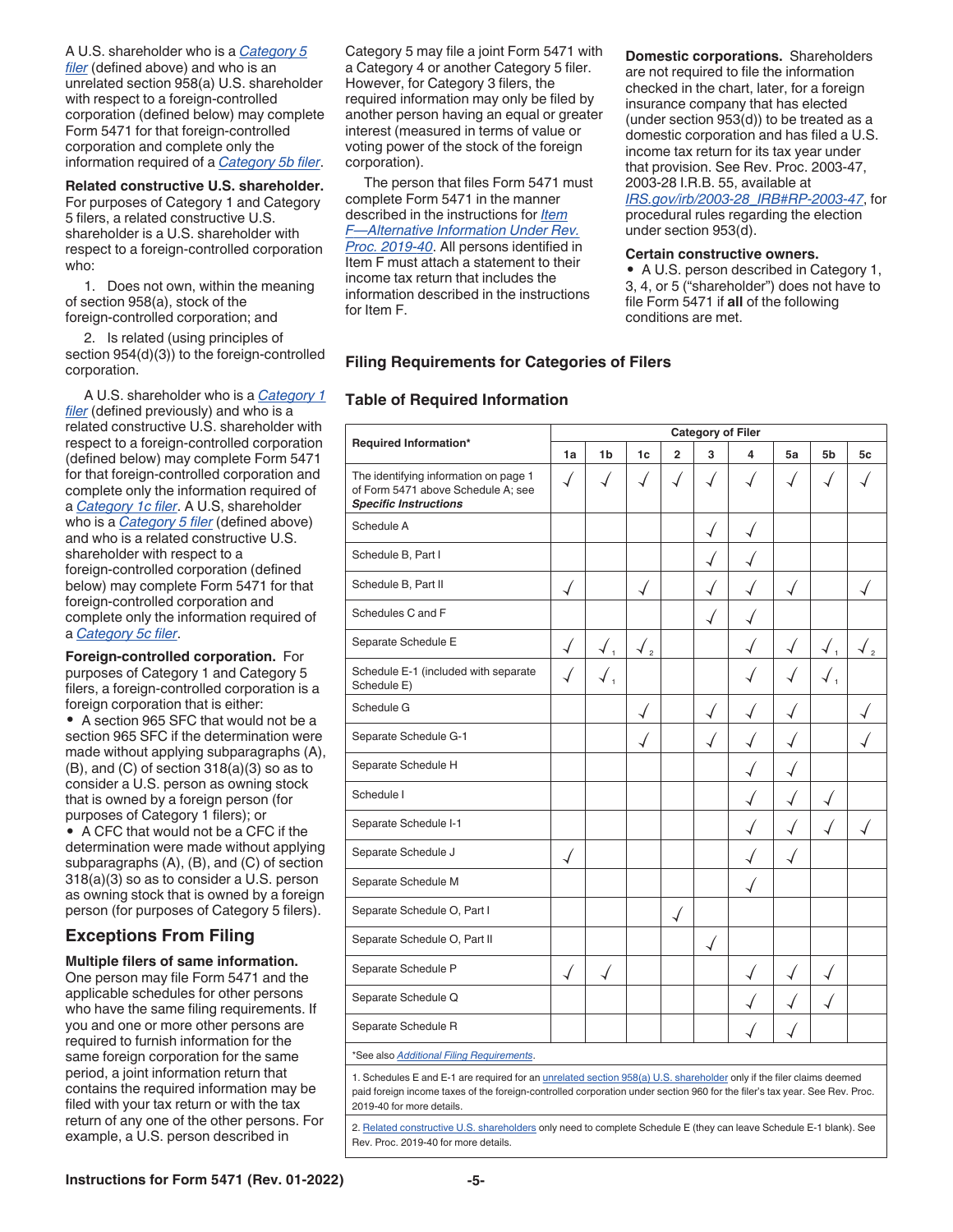<span id="page-5-0"></span>1. The shareholder does not own a direct interest in the foreign corporation.

2. The shareholder is required to furnish the information requested solely because of constructive ownership (as determined under Regulations section 1.958-2, 1.6038-2(c), or 1.6046-1(i)) from another U.S. person.

3. The U.S. person through which the shareholder constructively owns an interest in the foreign corporation files Form 5471 to report all of the required information.

No statement is required to be attached to tax returns for persons claiming the constructive ownership exception.

• A Category 2 filer does not have to file Form 5471 if:

1. Immediately after a reportable stock acquisition, three or fewer U.S. persons own 95% or more in value of the outstanding stock of the foreign corporation and the U.S. person making the acquisition files a return for the acquisition as a Category 3 filer; **or**

2. The U.S. person(s) for which the Category 2 filer is required to file Form 5471 does not directly own an interest in the foreign corporation but is required to furnish the information solely because of constructive stock ownership from a U.S. person and the person from whom the stock ownership is attributed furnishes all of the required information.

• A Category 1, 4, or 5 filer does not have to file Form 5471 if the shareholder:

1. Does not own a direct or indirect interest in the foreign corporation, and

2. Is required to file Form 5471 solely because of constructive ownership from a nonresident alien.

• A Category 1 or 5 filer does not have to file Form 5471 if no U.S. shareholder (including such U.S. person) owns, within the meaning of section 958(a), stock in the foreign corporation on the last day in the year of the foreign corporation in which it was an SFC or CFC, and the foreign corporation is an SFC or CFC solely because one or more U.S. persons is considered to own the stock of the foreign corporation owned by a foreign person under section 318(a)(3). Furthermore, a Category 1 or 5 filer does not have to file Form 5471 if all of the following conditions are met.

1. The filer is a U.S. shareholder that only owns stock, within the meaning of section 958(b), in the foreign corporation.

2. The filer is not related, using principles of section 954(d)(3), to the foreign corporation.

3. The foreign corporation is a foreign-controlled corporation. See Rev. Proc. 2019-40 for more details.

#### **Additional Filing Requirements**

**Category 3 filers.** Category 3 filers must attach a statement that includes:

1. The amount and type of any indebtedness the foreign corporation has with the related persons described in Regulations section 1.6046-1(b)(11); and

2. The name, address, identifying number, and number of shares subscribed to by each subscriber to the foreign corporation's stock.

#### **Foreign sales corporations (FSCs).**

• Category 2 and Category 3 filers who are shareholders, officers, and directors of an FSC (as defined in section 922, as in effect before its repeal) must file Form 5471 and a separate Schedule O to report changes in the ownership of the FSC.

• Category 4 and 5 filers are not subject to the subpart F rules for:

1. Exempt foreign trade income;

2. Deductions that are apportioned or allocated to exempt foreign trade income;

3. Nonexempt foreign trade income (other than section 923(a)(2) nonexempt income, within the meaning of section  $927(d)(6)$ , as in effect before its repeal); and

4. Any deductions that are apportioned or allocated to the nonexempt foreign trade income described above.

• Category 4 and 5 filers are subject to the subpart F rules for:

1. All other types of FSC income (including section 923(a)(2) nonexempt income within the meaning of section 927(d)(6), as in effect before its repeal);

2. Investment income and carrying charges (as defined in sections 927(c) and 927(d)(1), as in effect before their repeal); and

3. All other FSC income that is not foreign trade income or investment income or carrying charges.

• Category 4 and 5 filers are not required to file a Form 5471 (in order to satisfy the requirements of section 6038) if the FSC has filed a Form 1120-FSC. See Temporary Regulations section 1.921-1T(b)(3). However, these filers may be required to file Form 5471 if they are subject to the subpart F rules with respect to certain types of FSC income (see above).

**Section 338 election.** If a section 338 election is made with respect to a qualified stock purchase of a foreign target corporation for which a Form 5471 must be filed:

• A purchaser (or its U.S. shareholder) must attach a copy of Form 8883, Asset Allocation Statement Under Section 338, to the first Form 5471 for the new foreign target corporation (see the Instructions for Form 8883 for details);

• A seller (or its U.S. shareholder) must attach a copy of Form 8883 to the last Form 5471 for the old foreign target corporation;

• A U.S. shareholder that files a section 338 election on behalf of a foreign purchasing corporation that is a controlled foreign corporation pursuant to Regulations section 1.338-2(e)(3) must attach a copy of Form 8023, Elections Under Section 338 for Corporations Making Qualified Stock Purchases, to the Form 5471 filed with respect to the purchasing corporation for the taxable year that includes the acquisition date (see the Instructions for Form 8023 for details).

**Reportable transaction disclosure statement.** If a U.S. shareholder of a CFC is considered to have participated in a reportable transaction under the rules of Regulations section 1.6011-4(c)(3)(i)(G), the shareholder is required to disclose information for each reportable transaction. Form 8886, Reportable Transaction Disclosure Statement, must be filed for each tax year indicated in Regulations section  $1.6011-4(c)(3)(i)(G)$ . The following are reportable transactions.

1. Any listed transaction, which is a transaction that is the same as or substantially similar to one of the types of transactions that the IRS has determined to be a tax avoidance transaction and identified by notice, regulation, or other published guidance as a listed transaction.

2. Any transaction offered under conditions of confidentiality for which the corporation (or a related party) paid an advisor a fee of at least \$250,000.

3. Certain transactions for which the corporation (or a related party) has contractual protection against disallowance of the tax benefits.

4. Certain transactions resulting in a loss of at least \$10 million in any single year or \$20 million in any combination of years.

5. Any transaction identified by the IRS by notice, regulation, or other published guidance as a "transaction of interest." See Notice 2009-55, 2009-31 I.R.B. 170, available at *[IRS.gov/irb/](https://www.irs.gov/irb/2009-31_IRB#NOT-2009-55) [2009-31\\_IRB#NOT-2009-55](https://www.irs.gov/irb/2009-31_IRB#NOT-2009-55)*.

For more information, see Regulations section 1.6011-4. Also, see the Instructions for Form 8886.

*Penalties.* The U.S. shareholder may have to pay a penalty if it is required to disclose a reportable transaction under section 6011 and fails to properly complete and file Form 8886. Penalties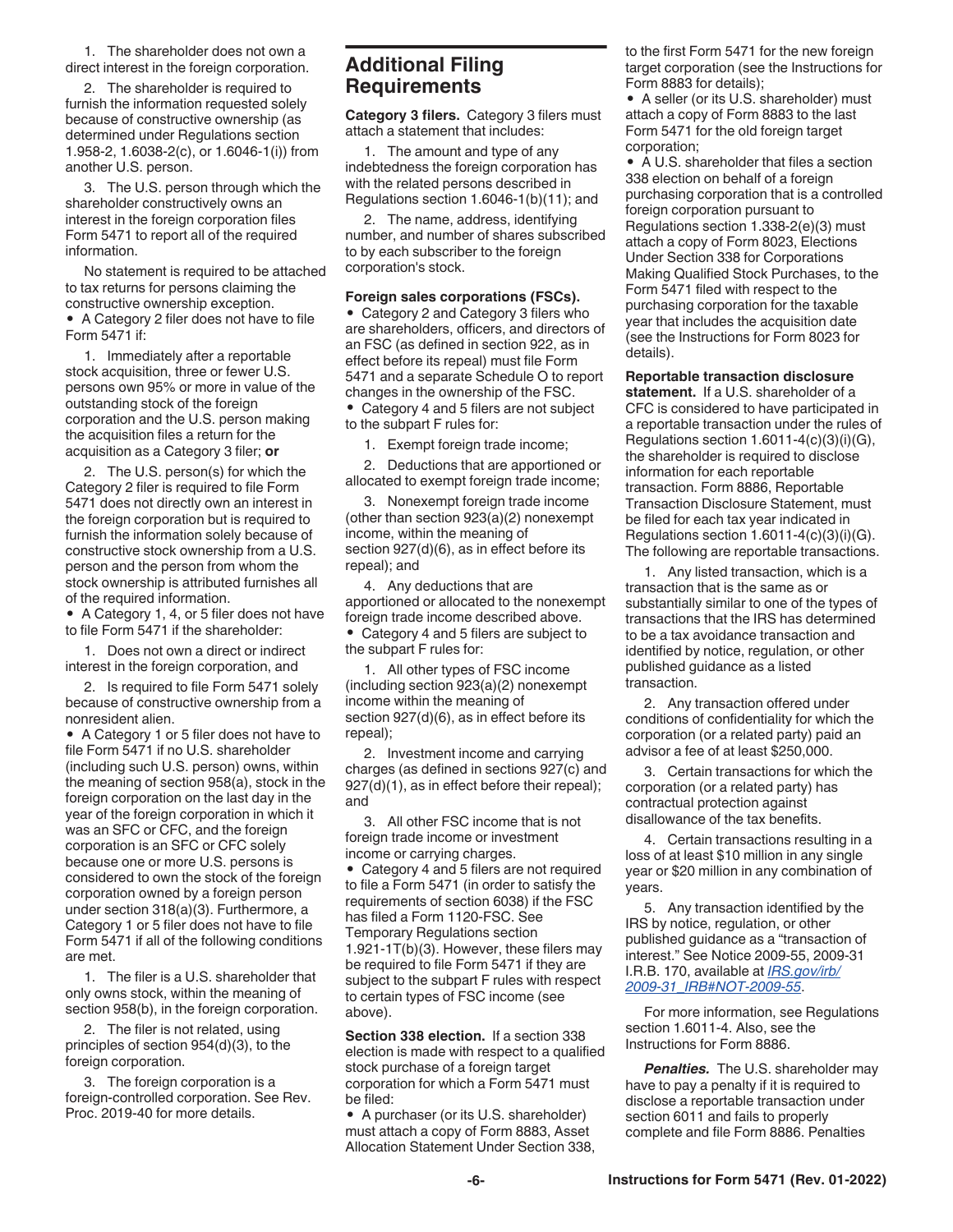<span id="page-6-0"></span>may also apply under section 6707A if the U.S. shareholder fails to file Form 8886 with its income tax return, fails to provide a copy of Form 8886 to the Office of Tax Shelter Analysis (OTSA), or files a form that fails to include all the information required (or includes incorrect information). Other penalties, such as an accuracy-related penalty under section 6662A, may also apply. See the Instructions for Form 8886 for details on these and other penalties.

#### **Reportable transactions by material**

**advisors.** Material advisors to any reportable transaction must disclose certain information about the reportable transaction by filing Form 8918, Material Advisor Disclosure Statement, with the IRS. For details, see the Instructions for Form 8918.

**Reporting other foreign financial assets.** If you have other foreign financial assets, you may be required to file Form 8938, Statement of Specified Foreign Financial Assets. However, you are not required to report any items otherwise reported on Form 5471 on that form. See the Instructions for Form 8938 for more information.

#### **Penalties**

#### **Failure to file information required by section 6038(a) (Form 5471 and Schedule M).**

• A \$10,000 penalty is imposed for each annual accounting period of each foreign corporation for failure to furnish the information required by section 6038(a) within the time prescribed. If the information is not filed within 90 days after the IRS has mailed a notice of the failure to the U.S. person, an additional \$10,000 penalty (per foreign corporation) is charged for each 30-day period, or fraction thereof, during which the failure continues after the 90-day period has expired. The additional penalty is limited to a maximum of \$50,000 for each failure. • Any person who fails to file or report all of the information required within the time prescribed will be subject to a reduction of 10% of the foreign taxes available for credit under sections 901 and 960. If the failure continues 90 days or more after the date the IRS mails notice of the failure to the U.S. person, an additional 5% reduction is made for each 3-month period, or fraction thereof, during which the failure continues after the 90-day period has expired. See section 6038(c) (2) for limits on the amount of this penalty. See Regulations sections 1.6038-1(j) and 1.6038-2(k)(3) for alleviation of this penalty in certain cases.

**Failure to file information required by section 6046 and the related regulations (Form 5471 and**

**Schedule O).** Any person who fails to file or report all of the information requested by section 6046 is subject to a \$10,000 penalty for each such failure for each reportable transaction. If the failure continues for more than 90 days after the date the IRS mails notice of the failure, an additional \$10,000 penalty will apply for each 30-day period, or fraction thereof, during which the failure continues after the 90-day period has expired. The additional penalty is limited to a maximum of \$50,000. See section 6679.

**Criminal penalties.** Criminal penalties under sections 7203, 7206, and 7207 may apply for failure to file the information required by sections 6038 and 6046.

**Note.** Any person required to file Form 5471 and Schedule J, M, or O who agrees to have another person file the form and schedules for him or her may be subject to the above penalties if the other person does not file a correct and proper form and schedule.

**Section 6662(j).** Penalties may be imposed for undisclosed foreign financial asset understatements. No penalty will be imposed with respect to any portion of an underpayment if the taxpayer can demonstrate that the failure to comply was due to reasonable cause with respect to such portion of the underpayment and the taxpayer acted in good faith with respect to such portion of the underpayment. See sections 6662(j) and 6664(c) for additional information.

#### **Inapplicability of certain penalties.**

Certain penalties under sections 6038 and 6662 may be waived for certain persons under Rev. Proc. 2019-40. See section 7 of Rev. Proc. 2019-40 for more details.

### **Other Reporting Requirements**

**Reporting exchange rates on Form 5471.** When translating amounts from functional currency to U.S. dollars, you must use the method specified in these instructions. For example, when translating amounts to be reported on Schedule E, you must generally use the average exchange rate as defined in section 986(a). But, regardless of the specific method required, all exchange rates must be reported using a "divide-by convention" rounded to at least four places. That is, the exchange rate must be reported in terms of the amount by which the functional currency amount must be divided in order to reflect an equivalent amount of U.S. dollars. As such, the exchange rate must be reported as the units of foreign currency that equal one U.S. dollar, rounded to at least four places. **Do not** report the exchange rate

as the number of U.S. dollars that equal one unit of foreign currency.

**Note.** You must round the result to more than four places if failure to do so would materially distort the exchange rate or the equivalent amount of U.S. dollars.

*Example.* During its annual accounting period, the foreign corporation paid income taxes of 30,255,400 Yen to Japan. The Schedule E instructions specify that the foreign corporation must translate these amounts into U.S. dollars at the average exchange rate for the tax year to which the tax relates in accordance with the rules of section 986(a). The average exchange rate is 108.8593 Japanese Yen to one U.S. dollar or (0.009184) U.S. dollar to one Japanese Yen. The foreign corporation divides 30,255,400 Yen by 108.8593 to determine the U.S. dollar amount to enter in column (l) of Schedule E, Part I, Section 1, line 1. Line 1 of Schedule E, Part I, Section 1, is completed in relevant part as follows.

- Enter the name of the payor entity in column (a).
- Enter the payor entity's EIN or
- reference ID number in column (b).
- Enter "JA" in column (d).
- Enter "JPY" in column (i).<br>• Enter "30 255 400 Yen" in
- Enter "30,255,400 Yen" in column (j).
- Enter "108.8593" in column (k).
- Enter "277,931" in column (l).

#### **Computer-Generated Form 5471 and Schedules**

Generally, all computer-generated forms must receive prior approval from the IRS and are subject to an annual review. However, see the *Exception* below. Requests for approval may be submitted electronically to *[substituteforms@irs.gov](mailto:substituteforms@irs.gov)*, or requests may be mailed to:

> Internal Revenue Service Attention: Substitute Forms Program SE:W:CAR:MP:P:TP 1111 Constitution Ave. NW Room 6554 Washington, DC 20224

**Exception.** If a computer-generated Form 5471 and its schedules conform to and do not deviate from the official form and schedules, they may be filed without prior approval from the IRS.

**Important.** Be sure to attach the approval letter to Form 5471. However, if the computer-generated form is identical to the IRS-prescribed form, it does not need to go through the approval process, and an attachment is not necessary.

Every year, the IRS issues a revenue procedure to provide guidance for filers of computer-generated forms. In addition, every year the IRS issues Pub. 1167, General Rules and Specifications for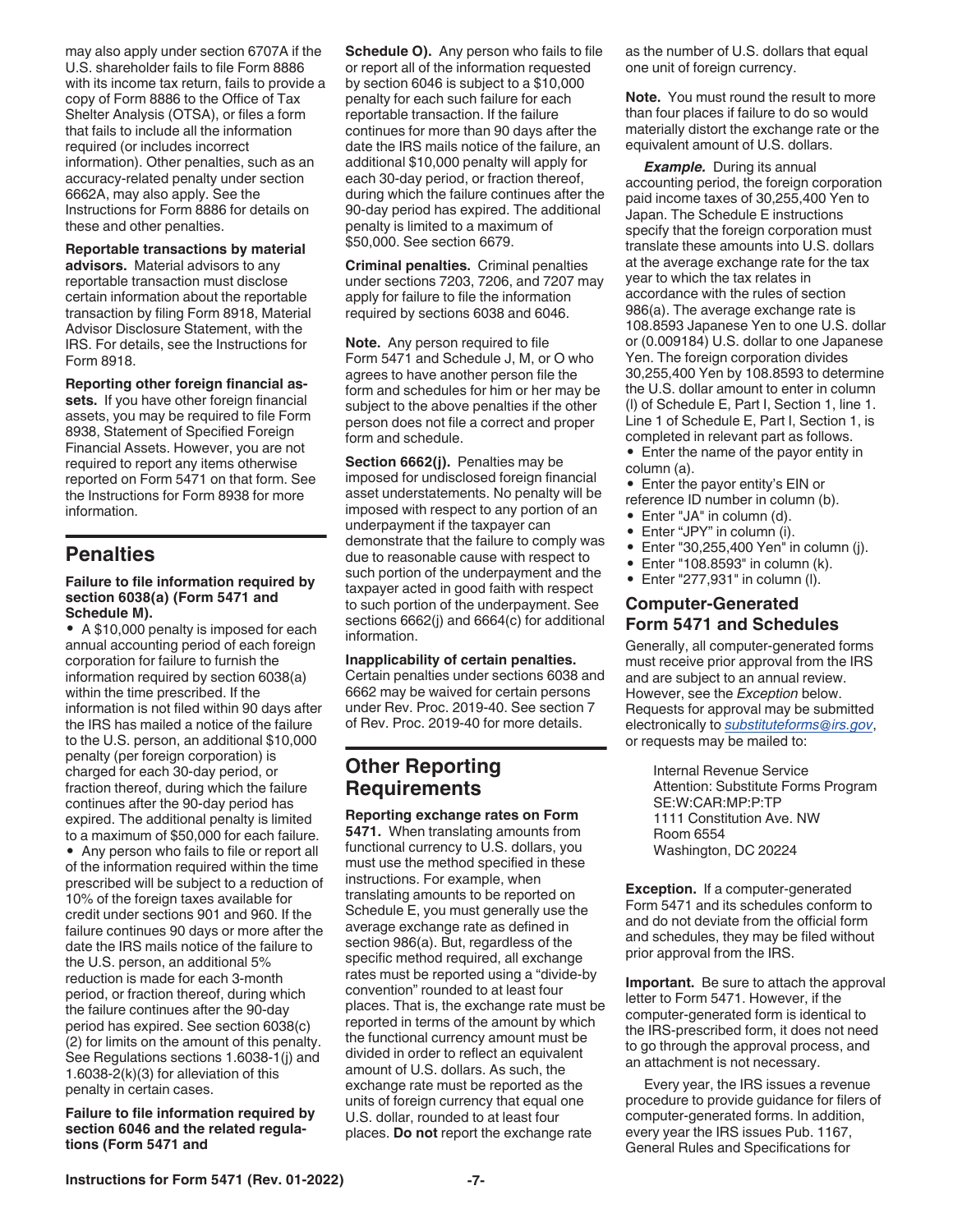<span id="page-7-0"></span>Substitute Forms and Schedules, which reprints the most recent applicable revenue procedure. Pub. 1167 is available at *[IRS.gov/Pub. 1167](https://www.irs.gov/Pub1167)*.

#### **Dormant Foreign Corporations**

Rev. Proc. 92-70, 1992-2 C.B. 435, provides a summary filing procedure for filing Form 5471 for a dormant foreign corporation (defined in section 3 of Rev. Proc. 92-70). This summary filing procedure will satisfy the reporting requirements of sections 6038 and 6046.

If you elect the summary procedure, complete only page 1 of Form 5471 for each dormant foreign corporation as follows.

• The top margin of the summary return must be labeled "Filed Pursuant to Rev. Proc. 92-70 for Dormant Foreign Corporation."

• Include filer information such as name and address, Items A through C, and tax year.

• Include corporate information such as the dormant corporation's annual accounting period (below the title of the form) and Items 1a, 1b, 1c, and 1d. For more information, see Rev. Proc. 92-70.

File this summary return in the manner described in *When and Where To File*, earlier.

#### **Treaty-Based Return Positions**

You are generally required to file Form 8833, Treaty-Based Return Position Disclosure Under Section 6114 or 7701(b), to disclose a return position that any treaty of the United States (such as an income tax treaty, an estate and gift tax treaty, or a friendship, commerce, and navigation treaty):

• Overrides or modifies any provision of the Internal Revenue Code; and

• Causes, or potentially causes, a reduction of any tax incurred at any time.

See Form 8833 for exceptions.

Failure to make a required disclosure may result in a \$1,000 penalty (\$10,000 for a C corporation). See section 6712.

#### **Section 362(e)(2)(C) Elections**

The transferor and transferee in certain section 351 transactions may make a joint election under section 362(e)(2)(C) to limit the transferor's basis in the stock received instead of the transferee's basis in the transferred property. The election is made by a statement as provided in Regulations section 1.362-4(d)(3).



*Do not attach the statement described above to Form 5471.*

#### **Section 108(i) Elections**

If the controlling domestic shareholder(s) of a CFC made an election in 2009 or

2010 to defer income from cancellation of debt in connection with the CFC's reacquisition of an applicable debt instrument, a statement must be filed (in the manner specified in the *Caution*  below) beginning with the tax year following the tax year for which the controlling domestic shareholder of the CFC made the election, and ending the first tax year all income deferred has been included in income. In addition, a copy of the election statement it filed to make the election to defer income must be filed annually (also in the manner specified in the *Caution* below). For details, see section 108(i) and Rev. Proc. 2009-37, 2009-36 I.R.B. 309, available at *[IRS.gov/irb/2009-36\\_IRB#RP-2009-37](https://www.irs.gov/irb/2009-36_IRB#RP-2009-37)*.

*Do not attach the statements described above to Form 5471. Instead, if the foreign corporation is required to file a U.S. income tax return (for example, Form 1120-F), attach the statements to that return.* **CAUTION !**

#### **Corrections to Form 5471**

If you file a Form 5471 that you later determine is incomplete or incorrect, file a corrected Form 5471 with an amended tax return, using the amended return instructions for the return with which you originally filed Form 5471. Write "Corrected" at the top of the form and attach a statement identifying the changes.

### **Specific Instructions**

**Important.** If the information required in a given section exceeds the space provided within that section, **do not** write "See attached" in the section and then attach all of the information on additional sheets. Instead, complete all entry spaces in the section and attach the remaining information on additional sheets. The additional sheets must conform with the IRS version of that section.

## **Identifying Information**

#### **Annual Accounting Period**

Enter, in the space provided below the title of Form 5471, the annual accounting period of the foreign corporation for which you are furnishing information. Except for information contained on Schedule O, report information for the tax year of the foreign corporation that ends with or within your tax year. When filing Schedule O, report acquisitions, dispositions, and organizations or reorganizations that occurred during your tax year.

**Section 898 specified foreign corporation (SFC).** The annual accounting period of an SFC (as defined in section 898) is generally required to be the tax

year of the corporation's majority U.S. shareholder. If there is more than one majority shareholder, the required tax year will be the tax year that results in the least aggregate deferral of income to all U.S. shareholders of the foreign corporation.

For these purposes, section 898(b) defines an SFC as any foreign corporation:

1. That is treated as a CFC under subpart F, and

2. In which more than 50% of the total voting power or value of all classes of stock of the corporation is treated as owned by a U.S. shareholder.

For more information, see section 898 and Rev. Proc. 2006-45, 2006-45 I.R.B. 851, available at *[IRS.gov/irb/](https://www.irs.gov/irb/2006-45_IRB#RP-2006-45) [2006-45\\_IRB#2006-45](https://www.irs.gov/irb/2006-45_IRB#RP-2006-45)*, as modified by Rev. Proc. 2007-64, 2007-42 I.R.B. 818, available at *[IRS.gov/irb/](https://www.irs.gov/irb/2007-42_IRB#RP-2007-64) [2007-42\\_IRB#RP-2007-64](https://www.irs.gov/irb/2007-42_IRB#RP-2007-64)*.

#### **Name of Person Filing This Return**

The name of the person filing Form 5471 is generally the name of the U.S. person described in the applicable category or categories of filers (see *[Categories of](#page-2-0) [Filers](#page-2-0)*, earlier). However, in the case of a consolidated return, enter the name of the U.S. parent in the field for "Name of person filing this return." Be sure to list each U.S. shareholder of the foreign corporation in Schedule B, Part I.

**Name change.** If the name of either the person filing the return or the corporation whose activities are being reported changed within the past 3 years, show the prior name(s) in parentheses after the current name.

#### **Address**

Include the suite, room, or other unit number after the street address. If the post office does not deliver mail to the street address and the U.S. person has a P.O. box, show the box number instead.

**Foreign address.** Enter the information in the following order: city, province or state, and country. Follow the country's practice for entering the postal code, if any. Do not abbreviate the country name.

#### **Item A—Identifying Number**

The identifying number of an individual is his or her social security number (SSN). The identifying number of all others is their employer identification number (EIN). If a U.S. corporation that owns stock in a foreign corporation is a member of a consolidated group, list the common parent as the person filing the return and enter its EIN in Item A.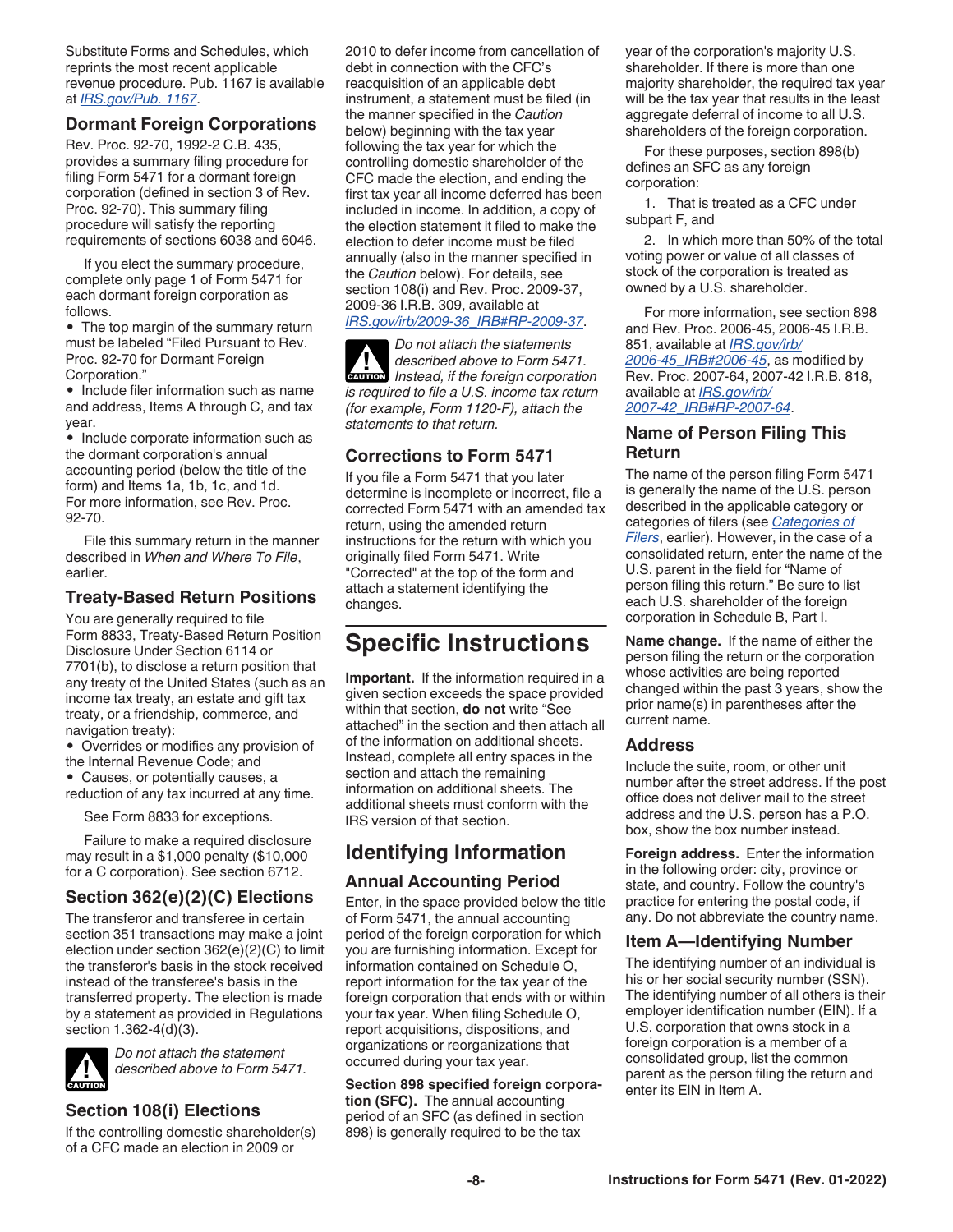#### <span id="page-8-0"></span>**Item B—Category of Filer**

Complete Item B to indicate the category or categories that describe the person filing this return. If more than one category applies, check all boxes that apply. See *[Categories of Filers](#page-2-0)*, earlier.

#### **Item C—Percentage of Voting Stock Owned**

Enter the total percentage of the foreign corporation's voting stock you owned directly, indirectly, or constructively at the end of the corporation's annual accounting period.

#### **Item D—Final Year**

Check the Item D checkbox only if this is the final year of the foreign corporation's existence as a corporation for federal tax purposes, for example, if a reorganization has occurred, a complete liquidation has occurred, or an election to treat the foreign corporation as a disregarded entity has been made. If this Item D is checked, complete Schedule O.

#### **Item E—Excepted Specified Foreign Financial Assets**

Check the Item E checkbox if any excepted specified foreign financial assets are reported on Form 5471. If this is the case, you do not have to also report these assets on Form 8938, Statement of Specified Foreign Financial Assets. It is only necessary to complete Form 8938, Part IV, line 17. For more information, see the Instructions for Form 8938, generally, and in particular, *Duplicative Reporting*  and the specific instructions for *Part IV, Excepted Specified Foreign Financial Assets*.

#### **Item F—Alternative Information Under Rev. Proc. 2019-40**

Check the box on line F if Form 5471 has been completed using alternative information (as defined in section 3.01 of Rev. Proc. 2019-40).

Section 5 of Rev. Proc. 2019-40 provides a safe harbor for determining certain items, including taxable income and E&P, of certain CFCs based on alternative information. Specifically, in the case of a foreign-controlled CFC with respect to which there is no related section 958(a) U.S. shareholder, if information satisfying the requirements of Regulations sections 1.952-2(a), (b), and (c)(2) and section 964 and the regulations thereunder is not readily available to an unrelated section 958(a) U.S. shareholder or an unrelated constructive U.S. shareholder with respect to the foreign-controlled CFC, an amount reported on a Form 5471 may be determined by the unrelated section 958(a) U.S. shareholder or the unrelated constructive U.S. shareholder, as

applicable, on the basis of alternative information (without adjustments other than those described in section 3.01(b) and 3.10 of the revenue procedure) with respect to the foreign-controlled CFC. See section 3 of Rev. Proc. 2019-40 for definitions of terms.

Section 6 of Rev. Proc. 2019-40 provides a safe harbor for determining certain items of certain SFCs based on alternative information. Specifically, in the case of an SFC, other than either a foreign-controlled CFC with respect to which there is no related section 958(a) U.S. shareholder or a U.S. controlled CFC, if information satisfying the requirements of section 964 and the regulations thereunder is not readily available to an unrelated section 958(a) U.S. shareholder or an unrelated constructive U.S. shareholder with respect to the SFC, an amount reported on a Form 5471 may be determined by the unrelated section 958(a) U.S. shareholder or the unrelated constructive U.S. shareholder, as applicable, on the basis of alternative information (without adjustments other than those described in sections 3.01(b) and 3.10 of the revenue procedure) with respect to the SFC. See section 3 of Rev. Proc. 2019-40 for definitions of terms.

#### **Item G—Alternative Information Code**

If the box on line F is checked, enter the applicable code from the list provided below.

| 01             | Audited separate-entity financial statements of<br>the foreign corporation that are prepared in<br>accordance with U.S. generally accepted<br>accounting principles (U.S. GAAP).                                                                                |
|----------------|-----------------------------------------------------------------------------------------------------------------------------------------------------------------------------------------------------------------------------------------------------------------|
| 0 <sub>2</sub> | Audited separate-entity financial statements of<br>the foreign corporation that are prepared on<br>the basis of international financial reporting<br>standards (IFRS).                                                                                          |
| 03             | Audited separate-entity financial statements of<br>the foreign corporation that are prepared on<br>the basis of the generally accepted accounting<br>principles of the jurisdiction in which the foreign<br>corporation is organized ("local-country<br>GAAP"). |
|                | Unaudited separate-entity financial statements<br>04 of the foreign corporation that are prepared in<br>accordance with U.S. GAAP.                                                                                                                              |
|                | Unaudited separate-entity financial statements<br>05 of the foreign corporation that are prepared on<br>the basis of IFRS.                                                                                                                                      |
|                | Unaudited separate-entity financial statements<br>06 of the foreign corporation that are prepared on<br>the basis of local-country GAAP.                                                                                                                        |
|                | 07 Separate-entity records used by the foreign<br>corporation for tax reporting.                                                                                                                                                                                |
|                | Separate-entity records used by the foreign<br>08 corporation for internal management controls<br>or regulatory or other similar purposes.                                                                                                                      |

Information described in a code listed above qualifies as alternative information only if information described in any preceding code is not "readily available" (as defined in section 3.04 of Rev. Proc. 2019-40). For example, information described in code "03" above qualifies as alternative information only if information described in code "01" and "02" is not readily available.

For more information, see *[Rev. Proc.](https://www.irs.gov/irb/2019-43_IRB#Rev-Proc-2019-40) [2019-40](https://www.irs.gov/irb/2019-43_IRB#Rev-Proc-2019-40)*.

#### **Item H—Person(s) on Whose Behalf This Information Return Is Filed**

One person may file Form 5471 and the applicable schedules for other persons who have the same filing requirements. See *[Multiple filers of same information](#page-4-0)*, earlier. The person that files the required information on behalf of other persons must complete a joint Form 5471 according to the applicable column(s) of the *[Filing Requirements for Categories of](#page-4-0)  [Filers](#page-4-0)*, earlier. This includes completing Item H on page 1 of the form. When completing Item H with respect to members of a consolidated group, identify only the direct owners in Item H (constructive owners are not required to be listed).

A separate Schedule I must be filed for each person described in Category 4, 5a, or 5b. For each Category 4, 5a, or 5b filer that is required to file a Schedule I, send a copy of their separate Schedule I to them to assist them in completing their tax return.

**Filing requirements for persons identified in Item H.** Except for members of the filer's consolidated return group, all persons identified in Item H must attach a statement to their tax returns that includes the following information.

• The name, address, and EIN (or reference ID number) of the foreign corporation(s).

• A statement that their filing requirements with respect to the foreign corporation(s) have been or will be satisfied.

• The name, address, and identifying number of the taxpayer on the return with which the information was or will be filed.

• The IRS Service Center where the return was or will be filed. If the return was or will be filed electronically, enter "e-file."

**Exception.** If the person who is filing Form 5471 on behalf of others is married to a person identified in Item H and they are filing Form 1040 jointly, the statement described above does not have to be attached to the jointly filed Form 1040.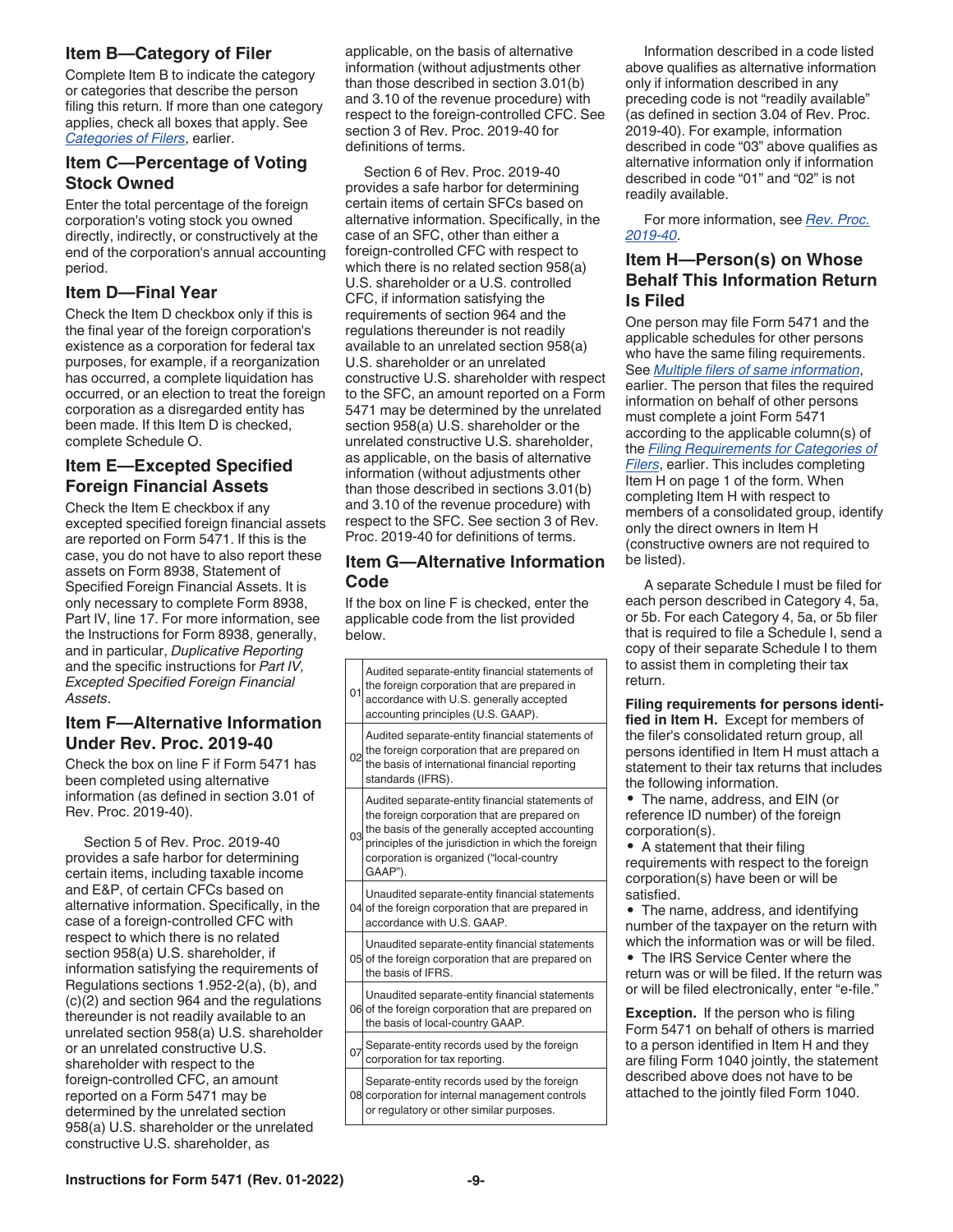<span id="page-9-0"></span>*All persons identified in Item H must complete a separate Schedule P (Form 5471) if the person is a U.S. shareholder described in Category 1a, 1b, 4, 5a, or 5b. In such a case, the Schedule P must be attached to the statement described above.* **CAUTION !**

#### **Item 1b(2)—Reference ID Number**

A reference ID number (defined below) is required on line 1b(2) only in cases where no EIN was entered on line 1b(1) for the foreign corporation. However, filers are permitted to enter both an EIN on line 1b(1) and a reference ID number on line 1b(2). If applicable, enter the reference ID number you have assigned to the foreign corporation identified on line 1a.

A "reference ID number" is a number established by or on behalf of the U.S. person identified at the top of page 1 of the form that is assigned to a foreign corporation with respect to which Form 5471 reporting is required. These numbers are used to uniquely identify the foreign corporation in order to keep track of the corporation from tax year to tax year.

The reference ID number must meet the requirements set forth below.

**Note.** Because reference ID numbers are established by or on behalf of the U.S. person filing Form 5471, there is no need to apply to the IRS to request a reference ID number or for permission to use these numbers.

**Note.** The reference ID number assigned to a foreign corporation on Form 5471 generally has relevance only on Form 5471, its schedules, and any other form that is attached to or associated with Form 5471, and generally should not be used with respect to that foreign corporation on any other IRS forms. However, the foreign corporation's reference ID number should also be entered on Form 8858 if the foreign corporation is listed as a tax owner of a foreign disregarded entity (FDE) or foreign branch (FB) on Form 8858. See the instructions for Form 8858, line 3c(2), for more information. Also, if a U.S. shareholder is required to file Schedule A (Form 8992) or Schedule B (Form 8992) with respect to the CFC, the reference ID number on Form 5471 and the reference ID number used on Schedule A (Form 8992) or Schedule B (Form 8992) for that CFC must be the same.

**Requirements.** The reference ID number that is entered in Item 1b(2) must be alphanumeric (defined later) and no special characters or spaces are permitted. The length of a given reference ID number is limited to 50 characters.

The same reference ID number must be used consistently from tax year to tax year with respect to a given foreign corporation. If for any reason a reference ID number falls out of use (for example, the foreign corporation no longer exists due to disposition or liquidation), the reference ID number used for that foreign corporation cannot be used again for another foreign corporation for purposes of Form 5471 reporting.

For these purposes, the term "alphanumeric" means the entry can be alphabetical, numeric, or any combination of the two.

Taxpayers no longer have the option of entering "FOREIGNUS" or "APPLIED FOR" in a column that requests an EIN or reference ID number with respect to a foreign entity. Instead, if the foreign entity does not have an EIN, the taxpayer must enter a reference ID number that uniquely identifies the foreign entity.

There are some situations that warrant correlation of a new reference ID number with a previous reference ID number when assigning a new reference ID number to a foreign corporation. For example:

• In the case of a merger or acquisition, a Form 5471 filer must use a reference ID number that correlates the previous reference ID number with the new reference ID number assigned to the foreign corporation; or

• In the case of an entity classification election that is made on behalf of a foreign corporation on Form 8832, Regulations section 301.6109-1(b)(2)(v) requires the foreign corporation to have an EIN for this election. For the first year that Form 5471 is filed after an entity classification election is made on behalf of the foreign corporation on Form 8832, the new EIN must be entered on line 1b(1) of Form 5471 and the old reference ID number must be entered on line 1b(2). In subsequent years, the Form 5471 filer may continue to enter both the EIN on line 1b(1) and the reference ID number on line 1b(2), but must enter at least the EIN on line 1b(1).

You must correlate the reference ID numbers as follows: New reference ID number [space] Old reference ID number. If there is more than one old reference ID number, you must enter a space between each such number. As indicated above, the length of a given reference ID number is limited to 50 characters and each number must be alphanumeric and no special characters are permitted.

**Note.** This correlation requirement applies only to the first year the new reference ID number is used.

#### **Items 1f and 1g—Principal Business Activity**

Enter the principal business activity code number and the description of the activity from the list at the end of these instructions.

#### **Item 1h—Functional Currency**

The foreign corporation's functional currency is determined under section 985. Enter the applicable three-character alphabet code for the foreign corporation's functional currency using the ISO 4217 standard. These codes are available at *[www.iso.org/iso-4217-currency](https://www.iso.org/iso-4217-currency-codes.html)[codes.html](https://www.iso.org/iso-4217-currency-codes.html)* or *[www.currency-iso.org/en/](https://www.currency-iso.org/en/home/tables/table-a1.html) [home/tables/table-a1.html](https://www.currency-iso.org/en/home/tables/table-a1.html)*. Regulations sections 1.6038-2(h) and 1.6046-1(g) require that certain amounts be reported in U.S. dollars and/or in the foreign corporation's functional currency. The specific instructions for the affected schedules state these requirements.

Special rules apply for foreign corporations that use the U.S. dollar approximate separate transactions method of accounting (DASTM) under Regulations section 1.985-3. See the instructions for *[Schedule C](#page-10-0)* and *[Schedule H](#page-29-0)*.

### **Schedule B**

#### **Part I**

Category 3 and 4 filers must complete Schedule B, Part I, for U.S. persons that owned (at any time during the annual accounting period), directly or indirectly through foreign entities, 10% or more in value or voting power of any class of the foreign corporation's outstanding stock.

A person that is both a category 3 and category 5 filer because it is treated as a U.S. shareholder under section 953(c)(1) (A) with respect to the foreign corporation must complete Schedule B, Part 1 for U.S. persons that owned (on the last day of the foreign corporation's taxable year), directly or indirectly through foreign entities, any of the foreign corporation's outstanding stock.

**Column (e).** Enter each shareholder's allocable percentage of the foreign corporation's subpart F income.

#### **Part II**

Category 1a, 1c, 3, 4, 5a, and 5c filers must complete Part II.

Report the direct shareholders of the foreign corporation. In the case of a CFC owned by a foreign disregarded entity (FDE), please include the information of the FDE and the regarded entity owner. Indicate the regarded entity owner's name in parentheses after the FDE's name. If there is more than one regarded entity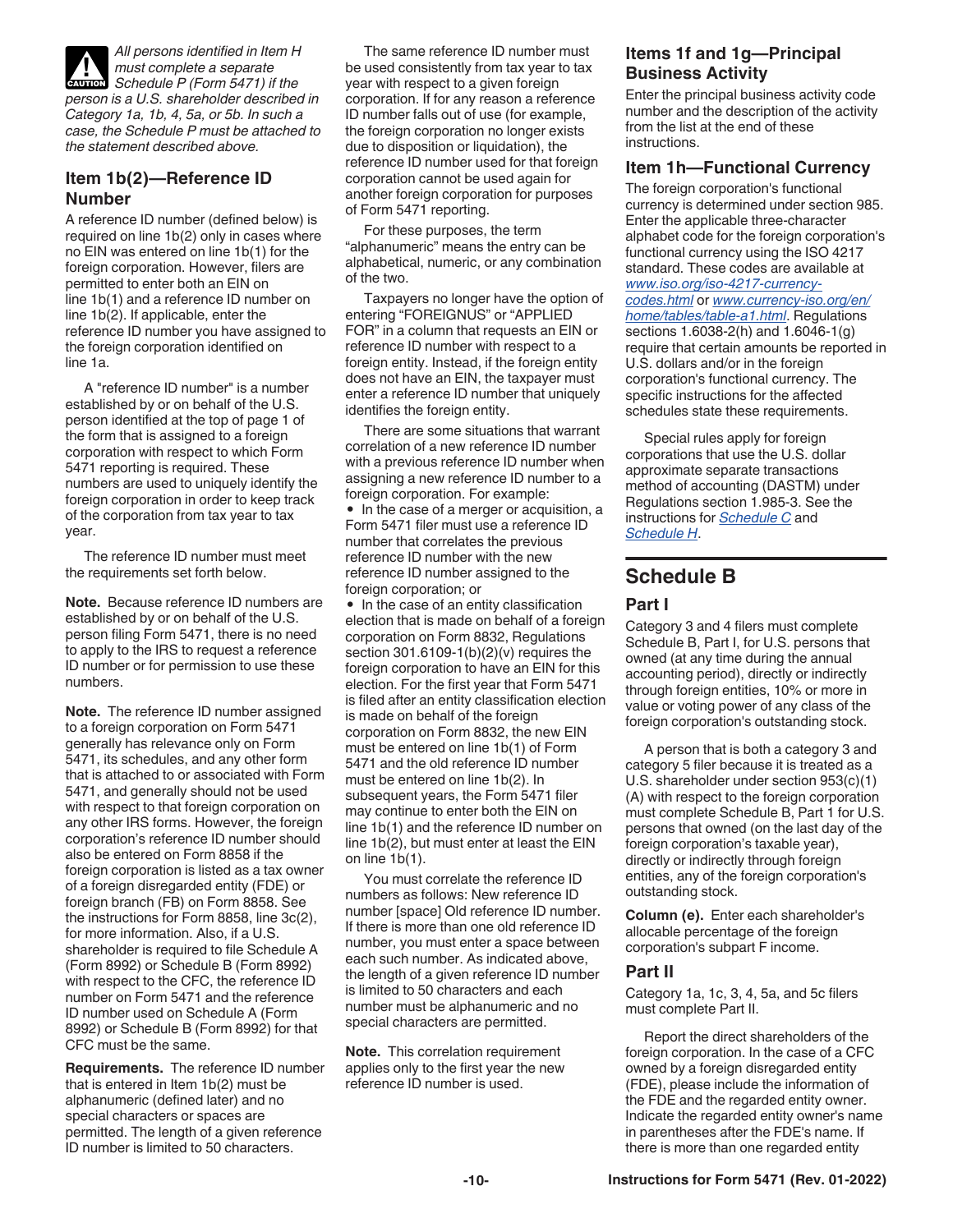<span id="page-10-0"></span>owner, use separate lines for each, listing each regarded entity owner in column (a) and reporting the information requested in columns (b), (c), and (d) for each such regarded entity owner.

Category 4 filers should list all direct owners of the CFC. Category 1a, 3, and 5a filers should list all direct owners of the SFC or CFC through which such filer indirectly owns the SFC or CFC as described in section 958(a)(2). Category 1c and 5c filers should list all direct owners of the SFC or CFC from which such filer is attributed ownership in the SFC or CFC as described in section 958(b). If the filer is a direct owner, include the filer's direct ownership.

### **Schedule C**

Report all information in the foreign corporation's functional currency in accordance with U.S. GAAP and translate using U.S. GAAP translation principles.

If the foreign corporation uses the DASTM under Regulations section 1.985-3, the functional currency column should reflect local hyperinflationary currency amounts computed in accordance with U.S. GAAP. The U.S. dollar column should reflect such amounts translated into dollars under U.S. GAAP translation rules. Differences between this U.S. dollar GAAP column and the U.S. dollar income or loss figured for tax purposes under Regulations section 1.985-3(c) should be accounted for on Schedule H. See *[Schedule H, Special](#page-29-0)  [rules for DASTM](#page-29-0)*, later.

**Line 8.** Enter foreign currency transaction gain or loss reported on the income statement. For amounts included in Other Comprehensive Income (OCI), see the instructions for *Lines 23 and 24*. Enter unrealized gain or loss on line 8a and realized gain or loss on line 8b.

**Line 16.** Enter transactional taxes excluding items reportable in income tax expense (benefit). Report income taxes on line 21.

**Line 20.** The term "unusual or infrequently occurring items" is defined by U.S. GAAP (see FASB Accounting Standards Codification (ASC) Topic 220 (Income Statement), Subtopic 220-20 (Unusual or Infrequently Occurring Items) or subsequent guidance). If "prior period adjustments" are not reported separately on the income statement, do not report such amounts on this line item (see ASC 250 (Accounting Changes and Error Corrections) or subsequent guidance).

**Line 21.** Enter income tax expense (benefit) reported in accordance with U.S. GAAP (ASC 740 (Income Taxes)). Income tax expense (benefit) includes current and deferred income tax expense (benefit). It

may also reflect uncertain tax positions (ASC 740-10) and would not include taxes paid in respect of uncertain tax positions recorded in prior years. Enter the current income tax expense (benefit) on line 21a and deferred income tax expense (benefit) on line 21b.

**Note.** If there is an income tax expense amount on line 21a or 21b, subtract that amount from the line 19 net income or (loss) amount in arriving at line 22 current year net income or (loss) per the books. If there is an income tax benefit amount on line 21a or 21b, add that amount to the line 19 net income or (loss) amount in arriving at line 22 current year net income or (loss) per the books.

**Lines 23 and 24.** Enter amounts defined in ASC 220 (Income Statement - Reporting Comprehensive Income).

*Line 23a.* Enter foreign currency translation adjustments before the income tax expense (benefit) is allocated.

**Line 23b.** Enter other comprehensive income such as foreign currency gains or losses on certain hedging transactions, pensions and other post-retirement benefits, and certain investments available-for-sale.

*Line 23c.* Enter the income tax expense (benefit) allocated to OCI items in the intraperiod allocation.

**Important.** Differences between the functional currency amount of income tax expense (benefit) reported on line 21 and the amount of taxes that reduce or increase U.S. earnings and profits (E&P) should be accounted for on line 2g of Schedule H.

### **Schedule F**

Report all information in U.S. dollars. Generally, the foreign corporation's balance sheet is prepared in functional currency and translated to U.S. dollars using U.S. GAAP translation rules. If the foreign corporation uses DASTM, the tax balance sheet on Schedule F should be prepared and translated into U.S. dollars according to Regulations section 1.985-3(d), rather than U.S. GAAP.

**Lines 3 and 17.** Enter the total asset amount of derivatives on line 3 and total amount of liability on line 17 reported in accordance with ASC 815 (Derivatives and Hedging). Do not net positions.

Include all derivatives, both short-term and long-term.

### **Schedule G**

**Note.** Category 1b and 5b filers are not required to file Schedule G for foreign-controlled corporations.

#### **Question 1**

If the foreign corporation owned at least a 10% interest, directly or indirectly, in any foreign partnership, attach a statement listing the following information for each foreign partnership.

1. Name and EIN (if any) of the foreign partnership.

2. Identify which, if any, of the following forms the foreign partnership filed for its tax year ending with or within the corporation's tax year: Form 1042, 1065, or 8804.

3. Name of the partnership representative (if any).

4. Beginning and ending dates of the foreign partnership's tax year.

#### **Question 3**

Check the "Yes" box if the foreign corporation is the tax owner of an FDE or FB. The "tax owner" of an FDE is the person that is treated as owning the assets and liabilities of the FDE for purposes of U.S. income tax law.

If the foreign corporation is the tax owner of an FDE or FB and you are a Category 4, 5a, or 5c filer of Form 5471, you are required to attach Form 8858 to Form 5471.

If the foreign corporation is the tax owner of an FDE or FB and you are not a Category 1b, 4, or 5 filer of Form 5471, you must attach the statement described below in lieu of Form 8858.

**Statement in lieu of Form 8858.** This statement must list the name of the FDE or FB, country under whose laws the FDE or FB was organized, and EIN (if any) of the FDE or FB.

#### **Questions 4b and 4c**

Complete lines 4b and 4c if:

1. The foreign corporation is a related party to the U.S. filer within the meaning of section 59A(g); and

2. The U.S. filer made or accrued a base erosion payment to, or has a base erosion tax benefit with respect to, the foreign corporation.

The term "base erosion payment" generally means any amount paid or accrued by the U.S. filer to a foreign corporation that is a related party to the U.S. filer within the meaning of section 59A(g) and with respect to which a U.S. deduction is allowed under chapter 1 of the Code. See section 59A(d)(1). Base erosion payments also include amounts received or accrued by the foreign corporation in connection with the acquisition of depreciable or amortizable property (section 59A(d)(2)), reinsurance payments (section 59A(d)(3)), and certain payments relating to expatriated entities (section 59A(d)(4)).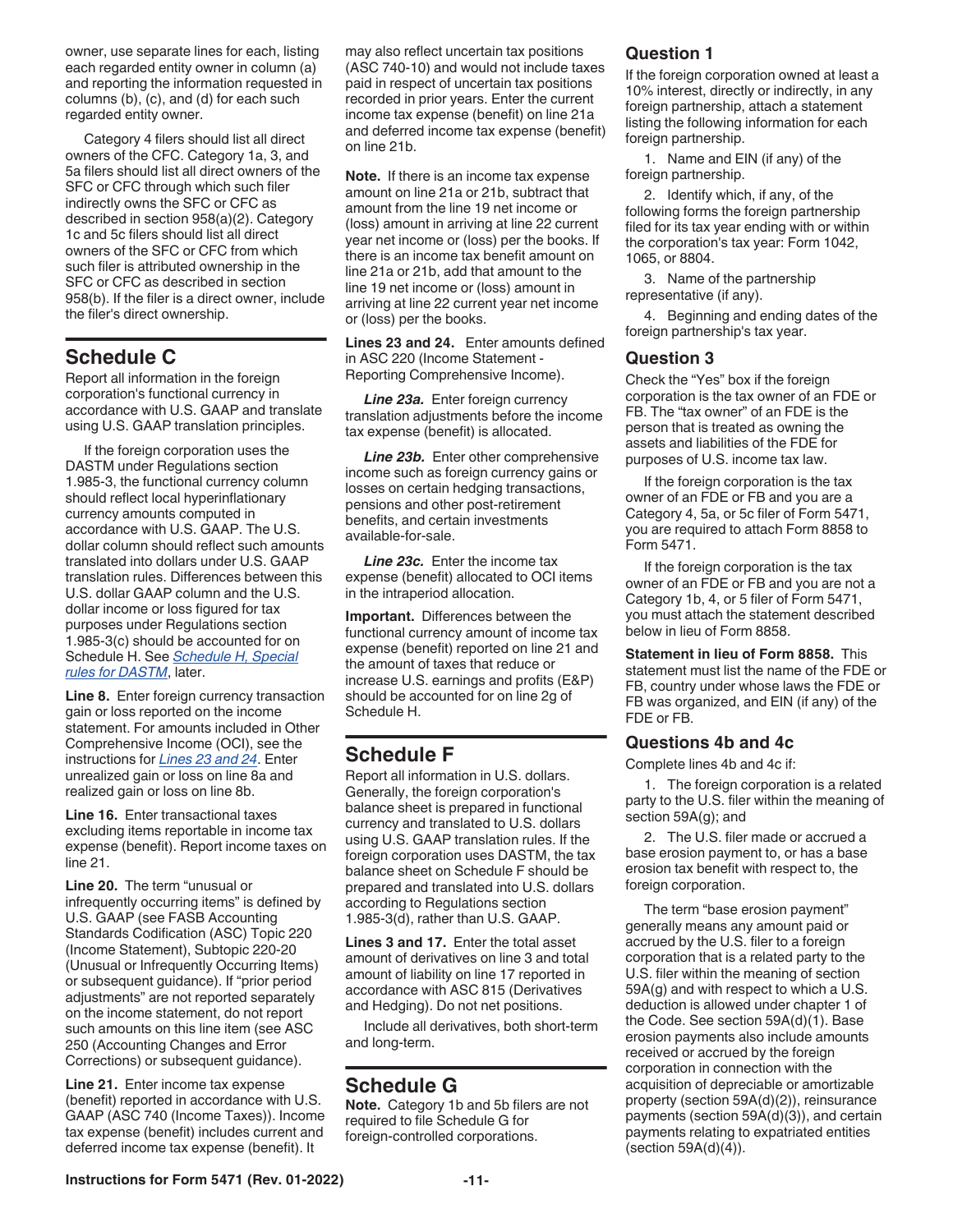The term "base erosion tax benefit" generally means any U.S. deduction that is allowed under chapter 1 for the tax year with respect to any base erosion payment. See section 59A(c)(2)(A) and (B) for further details.

#### **Questions 5a and 5b**

If the foreign corporation paid or accrued any interest or royalty (including in the case of a foreign corporation that is a partner in a partnership, the foreign corporation's allocable share of interest or royalty paid by the partnership) for which a deduction is disallowed under section 267A, check "Yes" for question 5a and enter the total amount for which a deduction is not allowed on line 5b. The amount reported on line 5b should not include disallowed deductions attributable to interest or royalty paid or accrued by a U.S. taxable branch of the foreign corporation; such amounts are reported on Form 1120-F.

Interest or royalty paid or accrued by a foreign corporation (including through a partnership) is subject to section 267A, provided in general that the foreign corporation is a CFC (and there are one or more U.S. tax residents that own directly or indirectly at least 10% of the stock of the CFC). Section 267A disallows a deduction for certain interest or royalty paid or accrued pursuant to a hybrid arrangement, to the extent that, under the foreign tax law, there is not a corresponding income inclusion (including long-term deferral). For more detailed instructions, see the instructions for Form 1120, Schedule K, Question 21.

#### **Question 6**

Check the "Yes" box on line 6a if the filer of this Form 5471 is claiming a deduction under section 250 with respect to foreign-derived intangible income (FDII), and enter the amounts requested on lines 6b, 6c, and 6d. Enter U.S. dollar amounts on lines 6b, 6c, and 6d, translated from functional currency at the average exchange rate for the foreign corporation's tax year (see section 989(b)). See Form 8993 and its instructions for information on the section 250 deduction. If no deduction is being claimed, check the "No" box and go to line 7.

#### **Question 9a**

Under section 367(d), a U.S. transferor must report an annual income inclusion attributed to the intangible property transferred to a foreign corporation over the useful life of the property. Check "Yes" if the foreign corporation received any intangible property in a prior year or the current tax year in an exchange under section 351 or section 361 from a U.S. transferor that is required to report a section 367(d) annual income inclusion for the tax year. If "Yes," complete line 9b.

#### **Question 9b**

Enter in functional currency the amount of the E&P reduction made by the foreign corporation for the current tax year that

equals the amount required to be included in the income of the U.S. transferor. See section 367(d). This amount should also be entered on Schedule H, Current Earnings and Profits, as a net subtraction on line 2i.

#### **Question 10**

A foreign corporation may qualify as an expatriated foreign subsidiary under Regulations section 1.7874-12(a)(9) if such foreign corporation is a CFC with respect to which an expatriated entity, as defined in Regulations section 1.7874-12(a)(8) is a U.S. shareholder. Certain transactions involving an expatriated foreign subsidiary and/or its U.S. shareholders may be subject to special rules. If the answer to Question 10 is "Yes," attach a statement providing the name and EIN of the domestic corporation or partnership, as defined in Regulations section 1.7874-12(a)(6) and the relationship of the foreign corporation to the domestic corporation or partnership.

#### **Question 14**

Check the "Yes" box on line 14 if you answer "Yes" to any of the 22 questions in the Schedule G, line 14 table below. If "Yes," enter the Corresponding Code(s) from the table in the entry space provided on line 14 of the form. Enter the applicable corresponding code in capital letters. Enter a space between each code. Also attach the statement described in the table below.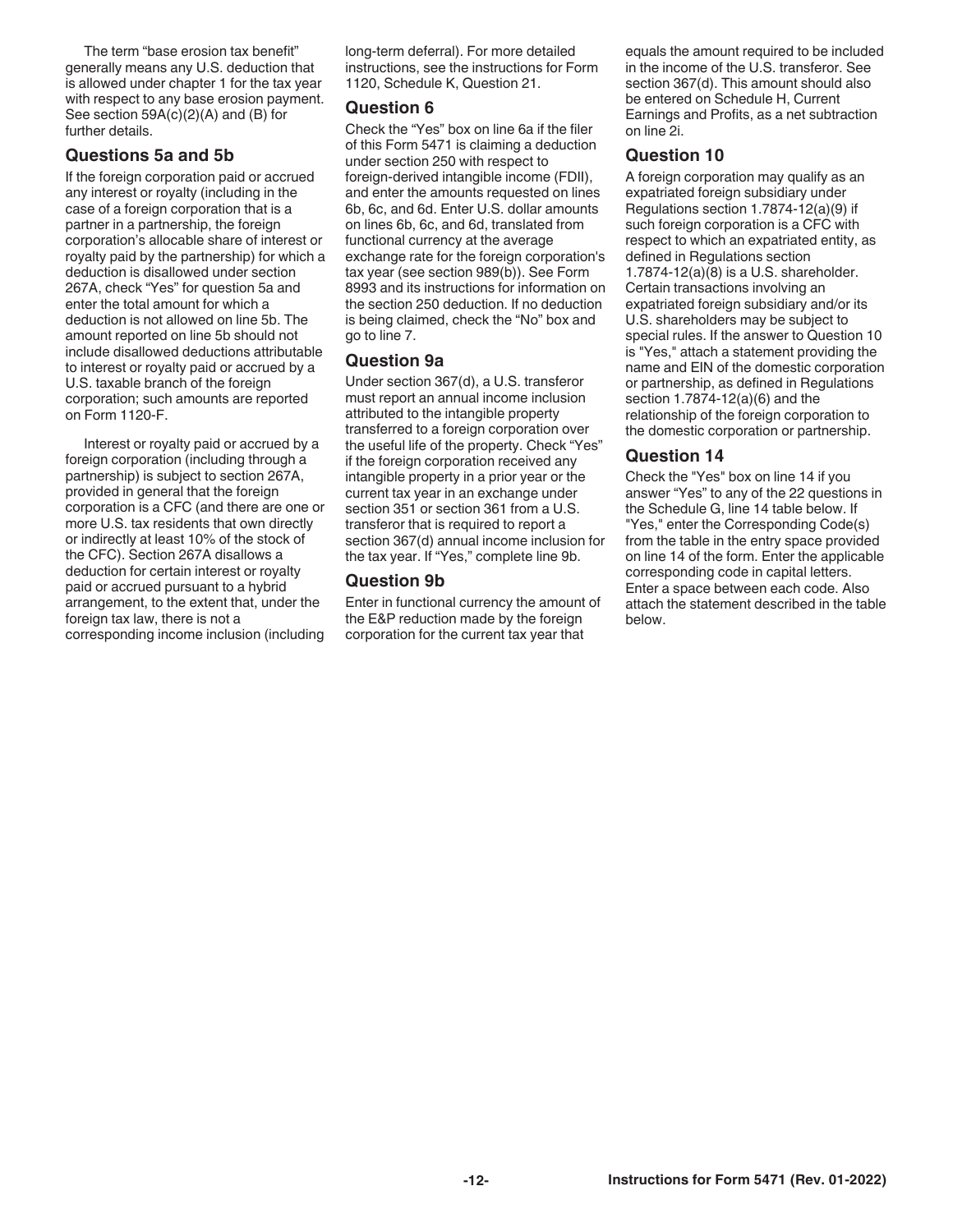### **Form 5471**

### **Schedule G, Line 14**

|                | Question                                                                                                                                                                                                                                                                                                                                                                                                                                                                                                                                               | See Worksheet A in the<br><b>Schedule I instructions</b>                                                                                                                                                            | If "Yes,"<br>Corresponding<br>Code to enter<br>on<br>Schedule G,<br>line 14 | Code<br><b>Description</b>          | If "Yes," content of<br>statement to be<br>attached to Form 5471                                                               |
|----------------|--------------------------------------------------------------------------------------------------------------------------------------------------------------------------------------------------------------------------------------------------------------------------------------------------------------------------------------------------------------------------------------------------------------------------------------------------------------------------------------------------------------------------------------------------------|---------------------------------------------------------------------------------------------------------------------------------------------------------------------------------------------------------------------|-----------------------------------------------------------------------------|-------------------------------------|--------------------------------------------------------------------------------------------------------------------------------|
| 1              | During the tax year, was the sum of the CFC's foreign base company<br>income (determined without regard to deductions) and gross<br>insurance income less than the lesser of 5% of gross income or \$1<br>million?                                                                                                                                                                                                                                                                                                                                     | In other words, is line 7<br>less than line 8 and less<br>than \$1 million?                                                                                                                                         | <b>DM</b>                                                                   | De minimis                          | Amount excluded by<br>reason of the de<br>minimis rule (but only to<br>the extent not already<br>included in amounts<br>below) |
| 2              | During the tax year, did the CFC receive any item of income that was<br>subject to an effective rate of income tax imposed by a foreign country<br>greater than 90% of the maximum rate of tax specified in section 11?                                                                                                                                                                                                                                                                                                                                | In other words, is<br>line 13g, 14d, 15d, 16d,<br>18d, or 19d of Worksheet<br>A greater than zero?                                                                                                                  | HT                                                                          | High Tax                            | Sum of the amounts<br>from lines 13g, 14d,<br>15d, 16d, 18d, and 19d                                                           |
| 3              | During the tax year, was the CFC's foreign personal holding company<br>income, foreign base company sales income, or foreign base<br>company services income reduced so as to take into account any<br>deductions (including taxes)?                                                                                                                                                                                                                                                                                                                   | In other words, is<br>line 13b, 13d, 13e, 14b,<br>15b, or 16b of Worksheet<br>A greater than zero?                                                                                                                  | <b>DED</b>                                                                  | Deductions<br>taken into<br>account | Sum of the amounts<br>from lines 13b, 13d,<br>13e, 14b, 15b, and 16b                                                           |
| 4              | During the tax year, did the CFC have any gains or losses that (i) arise<br>out of commodity hedging transactions, (ii) are active business gains<br>or losses from the sale of commodities (and substantially all of the<br>corporation's commodities are property described in section 1221(a)<br>(1), (2), or (8)), or (iii) are foreign currency gains or losses (as defined<br>in section 988(b)) attributable to any section 988 transactions?                                                                                                   | In other words, are any<br>amounts described in<br>section 954(c)(1)(C)(i),<br>(ii), or (iii) excluded from<br>line 1c of Worksheet A?                                                                              | <b>AHC</b>                                                                  | Active/hedging<br>commodities       | Sum of the excluded<br>amounts described in<br>section 954(c)(1)(C)(i),<br>(ii), and (iii)                                     |
| 5              | During the tax year, did the CFC have excess foreign currency gains<br>over foreign currency losses (as defined in section 988(b)) attributable<br>to any section 988 transaction directly related to the business needs of<br>the foreign corporation?                                                                                                                                                                                                                                                                                                | In other words, are any<br>amounts excluded from<br>line 1d of Worksheet A by<br>reason of being<br>attributable to a<br>transaction(s) directly<br>related to the business<br>needs of the foreign<br>corporation? | BN                                                                          | <b>Business needs</b>               | Amount excluded                                                                                                                |
| 6              | During the tax year, did the CFC receive, from a person other than a<br>related person within the meaning of section 954(d)(3), rents or<br>royalties that were derived in the active conduct of a trade or business?                                                                                                                                                                                                                                                                                                                                  | In other words, are any<br>amounts described in<br>section $954(c)(2)(A)$<br>excluded from line 1a of<br>Worksheet A?                                                                                               | <b>ARR</b>                                                                  | Active rents/<br>royalties          | Amount excluded                                                                                                                |
| $\overline{7}$ | During the tax year, did the CFC derive, in the conduct of a banking<br>business, interest that is export financing interest?                                                                                                                                                                                                                                                                                                                                                                                                                          | In other words, are any<br>amounts described in<br>section 954(c)(2)(B)<br>excluded from line 1a of<br>Worksheet A?                                                                                                 | EF                                                                          | Certain export<br>financing         | Amount excluded                                                                                                                |
| 8              | During the tax year, was the CFC a regular dealer in property<br>described in section 954(c)(1)(B), forward contracts, option contracts,<br>or similar financial instruments (including notional principal contracts<br>and all instruments referenced to commodities)? If so, did the foreign<br>corporation derive any item of income, gain, deduction, or loss (other<br>than any item described in section 954(c)(1)(A), (E), or (G)) from any<br>transaction entered into in the ordinary course of its trade or business<br>as a regular dealer? | In other words, are any<br>amounts described in<br>section 954(c)(2)(C)(i)<br>excluded from line 1a of<br>Worksheet A?                                                                                              | <b>RD</b>                                                                   |                                     | Regular dealers   Amount excluded                                                                                              |
| 9              | During the tax year, was the CFC a securities dealer within the<br>meaning of section 475? If so, did the foreign corporation derive any<br>interest or dividend or equivalent amount described in section 954(c)<br>(1)(E) or (G) from any transaction entered into in the ordinary course of<br>its trade or business as a securities dealer?                                                                                                                                                                                                        | In other words, are any<br>amounts described in<br>section 954(c)(2)(C)(ii)<br>excluded from line 1a of<br>Worksheet A?                                                                                             | <b>SD</b>                                                                   | <b>Securities</b><br>dealers        | Amount excluded                                                                                                                |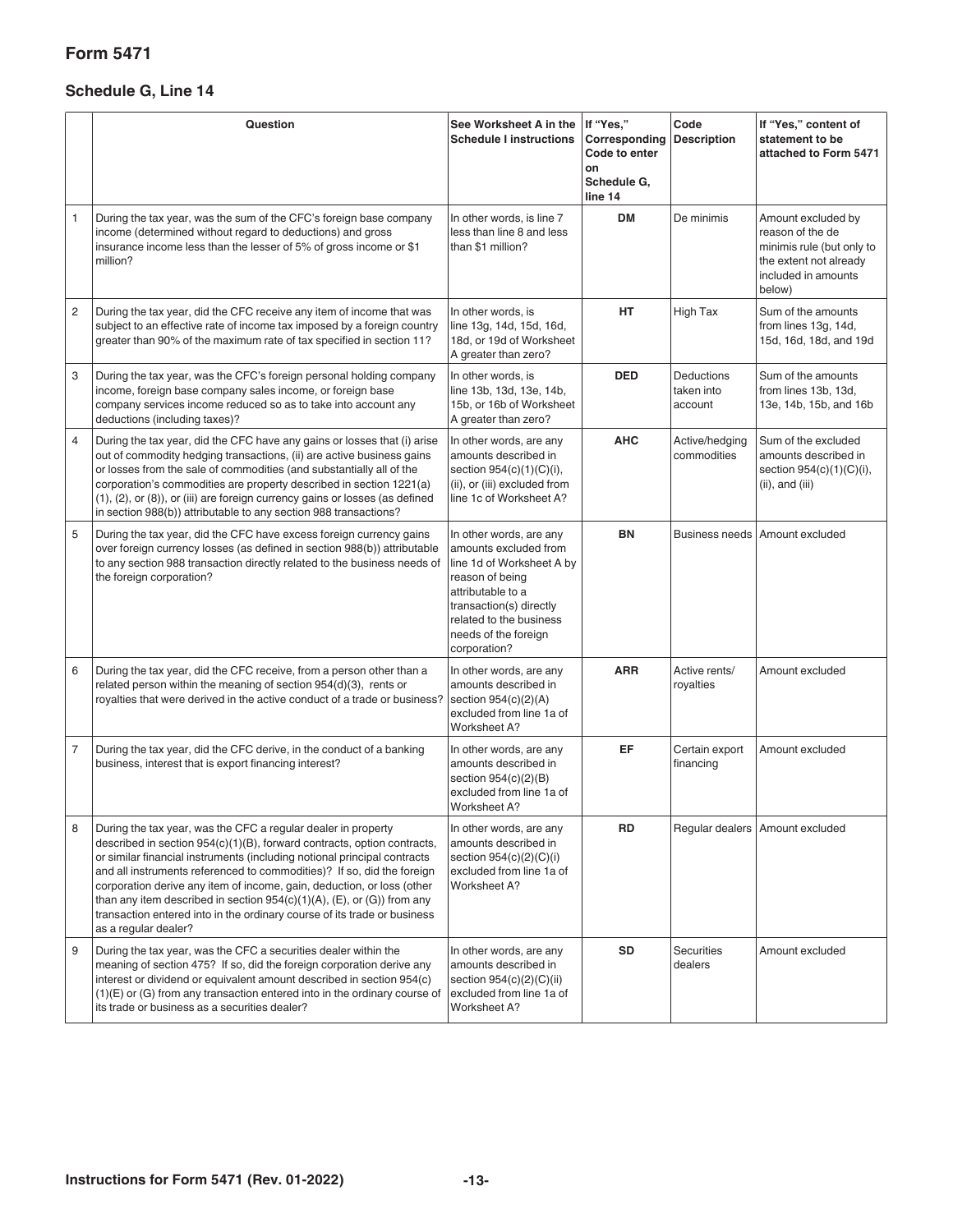### **Form 5471, Schedule G, Line 14, continued**

|    | Question                                                                                                                                                                                                                                                                                                                                                                                                                                                                                                                                                                                                                                                                                                                                                                                                                                                                                                                                          | See Worksheet A in the<br><b>Schedule I instructions</b>                                                                                                                                                                                                           | If "Yes,"<br>Corresponding<br>Code to enter<br>on<br>Schedule G,<br>line 14 | Code<br><b>Description</b>             | If "Yes," content of<br>statement to be<br>attached to Form<br>5471 |
|----|---------------------------------------------------------------------------------------------------------------------------------------------------------------------------------------------------------------------------------------------------------------------------------------------------------------------------------------------------------------------------------------------------------------------------------------------------------------------------------------------------------------------------------------------------------------------------------------------------------------------------------------------------------------------------------------------------------------------------------------------------------------------------------------------------------------------------------------------------------------------------------------------------------------------------------------------------|--------------------------------------------------------------------------------------------------------------------------------------------------------------------------------------------------------------------------------------------------------------------|-----------------------------------------------------------------------------|----------------------------------------|---------------------------------------------------------------------|
| 10 | During the tax year, did the CFC receive dividends* or interest** from a<br>related person that (i) is a corporation created or organized under the<br>laws of the same country under the laws of which the CFC is created<br>or organized, and (ii) has a substantial part of its assets used in its<br>trade or business located in the same foreign country?<br>*Dividends (other than dividends with respect to any stock, which is<br>attributable to earnings and profits of the distributing corporation,<br>accumulated during any period during which the person receiving<br>such dividend did not hold such stock directly or indirectly through a<br>chain of one or more subsidiaries each of which meets the<br>requirements (i) and (ii)).<br>**Interest (other than interest that reduces the payor's subpart F<br>income or creates or increases a deficit that may reduce the subpart F<br>income of the payor or another CFC). | In other words, are any<br>amounts described in<br>section $954(c)(3)(A)(i)$<br>excluded from line 1a of<br>Worksheet A?                                                                                                                                           | <b>SCDI</b>                                                                 | Same country<br>dividends/<br>interest | Amount excluded                                                     |
| 11 | During the tax year, did the CFC receive, from a corporation that is a<br>related person, rents or royalties* for the use of, or privilege of using,<br>property within the country under the laws of which the CFC is created<br>or organized?<br>*Rents or royalties (other than rents or royalties that reduce the payor's<br>subpart F income or create or increase a deficit that may reduce the<br>subpart F income of the payor or another CFC).                                                                                                                                                                                                                                                                                                                                                                                                                                                                                           | In other words, are any<br>amounts described in<br>section $954(c)(3)(A)(ii)$<br>excluded from line 1a of<br>Worksheet A?                                                                                                                                          | <b>SCRR</b>                                                                 | Same country<br>rents/royalties        | Amount excluded                                                     |
| 12 | During the tax year, did the CFC receive or accrue from a related CFC<br>dividends, interest (including factoring income treated as income<br>equivalent to interest for purposes of section $954(c)(1)(E)$ , rents, or<br>royalties attributable or properly allocable to income of the related<br>person which is neither subpart F income nor income treated as<br>effectively connected with the conduct of a trade or business in the<br><b>United States?</b>                                                                                                                                                                                                                                                                                                                                                                                                                                                                               | In other words, are any<br>amounts excluded from<br>line 1a of Worksheet A by<br>reason of the<br>look-through rule<br>described in section<br>954(c)(6)?                                                                                                          | LT.                                                                         | Look through                           | Amount excluded                                                     |
| 13 | During the tax year, did the CFC derive income (either directly or<br>through a branch or similar establishment, for example, disregarded<br>entity) in connection with the purchase or sale from, to, or on behalf of<br>a related person, of agricultural commodities not grown in the United<br>States in commercially marketable quantities?                                                                                                                                                                                                                                                                                                                                                                                                                                                                                                                                                                                                  | In other words, are any<br>amounts excluded from<br>line 3 of Worksheet A by<br>reason of the special rule<br>in Regulations section<br>$1.954 - 3(a)(1)(ii)?$                                                                                                     | AC                                                                          | Agricultural<br>commodities            | Amount excluded                                                     |
| 14 | During the tax year, did the CFC derive income (either directly or<br>through a branch or similar establishment, for example, disregarded<br>entity) in connection with the purchase or sale from, to, or on behalf of<br>a related person, of personal property manufactured in the same<br>country under the laws of which the CFC is created or organized?                                                                                                                                                                                                                                                                                                                                                                                                                                                                                                                                                                                     | In other words, are any<br>amounts that are derived<br>in connection with<br>property that does not<br>satisfy section 954(d)(1)<br>(A) excluded from line 3<br>of Worksheet A (that is,<br>income excluded by<br>reason of Regulations<br>section 1.954-3(a)(2))? | <b>SCM</b>                                                                  | Same country<br>manufacturing          | Amount excluded                                                     |
| 15 | During the tax year, did the CFC derive income (either directly or<br>through a branch or similar establishment, for example, disregarded<br>entity) in connection with the purchase or sale from, to, or on behalf of<br>a related person, of personal property purchased or sold for use or<br>consumption in the same country under the laws of which the CFC is<br>created or organized?                                                                                                                                                                                                                                                                                                                                                                                                                                                                                                                                                      | In other words, are any<br>amounts that are derived<br>in connection with<br>property that does not<br>satisfy section 954(d)(1)<br>(B) excluded from line 3<br>of Worksheet A (that is,<br>income excluded by<br>reason of Regulations<br>section 1.954-3(a)(3))? | <b>SCSU</b>                                                                 | Same country<br>sales/use              | Amount excluded                                                     |
| 16 | During the tax year, did the CFC derive income (either directly or<br>through a branch or similar establishment, for example, disregarded<br>entity) in connection with the purchase or sale from, to, or on behalf of<br>a related person, of personal property manufactured by the CFC within<br>the meaning of Regulations section 1.954-3(a)(4)(ii) or (iii)?                                                                                                                                                                                                                                                                                                                                                                                                                                                                                                                                                                                 | In other words, are any<br>amounts excluded from<br>line 3 of Worksheet A by<br>reason of Regulations<br>section 1.954-3(a)(4)(ii)<br>or (iii)?                                                                                                                    | PM                                                                          | Physical<br>manufacturing              | Amount excluded                                                     |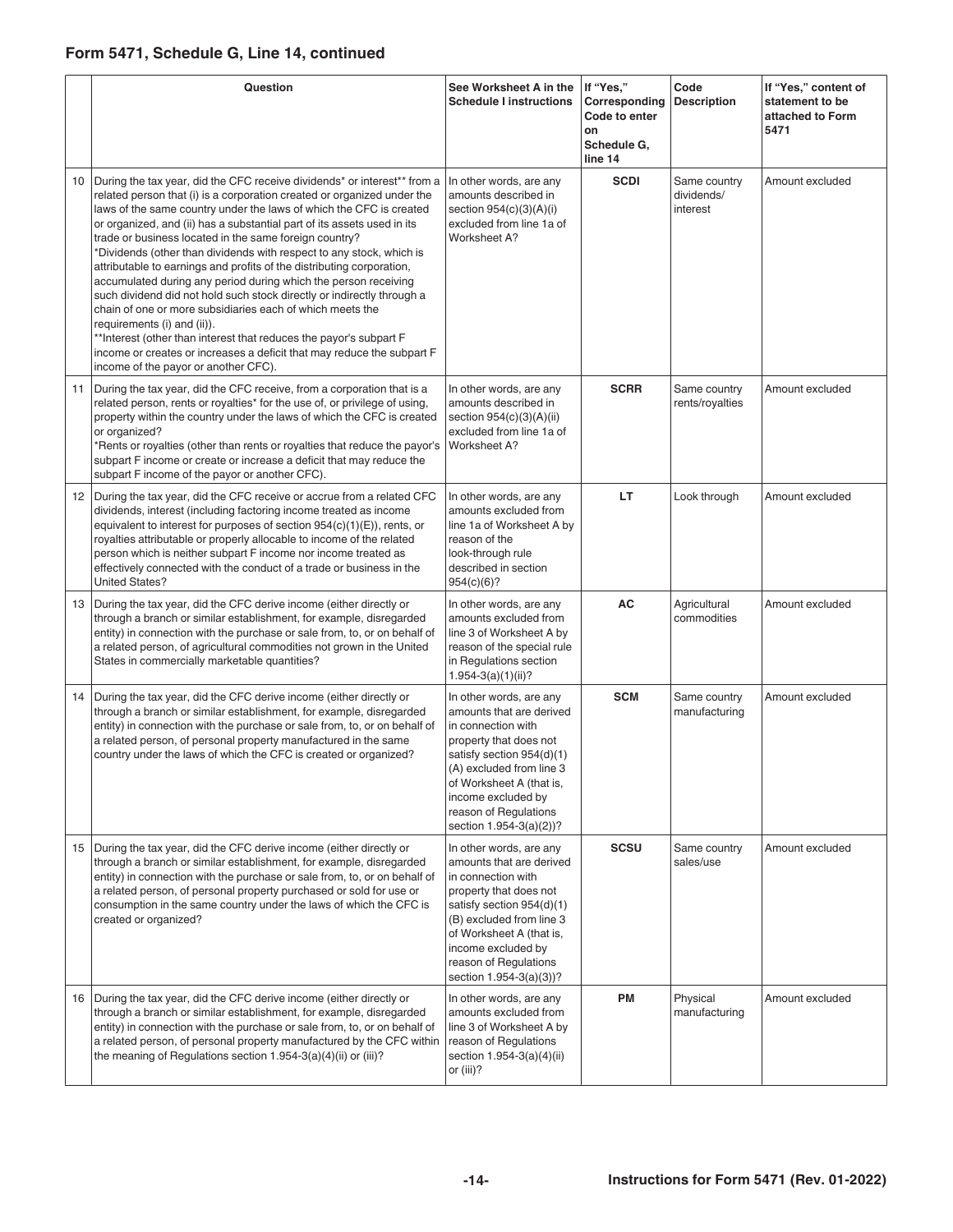#### **Form 5471, Schedule G, Line 14, continued**

|    | Question                                                                                                                                                                                                                                                                                                                                                                                                                                                                                                                                                                                                                                                            | See Worksheet A in the<br><b>Schedule I instructions</b>                                                                                                                                                                      | If "Yes,"<br>Corresponding<br>Code to enter<br>on<br>Schedule G.<br>line 14 | Code<br><b>Description</b>       | If "Yes," content of<br>statement to be<br>attached to Form<br>5471                    |
|----|---------------------------------------------------------------------------------------------------------------------------------------------------------------------------------------------------------------------------------------------------------------------------------------------------------------------------------------------------------------------------------------------------------------------------------------------------------------------------------------------------------------------------------------------------------------------------------------------------------------------------------------------------------------------|-------------------------------------------------------------------------------------------------------------------------------------------------------------------------------------------------------------------------------|-----------------------------------------------------------------------------|----------------------------------|----------------------------------------------------------------------------------------|
| 17 | During the tax year, did the CFC derive income (either directly or<br>through a branch or similar establishment, for example, disregarded<br>entity) in connection with the purchase or sale from, to, or on behalf<br>of a related person, of personal property manufactured by the CFC<br>within the meaning of Regulations section 1.954-3(a)(4)(iv)?                                                                                                                                                                                                                                                                                                            | In other words, are any<br>amounts excluded from<br>line 3 of Worksheet A by<br>reason of Regulations<br>section 1.954-3(a)(4)(iv)?                                                                                           | <b>SC</b>                                                                   | Substantial<br>contribution      | Amount excluded                                                                        |
| 18 | (a) During the tax year, did the CFC derive income in connection with<br>the purchase from or sale to a related or unrelated person of<br>personal property manufactured or sold for use outside the country<br>under the laws of which the CFC is created or organized (for<br>example, property manufactured or sold by a disregarded entity of<br>the CFC)? (b) During the tax year, did the CFC derive income (either<br>directly or through a branch or similar establishment, for example,<br>disregarded entity) in connection with the purchase or sale from, to,<br>or on behalf of a related party (for example, purchase or sales<br>commission income)? | In other words, are any<br>amounts excluded from<br>line 3 of Worksheet A by<br>reason of disregarding a<br>branch or similar<br>establishment (including<br>a disregarded entity) of<br>the CFC as separate from<br>the CFC? | <b>BR</b>                                                                   | <b>Branch</b>                    | Amount excluded                                                                        |
| 19 | During the tax year, was the CFC an eligible CFC (as defined in<br>section 954(h)(2)) that derived qualified banking or financing income<br>(as defined in section 954(h)(3))?                                                                                                                                                                                                                                                                                                                                                                                                                                                                                      | In other words, are any<br>amounts excluded from<br>lines 1a-1i of Worksheet<br>A by reason of the special<br>rule described in section<br>954(h)?                                                                            | AF                                                                          | Active financing                 | Amount excluded                                                                        |
| 20 | During the tax year, was the CFC a qualifying insurance company (as<br>defined in section 953(e)(3)) that derived qualified insurance income<br>(as defined in section 954(i)(2))?                                                                                                                                                                                                                                                                                                                                                                                                                                                                                  | In other words, are any<br>amounts excluded from<br>lines 1a-1i of Worksheet<br>A by reason of the special<br>rule described in section<br>954(i)?                                                                            | AI                                                                          |                                  | Active insurance Amount excluded                                                       |
| 21 | During the tax year, did the subpart F income of the CFC exceed the<br>earnings and profits of such corporation?                                                                                                                                                                                                                                                                                                                                                                                                                                                                                                                                                    | In other words, is line 36<br>of Worksheet A greater<br>than line 37c?                                                                                                                                                        | EP                                                                          | Earnings &<br>profits limitation | Excess of line 36 over<br>line 37c                                                     |
| 22 | Is the U.S. person filing this return relying on any exception(s),<br>exclusion(s), or other provision(s) not listed above to reduce or<br>exclude any amounts reported or reportable as subpart F income (of<br>or with respect to the CFC)?                                                                                                                                                                                                                                                                                                                                                                                                                       |                                                                                                                                                                                                                               | <b>XX</b>                                                                   | Other                            | Amount excluded,<br>reduction amount, or<br>other amount not<br>reported or reportable |

#### **Question 15**

For the foreign corporation's annual accounting period with respect to which reporting is being made on this Form 5471, if the foreign corporation is required to file a U.S. income tax return (for example, Form 1120-F), check the "Yes" box if the foreign corporation has interest expense disallowed under section 163(j). If "Yes," enter the amount from the current year Form 8990, line 31.

#### **Question 16**

For the foreign corporation's annual accounting period with respect to which reporting is being made on this Form 5471, if the foreign corporation is required to file a U.S. income tax return (for example, Form 1120-F), check the "Yes" box if the foreign corporation has previously disallowed interest expense under section 163(j) carried forward to the current tax year. If "Yes," enter the amount from the prior year Form 8990, line 31.

#### **Question 17a**

Check the "Yes" box on line 17a if there was an extraordinary reduction with respect to any controlling section 245A shareholder of the foreign corporation, as defined in Regulations section 1.245A-5(i) (2), during the tax year of the foreign corporation. See Regulations section 1.245A-5(e)(2)(i) for the definition of extraordinary reduction.

#### **Question 17b**

If the answer to the question on line 17a was "Yes," complete the question on line 17b. Check the "Yes" box on line 17b if any controlling section 245A shareholder (as defined in Regulations section 1.245A-5(i)(2)) made an election to close the tax year of the foreign corporation such that no amount is treated as an extraordinary reduction amount or tiered extraordinary reduction amount as to any U.S. shareholder of the foreign corporation. See Regulations section 1.245A-5(e)(3)(i) for further guidance regarding the election to close the tax year. If the "Yes" box on line 17b has been

checked and the U.S. shareholder filing the Form 5471 is a controlling section 245A shareholder of the foreign corporation, the U.S. shareholder filing this Form 5471 must attach an Elective Section 245A Year-Closing Statement pursuant to Regulations section 1.245A-5 $(e)(3)(i)(C)$  containing the information required under Regulations section 1.245A-5(e)(3)(i)(D).

#### **Question 18**

Check the "Yes" box if during the tax year the reporting corporation had any loans to or from the related party to which the safe haven rate rules of Regulations section 1.482-2(a)(2)(iii)(B) are applicable, and for which the reporting corporation used a rate of interest within the safe-haven range of Regulations section 1.482-2(a)(2)(iii)(B) (1) (100% to 130% of the AFR for the relevant term).

#### **Question 19a**

**Note.** Note. Complete lines 19a and 19b only if the filer is a domestic corporation. In completing these lines, do not account for debt instruments that were issued, or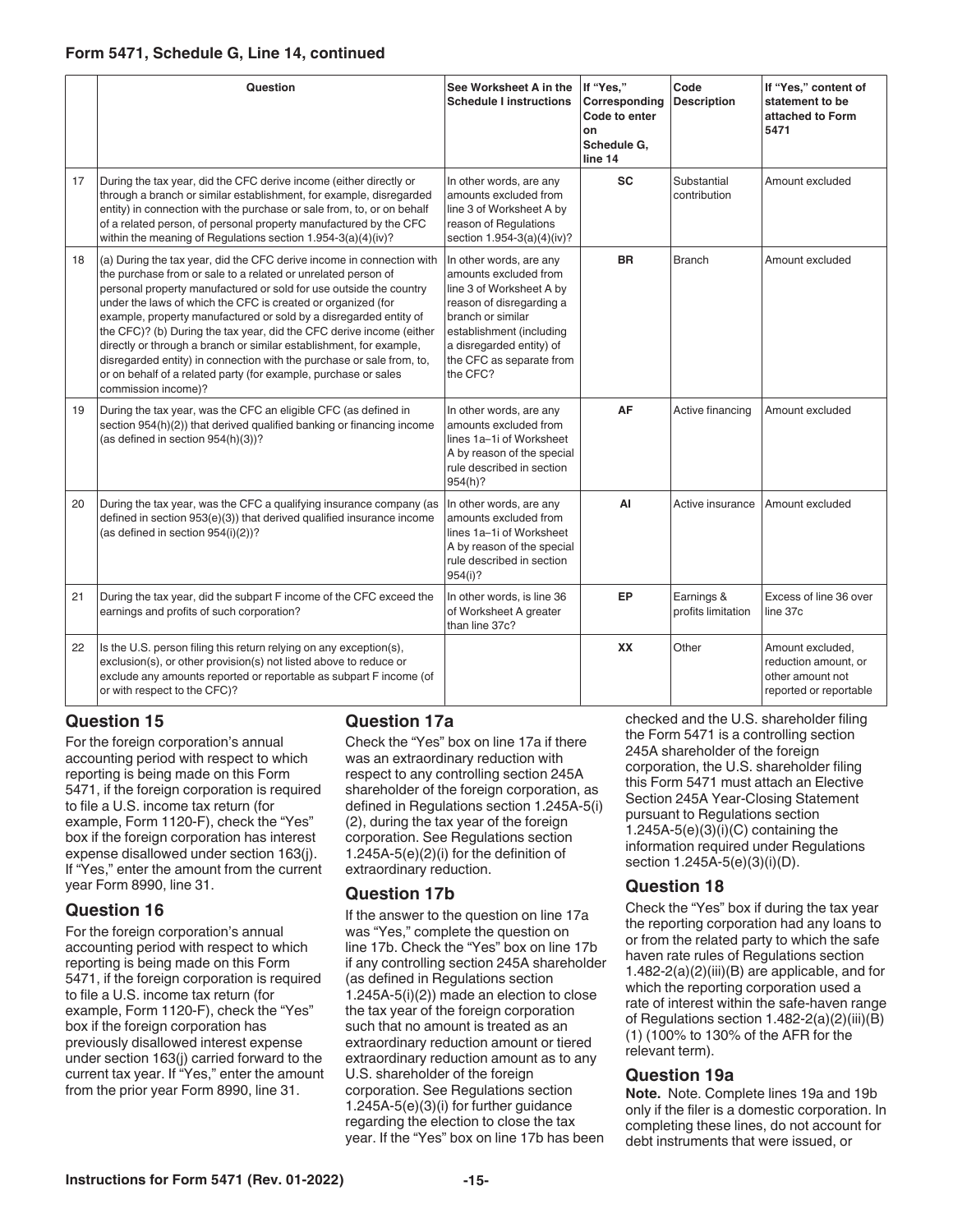<span id="page-15-0"></span>distributions or acquisitions that occurred, before April 5, 2016. See Regulations section 1.385-3(g)(3) and 1.385-3(b)(3) (viii).

Check "Yes" if, during the tax year, the filer engaged in at least one of the transactions described in Regulations section 1.385-3(b)(2). Also check "Yes" if, taking into account issuances, distributions, and acquisitions during the tax year and previous tax years, the filer had issued a debt instrument to the foreign corporation during a period described in Regulations section 1.385-3(b)(3)(iii), which addresses certain issuances of debt instruments to related parties within 36 months before or after certain distributions or acquisitions by the issuer. Otherwise, check "No." Apply Regulations section 1.385-3(b)(3)(iii)(E) to determine when a debt instrument is treated as issued for purposes of Regulations section 1.385-3(b)(3)(iii).

Debt that the filer treats as stock pursuant to Regulations section 1.385-3 still should be included when completing line 19a.

#### **Question 19b**

Provide the total amount of the transactions described in Regulations section 1.385-3(b)(2) (as measured by the fair market value of the distribution or, as the case may be, the property exchanged for the debt instrument), and of the distributions and/or acquisitions described in Regulations section 1.385-3(b)(3)(i) (as measured by the fair market value of the property distributed and/or acquired).

Provide the total amount (as measured by issue price in the case of an instrument treated as stock upon issuance, or adjusted issue price in the case of an instrument deemed exchanged for stock) of the debt instrument issuances addressed by line 19a. See Regulations section 1.385-1(d)(1) and 1.385-3(d). The adjusted issue price of a debt instrument is the issue price increased by the amount of original issue discount previously includible in gross income of any holder and decreased by payments other than payments of stated interest. See section 1272(a)(4) and Regulations section 1.1275-1(b)(1).

### **Schedule I**

Use Schedule I to report in U.S. dollars the U.S. shareholder's pro rata share of income from the foreign corporation reportable under subpart F and other income realized from a corporate distribution.

Certain filers may be able to use alternative information (as defined in section 3.01 of Rev. Proc. 2019-40) to determine certain amounts in this

schedule. See the specific instructions for *[Item F—Alternative Information Under](#page-8-0)  [Rev. Proc. 2019-40](#page-8-0)*, earlier, for more details.

**Note.** A separate Schedule I must be filed by or for each Category 4, 5a, or 5b U.S. shareholder of the foreign corporation with respect to which reporting is furnished on this Form 5471.

#### **Line 1**

**Subpart F income.** U.S. shareholders of CFCs with subpart F income must report that income on their tax returns. For more information, see sections 245A, 951, 952, and 964(e).

**Note.** Certain current year deficits of a member of the same chain of corporations may be considered in determining subpart F income. See section 952(c)(1)(C).

#### **Line 1a**

Corporate U.S. shareholders should enter the foreign-source portion of any subpart F income inclusions attributable to the sale or exchange by a CFC of stock of another foreign corporation that is eligible for the section 245A dividends received deduction pursuant to section 964(e)(4). Include the amount, if any, that is not eligible for the section 245A dividends received deduction pursuant to section 964(e)(4) on line 1e. Noncorporate U.S. shareholders should leave line 1a blank.

### **Line 1b**

Enter the amount of the U.S. shareholder's subpart F income inclusion attributable to tiered hybrid dividends received by the CFC. In general, a dividend received by a CFC from another CFC is a tiered hybrid dividend to the extent of the sum of the receiving CFC's hybrid deduction accounts with respect to shares of stock of the CFC that pays the dividend. As to a domestic corporation that is a U.S. shareholder with respect to both CFCs, the tiered hybrid dividend is treated as subpart F income of the receiving CFC, and the U.S. shareholder must include in its gross income its pro rata share of the tiered hybrid dividend. See section 245A(e)(2) and Regulations section 1.245A(e)-1(c) for additional information about tiered hybrid dividends.

#### **Line 1c**

Enter the subpart F income inclusion attributable to tiered extraordinary disposition amounts resulting from distributions from an extraordinary disposition account of the shareholder filing this Form 5471 and received by the foreign corporation. See Regulations section 1.245A-5(d) for further guidance on tiered extraordinary disposition amounts.

#### **Line 1d**

Enter the subpart F income inclusion attributable to tiered extraordinary reduction amounts resulting from extraordinary reductions. See Regulations section 1.245A-5(f) for further guidance on tiered extraordinary reduction amounts.

#### **Lines 1e Through 1h**

Enter on lines 1e through 1h the amounts from Worksheet A, lines 63, 65, 67, and 69, respectively. However, corporate U.S. shareholders should report on line 1e the amount from Worksheet A, line 63, less the amount, if any, reported on line 1a.

Use [Worksheet A](#page-18-0), later in these instructions, to compute the U.S. shareholder's pro rata share of subpart F income of the CFC, which is reportable on lines 1e through 1h. Do not include any income includible on Form 5471, Schedule I, lines 1a through 1d, or any income includible under section 951A (Schedule I-1 is used to provide information relating to section 951A). Subpart F income reportable on lines 1e through 1h includes the following.

• Adjusted net foreign base company income (lines 1 through 17).

- Adjusted net insurance income (line 18).
- Adjusted net related person insurance income (line 19).
- International boycott income (line 20).
- Illegal bribes, kickbacks, and other payments (line 21).
- Income described in section 952(a)(5) (line 22).

**Important.** If the subpart F income of any CFC for any tax year was reduced because of the current E&P limitation, any excess of the E&P of the CFC for any subsequent tax year over the subpart F income of the CFC for the tax year must be recharacterized as subpart F income. As a result, if the foreign corporation has E&P for the tax period covered by this return that is subject to recapture as a result of a prior-year E&P limitation, add such recapture amount to the result from Worksheet A, line 69, and include the combined amount on line 1h (Other subpart F income). See the instructions for *[Line 37, Current E&P limitation](#page-22-0)*, later, for a discussion of the current-year E&P limitation.

### **Line 2**

Report on line 2 earnings invested in U.S. property (Worksheet B).

#### **Line 3**

Reserved for future use.

#### **Line 4**

Enter the factoring income (as defined in section 864(d)(1)) if no subpart F income is reported on line 1a of Worksheet A,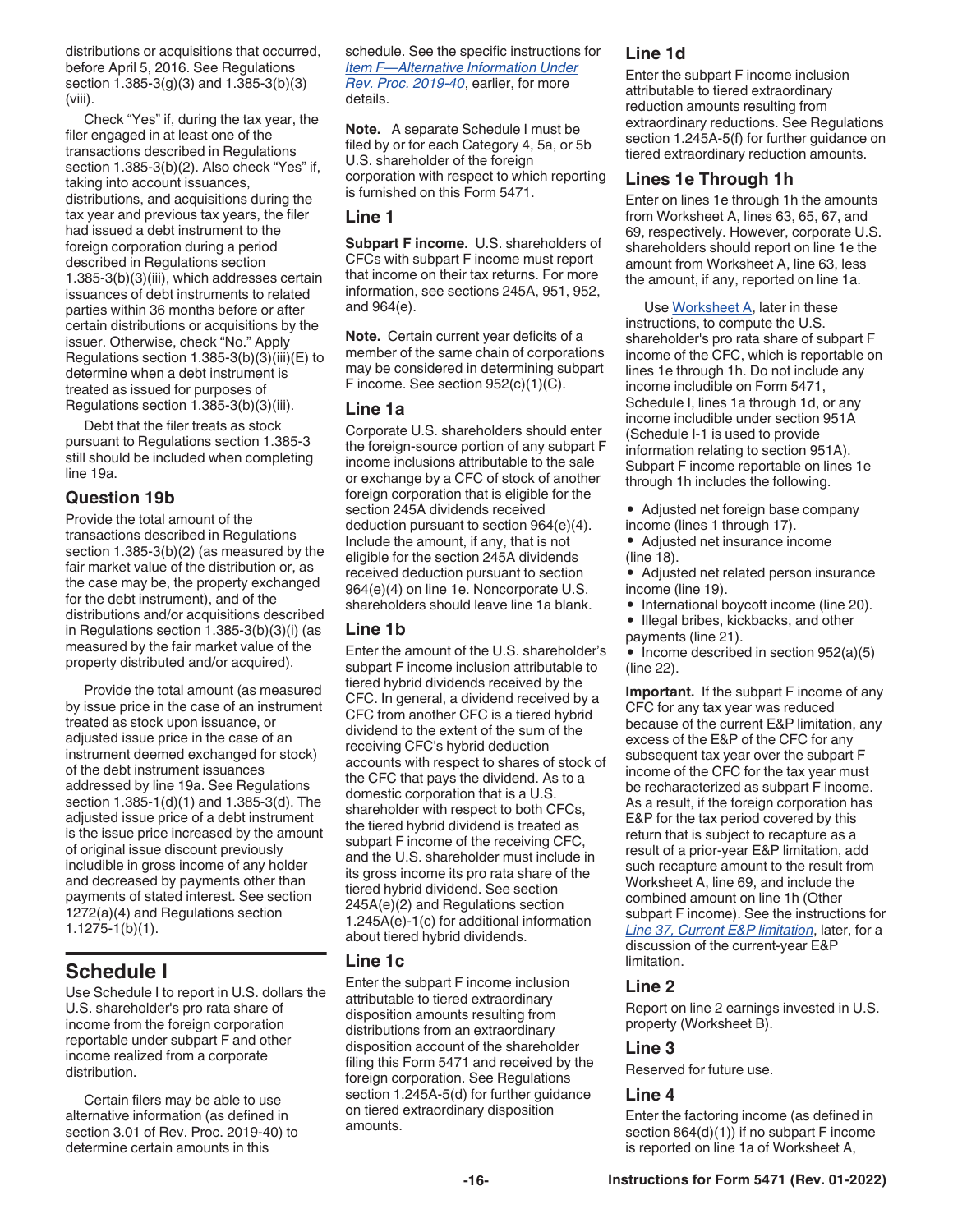<span id="page-16-0"></span>because of the operation of the de minimis rule (see lines 1a and 10 of Worksheet A and the related instructions under *[Line 1a](#page-21-0)*  and *[Line 10, De minimis rule](#page-21-0)*), later.

#### **Reporting Amounts on Lines 1 Through 4 on Your Income Tax Return**

U.S. shareholders should compute their pro rata share of the income on Form 5471, Schedule I, lines 1a through 1h, 2, and 4. For a corporate shareholder, enter the result from line 1a on Form 1120, Schedule C, line 16a; enter the result from line 1b on Form 1120, Schedule C, line 16b; and enter the remaining lines 1c through 1h, 2, and 4 on Form 1120, Schedule C, line 16c; or on the comparable line of other corporate tax returns. For a noncorporate U.S. shareholder, enter the result on Schedule 1 (Form 1040), line 8m (other income section 951(a) inclusion), or on the comparable line of other noncorporate tax returns.

#### **Line 5a**

Enter the amount of dividends received by the shareholder from the foreign corporation that is eligible for a deduction under section 245A. This amount does not include the amount of dividends that are not eligible for a deduction under section 245A and are instead entered on lines 5b, 5c, and 5d. See section 245A for guidance on computing the amount of a dividend eligible for a deduction.

**Note.** The corporate U.S. shareholder should include the line 5a amount on Form 1120, Schedule C, line 13, column (a), or the comparable line of other corporate income tax returns. In doing so, the corporate U. S. shareholder must determine whether it meets the statutory and regulatory requirements for section 245A DRD.

#### **Line 5b**

Enter the amount of the dividends received by the shareholder from the foreign corporation that is an extraordinary disposition amount. See Regulations section 1.245A-5(c) for rules for calculating an extraordinary disposition amount.

**Note.** The corporate U.S. shareholder should include the line 5b amount on Form 1120, Schedule C, line 14, column (a), or the comparable line of other corporate income tax returns.

#### **Line 5c**

Enter the amount of the dividends received by the shareholder from the foreign corporation that is an extraordinary reduction amount. See Regulations section 1.245A-5(e) for rules for

calculating an extraordinary reduction amount.

**Note.** The corporate U.S. shareholder should include the line 5c amount on Form 1120, Schedule C, line 14, column (a), or the comparable line of other corporate income tax returns.

#### **Line 5d**

Enter the amount of hybrid dividends received by the U.S. shareholder from the foreign corporation. In general, in the case of a domestic corporation that is a U.S. shareholder with respect to a CFC, a dividend received by the domestic corporation from the CFC is a hybrid dividend to the extent of the sum of the U.S. shareholder's hybrid deduction accounts with respect to shares of stock of the CFC. See section 245A(e) and Regulations section 1.245A(e)-1(b) for additional information about hybrid dividends.

**Note.** The corporate U.S. shareholder should include the line 5d amount on Form 1120, Schedule C, line 14, column (a), or the comparable line of other corporate income tax returns.

#### **Line 5e**

Enter on line 5e dividends not reported on line 5a, 5b, 5c, or 5d.

**Note.** The corporate U.S. shareholder should include the line 5e amount on Form 1120, Schedule C, line 14, column (a), or the comparable line of other corporate income tax returns.

#### **Line 6**

If previously taxed E&P (PTEP) were distributed, enter the amount of foreign currency gain or (loss) recognized on the distribution, computed under section 986(c). See Notice 88-71, 1988-2 C.B. 374, for rules for computing section 986(c) gain or (loss) and Regulations section  $1.986(c) - 1(a)$  and (b) for rules for computing section 986(c) gain or (loss) recognized with respect to distributions of PTEP within the reclassified section 965(a) PTEP group and the section 965(a) PTEP group. Do not include any foreign currency gain or loss with respect to PTEP within the reclassified section 965(b) PTEP group or the section 965(b) PTEP group. See Regulations section 1.986(c)-1(c).

For a corporate U.S. shareholder, include the gain or (loss) as "Other income" on Form 1120, line 10, or on the comparable line of other corporate tax returns. For a noncorporate U.S. shareholder, include the result as "Other income" on Schedule 1 (Form 1040), line 8z (other income), or on the comparable line of other noncorporate tax returns.

#### **Line 8a**

Check the "Yes" box on line 8a if the U.S. shareholder completing this form had an extraordinary disposition account with respect to the foreign corporation having a balance greater than zero at any time during the tax year of the foreign corporation. See Regulations section 1.245A-5(c) for rules regarding an extraordinary disposition account.

#### **Line 8b**

If "Yes" is checked on line 8a, enter on line 8b the U.S. shareholder's extraordinary disposition account balance at the beginning and end of the foreign corporation's tax year. Attach a statement detailing any differences between the starting and ending balance of the extraordinary disposition account reported on line 8b.

#### **Line 8c**

Enter on line 8c the CFC's total extraordinary disposition account balance with respect to all U.S shareholders of the CFC at the beginning of the CFC year and at the end of the CFC tax year. Attach a statement detailing any differences between the starting and ending balance reported on line 8c.

#### **Line 9**

If the foreign corporation is a CFC and the filer is a domestic corporation, enter on line 9 the sum of the hybrid deduction accounts with respect to each share of stock of the CFC that the domestic corporation owns directly or indirectly (within the meaning of section 958(a)(2), and determined by treating a domestic partnership as foreign). The reported amount should reflect the balance of the hybrid deduction accounts as of the close of the tax year of the CFC, and after all adjustments to the hybrid deduction accounts for the tax year (for example, to reflect hybrid deductions of the CFC, or hybrid dividends paid by the CFC). For example, if the CFC is an upper-tier CFC all the stock of which is owned by the filer, then line 9 must reflect the sum of the filer's hybrid deduction accounts with respect to shares of stock of the upper-tier CFC; if instead the CFC is a lower-tier CFC all the stock of which is owned by the filer through an upper-tier CFC, then line 9 must reflect the sum of the upper-tier CFC's hybrid deduction accounts with respect to shares of stock of the lower-tier CFC.

A hybrid deduction account with respect to a share of stock of a CFC reflects the amount of hybrid deductions of the CFC that has been allocated to the share. In general, a hybrid deduction is a deduction or other tax benefit allowed to the CFC (or a related person) under a foreign tax law for an amount paid,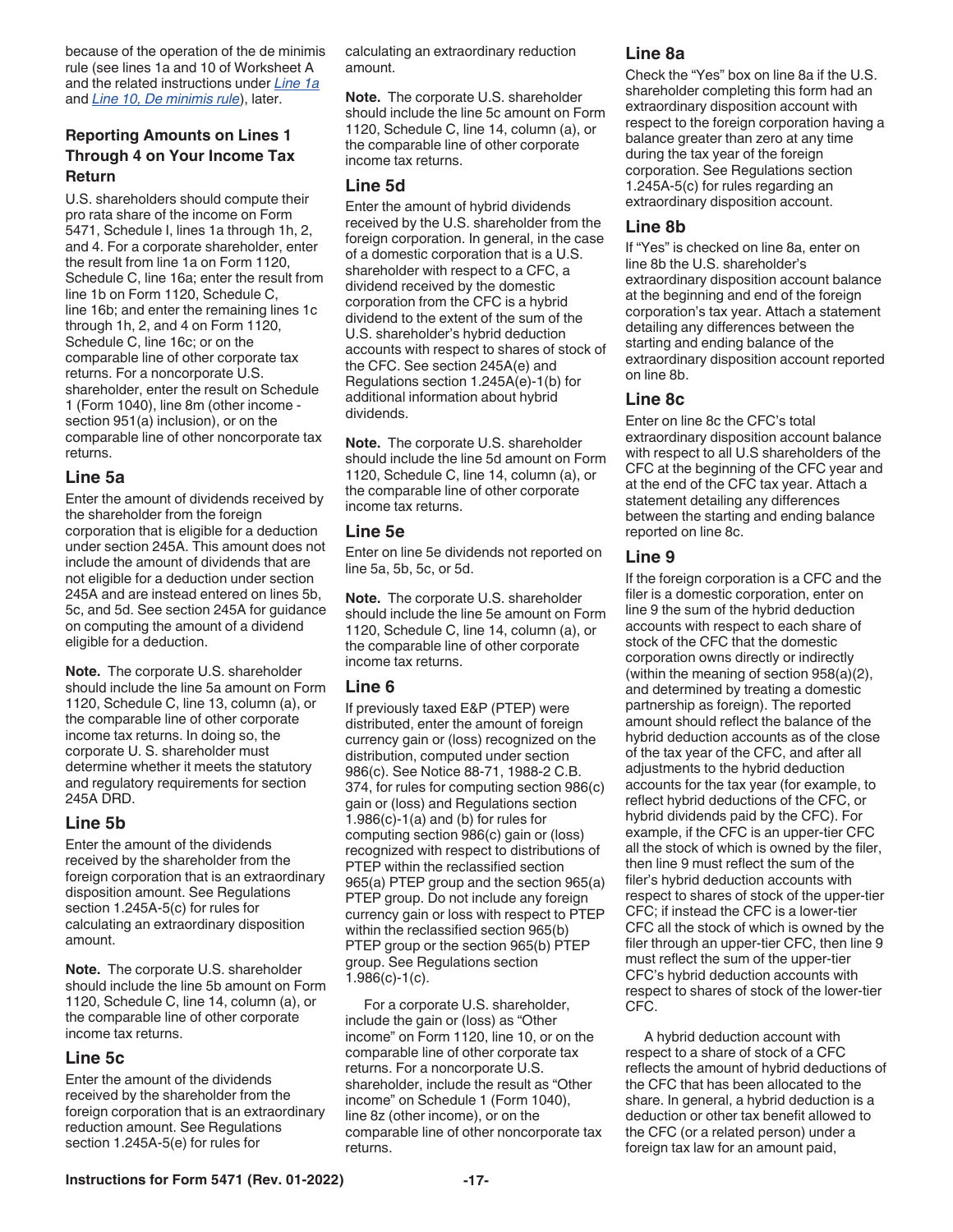accrued, or distributed with respect to an instrument of the CFC that is stock for U.S. tax purposes. A hybrid deduction includes a deduction allowed to the CFC under a foreign tax law with respect to equity (such as a notional interest deduction). See Regulations section 1.245A(e)-1(d) for additional information about hybrid deduction accounts.

A domestic corporation that is a U.S. shareholder with respect to a CFC must maintain a hybrid deduction account with respect to each share of stock of the CFC that the domestic corporation owns directly or indirectly through a partnership, trust, or estate. In addition, certain upper-tier CFCs must maintain a hybrid deduction account with respect to each

share of the stock of a lower-tier CFC that the upper-tier CFC owns directly or indirectly through a partnership, trust, or estate. See Regulations section 1.245A(e)-1(d) for more on maintenance of hybrid deduction accounts.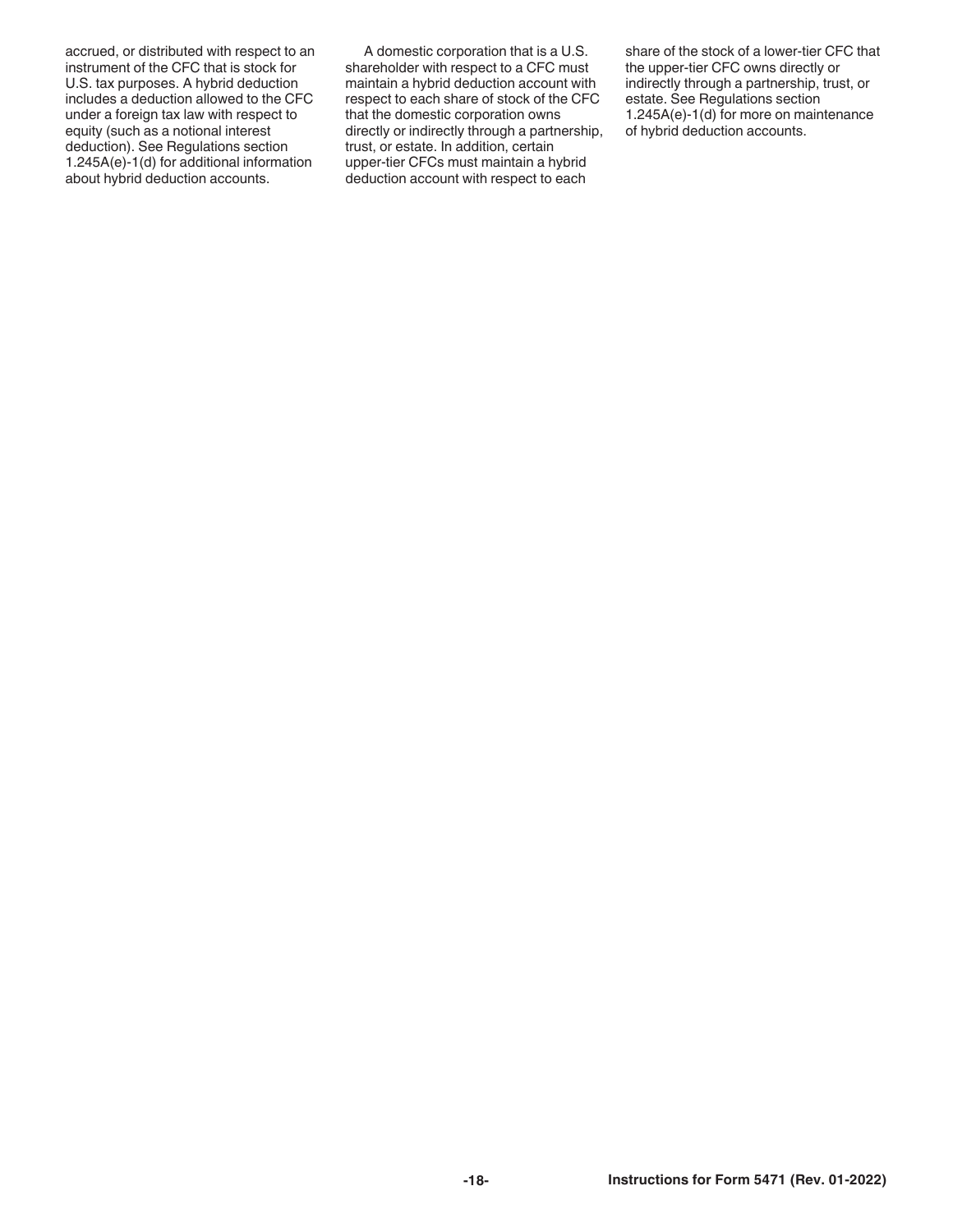<span id="page-18-0"></span>

|        | Summary of U.S. Shareholder's Pro Rata Share of Subpart F Income of a CFC (See the Worksheet A<br>instructions, later.) Enter the amounts on lines 1a through 62, 64, 66, and 68 in functional currency. |                                                                                                                 |                     |
|--------|----------------------------------------------------------------------------------------------------------------------------------------------------------------------------------------------------------|-----------------------------------------------------------------------------------------------------------------|---------------------|
| 1.     | Gross foreign personal holding company income:                                                                                                                                                           |                                                                                                                 |                     |
|        | a Dividends, interest, royalties, rents, and annuities (section 954(c)(1)(A)<br>(excluding amounts described in sections 954(c)(2), (3), and (6))                                                        | 1a                                                                                                              |                     |
|        | <b>b</b> Excess of gains over losses from certain property transactions<br>$(\text{section } 954(c)(1)(B))$ , , , , , , , , , , , , , ,                                                                  | 1b                                                                                                              |                     |
|        | c Excess of gains over losses from commodity transactions (section 954(c)(1)(C))                                                                                                                         | 1c                                                                                                              |                     |
|        | d Excess of foreign currency gains over foreign currency losses (section 954(c)(1)(D))                                                                                                                   | 1d                                                                                                              |                     |
|        | <b>e</b> Income equivalent to interest (section $954(c)(1)(E)$ ).                                                                                                                                        | 1e                                                                                                              |                     |
|        | f Net income from a notional principal contract (section $954(c)(1)(F)$ ).                                                                                                                               | 1f                                                                                                              |                     |
|        | <b>g</b> Payments in lieu of dividends (section $954(c)(1)(G)$ )                                                                                                                                         | 1g                                                                                                              |                     |
|        | h Certain amounts received for services under personal service<br>contracts (see section $954(c)(1)(H))$ .                                                                                               | 1h                                                                                                              |                     |
|        | <i>i</i> Certain amounts from sales of partnership interests to which the<br>look-through rule of section $954(c)(4)$ applies                                                                            | 1i                                                                                                              |                     |
| 2      | Gross foreign personal holding company income. Add lines 1a through 1i.                                                                                                                                  |                                                                                                                 | $\mathbf{2}$        |
| 3      | Gross foreign base company sales income (see section $954(d)$ ) $\ldots$                                                                                                                                 |                                                                                                                 | 3                   |
| 4      |                                                                                                                                                                                                          |                                                                                                                 | 4                   |
| 5      | Gross foreign base company income. Add lines 2 through 4                                                                                                                                                 | the contract of the contract of the contract of the contract of the contract of the contract of the contract of | 5                   |
| 6      | Gross insurance income (see sections 953 and 954(b)(3)(C) and the instructions for lines 18 and                                                                                                          |                                                                                                                 |                     |
|        | 19)<br>a constitution of the constitution of the constitution of the constitution of the constitution of the constitution of                                                                             |                                                                                                                 | 6<br>$\overline{7}$ |
| 7      | Gross foreign base company income and gross insurance income. Add lines 5 and 6<br>Enter 5% of total gross income (as computed for income tax purposes)                                                  |                                                                                                                 | 8                   |
| 8<br>9 | Enter 70% of total gross income (as computed for income tax purposes)                                                                                                                                    |                                                                                                                 | 9                   |
| 10     | If line 7 is less than line 8 and less than \$1 million, enter -0- on this line and skip lines 11 through 19,                                                                                            |                                                                                                                 | 10                  |
| 11     | If line 7 is more than line 9, enter total gross income (as computed for income tax purposes).                                                                                                           |                                                                                                                 | 11                  |
| 12     | Total adjusted gross foreign base company income and insurance income (enter the greater of                                                                                                              |                                                                                                                 |                     |
|        | $line 7$ or line 11) $\ldots$ $\ldots$ $\ldots$ $\ldots$ $\ldots$                                                                                                                                        | $\sim$<br>the company of the company of                                                                         | 12                  |
| 13     | Adjusted net foreign personal holding company income:                                                                                                                                                    |                                                                                                                 |                     |
|        | a Enter amount from line 2                                                                                                                                                                               | 13а                                                                                                             |                     |
|        | <b>b</b> Expenses directly related to amount on line 2                                                                                                                                                   | 13 <sub>b</sub>                                                                                                 |                     |
|        | c Subtract line 13b from line 13a                                                                                                                                                                        | 13 <sub>c</sub><br>13d                                                                                          |                     |
|        | <b>d</b> Related person interest expense (see section $954(b)(5)$ ) $\ldots$ .                                                                                                                           |                                                                                                                 |                     |
|        | e Other expenses allocated and apportioned to the amount on line 2<br>under section $954(b)(5)$                                                                                                          | 13e                                                                                                             |                     |
|        | and the company of the company of the company<br>f Net foreign personal holding company income. Subtract the sum of                                                                                      |                                                                                                                 |                     |
|        | lines 13d and 13e from line 13c<br>the companion of the companion of the                                                                                                                                 | 13f                                                                                                             |                     |
|        | g Net foreign personal holding company income excluded under<br>high-tax exception                                                                                                                       | 13g                                                                                                             | 13 <sub>h</sub>     |
| 14     | h Subtract line 13g from line 13f<br>Adjusted net foreign base company sales income:                                                                                                                     |                                                                                                                 |                     |
|        | a Enter amount from line 3                                                                                                                                                                               | 14a                                                                                                             |                     |
|        | <b>b</b> Expenses allocated and apportioned to the amount on line 3 under<br>section $954(b)(5)$ .<br>and the company of the state of                                                                    | 14b                                                                                                             |                     |
|        | c Net foreign base company sales income. Subtract line 14b from line 14a                                                                                                                                 | 14с                                                                                                             |                     |
|        | d Net foreign base company sales income excluded under high-tax exception.                                                                                                                               | 14d                                                                                                             |                     |
|        |                                                                                                                                                                                                          |                                                                                                                 | 14e                 |
| 15     | Adjusted net foreign base company services income:                                                                                                                                                       |                                                                                                                 |                     |
|        | a Enter amount from line 4                                                                                                                                                                               | 15a                                                                                                             |                     |
|        | <b>b</b> Expenses allocated and apportioned to line 4 under section 954(b)(5)                                                                                                                            | 15 <sub>b</sub>                                                                                                 |                     |
|        | c Net foreign base company services income. Subtract line 15b from line 15a.                                                                                                                             | 15c                                                                                                             |                     |
| е      | d Net foreign base company services income excluded under high-tax exception<br>Subtract line 15d from line 15c.<br>and the second control of the                                                        | 15d                                                                                                             | 15e                 |
| 16     | Adjusted net full inclusion foreign base company income:                                                                                                                                                 |                                                                                                                 |                     |
|        | <b>a</b> Enter the excess, if any, of line 11 over line $7 \cdot \cdot \cdot \cdot$                                                                                                                      | 16a                                                                                                             |                     |
|        | <b>b</b> Expenses allocated and apportioned under section 954(b)(5)                                                                                                                                      | 16b                                                                                                             |                     |
|        | c Net full inclusion foreign base company income. Subtract line 16b from line 16a                                                                                                                        | 16c                                                                                                             |                     |
|        | d Net full inclusion foreign base company income excluded under high-tax exception                                                                                                                       | 16d                                                                                                             |                     |
|        | e Subtract line 16d from line 16c                                                                                                                                                                        | <b>All Card Card</b>                                                                                            | 16e                 |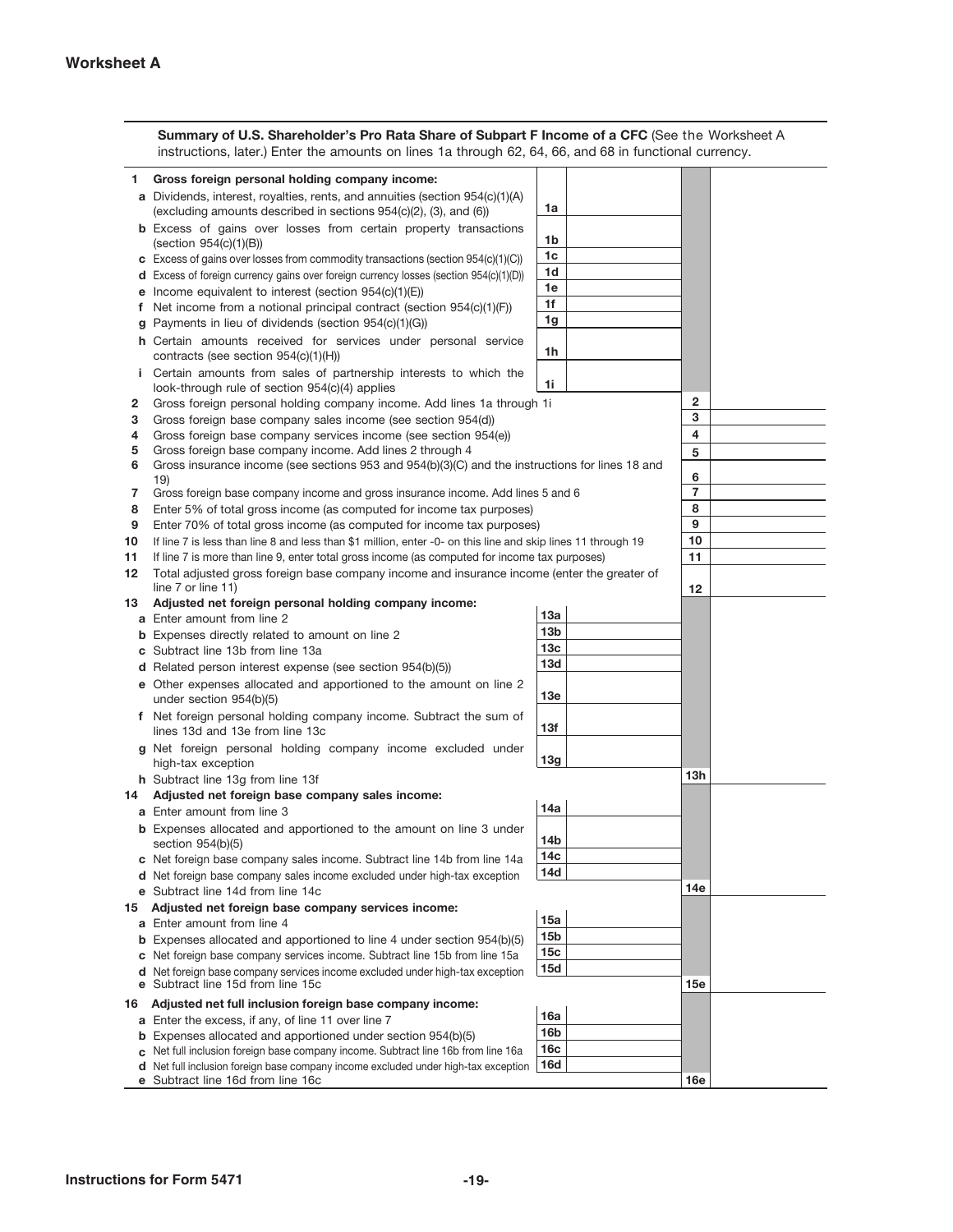#### **Worksheet A**

|         | <b>Worksheet A</b> (continued) (See instructions.)                                                             |                 |                 |
|---------|----------------------------------------------------------------------------------------------------------------|-----------------|-----------------|
| 17      | Adjusted net foreign base company income. Add lines 13h, 14e, 15e, and 16e                                     |                 | 17              |
| 18      | Adjusted net insurance income (other than related person insurance income):                                    |                 |                 |
| a       | Enter amount from line 6 (other than related person insurance income)                                          | 18a             |                 |
|         | <b>b</b> Expenses allocated and apportioned to the amount on line 18a under                                    |                 |                 |
|         | section 953 $\ldots$ $\ldots$ $\ldots$ $\ldots$ $\ldots$ $\ldots$ $\ldots$ $\ldots$ $\ldots$                   | 18 <sub>b</sub> |                 |
|         | <b>c</b> Net insurance income. Subtract line 18b from line 18a $\ldots$ , $\ldots$                             | 18 <sub>c</sub> |                 |
| d       | Net insurance income excluded under high-tax exception                                                         | 18d             |                 |
|         | e Subtract line 18d from line 18c.                                                                             | and and         | 18 <sub>e</sub> |
| 19      | Adjusted net related person insurance income:                                                                  |                 |                 |
|         | <b>a</b> Enter amount from line 6 that is related person insurance income                                      | 19a             |                 |
|         | <b>b</b> Expenses allocated and apportioned to the amount on line 19a under                                    |                 |                 |
|         | section 953 $\ldots$ $\ldots$ $\ldots$ $\ldots$ $\ldots$ $\ldots$ $\ldots$ $\ldots$                            | 19 <sub>b</sub> |                 |
| С       | Net related person insurance income. Subtract line 19b from line 19a.                                          | 19 <sub>c</sub> |                 |
| d       | Net related person insurance income excluded under high-tax exception                                          | 19d             |                 |
| е       |                                                                                                                |                 | 19e             |
| 20      |                                                                                                                |                 | 20              |
| 21      |                                                                                                                |                 | 21              |
| 22      |                                                                                                                |                 | 22              |
| 23      | Subpart F income before application of sections 952(b) and (c) and section 959(b). Add lines 17,               |                 |                 |
|         |                                                                                                                |                 | 23              |
| 24      | Enter the portion of line 13h that is U.S. source income effectively                                           |                 |                 |
|         | connected with a U.S. trade or business (section 952(b))                                                       | 24              |                 |
| 25      | Exclusions under section 959(b) that apply to line 13h amount                                                  | 25              |                 |
| 26      | Section 954(c) subpart F Foreign Personal Holding Company Income. Subtract the sum of                          |                 |                 |
|         | lines 24 and 25 from line 13h $\ldots$ $\ldots$ $\ldots$ $\ldots$ $\ldots$ $\ldots$ $\ldots$ $\ldots$ $\ldots$ |                 | 26              |
| 27      | Enter the portion of line 14e that is U.S. source income effectively                                           |                 |                 |
|         | connected with a U.S. trade or business (section 952(b))                                                       | 27              |                 |
| 28      | Exclusions under section 959(b) that apply to line 14e amount                                                  | 28              |                 |
| 29      | Section 954(d) subpart F Foreign Base Company Sales Income. Subtract the sum of lines 27                       |                 |                 |
|         | and 28 from line 14e. $\ldots$ $\ldots$ $\ldots$ $\ldots$ $\ldots$ $\ldots$ $\ldots$ $\ldots$ $\ldots$         |                 | 29              |
| 30      | Enter the portion of line 15e that is U.S. source income effectively                                           |                 |                 |
|         | connected with a U.S. trade or business (section $952(b)$ )                                                    | 30              |                 |
| 31      | Exclusions under section 959(b) that apply to line 15e amount                                                  | 31              |                 |
| 32      | Section 954(e) subpart F Foreign Base Company Services Income. Subtract the sum of lines                       |                 |                 |
|         |                                                                                                                |                 | 32              |
| 33      | Enter the sum of the portion of lines 16e, 18e, 19e, 20, 21, and 22 that is                                    |                 |                 |
|         | U.S. source income effectively connected with a U.S. trade or business                                         |                 |                 |
|         | $(\text{section } 952(b))$                                                                                     | 33              |                 |
| 34      | Exclusions under section 959(b) that apply to line 16e, 18e, 19e, 20, 21,                                      |                 |                 |
|         | and 22 amounts $\cdots$ $\cdots$ $\cdots$ $\cdots$ $\cdots$ $\cdots$ $\cdots$ $\cdots$                         | 34              |                 |
| 35      | Other subpart F income. Subtract the sum of lines 33 and 34 from the sum of lines 16e, 18e.                    |                 |                 |
| 36      |                                                                                                                |                 | 35<br>36        |
| 37      | <b>Total subpart F income.</b> Add lines 26, 29, 32, and 35 $\ldots$                                           |                 |                 |
|         | <b>Current E&amp;P limitation computation:</b>                                                                 | 37a             |                 |
| a       | Tested loss (enter as a positive number - see instructions)                                                    | 37b             |                 |
| b       | Total of line 37a and line 37b $\ldots$ $\ldots$ $\ldots$ $\ldots$ $\ldots$ $\ldots$                           | 37c             |                 |
| С<br>38 |                                                                                                                |                 | 38              |
|         |                                                                                                                |                 |                 |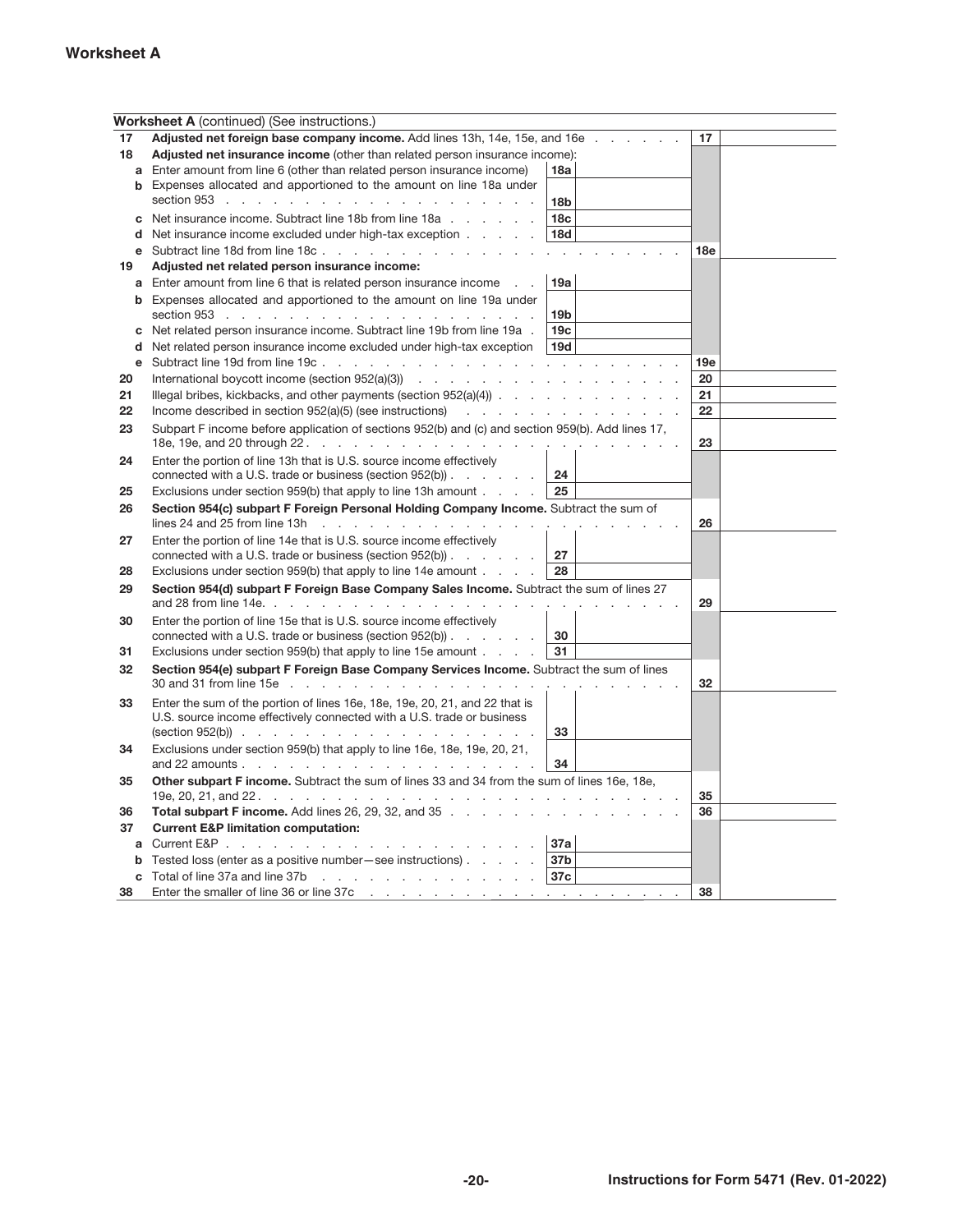#### **Instructions for Form 5471 (Rev. 01-2022) -21-**

#### **Worksheet A**

|    | <b>Worksheet A</b> (continued) (See instructions.)                                                                                                                                                                                                                                                                                                                                                                                                                                                        |    |    |  |
|----|-----------------------------------------------------------------------------------------------------------------------------------------------------------------------------------------------------------------------------------------------------------------------------------------------------------------------------------------------------------------------------------------------------------------------------------------------------------------------------------------------------------|----|----|--|
| 39 | If the amount on line 37c is less than the amount on line 36, allocate the subpart F income remaining (after having been limited)<br>to lines 40, 41, 42, and 43 below in the manner prescribed by Regulations section 1.952-1(e). If the amount on line 37c is<br>greater than or equal to the amount on line 36, enter the amount from line 26 onto line 40, enter the amount from line 29 onto<br>line 41, enter the amount from line 32 onto line 42, and enter the amount from line 35 onto line 43. |    |    |  |
| 40 | Section 954(c) subpart F Foreign Personal Holding Company Income subtotal                                                                                                                                                                                                                                                                                                                                                                                                                                 |    | 40 |  |
| 41 | Section 954(d) subpart F Foreign Base Company Sales Income subtotal                                                                                                                                                                                                                                                                                                                                                                                                                                       |    | 41 |  |
| 42 | Section 954(e) subpart F Foreign Base Company Services Income subtotal                                                                                                                                                                                                                                                                                                                                                                                                                                    |    | 42 |  |
| 43 |                                                                                                                                                                                                                                                                                                                                                                                                                                                                                                           |    | 43 |  |
| 44 | Shareholder's pro rata share of line 40                                                                                                                                                                                                                                                                                                                                                                                                                                                                   | 44 |    |  |
| 45 | Shareholder's pro rata share of export trade income that applies to line<br>44 amount (see section 970(a)) $\ldots$ $\ldots$ $\ldots$ $\ldots$ $\ldots$ $\ldots$                                                                                                                                                                                                                                                                                                                                          | 45 |    |  |
| 46 | Section 954(c) subpart F Foreign Personal Holding Company Income subtotal. Subtract line 45                                                                                                                                                                                                                                                                                                                                                                                                               |    | 46 |  |
| 47 | Shareholder's pro rata share of line 41.                                                                                                                                                                                                                                                                                                                                                                                                                                                                  | 47 |    |  |
| 48 | Shareholder's pro rata share of export trade income that applies to line<br>47 amount (see section 970(a)) $\ldots$ $\ldots$ $\ldots$ $\ldots$ $\ldots$ $\ldots$                                                                                                                                                                                                                                                                                                                                          | 48 |    |  |
| 49 | Section 954(d) subpart F Foreign Base Company Sales Income subtotal. Subtract line 48 from line                                                                                                                                                                                                                                                                                                                                                                                                           |    |    |  |
|    |                                                                                                                                                                                                                                                                                                                                                                                                                                                                                                           |    | 49 |  |
| 50 | Shareholder's pro rata share of line 42                                                                                                                                                                                                                                                                                                                                                                                                                                                                   | 50 |    |  |
| 51 | Shareholder's pro rata share of export trade income that applies to line                                                                                                                                                                                                                                                                                                                                                                                                                                  |    |    |  |
|    | 50 amount (see section 970(a)) $\ldots$ $\ldots$ $\ldots$ $\ldots$ $\ldots$ $\ldots$                                                                                                                                                                                                                                                                                                                                                                                                                      | 51 |    |  |
| 52 | Section 954(e) subpart F Foreign Base Company Services Income subtotal. Subtract line 51 from                                                                                                                                                                                                                                                                                                                                                                                                             |    | 52 |  |
| 53 | Shareholder's pro rata share of line 43                                                                                                                                                                                                                                                                                                                                                                                                                                                                   | 53 |    |  |
| 54 | Shareholder's pro rata share of export trade income that applies to line<br>53 amount (see section 970(a)) $\ldots$ $\ldots$ $\ldots$ $\ldots$ $\ldots$ $\ldots$                                                                                                                                                                                                                                                                                                                                          | 54 |    |  |
| 55 | Other subpart F income subtotal. Subtract line 54 from line 53                                                                                                                                                                                                                                                                                                                                                                                                                                            |    | 55 |  |
| 56 |                                                                                                                                                                                                                                                                                                                                                                                                                                                                                                           |    | 56 |  |
| 57 | Divide the number of days in the tax year that the corporation was a                                                                                                                                                                                                                                                                                                                                                                                                                                      |    |    |  |
|    | CFC by the number of days in the tax year and multiply the result by                                                                                                                                                                                                                                                                                                                                                                                                                                      |    |    |  |
|    |                                                                                                                                                                                                                                                                                                                                                                                                                                                                                                           | 57 |    |  |
| 58 | Dividends paid to any other person with respect to your stock during                                                                                                                                                                                                                                                                                                                                                                                                                                      | 58 |    |  |
| 59 | Divide the number of days in the tax year you did not own such stock                                                                                                                                                                                                                                                                                                                                                                                                                                      |    |    |  |
|    | by the number of days in the tax year and multiply the result by line 56.                                                                                                                                                                                                                                                                                                                                                                                                                                 | 59 |    |  |
| 60 | Enter the smaller of line 58 or line 59                                                                                                                                                                                                                                                                                                                                                                                                                                                                   | 60 |    |  |
| 61 | Shareholder's pro rata share of subpart F income. Subtract line 60 from line 57.                                                                                                                                                                                                                                                                                                                                                                                                                          |    | 61 |  |
| 62 | Amount of line 61 that applies to section 954(c) subpart F Foreign Personal Holding Company                                                                                                                                                                                                                                                                                                                                                                                                               |    | 62 |  |
| 63 | Translate the amount on line 62 from functional currency to U.S. dollars at the average exchange                                                                                                                                                                                                                                                                                                                                                                                                          |    |    |  |
|    | rate. See section 989(b). Enter the result here and on Form 5471, Schedule I, line 1e                                                                                                                                                                                                                                                                                                                                                                                                                     |    | 63 |  |
| 64 | Amount of line 61 that applies to section 954(d) subpart F Foreign Base Company Sales Income.                                                                                                                                                                                                                                                                                                                                                                                                             |    | 64 |  |
| 65 | Translate the amount on line 64 from functional currency to U.S. dollars at the average exchange<br>rate. See section 989(b). Enter the result here and on Form 5471, Schedule I, line 1f                                                                                                                                                                                                                                                                                                                 |    | 65 |  |
| 66 | Amount of line 61 that applies to section 954(e) subpart F Foreign Base Company Services Income                                                                                                                                                                                                                                                                                                                                                                                                           |    | 66 |  |
| 67 | Translate the amount on line 66 from functional currency to U.S. dollars at the average exchange                                                                                                                                                                                                                                                                                                                                                                                                          |    |    |  |
|    | rate. See section 989(b). Enter the result here and on Form 5471, Schedule I, line 1g                                                                                                                                                                                                                                                                                                                                                                                                                     |    | 67 |  |
| 68 | Amount of line 61 that applies to other subpart F income                                                                                                                                                                                                                                                                                                                                                                                                                                                  |    | 68 |  |
| 69 | Translate the amount on line 68 from functional currency to U.S. dollars at the average exchange<br>rate. See section 989(b). Enter the result here and on Form 5471, Schedule I, line 1h.                                                                                                                                                                                                                                                                                                                |    | 69 |  |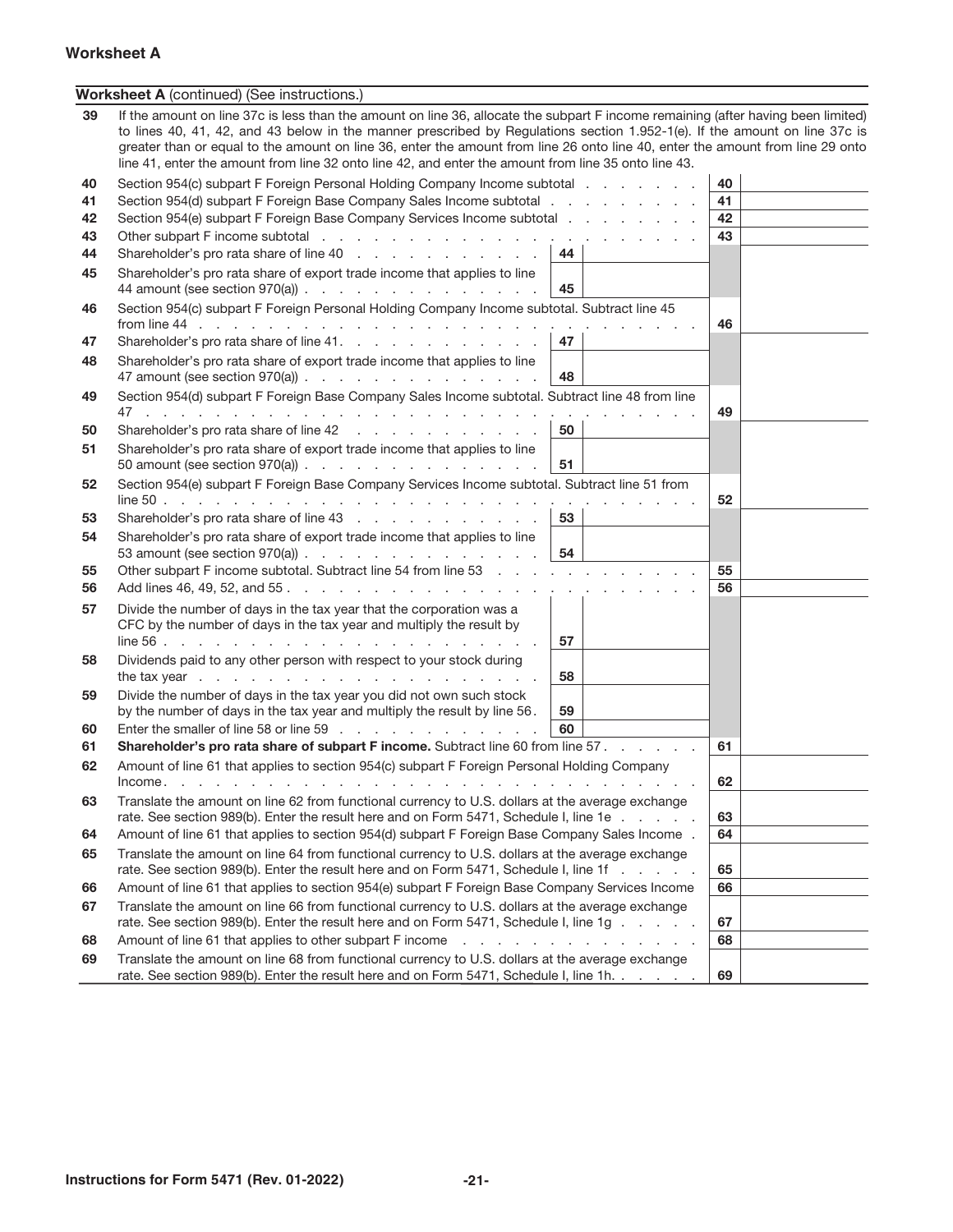#### <span id="page-21-0"></span>**Worksheet A Instructions**

#### **Foreign base company income.**

Foreign base company income generally does not include the following. • Foreign base company shipping income as defined in former section 954(f).

• Foreign personal holding company income derived in the active conduct of a banking, finance, or similar business (section 954(h)).

Exempt insurance income under section 953(e) and certain investment income of a qualifying insurance company or a qualifying insurance branch (sections 953(a)(2) and 954(i)).

• Certain income derived in the ordinary course of business of a securities dealer (section  $954(c)(2)(C)(i)$ ).

#### **Line 1a. Do not** include:

• Interest from conducting a banking business that is "export financing interest" (section 904(d)(2)(G));

• Rents and royalties from actively conducting a trade or business received from a person other than a "related person" (as defined in section 954(d)(3)); and

• Dividends, interest, rent, or royalty income from related corporate payors described in section 954(c)(3) or (6). However, see section 964(e) for an exception to section 954(c)(3) and section 964(e)(4) for an exception to section 954(c)(6).

Interest income includes factoring income arising when a person acquires a trade or service receivable (directly or indirectly) from a related person. The income is treated as interest on a loan to the obligor under section 864(d)(1) and is generally not eligible for the de minimis, export financing, and related party exceptions to the inclusion of subpart F income. Also, a trade or service receivable acquired or treated as acquired by a CFC from a related U.S. person is considered an investment in U.S. property for purposes of section 956 (Worksheet B) if the obligor is a U.S. person.

**Line 1b.** Enter the excess of gains over losses from the sale or exchange of: • Property that produces the type of income reportable on line 1a;

• An interest in a trust, partnership, or REMIC; however, see the instructions for *Line 1i* for an exception that provides for look-through treatment for certain sales of partnership interests; or

• Property that does not produce any income.

**Do not** include the following. • Income, gain, deduction, or loss from any transaction (including a hedging transaction) and transactions involving physical settlement of a regular dealer in property, forward contracts, option

contracts, and similar financial instruments (section 954(c)(2)(C)).

• Gains and losses from the sale or exchange of any property that, in the hands of the CFC, is property described in section 1221(a)(1).

**Line 1c.** Enter the excess of gains over losses from transactions (including futures, forward, and similar transactions) in any commodities. See section 954(c)(1) (C) for exceptions. See section 954(c)(5) for a definition and special rules relating to commodity transactions.

**Line 1d.** Enter the excess of foreign currency gains over foreign currency losses from section 988 transactions. An exception applies to transactions directly related to the business needs of a CFC.

**Line 1e.** Enter any income equivalent to interest, including income from commitment fees (or similar amounts) for loans actually made.

**Line 1f.** Include net income from notional principal contracts (except a contract entered into to hedge inventory property).

**Line 1g.** Include payments in lieu of dividends that are made as required under section 1058.

**Line 1h.** Enter amounts received: • Under a contract under which the corporation is to furnish personal services if (a) some person other than the corporation has a right to designate (by name or by description) the individual who is to perform the services, or (b) the individual who is to perform the services is designated (by name or by description) in the contract; and

• From the sale or other disposition of such a contract.

**Note.** The above rules apply with respect to amounts received for services under a particular contract only if at some time during the tax year 25% or more in value of the outstanding stock of the corporation is owned, directly or indirectly, by or for the individual who has performed, is to perform, or may be designated (by name or by description) as the one to perform, such services.

**Line 1i.** For tax years beginning after December 31, 2004, in the case of any sale by a CFC of an interest in a partnership with respect to which the CFC is a 25% owner (defined below), such CFC is treated for purposes of computing its foreign personal holding company income as selling the proportionate share of the assets of the partnership attributable to such interest. Thus, the sale of a partnership interest by a CFC that meets the ownership threshold constitutes subpart F income only to the extent that a proportionate sale of the underlying partnership assets attributable to the

partnership interest would constitute subpart F income. Do not report these amounts on line 1b. Instead, report them on line 1i.

*25% owner.* For purposes of these rules, a 25% shareholder is a CFC that owns directly 25% or more of the capital or profits interest in a partnership. For purposes of the preceding sentence, if a CFC is a shareholder or partner of a corporation or partnership, the CFC is treated as owning directly its proportionate share of any such capital or profits interest held directly or indirectly by such corporation or partnership. If a CFC is treated as owning a capital or profits interest in a partnership under constructive ownership rules similar to the rules of section 958(b), the CFC shall be treated as owning such interest directly or indirectly for purposes of this definition.

**Line 10. De minimis rule.** If the sum of foreign base company income (determined without regard to section 954(b)(5)) and gross insurance income (as defined in section  $954(b)(3)(C)$ ) for the tax year is **less than** the smaller of 5% of gross income for income tax purposes, or \$1 million, then no portion of the gross income for the tax year is treated as foreign base company income or insurance income. In this case, enter zero on line 10 and skip lines 11 through 19. Otherwise, go to line 11.

**Line 11. Full inclusion rule.** If the sum of foreign base company income (determined without regard to section 954(b)(5)) and gross insurance income for the tax year exceeds 70% of gross income for income tax purposes, the entire gross income for the tax year must (subject to the high-tax exception described below, the section 952(b) exclusion, and the deductions to be taken into account under section 954(b)(5)) be treated as foreign base company income or insurance income, whichever is appropriate. In this case, enter total gross income (for income tax purposes) on line 11. Otherwise, enter zero.

**Lines 13g, 14d, 15d, 16d, 18d, and 19d. Exception for certain income subject to high foreign taxes.** Foreign base company income and insurance income do not include any item of income received by a CFC if the taxpayer establishes that such income was subject to an effective rate of income tax imposed by a foreign country that is greater than 90% of the maximum rate of tax specified in section 11. For more information, see section 954(b)(4) and Regulations section 1.954-1(d)(1).

**Line 18. Adjusted net insurance income.** Insurance income is any income attributable to the issuing (or reinsuring) of any insurance or annuity contract that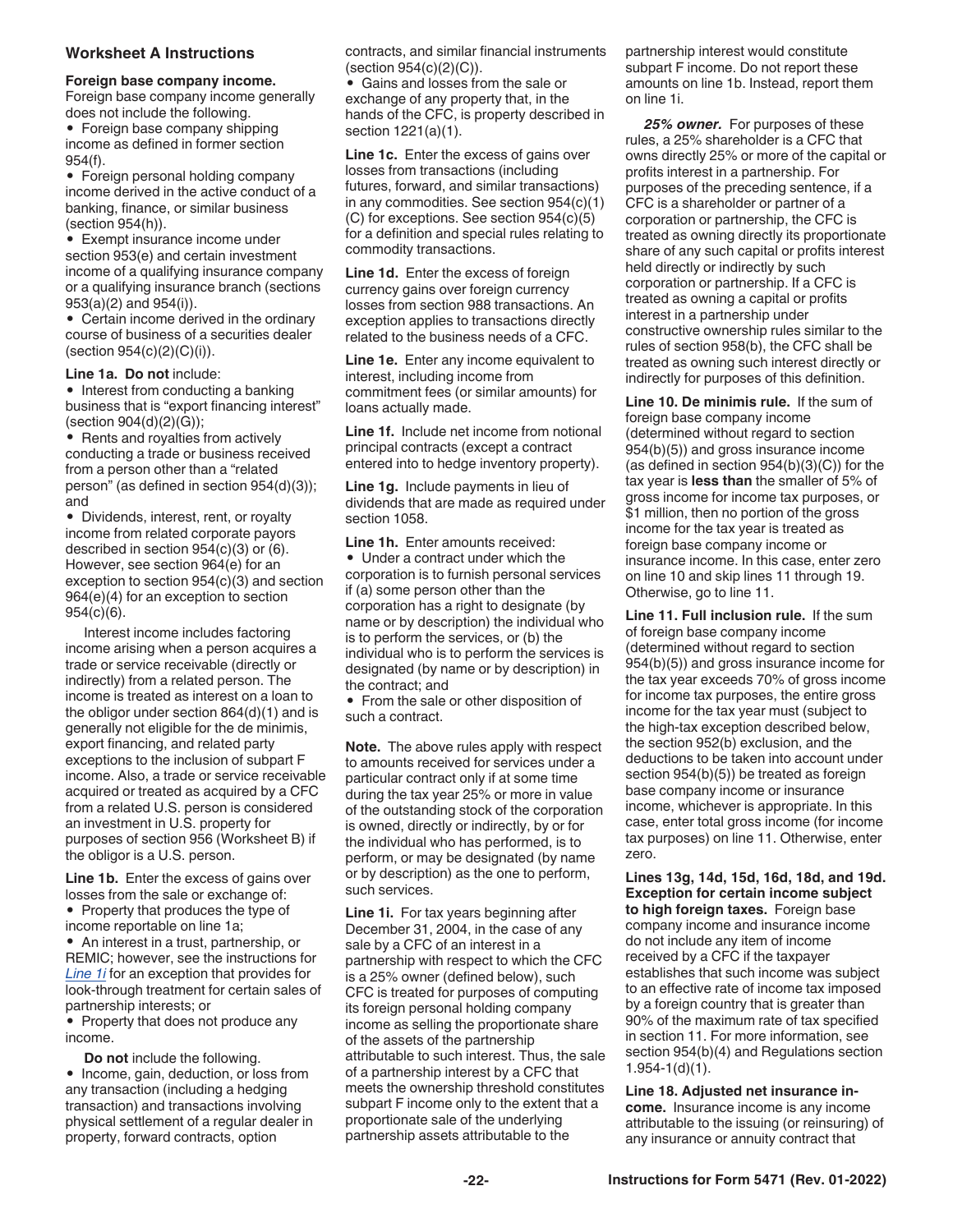<span id="page-22-0"></span>would (subject to the modifications provided in section 953(b)) be taxed under subchapter L (insurance company tax) if such income were income of a domestic insurance company. However, insurance income does not include exempt insurance income (as defined in section 953(e)).

**Line 19. Adjusted net related person insurance income.** Related person insurance income is any insurance income (within the meaning of section 953(a)) attributable to a policy of insurance or reinsurance for which the person insured (directly or indirectly) is a U.S. shareholder (as defined in section  $953(c)(1)(A)$ ) in a CFC (as defined in section 953(c)(1)(B)), or a related person (as defined in section 953(c)(6)) to such a shareholder. If a CFC has related person insurance income, the U.S. shareholder's pro rata share is to be determined under the rules of section 953(c)(5).

*Exceptions.* The above definition does not apply to any foreign corporation if:

• At all times during the foreign corporation's tax year, less than 20% of the total combined voting power of all classes of stock of the corporation entitled to vote, and less than 20% of the total value of the corporation, is owned (directly or indirectly under the principles of section 883(c)(4)) by persons who are (directly or indirectly) insured under any policy of insurance or reinsurance issued by the corporation or who are related persons to any such person;

• The related person insurance income (determined on a gross basis) of the corporation for the tax year is less than 20% of its insurance income for the tax year, or

The corporation:

1. Elects to treat its related person insurance income for the tax year as income effectively connected with the conduct of a trade or business in the United States,

2. Elects to waive all treaty benefits (other than from section 884) for related person insurance income, and

3. Meets any requirement the IRS may prescribe to ensure that any tax on such income is paid.

This election will not be effective if the corporation was a disqualified corporation (as defined in section  $953(c)(3)(E)$ ) for the tax year for which the election was made or for any prior tax year beginning after 1986. See section 953(c)(3)(D) for special rules for this election.

**Mutual life insurance companies.** The related person insurance income rules also apply to mutual life insurance companies under regulations prescribed by the Secretary. For these purposes, policyholders must be treated as shareholders.

**Line 20. International boycott income.** 

If a CFC or a member of a controlled group (within the meaning of section 993(a)(3)) that includes the CFC has operations in, or related to, a country (or with the government, a company, or a national of a country) that requires participation in or cooperation with an international boycott as a condition of doing business within such country or with the government, company, or national of that country, a portion of the CFC's income is included in subpart F income. The amount included is determined by multiplying the CFC's income (other than income included under section 951 and U.S. source effectively connected business income described in section 952(b)) by the international boycott factor. This factor is a fraction determined on Schedule A (Form 5713).

*Special rule.* If the shareholder of a CFC can clearly demonstrate that the income earned for the tax year is from specific operations, then, instead of applying the international boycott factor, the addition to subpart F income is the amount specifically from the operations in which there was participation in or cooperation with an international boycott. See Schedule B (Form 5713).

**Line 21. Illegal bribes, kickbacks, and other payments.** Enter the total of any illegal bribes, kickbacks, or other payments (within the meaning of section 162(c)) paid by or on behalf of the corporation, directly or indirectly, to an official, employee, or agent of a government.

**Line 22. Income described in section 952(a)(5).** The income of a CFC derived from any foreign country during any period during which section 901(j) applies to such foreign country will be deemed to be income to the U.S. shareholders of such CFC. As of the date these instructions were revised, section 901(j) applied to Iran, North Korea, Sudan, and Syria.

**Note.** Prior to December 22, 2015, section 901(j) applied to Cuba. Rev. Rul. 2016-8 provides that as of December 22, 2015, section 901(j) no longer applies to Cuba.

**Lines 24, 27, 30, and 33. Exclusion of U.S. income.** Subpart F income does not include any U.S. source income (which, for these purposes, includes all carrying charges and all interest, dividends, royalties, and other investment income received or accrued by a FSC) that is effectively connected with a CFC's conduct of a trade or business in the United States unless that item is exempt from taxation (or is subject to a reduced rate of tax) pursuant to a treaty obligation of the United States or the Code.

**Line 37. Current E&P limitation.** A CFC's subpart F income is limited to the sum of the following.

• Its current year E&P, computed under the special rule of section 952(c)(1). Enter this amount on line 37a.

• Any tested loss under section 951A(c) (2)(B)(ii). If the total of all lines 6 of all separate Schedules I-1 (Form 5471) for the CFC is a negative number, enter the amount as a positive number on line 37b. If the total of all lines 6 is a positive number or zero, enter -0- on line 37b.

The amount included in the gross income of a U.S. shareholder of a CFC under section 951(a)(1)(A) for any tax year and attributable to a qualified activity must be reduced by the shareholder's pro rata share of any qualified deficit (see section 952(c)(1)(B)).

**Lines 39 through 43.** If Worksheet A, line 37c, is less than the amount on Worksheet A, line 36, allocate the subpart F income remaining (after having been limited) (that is, the line 38 amount) to the four categories of subpart F income listed on Worksheet A, lines 40 through 43, using the rules of Regulations section 1.952-1(e).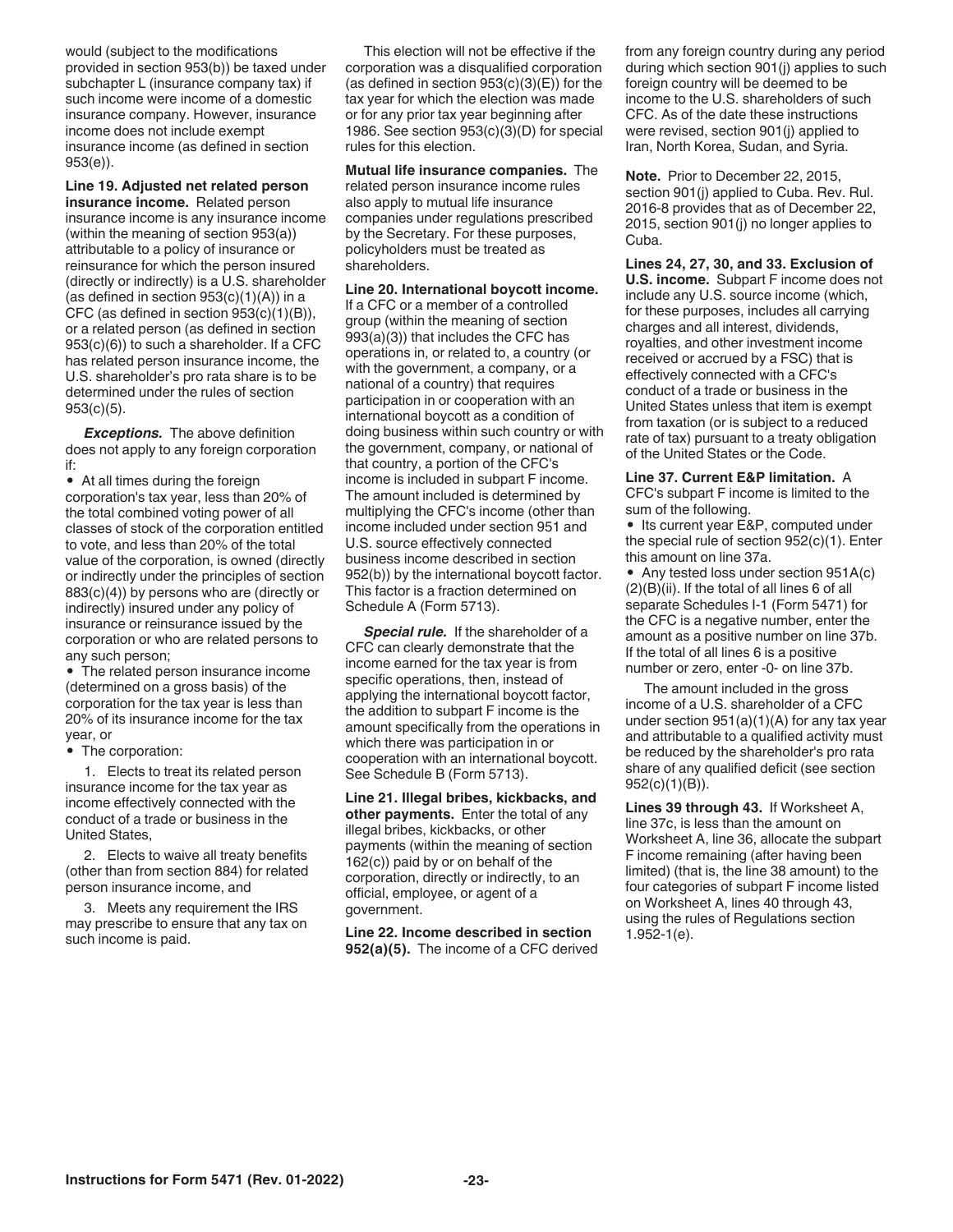#### **Worksheet B**

|          | U.S. Shareholder's Pro Rata Share of Earnings of a CFC Invested in U.S. Property<br>Enter the amounts on lines 1 through 18 in functional currency.                                                                                              |                         |
|----------|--------------------------------------------------------------------------------------------------------------------------------------------------------------------------------------------------------------------------------------------------|-------------------------|
| 1.       | Amount of U.S. property (as defined in sections 956(c) and (d)) held (directly or indirectly) by the CFC<br>as of the close of:                                                                                                                  |                         |
| a        | 1a                                                                                                                                                                                                                                               |                         |
| b        | The second quarter of the tax year $\cdots$ $\cdots$ $\cdots$ $\cdots$ $\cdots$<br>1b                                                                                                                                                            |                         |
| c        | The third quarter of the tax year entitled as a set of the third quarter of the tax year.<br>1c                                                                                                                                                  |                         |
| d        | The fourth quarter of the tax year end of the tax year end of the tax year end of the tax and the tax we have the following of the following of the following of the following of the following of the following of the follow<br>1 <sub>d</sub> |                         |
| 2        | Number of quarter-ends the foreign corporation was a CFC during the tax year                                                                                                                                                                     | $\overline{2}$          |
| з        | Average amount of U.S. property held (directly or indirectly) by the CFC as of the close of each<br>quarter of the tax year. (Add lines 1a through 1d. Divide this amount by the number on line 2.)                                              | 3                       |
| 4        |                                                                                                                                                                                                                                                  | $\overline{\mathbf{4}}$ |
| 5        | Earnings and profits described in section 959(c)(1)(A) with respect to the U.S. shareholder after<br>reductions (if any) for current year distributions that affect the U.S. shareholder's section 959(c)(1)                                     | 5                       |
| 6        | Section 956(a)(1) amount. Subtract line 5 from line 4 manuscript and section 956(a)(1) amount. Subtract line 5 from line 4                                                                                                                       | 6                       |
| 7        | Applicable earnings:                                                                                                                                                                                                                             |                         |
| a        | Current year earnings and profits<br>l 7a                                                                                                                                                                                                        |                         |
| b        |                                                                                                                                                                                                                                                  |                         |
| 8        |                                                                                                                                                                                                                                                  | 8                       |
| 9        |                                                                                                                                                                                                                                                  | 9                       |
| 10       |                                                                                                                                                                                                                                                  | 10 <sup>10</sup>        |
| 11       |                                                                                                                                                                                                                                                  | 11                      |
| 12       |                                                                                                                                                                                                                                                  | 12                      |
| 13       | Section 956(a)(2) amount. U.S. shareholder's pro rata share of the amount on line 12                                                                                                                                                             | 13                      |
| 14       |                                                                                                                                                                                                                                                  | 14<br>15                |
| 15<br>16 | Amount of E&P described in section 959(a)(2) with respect to the U.S. shareholder example is a controller to the U.S. shareholder                                                                                                                | 16                      |
|          |                                                                                                                                                                                                                                                  |                         |
| 17       | Amount of deduction under section 245A, if any, that the shareholder would be allowed if<br>the shareholder received a hypothetical distribution within the meaning of Regulations                                                               |                         |
|          | section 1.956-1(a)(2). If the shareholder is not a U.S. corporation, this amount is zero                                                                                                                                                         | 17                      |
| 18       | Section 956 inclusion. Subtract line 17 from line 16<br>and the company of the                                                                                                                                                                   | 18                      |
| 19       | Translate the amount on line 18 from functional currency to U.S. dollars at the year-end spot                                                                                                                                                    |                         |
|          | rate (as provided in section 989(b)). Enter the result here and on line 2 of Schedule I.                                                                                                                                                         | 19                      |

#### **Worksheet B Instructions**

Use Worksheet B to determine a U.S. shareholder's pro rata share of earnings of a CFC invested in U.S. property that is subject to tax. Only earnings of a CFC not distributed or otherwise previously taxed are subject to these rules. Thus, the amount of previously **untaxed** earnings limits the section 956 inclusion. A CFC's investment in U.S. property in excess of this limit will not be included in the taxable income of the CFC's U.S. shareholders. The balances in the previously taxed accounts of prior section 956 inclusions (see section  $959(c)(1)(A)$ ) and current or prior subpart F inclusions (see section 959(c)(2)) reduce what would otherwise be the current section 956 inclusion.

**Note.** The previously taxed accounts should be adjusted to reflect any reclassification of subpart F inclusions that reduced prior section 956 or 956A inclusions (see section 959(a)(2) and Schedule J).

Distributions also are taken into account before the section 956 inclusion is determined. Distributions are generally treated as coming first from (and thus reducing the balances of) the previously

taxed accounts. Thus, the U.S. shareholders must:

1. Compute the current subpart F income inclusion (potentially increasing that previously taxed account),

2. Take into account current distributions (potentially reducing the previously taxed and untaxed accounts), and

3. Compute the current section 956 inclusion (potentially increasing or reclassifying the previously taxed accounts).

**U.S. property** is measured on a quarterly average basis. For purposes of Worksheet B, the amount taken into account with respect to U.S. property is generally its adjusted basis for E&P purposes, reduced by any liability to which the property is subject. See sections 956(c) and (d) and the regulations under section 956 to determine whether the CFC is treated as holding U.S. property. The amount of U.S. property held (directly or indirectly) by the CFC does not include any item that was acquired by the foreign corporation before it became a CFC, except for the property acquired before the foreign corporation became a CFC that exceeds the applicable earnings (as

defined in section 956(b)) accumulated during periods before it became a CFC.

If the foreign corporation **ceases to be a CFC** during the tax year:

• The determination of the U.S. shareholder's pro rata share will be made based upon the stock owned (within the meaning of section 958(a)) by the U.S. shareholder on the last day during the tax year in which the foreign corporation was a CFC;

• The CFC's U.S. property for the tax year will be determined only by taking into account quarters ending on or before such last day (and investments in U.S. property as of the close of subsequent quarters should be recorded as zero on line 1); and • In determining applicable earnings, current E&P will include only E&P that are allocable (on a pro rata basis) to the part of the year during which the foreign corporation was a CFC.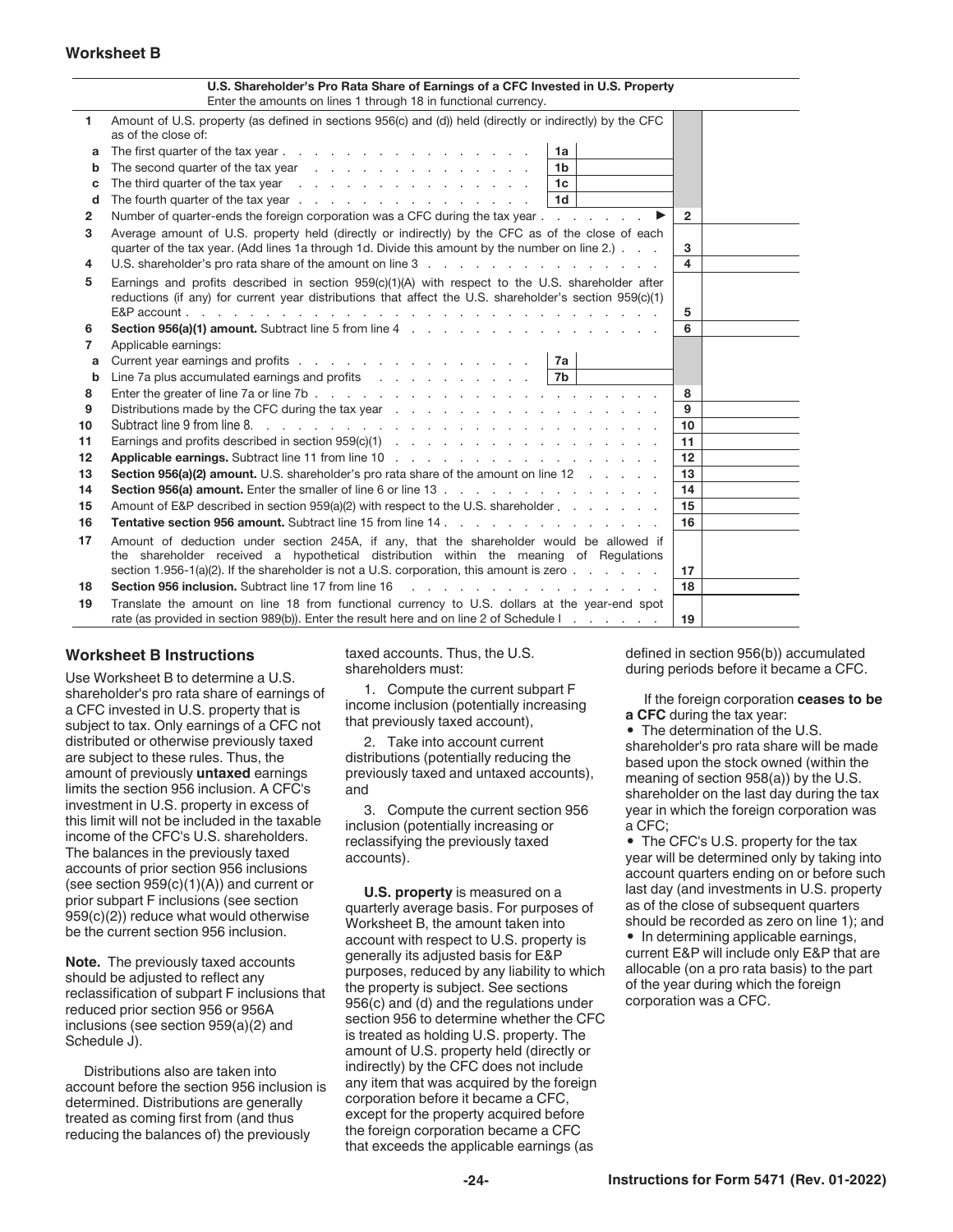### <span id="page-24-0"></span>**Instructions for Separate Schedules**

### **Schedule E**

Use Schedule E, Part I, to report taxes paid, accrued, or deemed paid under section 960(b)(2) by a foreign corporation for which a foreign tax credit is allowed and use Schedule E, Part III, to report taxes for which a credit may not be taken.

**Note.** Schedule E must be completed even for non-corporate U.S. shareholders. Certain non-corporate U.S. shareholders may elect under section 962 to be taxed at corporate rates on section 951(a) amounts and the GILTI inclusion for the tax year, so as to be able to claim a credit for certain foreign taxes paid or accrued by the CFC. The information reported on Schedule E is relevant for U.S. shareholders making this election. Also, timely information reporting is important to the extent the U.S. shareholder chooses to amend its return in a later year to make the election under section 962. Schedules E and E-1 are also relevant for non-corporate U.S. shareholders who do not make a section 962 election. Taxes paid or accrued with respect to distributions of PTEP by the U.S. shareholder, while not reported on the Form 5471, are subject to different rules regarding creditability and foreign currency gain or loss. See, for example, section 965(g) and 986(c). Therefore, it is important that the U.S. shareholder track the PTEP groups to follow the different rules for each group.

**Name of person filing Form 5471.** The name of the person filing Form 5471 is generally the name of the U.S. person described in the applicable category or categories of filers (see *[Categories of](#page-2-0) [Filers](#page-2-0)*, earlier). However, in the case of a consolidated return, enter the name of the U.S. parent in the field for "Name of person filing Form 5471."

**Reference ID number of foreign corporation.** If applicable, use the reference ID number shown on Form 5471, page 1, Item  $1b(2)$ .

**Lines a, b, and c.** Complete a separate Schedule E for each applicable separate category of income. Enter the appropriate code on line a (above Part I). To determine the appropriate code, see *Categories of Income* in the Instructions for Form 1118, Foreign Tax Credit—Corporations. A foreign corporation may need to report taxes with respect to all categories of income listed in the Instructions for Form 1118, with the exception of foreign branch category income. A foreign corporation may accrue or pay taxes properly attributable to an income group within the general category,

passive category, or section 901(j) category. See Regulations section 1.960-1(d)(2)(ii). A foreign corporation may accrue or pay taxes properly attributable to a PTEP group within any of the separate categories of income, with the exception of foreign branch category income. See Regulations section 1.960-3(c)(1).

If code 901j is entered on line a, enter on line b the country code for the sanctioned country using the two-letter codes (from the list at *[IRS.gov/](https://www.irs.gov/e-file-providers/foreign-country-code-listing-for-modernized-e-file) [CountryCodes](https://www.irs.gov/e-file-providers/foreign-country-code-listing-for-modernized-e-file)*).

If one of the RBT codes is entered on line a, enter on line c the country code for the treaty country using the two-letter codes (from the list at *[IRS.gov/](https://www.irs.gov/e-file-providers/foreign-country-code-listing-for-modernized-e-file) [CountryCodes](https://www.irs.gov/e-file-providers/foreign-country-code-listing-for-modernized-e-file)*).

**Note.** Do not complete a separate Schedule E for taxes assigned to the section 951A category. Taxes paid, accrued, or deemed paid with respect to section 951A PTEP that is in the section 951A category are reported on the Schedule E completed for the general category.

**Important.** In addition to the separate category codes referred to above, if you have more than one of the categories of income referred to above, you must complete and file a separate Schedule E (including Schedule E-1) using code "TOTAL" that aggregates all amounts listed for each line and column of all other Schedules E and E-1.

### **Part I—Taxes for Which a Foreign Tax Credit Is Allowed**

In Part I, Section 1, list income, war profits, and excess profits taxes (income taxes) paid or accrued to each foreign country or U.S. possession for the foreign corporation's foreign tax year(s) that end with or within its U.S. tax year.

In Part I, Section 2, report taxes deemed paid under section 960(b)(2) with respect to distributions of PTEP from a lower-tier foreign corporation to the foreign corporation with respect to which this Schedule E (Form 5471) is being completed.

**Amounts not reported in Part I.** Do not report taxes that are not creditable, including taxes for which a credit is disallowed under section 901(j), (k), (l), or (m) or suspended under section 909. Such taxes are reported in Part III. A credit is never allowed for taxes paid or accrued to the United States. Do not report such taxes in Part I, but in Part III.

**Adjustments to foreign income taxes.**  Adjustments to foreign income taxes paid or accrued in a prior year should not be reflected on Schedule E in the year of adjustment. Instead, they should be

reported in the year to which such taxes relate. This may require an amended return. See section 905(c), as amended by the Act. Adjustments include additional payments, refunds, and downward adjustments for accrued foreign taxes that are not paid within 2 years after the close of the tax year to which such taxes relate.

**Comparison to income tax expense re-**

**ported on Schedule C (Form 5471).**  The foreign income taxes reported on Schedule E may differ from the amount reported as income tax expense on line 21a of Schedule C. This is due in part to differences in the accounting for foreign tax redeterminations, disallowed taxes, and foreign income taxes reported in Other Comprehensive Income for U.S. GAAP purposes.

**Comparison to income tax expense reported on Schedule H (Form 5471).**  The taxes added or deducted on line 2g of Schedule H include both foreign income taxes reported in Part I of Schedule E as well as the taxes reported in Part III of Schedule E that are not creditable foreign income taxes.

#### **Section 1—Taxes Paid or Accrued Directly by Foreign Corporation**

#### **Column (a)**

Amounts reported on Schedule E may include taxes paid or accrued by the foreign corporation or a pass-through entity (for example, partnership or disregarded entity) owned by the foreign corporation. If the tax is paid or accrued by the pass-through entity, enter the name of such entity instead of the name of the foreign corporation. If the tax paid or accrued by the foreign corporation is attributable to a branch or qualified business unit (QBU) of the foreign corporation, enter the name of the branch or QBU.

### **Column (b)**

Enter the employer identification number (EIN) or reference ID number of the payor entity listed in column (a). A reference ID number is required only in cases in which no EIN was entered for the foreign corporation or pass-through entity owned by the foreign corporation. Filers are permitted to enter both an EIN and a reference ID number. See *Item 1(b) (2)—Reference ID number* for more information about reference ID numbers.

#### **Column (c)**

Check the box if the foreign income taxes reported in column (j) were paid or accrued by the corporation during prior tax years and were suspended due to the application of the rules of section 909 and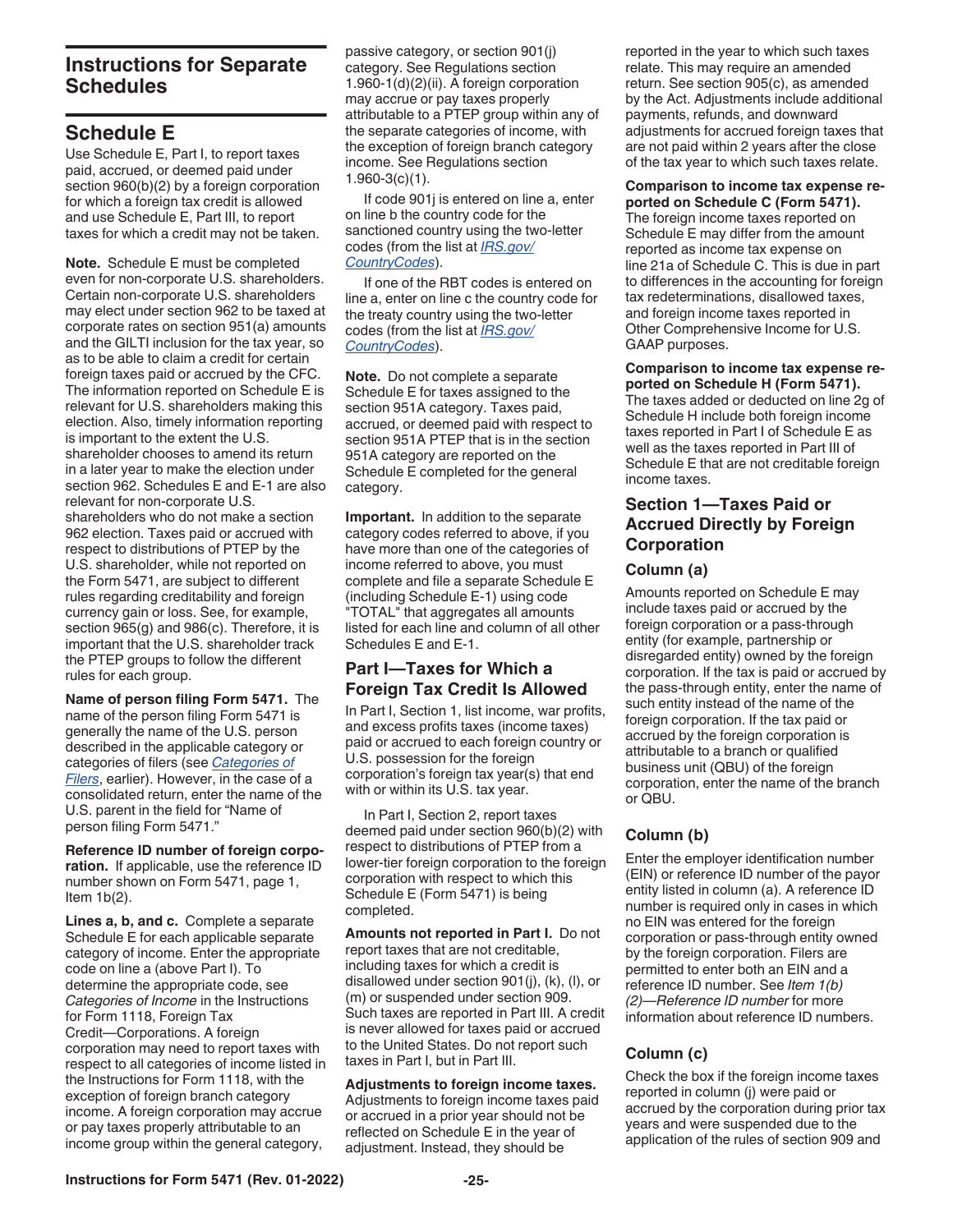that are unsuspended in the current year because related income is taken into account by the foreign corporation, certain U.S. corporate owners of the foreign corporation, or a member of such U.S. corporate owner's consolidated group.

#### **Column (d)**

Enter the two-letter codes (from the list at *[IRS.gov/CountryCodes](https://www.irs.gov/e-file-providers/foreign-country-code-listing-for-modernized-e-file)*) of all foreign countries and U.S. possessions to which taxes were paid or accrued. If taxes were paid or accrued to more than one country with respect to the same income, include each tax paid or accrued to a different country on separate lines.

#### **Column (e)**

The foreign tax year under foreign tax law may not be the same tax year as the U.S. tax year of the foreign corporation. If the tax is attributable to a pass-through entity owned by a foreign corporation, the foreign tax year of the foreign corporation within which such pass-through entity's year ends should be reported on this line.

#### **Column (g)**

Enter the income reported to the foreign tax authority under foreign tax law. This should be the foreign taxable income base for determining the tax reported in column (i).

#### **Column (h)**

Check the box if taxes were paid on U.S. source income.

#### **Column (i)**

Enter three-letter currency code for the local currency in which the tax is payable. Currency codes are available at *[www.iso.org/iso-4217-currency](https://www.iso.org/iso-4217-currency-codes.html)[codes.html](https://www.iso.org/iso-4217-currency-codes.html)* or *[www.currency-iso.org/en/](https://www.currency-iso.org/en/home/tables/table-a1.html) [home/tables/tables-a1.html](https://www.currency-iso.org/en/home/tables/table-a1.html)*.

#### **Column (j)**

Enter the tax paid or accrued in the local currency in which tax is payable and not the functional currency of the payor or foreign corporation. See sections 986(a) and 905(c).

#### **Columns (k) and (l)**

Enter the exchange rate in column (k) and the translated dollar amount in column (l).

Translate the taxes entered in column (j) into dollars at the average exchange rate for the tax year to which the tax relates unless one of the exceptions below applies. See section 986(a).

*Exceptions.* If one of the following exceptions applies, use the exchange rate in effect on the date the foreign corporation paid the tax.

1. The tax is paid before the beginning of the year to which the tax relates.

2. Accrued taxes are not paid before the date 2 years after the close of the tax year to which such taxes relate.

3. There is an election in effect under section  $986(a)(1)(D)$  to translate foreign taxes using the exchange rate in effect on the date of payment.

4. The foreign corporation reports on the cash basis. See section 986(a).

5. The foreign tax is denominated in an inflationary currency. See section 986(a)(1)(C).

Report the exchange rate using the "divide-by convention" specified under *[Reporting exchange rates on Form 5471](#page-6-0)*, earlier.

#### **Column (m)**

Enter the tax in functional currency. E&P takes into account foreign income taxes paid or accrued by the foreign corporation. The foreign corporation's E&P is determined in the foreign corporation's functional currency. See section 986(b).

#### **Line 5**

Report the total of the amounts listed in column (l) on this line 5. This total also should be reported on Schedule E-1, line 4.

#### **Line 6**

Report the total of the amounts listed in column (m) on this line 6. This total and the amount reported on line 3 of Schedule E, Part III, are the appropriate reduction to current year E&P for income taxes. See Schedule H, line 2g.

*Example.* CFC1, a foreign corporation, with reference ID number 1000123, pays or accrues tax of  $10u =$ \$10 to Country X on 50u of Country X foreign source taxable income with respect to CFC1's foreign tax year ending December 31, 2021. CFC1 has a December 31 tax year end for both foreign and U.S. tax purposes. Also, CFC1 receives in the tax year ending December 31, 2021, a refund of 3u from Country X on 15u of foreign source income with respect to CFC1's tax year ending December 31, 2017, translated to equal \$5, and on which the original liability was \$7. Therefore, the revised tax liability is \$2. All taxes relate to general category income. Also assume for both years that the local currency in which the tax was paid was the same as the foreign corporation's functional currency. The country code for Country X is XX.

The following entries should be made on the 2021 Form 5471, Schedule E,

General Category, Part I, Section 1, for CFC1.

- Line 1, column (a): CFC1
- Line 1, column (b): 1000123
- Line 1, column (d): XX
- Line 1, column (e): 2021/12/31 • Line 1, column (f): 2021/12/31
- Line 1, column (g): 50u
- Line 1, column (i): u
- Line 1, column (j): 10u
- Line 1, column (k): 1.0000
- Line 1, column (l): \$10
- Line 1, column (m): 10u

An amended 2017 tax return should be filed by or for the U.S. person(s) with respect to which Form 5471 was required and that return should include an amended Form 5471. The amended Form 5471 should include an attachment with a schedule that looks like the current version of Schedule E, Part I, Section 1, with the following entries for the general category of income.

- Line 1, column (a): CFC1
- Line 1, column (b): 1000123
- Line 1, column (d): XX
- Line 1, column (e): 2017/12/31
- Line 1, column (f): 2017/12/31
- Line 1, column (g): 15u
- Line 1, column (i): u
- Line 1, column (j): 1.20u
- Line 1, column (k): 1.6667
- Line 1, column (l): \$2 • Line 1, column (m): 1.20u

### **Section 2—Taxes Deemed Paid (Section 960(b))**

The purpose of Section 2 is to track deemed-paid foreign income taxes with respect to current year PTEP distributions from lower-tier foreign corporations to the foreign corporation with respect to which this Schedule E (Form 5471) is being completed ("the foreign corporation").

Report a PTEP distribution by a lower-tier foreign corporation in Section 2 only if foreign income taxes are deemed paid under section 960(b) by the foreign corporation with respect to such PTEP distribution.

The only foreign taxes of the distributing foreign corporation that may be treated as deemed paid under section 960(b) are foreign taxes paid, accrued, or deemed paid by the distributing foreign corporation with respect to the receipt of a PTEP distribution from another lower-tier foreign corporation below the distributing foreign corporation. Accordingly, there can be no deemed-paid foreign taxes with respect to a PTEP distribution from a lower-tier foreign corporation that is the lowest foreign-tier foreign corporation in a chain, and therefore no such distributions will be reported in Section 2. See Regulations section 1.960-1(d)(3)(ii)(C).

Any foreign income taxes paid or accrued (but not deemed paid) by the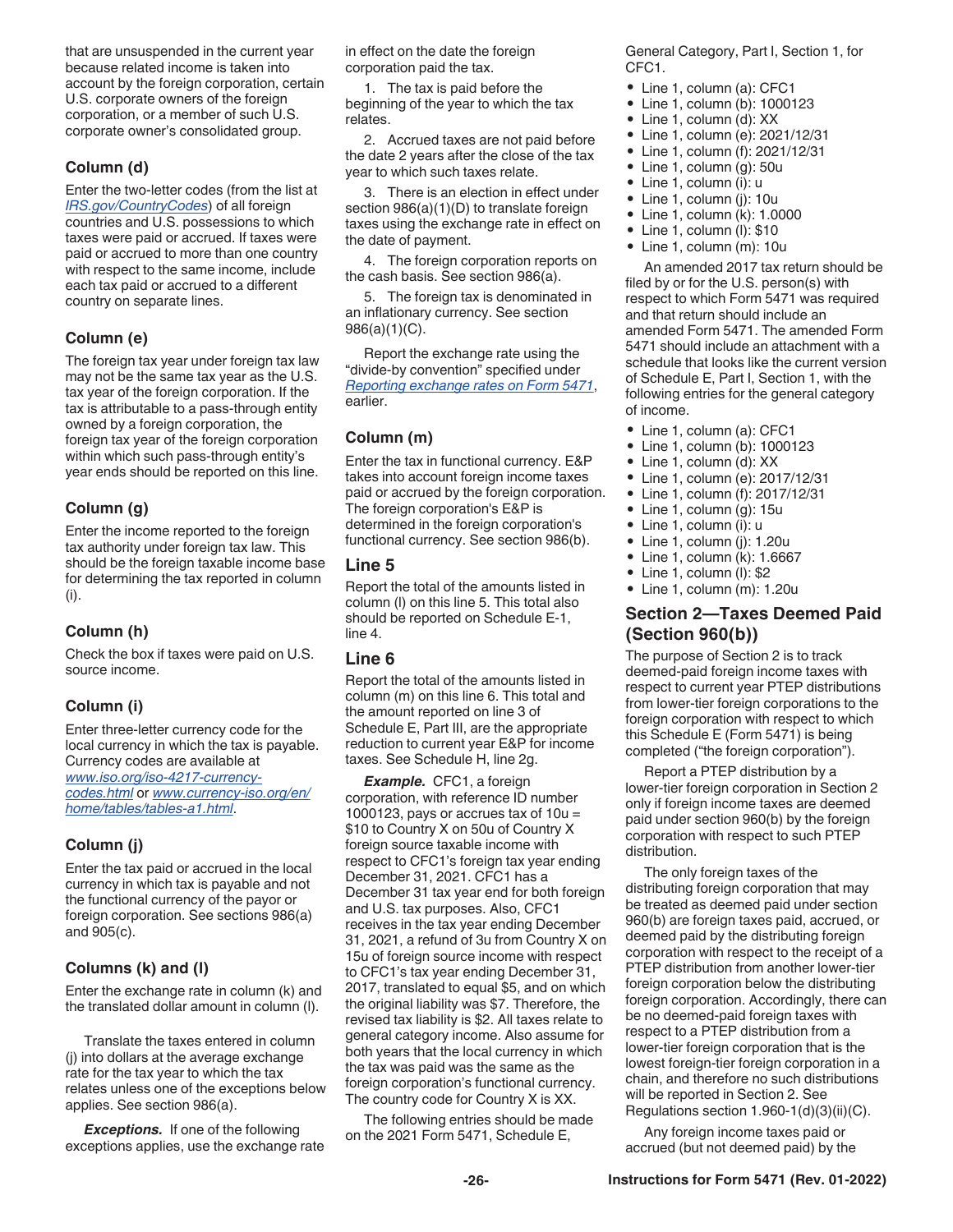foreign corporation with respect to a PTEP distribution from a lower-tier foreign corporation (whether or not such PTEP distribution is reported in Section 2), such as withholding taxes imposed on the PTEP distribution, are reported in Section 1.

#### **Column (a)**

Enter the name of each lower-tier foreign corporation that made a PTEP distribution eligible with respect to which a deemed-paid tax is determined in the current year by the foreign corporation with respect to which this Schedule E (Form 5471) is being completed.

#### **Column (b)**

Enter the employer identification number (EIN) or reference ID number of the lower-tier foreign corporation listed in column (a). A reference ID number is required only in cases in which no EIN was entered for the lower-tier foreign corporation. Filers are permitted to enter both an EIN and a reference ID number. See *[Item 1b\(2\)—Reference ID Number](#page-9-0)* for more information about reference ID numbers.

#### **Column (c)**

Enter the applicable two-letter codes (from the list at *[IRS.gov/CountryCodes](https://www.irs.gov/e-file-providers/foreign-country-code-listing-for-modernized-e-file)*).

#### **Column (d)**

Enter the code which describes the PTEP group classification (as set forth in Regulations section 1.960-3(c)(2)). Please enter the applicable PTEP group code from the following list.

#### **PTEP Group Classification**

| Taxes related to<br>previously taxed E&P | <b>PTEP Group Code</b> |
|------------------------------------------|------------------------|
| Reclassified section<br>965(a) PTEP      | R965a                  |
| Reclassified section<br>965(b) PTEP      | <b>R965h</b>           |
| General section 959(c)<br>$(1)$ PTEP     | 959c1                  |
| Reclassified section<br>951A PTFP        | <b>R951A</b>           |
| Reclassified section<br>245A(d) PTEP     | <b>R245Ad</b>          |
| Section 965(a) PTEP                      | 965a                   |
| Section 965(b) PTEP                      | 965b                   |
| Section 951A PTEP                        | 951A                   |
| Section 245A(d) PTEP                     | 245Ad                  |
| Section $951(a)(1)(A)$<br>PTFP           | 951a1A                 |

#### **Column (e)**

Enter the year in which the U.S. shareholder included income of the lower-tier foreign corporation under section 951(a) or section 951A and established the PTEP account to which the distribution is attributed. This is the annual PTEP account. See Regulations section 1.960-3(c)(1).

#### **Column (f)**

Enter the PTEP distribution with respect to the PTEP group within the annual PTEP account identified in column (d) and column (e) in the functional currency of the distributing lower-tier foreign corporation. If there is a PTEP distribution related to more than one PTEP group within an annual PTEP account, complete a separate line for each PTEP group within an annual PTEP account.

#### **Column (g)**

Enter the total amount of the lower-tier foreign corporation's PTEP in the PTEP group within the annual PTEP account identified in column (d) and column (e). Enter such amount in the functional currency of the distributing lower-tier foreign corporation.

#### **Column (h)**

Enter the total amount of the lower-tier foreign corporation's PTEP group taxes with respect to the PTEP group within the annual PTEP account identified in column (d) and column (e). Enter this amount in U.S. dollars. To determine the appropriate translation rate, see section 986(a).

#### **Column (i)**

Enter the U.S. dollar amount of the recipient foreign corporation's income taxes deemed paid that are properly attributable to the PTEP distribution reported in column (f) and not deemed to have been paid by the domestic corporation for any prior tax year.

**Note.** With respect to distributions of PTEP resulting from inclusions under section 965, report the taxes properly attributable to such PTEP without reduction for the foreign tax credit disallowance.

#### **Part III—Taxes for Which Foreign Tax Credit Is Disallowed**

Use Part III to report taxes for which foreign tax credits are not allowed. While not allowed as a credit, such taxes are taken into account in determining the foreign corporation's E&P.

Do not enter taxes that do not meet the criteria under Regulations section 1.901-2.

#### **Columns (a) and (b)**

See *[Part I Taxes for Which a Foreign Tax](#page-24-0) [Credit Is Allowed,](#page-24-0)* earlier, for instructions regarding these columns.

#### **Column (c)**

Enter foreign income taxes that are disallowed under section 901(j), generally foreign income taxes paid or accrued to certain sanctioned countries.

#### **Column (d)**

Enter foreign income taxes that are disallowed under section 901(k), which generally applies to certain taxes paid on dividends if the minimum holding period is not met with respect to the underlying stock, or if the corporation is obligated to make related payments with respect to positions in similar or related property. Also enter foreign income taxes disallowed under section 901(l), which generally applies to certain taxes paid on gain and income other than dividends if the minimum holding period is not met with respect to the underlying property, or if the corporation is obligated to make related payments with respect to positions in similar or related property.

#### **Column (e)**

In the case of a covered asset acquisition (as defined in section 901(m)(2)), enter the disqualified portion of any tax determined with respect to the income or gain attributable to the relevant foreign assets (section 901(m)).

**Note.** This rule generally applies to covered asset acquisitions after December 31, 2010. See Regulations sections 1.901(m)-1 through 1.901(m)-8 for additional information. Note that the rules contained in these regulations have later effective dates.

#### **Column (f)**

Enter the amount of taxes paid or accrued by the foreign corporation to the United States. No credit is allowed for these taxes because only foreign income taxes paid or accrued to a foreign country or possession of the United States are allowed as a credit. See section 901(b).

#### **Column (g)**

Report foreign income taxes related to the current tax year that have been suspended due to the rules of section 909.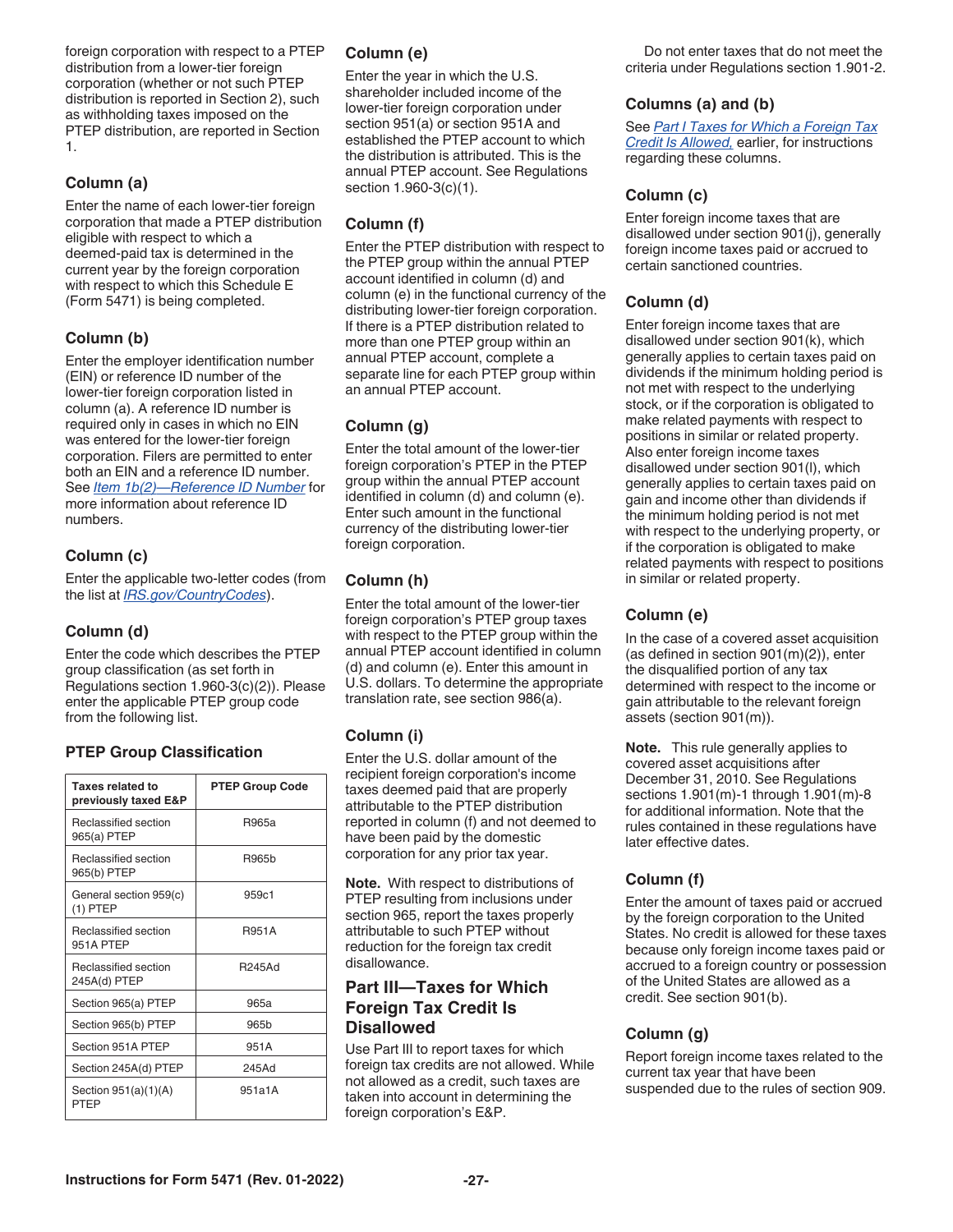#### <span id="page-27-0"></span>**Column (h)**

Enter taxes for which a foreign tax credit is disallowed other than those detailed in columns (c) through (g). Such taxes may include, but are not limited to, certain taxes on the purchase or sale of oil and gas (section 901(f)), certain taxes used to provide subsidies (section 901(i)), and taxes for which no credit is allowed because of the boycott provisions of section 908.

### **Column (i)**

For each line in this column, enter the total amount for each payor in columns (c) through (h).

#### **Line 3**

Total each amount in column (i) and enter on line 3. All amounts should be in functional currency.

#### **Line 4**

Translate the line 3 amount from functional currency to U.S. dollars using, in general, the average exchange rate as defined by section 989(b)(3).

### **Schedule E-1**

Use Schedule E-1 to report the cumulative balance of foreign income taxes paid or accrued by a CFC by separate category of income.

Enter amounts in U.S. dollars unless otherwise noted.

#### **Columns (a), (b), and (c)**

In columns (a), (b), and (c), report only the foreign income taxes the foreign corporation pays or accrues attributable to the subpart F income group, the tested income group, and the residual income group, respectively. Use Schedule Q to determine the taxes attributable to each income group. Do not include foreign income taxes paid or accrued by the foreign corporation in its other tax years beginning after December 31, 2017, or that do not relate to the current tax year. Do not include foreign income taxes that are disallowed and are reported on Schedule E, Part III. Do not include taxes paid or accrued by the foreign corporation with respect to its receipt of a PTEP distribution, even if those amounts were included in the total entered on line 5, column (l), of Schedule E, Part I, Section 1. These are reported in column (e). Do not include taxes deemed paid by the foreign corporation with respect to its receipt of a PTEP distribution. These are also reported in column (e).

On line 9, report reductions for the portion of such taxes that are deemed paid by a U.S. shareholder with respect to an inclusion under section 951(a) or 951A. On line 15, report reductions for foreign

income taxes attributable to the column (b) tested income group that are not deemed paid as a result of the inclusion percentage or the 80% limitation. Also, on line 15, report any other reductions to the three income groups in columns (a), (b), and (c) necessary to achieve a zero balance on line 16. Attach a statement explaining why such taxes were not deemed paid under section 960. The balance of foreign income taxes paid or accrued with respect to the three income groups that is entered on line 16 should equal zero after taking into account the reductions.

**Note.** Because columns (b) and (c) are new this year, the prior year ending balances in columns (b) and (c) will not carry forward to new columns (b) and (c).

### **Column (d)**

Use column (d) to report taxes suspended under section 909.

### **Columns (e)(i) through (e)(x)**

Report foreign income taxes paid or accrued with respect to E&P described in sections  $959(c)(1)$  and  $(c)(2)$ . See instructions for Schedule J, *[Column \(e\)](#page-32-0)*, for specific information about the ten PTEP group columns. Also see Regulations section 1.960-3(c)(2) for additional information regarding the ten PTEP groups.

#### **Specific Instructions Related to Lines 1 through 16**

**Line 1a.** Except for columns (a), (b), and (c), which are new this year, this amount should equal the amount that was reported as the balance on line 18 of the prior year Schedule E-1.

**Line 1b.** Except for columns (a), (b), and (c), which are new this year, if the balance on line 18 of prior year Schedule E-1 was adjusted after the filing of the original prior year Form 5471, such adjustments should be reflected on line 1b. For example, if there were errors in the original computation of foreign income taxes, an adjustment would be included on this line. See *[Corrections to Form 5471](#page-7-0)*, earlier. Do not include any adjustments required to be reported on line 7 or 12. Attach a statement that includes an explanation and the dollar amount of each such adjustment, along with a total that equals the amount entered on line 1b.

**Line 2.** Except for columns (a), (b), and (c), which are new this year, use line 2 to reflect adjustments to a U.S. person's foreign tax credit as a result of redetermined foreign income taxes. If a U.S. person has appropriately amended the immediately prior year return, including its Schedule E-1, to redetermine its U.S. tax liability, no adjustment should be

included on this line. This line is only applicable if a U.S. person appropriately amended a prior year return and there were intervening years between the amended year return and the current year return for which an amended return was not filed. If so, an adjustment for the prior year amended return (and its impact on intervening years) should be reflected on line 2.

**Line 3a.** A tax reported on Schedule E, Part I, Section 1, line 5, column (l) for which column (c) was checked because such tax was unsuspended in the current year, should be included as a positive amount in column (a), (b), (c), or (e), as appropriate. Such tax should also be reflected as a negative amount in column (d).

**Line 3b.** Include as a positive amount in column (d) foreign income taxes related to the current tax year that have been suspended due to the rules of section 909. Such taxes are also reported on Schedule E, Part III, column (g).

**Line 4.** The total reported on Schedule E, Part I, Section 1, line 5, column (l), should be separated into columns (a) through (e) according to the type of income or E&P to which such taxes relate. Therefore, for example, taxes paid or accrued with respect to the receipt of a PTEP distribution are reported in column (e), and taxes paid or accrued with respect to current year subpart F income of the foreign corporation are reported in column (a).

**Example 1.** Domestic Corporation, a U.S. shareholder, wholly owns the only class of stock of CFC1, a foreign corporation. CFC1, in turn, wholly owns the only class of stock of CFC2, a foreign corporation. CFC2, in turn, wholly owns the only class of stock of CFC3, a foreign corporation. The functional currency of Domestic Corporation, CFC1, CFC2, and CFC3 is the U.S. dollar. During Year 1, CFC 3 has subpart F income, after foreign income tax, of \$100 with respect to which it pays \$20 of foreign income tax. Such tax is properly attributable to subpart F income of CFC 3 and is reported on line 4, column (a) of Schedule E-1 of CFC 3's Form 5471. During Year 1, Domestic Corporation reports an inclusion under section 951(a)(1) of \$100 and deemed paid taxes of \$20 under section 960(a) as a result of subpart F income of CFC3. During Year 2, CFC3 distributes \$40 to CFC2. CFC2 pays withholding tax of \$4 on the distribution from CFC3. Such tax is a tax related to previously taxed earnings and profits that were included as subpart F income and is reported on line 4, column (e)(x), of Schedule E-1 of CFC2's Form 5471.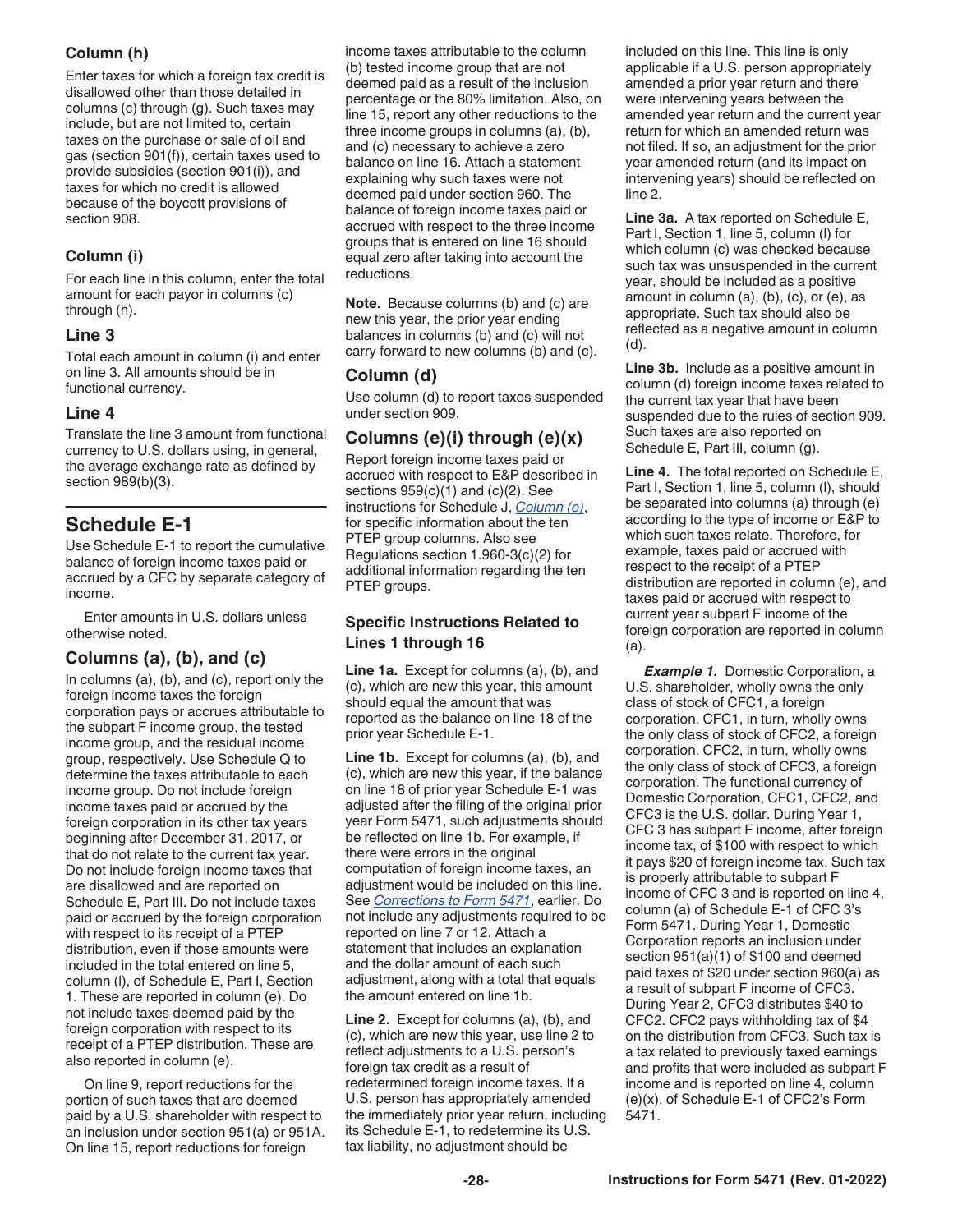<span id="page-28-0"></span>**Line 5.** Report taxes carried over to a foreign surviving corporation after an acquisition by a foreign corporation of the assets of another foreign corporation in a transaction described in section 381. See Regulations section 1.367(b)-7(b)(1) and  $(d)(1)$ .

**Line 6.** Enter foreign income taxes properly attributable to PTEP and not previously deemed paid (from Schedule E, Part I, Section 2, line 5, column (i)). The total reported on Schedule E, Part I, Section 2, line 5, column (i) should be broken out on Schedule E-1, line 6, columns (e)(i) through (e)(x) based on the type of PTEP to which such taxes relate.

**Example 2.** The facts are the same as in *Example 1*, except that, in addition, CFC2 distributes \$36 to CFC1 in Year 3. CFC1 is deemed to pay the \$4 of withholding tax paid by CFC2 in Year 2. See section 960(b). Such tax is attributable to previously taxed subpart F income and is reported on line 6, column (e)(x), of Schedule E-1 of CFC1's Form 5471. Such tax is also reported as a negative number on line 10, column (e)(x), of Schedule E-1 of CFC2's Form 5471.

**Line 7.** Attach a statement with a description and the amount of any adjustments required before taking into account taxes deemed paid by the foreign corporation. Do not include any adjustments required to be reported on line 1b or 12.

**Line 9.** A domestic corporation is deemed to pay foreign income taxes attributable to inclusions under section 951(a)(1). See section 960(a). Amounts reported on line 9 should be negative numbers.

If a domestic corporation includes an amount in income under section 951A, such domestic corporation is deemed to pay foreign income taxes equal to 80% of the product of (a) such domestic corporation's inclusion percentage, multiplied by, (b) the aggregate tested foreign income taxes paid or accrued by the CFC. For the computation of such amount, see Form 1118, Schedule D. Amounts reported on line 9 should be negative numbers. See line 15 with respect to reporting tested taxes not deemed paid as a result of the inclusion percentage or the application of the 80% limitation.

**Line 10.** A domestic corporation is deemed to pay foreign income taxes with respect to distributions of previously taxed E&P. Section 960(b)(1). Amounts reported on line 10 should be negative numbers.

Taxes are deemed paid by a domestic corporation that is a U.S. shareholder or a foreign corporation that is a controlled

foreign corporation with respect to distributions of PTEP that it receives. Report on line 10, column (e), the taxes that relate to PTEP of the foreign corporation that are deemed paid by a shareholder of the foreign corporation, either an upper-tier foreign corporation or a U.S. shareholder, with respect to a distribution of PTEP made by the foreign corporation.

**Example 3.** The facts are the same as in *Example 2*, except that during Year 4, CFC1 distributes \$36 to Domestic Corporation. Domestic Corporation is deemed to pay the \$4 of withholding taxes deemed paid by CFC1 in Year 3 and paid by CFC2 in Year 2. A negative \$4 will be recorded on line 10, column (e)(x), of CFC1's Form 5471, Schedule E-1.

See *Example 2* for reporting on line 10 with respect to taxes on distributions from CFC3 to CFC2.

**Line 11.** Foreign income taxes reclassified from section 959(c)(2) previously taxed E&P to section 959(c)(1) previously taxed E&P should be reported as negative numbers in columns (e)(vi) through (e)(x) and as positive numbers in columns (e)(i) through (e)(v).

**Example 4.** The facts are the same as in *Example 1*, except that during Year 2 CFC2 invests \$40 in U.S. property. At the time of investment in such property, CFC2 continues to maintain a \$36 balance in its section 959(c)(2) previously taxed E&P account. CFC2 reclassifies such amount as section 959(c)(1) previously taxed E&P on Schedule J. Accordingly, \$4 of foreign income taxes related to section 959(c)(2) previously taxed E&P is reclassified to section 959(c)(1) previously taxed E&P on line 11, column (e)(iii). A negative \$4 will be recorded on line 11, column (e)(x), and a positive \$4 will be recorded on line 11, column (e)(iii).

**Line 12.** Attach a statement with a description and the amount of any required adjustments to taxes of the foreign corporation not already taken into account on this schedule. An example of amounts reported on line 12 is taxes attributable to PTEP distributions to shareholders ineligible to claim a foreign tax credit under section 960(b)(1) (such as foreign corporations).

**Line 15.** Enter the reduction to the column (b) tested income group for tested income taxes not deemed paid. See Regulations section 1.960-1. This includes taxes attributable to the column (b) tested income group that were not deemed paid as a result of the domestic corporation's inclusion percentage or as a result of the application of the 80% limit. See section 960(d). Enter the reduction to the three income groups in columns (a), (b), and (c) for other taxes not deemed paid. See

Regulations section 1.960-1. This includes taxes that are properly attributable to a subpart F income group but were not deemed paid because there was no subpart F income with respect to that income group in the current year.

**Note.** If necessary, enter negative amounts on line 15 of columns (a), (b), and (c) in amounts sufficient to reduce line 16, columns (a), (b), and (c), to zero. Attach a statement explaining why such taxes were not deemed paid under section 960.

### **Schedule G-1**

**Note.** A separate Schedule G-1 must be filed for each cost sharing arrangement (CSA) as defined in Regulations section 1.482-7(b) in which the foreign corporation was a controlled participant (as defined in Regulations section 1.482-7(j)) during the tax year. All amounts should be reported in U.S. dollars.

**Question 4.** Enter the foreign corporation's share of reasonably anticipated benefits (RAB) for the CSA during the tax year. See Regulations section 1.482-7(e) for rules on a determining and updating controlled participant's RAB share. If the foreign corporation applied more than one RAB share during the tax year in determining its share of intangible development costs (IDCs), enter the RAB share that was applied to IDCs incurred at the end of the year. See Regulations section 1.482-7(d) for more information on IDCs.

**Question 5a.** Check the "Yes" box if the U.S. taxpayer made any platform contributions as defined in Regulations section 1.482-7(c) to the CSA during the tax year. If "Yes," complete lines 5b and 5c.

**Questions 5b and 5c.** Enter the foreign corporation's RAB share of the total present value of all platform contributions made by the U.S. taxpayer during the tax year with respect to the foreign corporation on line 5b. The total present value of all platform contributions made by the U.S. taxpayer during the tax year should be entered even if only a portion (or none) of the value of those platform contributions was included in the U.S. taxpayer's taxable income as platform contribution transaction (PCT) payments during the tax year. If possible, include a reasonable present value estimate for any PCTs that are priced using a method that does not involve the calculation of a present value. Otherwise, attach a brief statement of the reason(s) it is not possible to include a present value estimate for one or more PCTs (for example, no revenue projections for a PCT that is priced based on a sales-based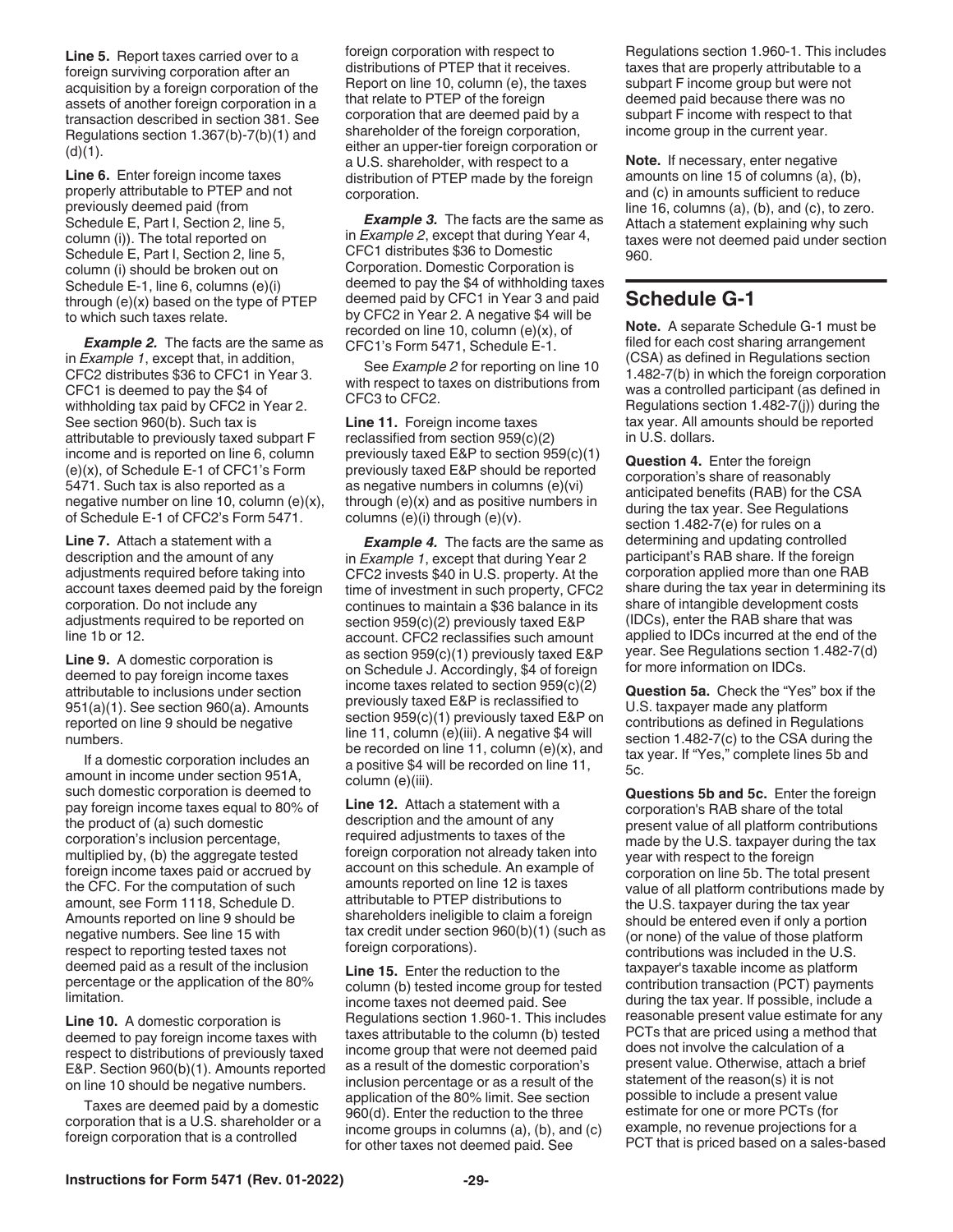<span id="page-29-0"></span>royalty from a comparable uncontrolled transaction).

If the U.S. taxpayer engaged in multiple PCTs during the tax year with the foreign corporation and used different methods to price the PCTs, check the appropriate boxes on line 5c to indicate which methods were selected as the best method for one or more of the PCTs reported in the tax year. See Regulations section 1.482-7(g) for more information on the methods applicable to PCTs.

**Questions 6b and 6c.** See generally Regulations section 1.482-7 for more information on determining whether stock-based compensation is directly identified with, or reasonably allocable to, the intangible development activity (IDA) under the CSA. See Regulations section 1.482-7(d)(3) and Notice 2005-99 for more information on determining the measurement and timing of stock-based compensation IDCs, including an election available with respect to options on publicly traded stock and certain other stock-based compensation.

Check the appropriate box on line 6c to indicate whether any stock-based compensation was granted during the term of the CSA to individuals who performed functions in business activities that generate cost shared intangibles that were not treated as directly identified with, or reasonably allocable to, the IDA as defined in Regulations section 1.482-7(d) (1)(i). This would include stock-based compensation granted in earlier years (which could give rise to deductions in the current tax year) that were not treated as identified with or reasonably allocable to the IDA.

**Questions 7a and 7b.** For the tax year, enter the total amount of IDCs for the CSA on line 7a. See Regulations section 1.482-7(d) for more information on IDCs.

On line 7b, enter the amount of IDCs allocated to the foreign corporation for the tax year based on the foreign corporation's RAB share.

### **Schedule H**

Use Schedule H to report the foreign corporation's current E&P for U.S. tax purposes. Enter the amounts on lines 1 through 5c in the CFC's functional currency.

Certain filers may be able to use alternative information (as defined in section 3.01 of Rev. Proc. 2019-40) to determine certain amounts in this schedule. See specific instructions for *[Item F—Alternative Information Under](#page-8-0)  [Rev. Proc. 2019-40](#page-8-0)*, earlier, for more details.

**Note.** Category 5b and 5c filers are not required to file Schedule H for foreign-controlled corporations.

**Name of person filing Form 5471.** The name of the person filing Form 5471 is generally the name of the U.S. person described in the applicable category or categories of filers (see *[Categories of](#page-2-0) [Filers](#page-2-0)*, earlier). However, in the case of a consolidated return, enter the name of the U.S. parent in the field for "Name of person filing Form 5471."

**Reference ID number of foreign corporation.** If applicable, use the reference ID number shown on Form 5471, page 1, Item  $1b(2)$ .

**Special rules for DASTM.** If the foreign corporation uses DASTM, enter on line 1 the dollar GAAP income or (loss) from line 22 of Schedule C. Enter on lines 2a through 4 the adjustments made in figuring current E&P for U.S. tax purposes. Report these amounts in U.S. dollars. Enter on line 5b the DASTM gain or loss figured under Regulations section 1.985-3(d).

**Lines 2a through 2i.** Certain adjustments (required by Regulations sections 1.964-1(b) and (c)) must be made to the foreign corporation's line 1 net book income or (loss) to determine its current E&P. These adjustments may include both positive and negative adjustments to conform the foreign book income to U.S. GAAP and to U.S. tax accounting principles. If the foreign corporation's books are maintained in functional currency in accordance with U.S. GAAP, enter on line 1 the functional currency GAAP income or (loss) from line 22 of Schedule C, rather than starting with foreign book income, and show GAAP-to-tax adjustments on lines 2a through 2i.

**Lines 2b and 2c.** Generally, depreciation, depletion, and amortization allowances must be based on the historical cost of the underlying asset, and depreciation must be figured according to section 167. However, if 20% or more of the foreign corporation's gross income is from U.S. sources, depreciation must be figured on a straight line basis according to Regulations section 1.312-15.

**Line 2f.** Inventories must be taken into account according to the rules of sections 471 (incorporating the provisions of section 263A) and 472 and the related regulations.

**Line 2g.** See the instructions for Schedule C, *[Line 21](#page-10-0)*, earlier. Reflect differences between the income tax expense (benefit) reported for book purposes and the income taxes deducted or added to E&P. Such differences include, for example, deferred income tax expenses, uncertain tax positions, intraperiod allocations, adjustments made after closing the financial statements (post-closing adjustments) and not reflected in income tax expense (benefit), and the adjustment for a foreign tax redetermination that required a redetermination of the U.S. tax liability.

**Line 2h.** Enter the adjustment to foreign currency gains or losses. Attach a statement with a description of the gain or losses.

In the case of section 988 losses, determine whether Form 8886 needs to be completed, as described in *[Additional](#page-5-0) [Filing Requirements](#page-5-0)*, earlier.

**Line 2i.** Enter the net amount of any additional adjustments not included on lines 2a through 2h. List these additional adjustments on a separate statement. Attach this statement to Form 5471. Schedule H is only prepared for the general, passive, and section 901(j) categories of income. For example, if U.S. GAAP income reported on Schedule C contains items related to PTEP, include the necessary adjustments on line 2i of Schedule H for the appropriate category of income (general or passive) and attach a statement that itemizes and explains those adjustments. Report adjustments for foreign taxes related to the PTEP on line 2g. This adjustment is necessary because foreign taxes imposed on PTEP distributions do not reduce current year E&P. Foreign taxes imposed on PTEP distributions reduce PTEP and are reported on Schedule J, line 6.

*Example.* Domestic Corporation, a U.S. shareholder, wholly owns the only class of stock of CFC1, a foreign corporation. CFC1, in turn, wholly owns the only class of stock of CFC2, a foreign corporation. During Year 1, Domestic Corporation reports an inclusion under section 951(a)(1) of \$100 as a result of subpart F income of CFC2. During Year 2, CFC2 distributes \$40 to CFC1. CFC1 pays withholding tax of \$4 on the distribution from CFC2. Such tax is related to previously taxed subpart F income. On Domestic Corporation's financial statements, Domestic Corporation reports the \$4 withholding tax as current income tax expense. Domestic Corporation reports on CFC1's Form 5471, Schedule H, on line 2g, a positive adjustment for the \$4 of tax on the PTEP distribution.

**Line 5b.** DASTM gain or (loss), reflecting unrealized exchange gain or loss, should be entered on line 5b only for foreign corporations that use DASTM.

**Line 5c.** The line 5c current year E&P amount may include amounts with respect to the general category, passive category, or section 901(j) category. See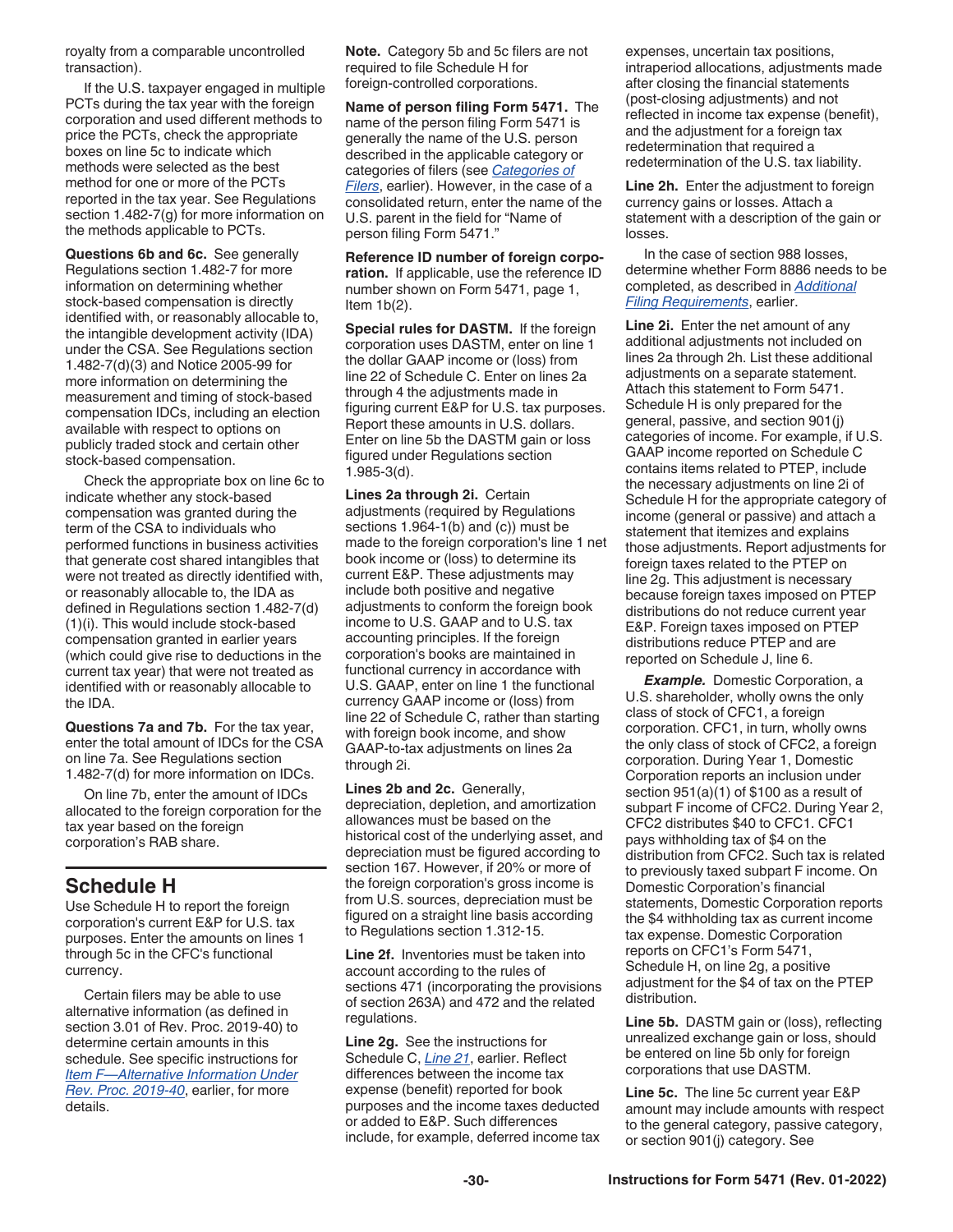<span id="page-30-0"></span>Regulations section 1.960-1(d)(2). Enter on lines 5c(i), 5c(ii), 5c(iii)(A), 5c(iii)(B), 5c(iii)(C), and 5c(iii)(D), as applicable, the portion of the line 5c current year E&P amount with respect to each applicable category of income. If applicable for lines 5c(iii)(A), 5c(iii)(B), 5c(iii)(C), and 5c(iii) (D), also enter the country code for the sanctioned country using the two-letter codes (from the list at *[IRS.gov/](https://www.irs.gov/e-file-providers/foreign-country-code-listing-for-modernized-e-file) [CountryCodes](https://www.irs.gov/e-file-providers/foreign-country-code-listing-for-modernized-e-file)*).

**Note.** The amounts reported on line 5c include both foreign source and U.S. source income.

**Line 5d.** Enter the line 5c functional currency amount translated into U.S. dollars at the average exchange rate for the foreign corporation's tax year. See section 989(b). Report the exchange rate using the "divide-by convention" specified under *[Reporting Exchange Rates on Form](#page-6-0)  [5471](#page-6-0)*, earlier. If the foreign corporation uses DASTM, enter on line 5d the same amount entered on line 5c.

**Line 5e.** Enter the exchange rate used in computing line 5d. Report the exchange rate using the "divide-by convention" specified under *Reporting exchange rates on Form 5471.*

**Blocked income.** The E&P of the foreign corporation, as reflected on Schedule H, must not be reduced by all or any part of such E&P that could not have been distributed by the foreign corporation due to currency or other restrictions or limitations imposed under the laws of any foreign country.

### **Schedule I-1**

This schedule is used to report information determined at the CFC level with respect to amounts used in the determination of income inclusions by U.S. shareholders under section 951A. The information in this schedule will be used by the U.S. shareholder(s) of the CFC to file Form 8992, U.S. Shareholder Calculation of Global Intangible Low-Taxed Income (GILTI), and may assist in the completion of Form 1118, or Form 1116, if applicable.

Enter the amounts on lines 1 through 10c in the CFC's functional currency. The functional currency amounts entered on lines 6 through 10c must be converted to U.S. dollars.

Certain filers may be able to use alternative information (as defined in section 3.01 of Rev. Proc. 2019-40) to determine certain amounts in this schedule. See specific instructions for *[Item F—Alternative Information Under](#page-8-0)  [Rev. Proc. 2019-40](#page-8-0)*, earlier, for more details.

**Name of person filing Form 5471.** The name of the person filing Form 5471 is

generally the name of the U.S. person described in the applicable category or categories of filers (see *[Categories of](#page-2-0) [Filers](#page-2-0)*, earlier). However, in the case of a consolidated return, enter the name of the U.S. parent in the field for "Name of person filing Form 5471."

**Separate category.** Schedule I-1 is now completed once. (It is no longer completed separately for each applicable category of income.) Therefore, Schedule I-1 is completed once (for general category income, passive category income, or both). A Schedule I-1 that includes passive category income on line 6 must include the code for passive category income (PAS) in the entry space for separate category (at the top of Schedule I-1). This is the case even if the Schedule I-1 also includes general category income. With respect to a taxpayer completing Schedule I-1 with respect to a foreign corporation with only general category income (and no passive category income) on line 6, the taxpayer should enter the code "GEN" in the entry space for separate category.

**Note.** The other reporting requirements of a taxpayer that includes passive category income with general category income in a Schedule I-1 do not change because the taxpayer includes passive category income with general category income in a Schedule I-1. For example, the taxpayer may still be required to complete a Form 1116 or a Form 1118, and/or a Form 5471 (including Schedule J and Schedule P), and separately report passive category income and section 951A category income.

**Line 1.** Enter the CFC's gross income. The amount of gross income entered on line 1 will generally be a positive amount. However, if a CFC's cost of goods sold exceeds its gross income, a negative amount is permitted on line 1.

**Line 2.** Enter the CFC's exclusions as described in Regulations section 1.951A-2(c).

*Line 2a.* Enter the amount of the CFC's income or loss described in section 952(b), which is generally income or loss from sources within the United States that is effectively connected to the conduct of a trade or business by the CFC in the United States and not reduced or exempt from tax pursuant to an income tax treaty with the United States.

*Line 2b.* Enter the amount, if any, of the CFC's gross income or loss taken into account in determining the CFC's subpart F income (as defined in section 952). Note that an amount determined under section 956(a) is not considered subpart F income. The amount to be entered is computed after application of the high-tax

exception in section 954(b)(4), but before application of the E&P limitation in section  $952(c)(1)(A)$ .

*Line 2c.* Enter the amount, if any, of the CFC's gross income excluded from foreign base company income (as defined in section 954) and insurance income (as defined in section 953) by reason of section 954(b)(4), the high-tax exception (include amounts excluded from tested income under Regulations section 1.951A-2(c)(7).

**Line 2d.** Enter the amount of any dividend income received by the CFC from a related person as defined in section 954(d)(3). Do not include the amounts of any dividend income received from a related person that are already included in the amounts entered on line 2b or line 2c.

*Line 2e.* Enter the amount of the CFC's taxable income or loss from sources outside the United States and its possessions from the following.

• The extraction (by the corporation or any other person) of minerals from oil or gas wells located outside the United States and its possessions.

• The sale or exchange of assets used (by the corporation) in the trade or business of extracting minerals from oil or gas wells located outside the United States and its possessions.

**Line 3.** Combine lines 2a through 2e. The line 3 result can be positive or negative.

**Line 4.** Subtract line 3 from line 1 and enter the result on line 4. The line 4 result can be positive or negative. For example:

| Line 1<br>gross<br>income             | \$1,000 | \$1,000 | $$(1,000)$ $$(1,000)$  |             |
|---------------------------------------|---------|---------|------------------------|-------------|
| Line 3 total<br>exclusions            | 800     | (800)   | 800                    | (800)       |
| Line 4<br>(line 1<br>minus<br>line 3) | \$200   |         | $$1,800 \mid $(1,800)$ | $$^{(200)}$ |

**Line 5.** Enter the deductions (including taxes) properly allocable to the amount on line 4 (or to which such deductions would be allocable if there were such gross income). See section 951A(c)(2)(A)(ii) and Regulations section 1.951A-2(c)(3).

**Line 6.** Subtract line 5 from line 4 and enter the result on line 6. The line 6 result can be positive or negative. See the line 4 instructions above for examples. This amount must be converted from functional currency to U.S. dollars using the average exchange rate for the year of the CFC. See Regulations section 1.951A-1(d)(1).

Report the exchange rate using the "divide-by convention" specified under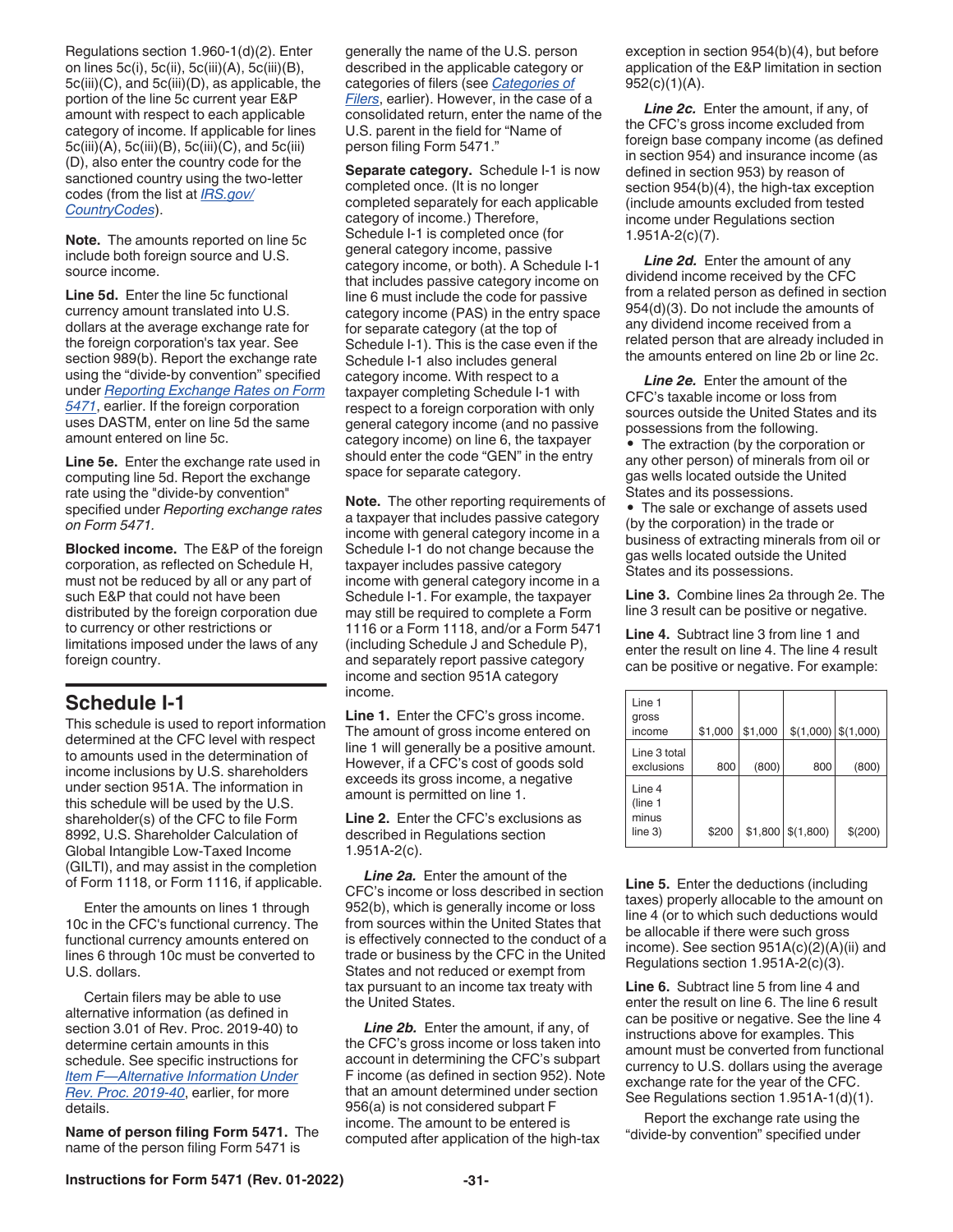#### <span id="page-31-0"></span>*[Reporting exchange rates on Form 5471](#page-6-0)*, earlier.

**Line 7.** If the CFC has a tested loss on line 6, enter zero. If the CFC has tested income on line 6, enter only those foreign income taxes that are properly attributable to the CFC's tested income group. This amount must be converted from functional currency to U.S. dollars using the average exchange rate for the year of the CFC. See section 986.

**Line 8.** If the CFC has a tested loss on line 6, enter zero. If the CFC has tested income on line 6, enter the Qualified Business Asset Investment (QBAI) (defined below). This amount must be converted from functional currency to U.S. dollars using the average exchange rate for the year of the CFC. See Regulations section 1.951A-1(d)(1).

*Qualified business asset investment (QBAI).* QBAI is the average of the CFC's aggregate adjusted bases, as of the close of each quarter of its taxable year, in specified tangible property used in its trade or business in the production of tested income, and for which a deduction is allowable under section 167. Adjusted basis in any property must be determined by using the alternative depreciation system under section 168(g) and allocating depreciation deductions with respect to such property ratably to each day during the period in the taxable year to which such depreciation relates.

*Specified tangible property and dual-use property.* Specified tangible property means any tangible property used in the production of tested income. If such property was used in the production of tested income and income that is not tested income (that is, dual-use property), the property is treated as specified tangible property in the same proportion that the amount of tested income determined before allocable deductions (that is, line 4) produced with respect to the property bears to the total amount of gross income produced with respect to the property.

*Partnership property.* A CFC with tested income that is a partner of a partnership that has depreciable tangible property determines its share of the partnership's average adjusted basis in the depreciable tangible property of the partnership based on the amount of the distributive share of the gross income produced by the property that is included in the CFC's gross tested income (defined below) relative to the total amount of gross income produced by the property. The partnership's average adjusted basis in the depreciable tangible property of the partnership is generally determined based on the average of the adjusted basis in the property as of the close of each quarter of

the partnership's tax year that ends with or within the CFC's tax year. See Regulations section 1.951A-3(g).

**Gross tested income.** For these purposes, a CFC's gross tested income is its gross income less total exclusions (Schedule I-1, line 4).

**Lines 9a through 9d.** In general, see Regulations section 1.951A-4(b)(1) to determine how to compute the CFC's tested interest expense.

*Line 9a.* Enter the amount of interest expense included on line 5. See the instructions for *[Line 6](#page-30-0)* for foreign currency translation.

Line 9b. Enter the CFC's qualified interest expense, as defined in Regulations section 1.951A-4(b)(1)(iii).

*Line 9c.* Enter the CFC's tested loss QBAI amount, as defined in Regulations section 1.951A-4(b)(1)(iv).

*Line 9d.* Subtract the sum of line 9b and line 9c from line 9a and enter the result on line 9d.

**Lines 10a through 10c.** In general, see Regulations section 1.951A-4(b)(2) to determine how to compute the CFC's tested interest income.

*Line 10a.* Enter the amount of interest income included on line 4. See the instructions for *[Line 6](#page-30-0)* for foreign currency translation.

Line 10b. Enter the CFC's qualified interest income, as defined in Regulations section 1.951A-4(b)(2)(iii).

*Line 10c.* Subtract line 10b from line 10a and enter the result on line 10c.

### **Schedule J**

Use Schedule J to report a CFC's accumulated E&P in its functional currency, computed under sections 964(a) and 986(b). Also use this schedule to report the E&P of specified foreign corporations that are only treated as CFCs for limited purposes under section 965(e)  $(2).$ 

**Note.** Category 1b, 1c, 5b, and 5c filers are not required to file Schedule J for foreign-controlled corporations.

**Name of person filing Form 5471.** The name of the person filing Form 5471 is generally the name of the U.S. person described in the applicable category or categories of filers (see *[Categories of](#page-2-0) [Filers](#page-2-0)*, earlier). However, in the case of a consolidated return, enter the name of the U.S. parent in the field for "Name of person filing Form 5471."

**Reference ID number of foreign corporation.** If applicable, use the reference ID

number shown on Form 5471, page 1, Item  $1b(2)$ .

**Lines a and b.** Complete a separate Schedule J for each applicable separate category of income. Enter the appropriate code on line a (at the top of page 1 of Schedule J). To determine the appropriate code, see *Categories of Income* in the Instructions for Form 1118. A foreign corporation may need to report E&P with respect to all categories of income listed in the Instructions for Form 1118, with the exception of foreign branch category income. A foreign corporation may have E&P in an income group within the general category, passive category, or section 901(j) category. See Regulations section 1.960-1(d)(2)(ii). A foreign corporation may have PTEP in a PTEP group within any of the separate categories of income, with the exception of foreign branch category income. See Regulations section 1.960-3(c)(1).

If code 901j is entered on line a, enter on line b the country code for the sanctioned country using the two-letter codes (from the list at *[IRS.gov/](https://www.irs.gov/e-file-providers/foreign-country-code-listing-for-modernized-e-file) [CountryCodes](https://www.irs.gov/e-file-providers/foreign-country-code-listing-for-modernized-e-file)*).

**Note.** A separate Schedule J should not be completed for the section 951A category. Reclassified section 951A PTEP and section 951A PTEP that is in the section 951A category should be reported on the general category Schedule J.

**Note.** For purposes of this Schedule J, include in each separate category of income, foreign source and U.S. source income.

**Important.** In addition to the separate category codes referred to above, if you have more than one of the categories of income referred to above, you must complete and file a separate Schedule J using code "TOTAL" that aggregates all amounts listed for each line and column in Part I of all other Schedules J.

#### **Part I—Accumulated E&P of Controlled Foreign Corporation**

Check the box at the top of Part I if the person filing Form 5471 does not have all U.S. shareholders' information necessary to complete any one of the previously taxed E&P amounts required to be included in column (e). If the person filing Form 5471 is unable to determine whether amounts should be reported as previously taxed E&P, those amounts should be included in column (a), Post-2017 E&P Not Previously Taxed, section 959(c)(3) balance. For example, one U.S. shareholder might not know the amount of the other U.S. shareholder's section 951A inclusion that is allocated to the CFC because the first U.S. shareholder does not have information with respect to the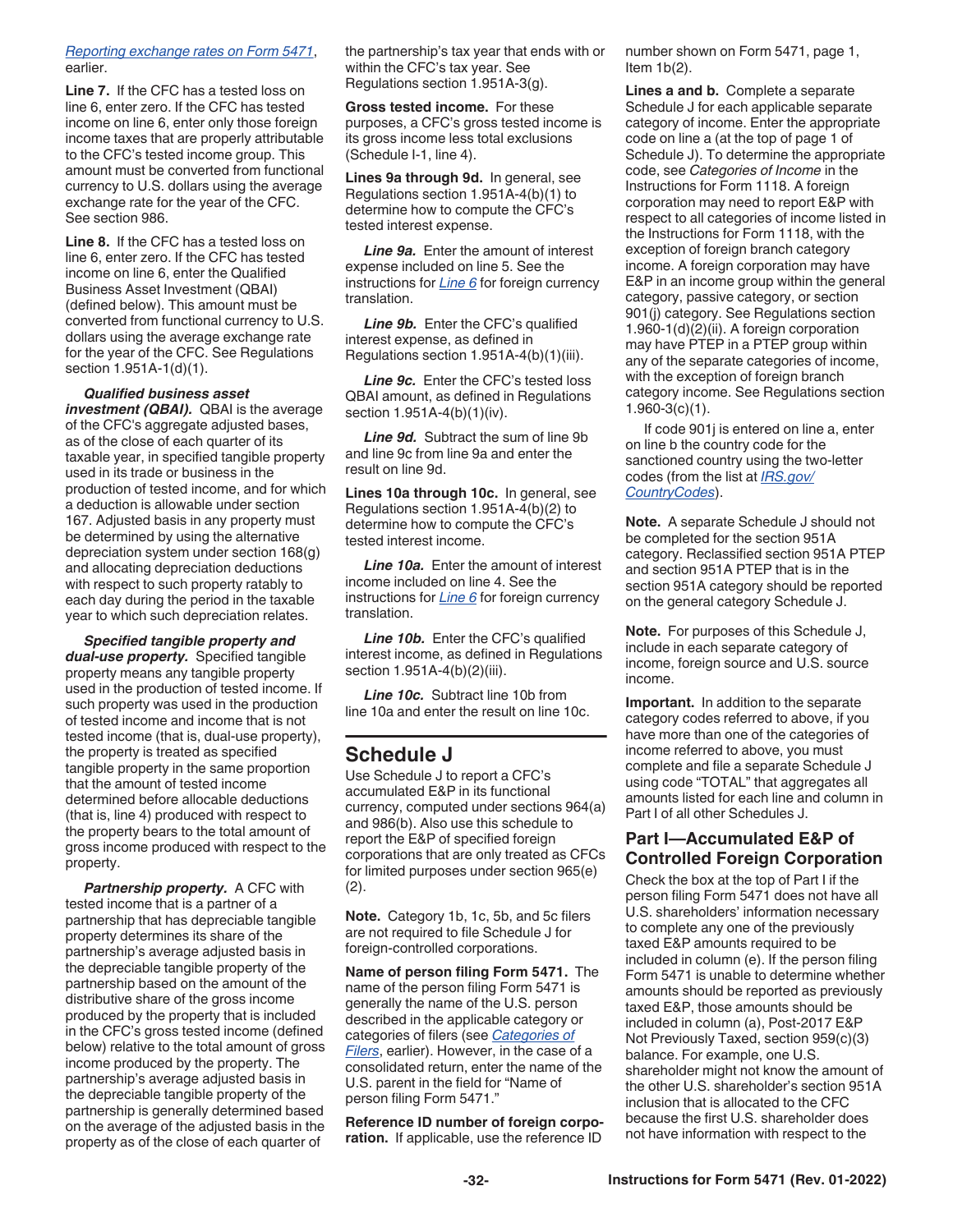<span id="page-32-0"></span>second U.S. shareholder's net CFC tested income or pro rata share of QBAI. See the instructions for *[Schedule P](#page-35-0)* for an example.

Enter the amounts in this schedule in the functional currency of the foreign corporation as reported on Form 5471, page 1, *[Item 1h Functional Currency.](#page-9-0)* If the foreign corporation is the owner of a qualified business unit(s) (QBU) with a different functional currency, translate the E&P of the QBU(s) to the foreign corporation's functional currency.

#### **Columns (a), (b), and (c)**

Report the opening balance, current year additions and subtractions, and the closing balance in the foreign corporation's E&P described in section 959(c)(3). In general, this is E&P of the foreign corporation that has not been included in gross income of a U.S. person under section 951(a)(1) and section 951A.

In column (a), report E&P described in section 959(c)(3) and earned after the repeal of section 902, that is, post-2017 E&P not previously taxed (post-2017 section 959(c)(3) balance). The repeal of section 902 is effective for tax years of foreign corporations beginning after December 31, 2017, and to tax years of U.S. shareholders in which or with which such tax years of foreign corporations end.

In column (b), report post-1986 undistributed earnings, as defined under section  $902(c)(1)$ , and as in effect prior to the repeal of section 902.

Use column (c) to report the aggregate amount of the foreign corporation's pre-1987 section 964(a) E&P accumulated since 1962 and not previously distributed or deemed distributed. These amounts are figured in U.S. dollars using the rules of Regulations sections 1.964-1(a) through (d), and translated into the foreign corporation's functional currency according to Notice 88-70, 1988-2 C.B. 369.

#### **Column (d)**

Use column (d) to report hovering deficits (see section 381(c)(2)(B) and Regulations section 1.367(b)-7) and suspended taxes (see section 909). See *Specific instructions related to lines 1 through 13*, below, for additional information pertaining to reporting amounts in column (d).

#### **Column (e)**

Use column (e) to report the running balance of the foreign corporation's PTEP, section 964(a) E&P accumulated since 1962 that have resulted in deemed inclusions under subpart F, or amounts treated as PTEP under section 965(b)(4) (A). Pre-1987 U.S. dollar PTEP should be translated into the foreign corporation's

functional currency using the rules of Notice 88-70 and added to post-1986 amounts in the appropriate PTEP group.

• Columns (e)(i) and (e)(ii) are PTEP originally attributable to inclusions under section 965(a) and E&P treated as PTEP under section 965(b)(4)(A), respectively, and reclassified as investments in U.S. property (section 959(c)(1)(A) amounts). • Column (e)(iii) is PTEP described in the following three subgroups (which are aggregated into a single PTEP group).

1. PTEP attributable to, or reclassified as, investments in U.S. property (section 959(c)(1)(A) amounts).

2. PTEP attributable to subpart F income inclusions (not described in any other column) and reclassified as investments in U.S. property.

3. PTEP attributable to inclusions under previous section 951(a)(1)(C) and subpart F income inclusions reclassified as investments in excess passive assets.

• Column (e)(iv) is PTEP originally attributable to inclusions under section 951A and reclassified as investments in U.S. property (section 959(c)(1)(A) amounts).

• Column (e)(v) is PTEP described in the following three subgroups (which are aggregated into a single PTEP group).

1. PTEP attributable to hybrid dividends under section 245A(e)(2) and reclassified as investments in U.S. property.

2. PTEP attributable to section 1248 amounts under section 959(e) and reclassified as investments in U.S. property.

3. PTEP attributable to section 1248 amounts from the gain on the sale of foreign corporation stock by a CFC and reclassified as investments in U.S. property.

• Column (e)(vi) is PTEP attributable to section 965(a) inclusions (section 959(c) (2) amounts). Do not include in column (e) (vi) E&P reported in column (e)(vii).

• Column (e)(vii) is E&P treated as PTEP under section 965(b)(4)(A) (section 959(c) (2) amounts).

• Column (e)(viii) is PTEP attributable to section 951A inclusions (section 959(c)(2) amounts).

• Column (e)(ix) is PTEP described in the following three subgroups (which are aggregated into a single PTEP group).

1. PTEP attributable to hybrid dividends under section 245A(e)(2).

2. PTEP attributable to section 1248 amounts under section 959(e).

3. PTEP attributable to section 1248 amounts from the gain on the sale of a foreign corporation stock by a CFC. • Column (x) is PTEP attributable to section 951(a)(1)(A) inclusions (section 959(c)(2) amounts) not otherwise

described in the instructions for columns (e)(vi) through (ix).

Schedule J reports PTEP by subgroups because those groups may be subject to different rules under sections 960, 965(g), 245A(e)(3), and 986(c). The different rules are applicable for individuals, as well as corporations, estates, and trusts. For example, an individual U.S. shareholder who receives a distribution of PTEP originally attributable to inclusions under section 965(a) may only claim a credit for a portion of the foreign taxes attributable to a distribution of such PTEP. See section 965(g) and Regulations section 1.965-5 for more information. This is the case for both direct foreign tax credits (that is, those foreign taxes paid or accrued directly by the shareholder upon receipt of the PTEP distribution and allowed as a credit under sections 901 or 903) and indirect foreign tax credits (that is, those taxes deemed paid by the shareholder with respect to taxes originally paid or accrued by the CFC under section 960(b)). With respect to direct credits, this reduction applies regardless of whether such individual made an election under section 962. Therefore, the reporting on Schedule J is necessary regardless of whether the U.S. shareholder made a section 962 election.

#### **Column (f)**

Use column (f) to report the opening and closing balance of the foreign corporation's accumulated E&P. This amount is the sum of post-2017 E&P not previously taxed, post-1986 undistributed earnings, pre-1987 E&P not previously taxed, and PTEP. Do not include column (d) amounts in the total reported in column (f).

#### **Specific Instructions Related to Lines 1 Through 13**

**Line 1a.** Enter the balances for each column at the beginning of the tax year. These balances should equal the amounts reported as the ending balances in the prior year Schedule J.

**Line 1b.** If there is a difference between last year's ending balance on Schedule J and the amount that should be last year's ending balance, taking into account modifications in Schedule J, include the difference on line 1b and attach an explanation for the difference. If there are multiple reasons for differences, include the explanation and amount of each such difference on the attachment. Do not include adjustments required to be reported on line 6 or 12.

**Lines 1a through 1c.** These lines of column (d) account for the balance of prior year hovering deficits and suspended taxes that have not yet been deducted.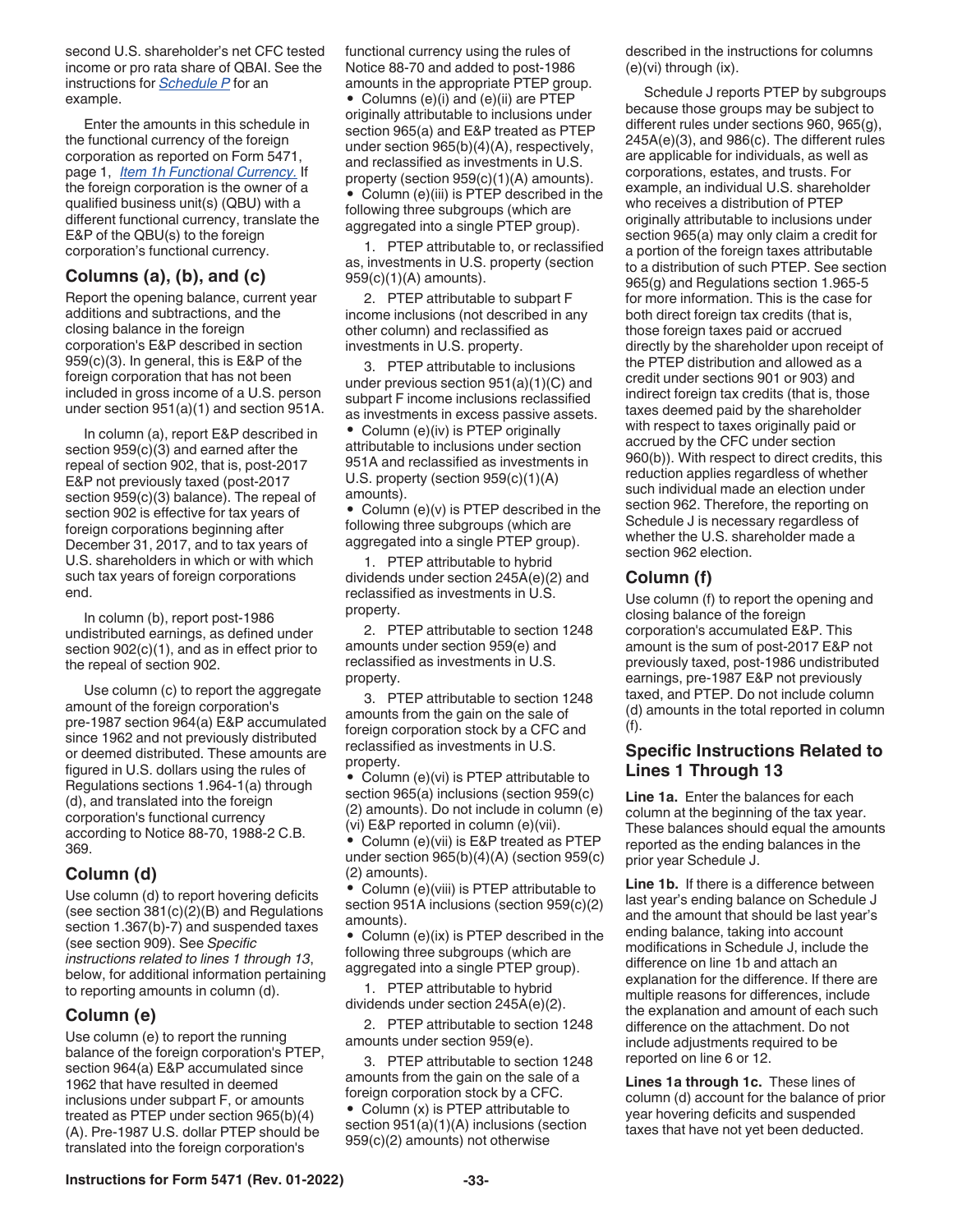<span id="page-33-0"></span>Such amounts are reported as negative numbers.

**Line 2a.** This line of column (d) is the unsuspended taxes under section 909 as a result of related income taken into account by the foreign corporation, certain U.S. corporate owners of the foreign corporation, or a member of such U.S. corporate owner's consolidated group. Report the unsuspended taxes on line 2a of column (d) as a positive number. Report the unsuspended taxes as negative numbers on line 2a of column (a), (b), (c), or (e), as applicable.

**Line 2b.** This line of column (d) accounts for foreign income taxes that are suspended in the current tax year. Report such amounts as negative numbers.

**Line 3.** Enter the current year E&P (or deficit in E&P) amount from the applicable line 5c of Schedule H (Form 5471). For example, if you are completing Schedule J for the passive category (that is, you have entered "PAS" on line a at the top of page 1 of Schedule J), enter the current year E&P (or deficit in E&P) amount from Schedule H (Form 5471), line 5c(ii), in the applicable column. Line 3 should never have an amount entered in column (e).

**Line 4.** Report as a positive number E&P attributable to distributions of PTEP from lower-tier foreign corporations. Generally, the E&P of a CFC attributable to amounts that are, or have been, included in the gross income of a U.S. shareholder under section 951(a) are not, when distributed through a chain of ownership described in section 958(a), also included in the gross income of another CFC in such chain for purposes of the application of section 951(a) to such other CFC with respect to such U.S. shareholder. See section 959(b).

**Line 5a.** Enter earnings carried over to a foreign surviving corporation after an acquisition by a foreign corporation of the assets of another foreign corporation in a transaction described in section 381. See Regulations section 1.367(b)-7. The amounts entered on line 5a may be negative or positive. Negative amounts are hovering deficits reported in column (d) of line 5a.

**Line 5b.** If the foreign surviving corporation had a deficit in E&P prior to a transaction described in section 381, such deficit is recharacterized as a hovering deficit after such nonrecognition transaction. See section 381(c)(2)(B) and Regulations sections 1.367(b)-7(d)(2)(i) (post-1986 undistributed earnings) and 1.367(b)-7(e)(1) (pre-1987 E&P not previously taxed). An amount equal to the deficit reported in column (a), (b), or (c) of line 5a is included as a positive amount on line 5b of column (a), (b), or (c), respectively. An amount equal to the total

hovering deficits reported on line 5b of columns (a), (b), and (c) is included as a negative number in column (d) of line 5b.

**Line 6.** Attach a statement detailing the nature and amount of any adjustments not accounted for in the E&P determined before reduction for distributions and inclusions (that is, adjustments other than those listed on lines 2a through 5b). Do not include amounts reported on line 1b. An example of an adjustment entered on Line 6 is the foreign taxes imposed on receipt of a distribution of PTEP from a lower-tier foreign corporation.

**Example.** Domestic Corporation, a U.S. shareholder, wholly owns the only class of stock of CFC1, a foreign corporation. CFC1, in turn, wholly owns the only class of stock of CFC2, a foreign corporation. CFC2, in turn, wholly owns the only class of stock of CFC3, a foreign corporation. The functional currency of Domestic Corporation, CFC1, CFC2, and CFC3 is the U.S. dollar. During Year 1, Domestic Corporation reports an inclusion under section 951(a)(1) of \$100 as a result of subpart F income of CFC3. During Year 2, CFC3 distributes \$40 to CFC2. CFC2 pays withholding tax of \$4 on the distribution from CFC3. Such tax is related to previously taxed subpart F income. Domestic Corporation reports on CFC2's Form 5471, Schedule J, line 4, column (e) (x), as a positive number, the \$40 PTEP distribution. Domestic Corporation reports on line 6, column (e)(x), as a negative number, the \$4 of tax on the PTEP distribution.

**Line 7.** Enter on line 7 E&P as of the close of the tax year before actual distributions or inclusions under section 951(a)(1) or section 951A during the year.

**Line 8.** Enter amounts included in gross income of the U.S. shareholder(s) under section 951(a)(1)(A) or section 951A with respect to the CFC. Report the inclusion as a negative amount in columns (a) through (c), as applicable. Report the inclusion as a positive amount in columns (e)(vi) through (e)(x), as applicable. Amounts reported as positive numbers on line 8 of column (e)(viii) should only be reported with respect to negative amounts on line 8 of column (a). The negative amounts could be reported on a different Schedule J than the positive amounts if such amounts are reclassified from one separate category to another separate category.

**Note.** Section 951(a)(1)(A) inclusions are taken into account for the tax year before actual distributions and section 951(a)(1) (B) inclusions. See section 959(a).

**Note.** The amount included in gross income of U.S. shareholders of the CFC under section 951A might not be known if there is more than one U.S. shareholder. In that case, see the example in the instructions for Schedule P for reporting information.

**Note.** The amount reported on line 8 will not necessarily equal the tested income reported on Schedule I-1. For an example of when this might occur, see Regulations section 1.951A-5(b)(2)(ii).

**Line 9.** Report actual distributions as negative numbers.

**Note.** Actual distributions are taken into account for the tax year before section 951(a)(1)(B) inclusions. See section 959(f) (2). An actual distribution is first out of PTEP, if any, and then out of the section 959(c)(3) balance. See section 959(c).

**Note.** The total of all amounts entered in Schedule R (Form 5471), column (d) must equal the amount on line 9, column (f) of the Schedule J (Form 5471) that is filed with code "TOTAL" entered on line a of that Schedule J.

**Line 10.** Use line 10 to report reclassifications of section 959(c)(2) PTEP in columns (e)(vi) through (e)(x) to section 959(c)(1) PTEP in columns (e)(i) through  $(e)(v)$ . A potential section  $951(a)(1)(B)$ inclusion results in a reclassification of section 959(c)(2) PTEP, if any, to section 959(c)(1) PTEP before reclassification out of the section 959(c)(3) E&P balance. See section 959(a)(2) and (f)(1). The amounts reclassified are reported as negative numbers in columns (e)(vi) through (e)(x) and positive numbers in columns (e)(i) through (e)(v), as applicable.

**Line 11.** Use this line to report E&P not previously taxed, which is treated as earnings invested in U.S. property and, therefore, reclassified to section 959(c)(1) PTEP (column (e)(iii)). The amounts reclassified are reported as negative numbers in columns (a) through (c) and positive numbers in column (e)(iii), as applicable.

**Line 12.** Attach a statement detailing the nature and amount of any adjustments in E&P not accounted for on lines 8 through 11. Do not include adjustments required to be reported on line 1b or line 6.

**Line 13.** The hovering deficit offset included in column (d) is reported as a positive number. The same amount entered in column (d) is reported as a negative number on line 13 of column (a) or (b), as appropriate. See section 381(c) (2)(B) and Regulations section 1.367(b)-7(d)(2)(ii).

### **Schedule M**

Every U.S. person described in Category 4 must file Schedule M to report the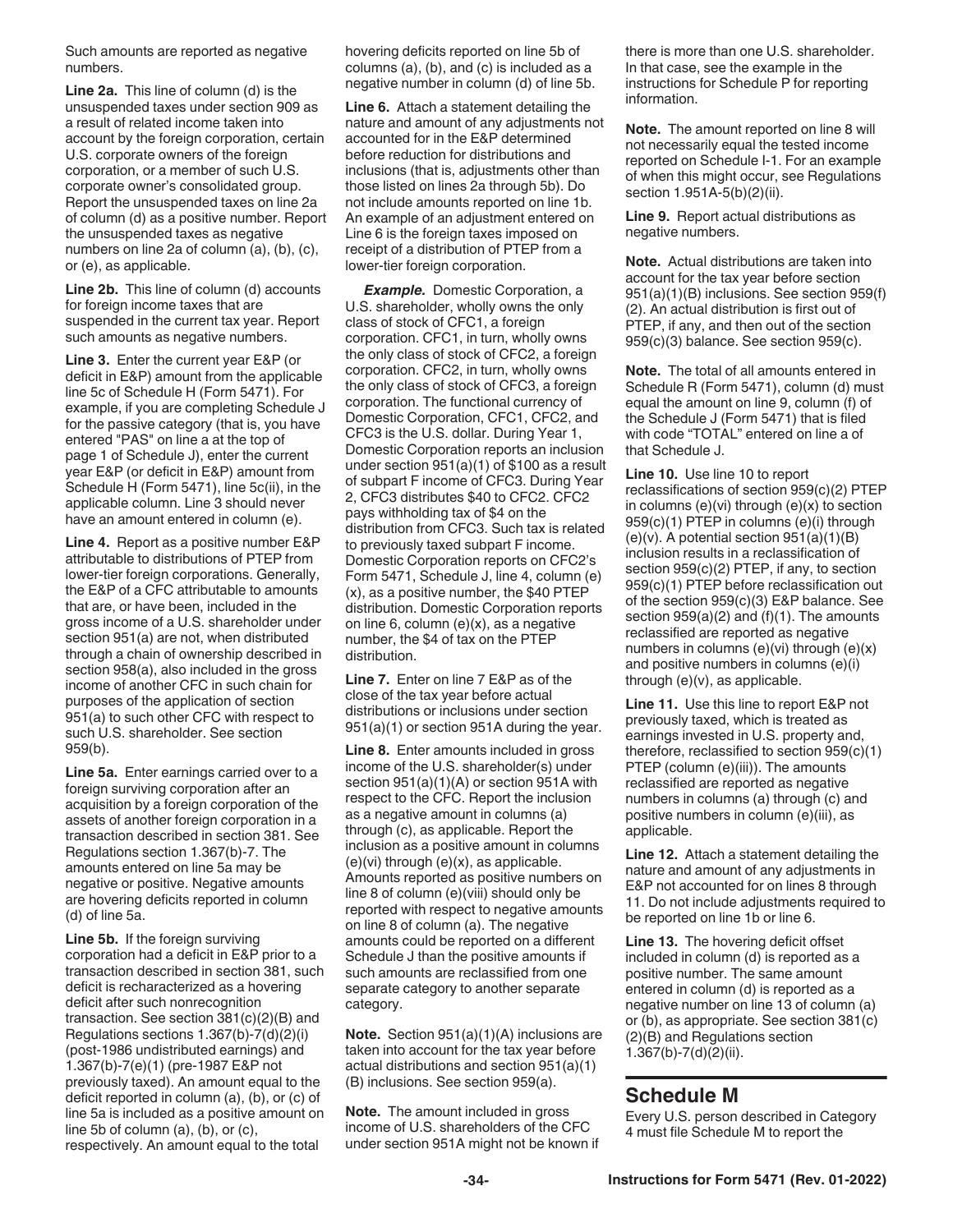<span id="page-34-0"></span>transactions that occurred during the foreign corporation's annual accounting period ending with or within the U.S. person's tax year.

If a U.S. corporation that owns stock in a foreign corporation is a member of a consolidated group, list the common parent as the U.S. person filing Schedule M.

**Important.** In translating the amounts from functional currency to U.S. dollars, use the average exchange rate for the foreign corporation's tax year. See section 989(b). Report the exchange rate in the entry space provided at the top of Schedule M using the "divide-by convention" specified under *[Reporting](#page-6-0)  [exchange rates on Form 5471](#page-6-0)*, earlier.

**Name of person filing Form 5471.** The name of the person filing Form 5471 is generally the name of the U.S. person described in the applicable category or categories of filers (see *[Categories of](#page-2-0) [Filers](#page-2-0)*, earlier). However, in the case of a consolidated return, enter the name of the U.S. parent in the field for "Name of person filing Form 5471."

**Reference ID number of foreign corporation.** Use the reference ID number shown on Form 5471, line 1b(2).

**Lines 4 and 19.** Report on these lines platform contribution transaction payments received and paid by the foreign corporation (without giving effect to any netting of payments due and owed). See Regulations section 1.482-7(b)(1)(ii). The corporation is required to complete both lines only if the corporation provides a platform contribution to other controlled participants and is required to make platform contribution transaction payments to other controlled participants that provide a platform contribution to other controlled cost sharing arrangement participants.

**Lines 5 and 20.** Report on these lines cost sharing transaction payments received and paid by the foreign corporation (without giving effect to any netting of payments due and owed). See Regulations section 1.482-7(b)(1)(i). The corporation is required to complete line 5 only if the corporation itself incurred intangible development costs. If the corporation does not itself incur intangible development costs, then it should only report cost sharing transaction payments made on line 20.

**Lines 9 and 24.** Report on line 9 the sum of tiered hybrid dividends received by the foreign corporation during its tax year. Report on line 24 the sum of hybrid dividends or tiered hybrid dividends paid by the foreign corporation during its tax year.

**Lines 10 and 25.** Report on these lines dividends received and paid by the foreign corporation not previously taxed under subpart F in the current year or in any prior year.

**Lines 13 and 28.** Report on these lines loan guarantee fees received (line 13) and loan guarantee fees paid (line 28). See section 482.

**Lines 14 and 29.** Report on these lines "other amounts received" (line 14) and "other amounts paid" (line 29).

If an amount is entered on line 14, you must attach a statement that includes the following information. Column (a) of the attached statement should provide a description of the type of other amounts received during the annual accounting period. Columns (b) through (f) should request dollar amounts of the specified other amounts received during the annual accounting period by the foreign corporation from the persons listed in the headings for columns (b) through (f). These headings must comport to those used on the Schedule M (Form 5471) to which this statement is attached. The attached statement must include a "totals" line that ties into the amounts reported in each column of line 14.

If an amount is entered on line 29, you must attach a statement that includes the following information. Column (a) of the attached statement should provide a description of the type of other amount paid during the annual accounting period. Columns (b) through (f) should request dollar amounts of the specified other amounts paid during the annual accounting period by the foreign corporation to the persons listed in the headings for columns (b) through (f). These headings must comport to those used on the Schedule M (Form 5471) to which this statement is attached. The attached statement must include a "totals" line that ties into the amounts reported in each column of line 29.

**Lines 31 and 33.** Report on these lines the largest aggregate outstanding accounts receivable and payable balances during the year with the related parties described in columns (b) through (f). Report only accounts receivables or payables arising in connection with the provision of services or the sale or processing of property. Only net accounts receivables and payables to the extent that the CFC's books net the accounts payable against the receivables as payment of the accounts receivable.

**Lines 32 and 34.** Report on these lines the largest outstanding balances during the year of gross amounts borrowed from, and gross amounts loaned to, the related parties described in columns (b) through (f). Do not enter aggregate cash flows,

year-end loan balances, average balances, or net balances. Do not include an account receivable or payable balance arising in connection with the provision of services or the sale or processing of property if the amount of such balance does not, at any time during the tax year, exceed what is ordinary and necessary to carry on the trade or business. Any outstanding balance from these transactions should be reported on the Balance Sheet (Form 5471, Schedule F, page 4) and possibly also on Schedule M, lines 31 and 33.

**Accrued payments and receipts.** A corporation that uses an accrual method of accounting must use accrued payments and accrued receipts for purposes of computing the total amount to enter on each line of Schedule M.

### **Schedule O**

Schedule O is used to report the organization or reorganization of a foreign corporation and the acquisition or disposition of its stock.

Every U.S. citizen or resident described in Category 2 must complete Part I. Every U.S. person described in Category 3 must complete Part II.

See Regulations section 1.6046-1(i) for rules on determining when U.S. persons constructively own stock of a foreign corporation and therefore are subject to the section 6046 filing requirements.

**Name of person filing Form 5471.** The name of the person filing Form 5471 is generally the name of the U.S. person described in the applicable category or categories of filers (see *[Categories of](#page-2-0) [Filers](#page-2-0)*, earlier). However, in the case of a consolidated return, enter the name of the U.S. parent in the field for "Name of person filing Form 5471."

**Reference ID number of foreign corporation.** Use the reference ID number shown on Form 5471, line 1b(2).

#### **Part I**

**Column (d).** Enter the date the shareholder first acquired 10% or more (in value or voting power) of the outstanding stock of the foreign corporation.

**Column (e).** Enter the date the shareholder acquired (whether in one or more transactions) an additional 10% or more (in value or voting power) of the outstanding stock of the foreign corporation.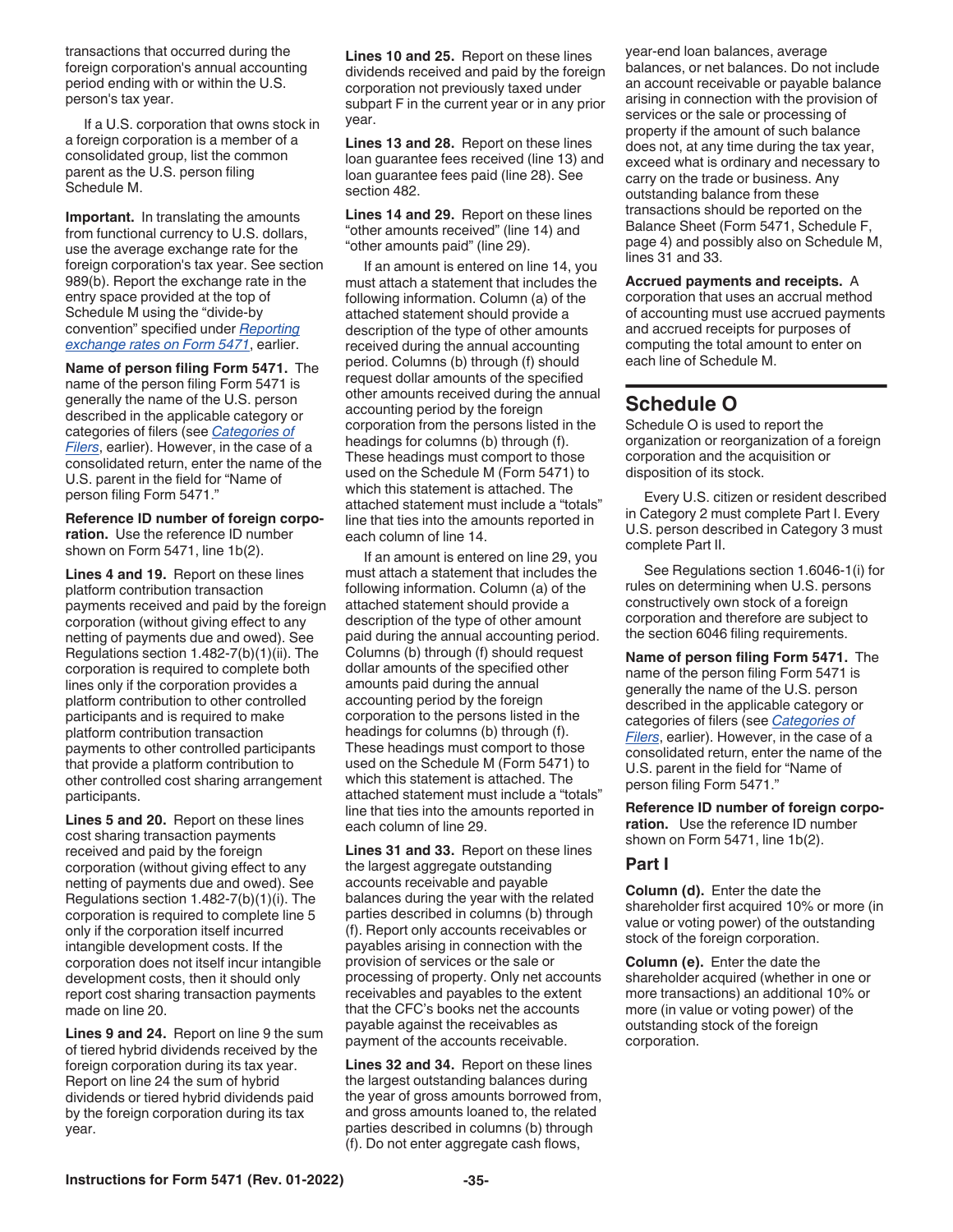#### <span id="page-35-0"></span>**Part II**

#### **Section A—General Shareholder Information**

If the shareholder's latest tax return was filed electronically, enter "e-filed" in column (b)(3) instead of a service center.

#### **Section C—Acquisition of Stock**

Section C is completed by shareholders who are completing Schedule O because they have acquired sufficient stock in a foreign corporation. If the shareholder acquired the stock in more than one transaction, use a separate line to report each transaction.

**Column (d).** Enter the method of acquisition (for example, purchase, gift, bequest, trade).

**Column (e)(2).** Enter the number of shares acquired indirectly (within the meaning of section 958(a)(2)) by the shareholder listed in column (a).

**Column (e)(3).** Enter the number of shares constructively owned (within the meaning of section 958(b)) by the shareholder listed in column (a).

#### **Section D—Disposition of Stock**

Section D must be completed by shareholders who dispose of their interest (in whole or in part) in a foreign corporation.

**Column (d).** Enter the method of disposition (for example, sale, bequest, gift, trade).

*Example.* In 1999, Mr. Jackson, a U.S. citizen, purchased 10,000 shares of common stock of foreign corporation X. The purchase represented 10% ownership of the foreign corporation.

On July 1, 2021, Mr. Jackson made a gift of 5,000 shares of foreign corporation X to his son, John. Because Mr. Jackson has reduced his holding in the foreign corporation, he is required to complete Form 5471 and Schedule O. To show the required information about the disposition, Mr. Jackson completes Section D as follows:

- Enters his name in column (a).
- Enters "common" in column (b).
- Enters "July 1, 2021" in column (c).
- Enters "gift" in column (d).
- Enters " $5,000$ " in column (e)(1).
- Enters "-0-" in column (f) because the disposition was by gift.

• Enters the name and address of his son, John, in column (g).

#### **Section F—Additional Information**

**Item (b).** List the date of any reorganization of the foreign corporation that occurred during the last 4 years while any U.S. person held 10% or more in value or vote (directly or indirectly) of the corporation's stock. If there is more than one such date, use the most recent date. However, do not enter a date for which information was reported on Section E. Instead, enter the date (if any) of any reorganization prior to that date (if it is within the last 4 years).

*Example for Item (c).* Mr. Lyons, a U.S. person, acquires a 10% ownership in foreign corporation F. F is the 100% owner of two foreign corporations, FI and FJ. F is also a 50% owner of foreign corporation FK. In addition, F is 90% owned by foreign corporation W. Mr. Lyons does not own any of the stock of corporation W.

Mr. Lyons completes and files Form 5471 and Schedule O for the corporations in which he is a 10% or more shareholder. Mr. Lyons is also required to submit a chart if the foreign corporation is a member of a chain of corporations, and to indicate if he is a 10% or more shareholder in any of those corporations.

Mr. Lyons would prepare a list showing the corporations as follows.

- Corporation W.
- Corporation F.
- Corporation FI.
- Corporation FJ.
- Corporation FK.

Then Mr. Lyons is required to indicate that he is a 10% or more shareholder in corporations F, FI, and FJ.

### **Schedule P**

Use Schedule P to report the PTEP in the U.S. shareholder's annual PTEP accounts with respect to a CFC in the CFC's functional currency (Part I) and the U.S. shareholder's U.S. dollar basis in that PTEP (Part II). For purposes of the preceding sentence, a CFC includes an SFC that is only treated as a CFC for limited purposes under section 965(e)(2).

**Note.** A separate Schedule P must be completed by each Category 1, 4, or 5 U.S. shareholder of the foreign corporation with respect to which reporting is furnished on this Form 5471. However, Category 1c and 5c filers are not required to file Schedule P for foreign-controlled corporations.

If a U.S. shareholder wholly owns the CFC, Schedule P should include the same information reported on Schedule J, Part I, column (e). If there is more than one U.S. shareholder, the amounts reported on Schedule P with respect to each U.S. shareholder might be different from the amounts reported on Schedule J.

**Example.** Corporation A, a domestic corporation, owns 50% of the only class of stock of CFC1 and Corporation B, a

domestic corporation, owns the remaining 50% of the stock of CFC1. Corporation A wholly owns the only class of stock of CFC2. The functional currency of all corporations is the U.S. dollar. CFC1 has tested income of \$100x and CFC2 has tested loss of \$30x. See section 951A(c) (2). Neither Corporation A nor Corporation B has any net deemed tangible income return that would reduce the GILTI inclusion of Corporation A or B. Corporation A has a section 951A inclusion of \$20 because its pro rata share of CFC1's tested income (\$50x) is offset by its pro rata share of CFC2's tested loss (\$30x). Corporation B has a section 951A inclusion of \$50x. On Schedule P of the Form 5471 with respect to CFC1 filed by Corporation B, Corporation B will report on line 7, column (h), \$50x of PTEP as a result of its section 951A inclusion with respect to CFC1. Corporation A will report \$20x of PTEP as a result of its section 951A inclusion on its Form 5471, Schedule P, line 7, column (h), with respect to CFC1.

The Form 5471, Schedule J, for CFC1 should include PTEP of \$70x with respect to the aggregate section 951A inclusions of Corporation A and Corporation B. However, if Corporation A does not know Corporation B's section 951A inclusion at the time Corporation A files its Form 5471, Corporation A will only be able to complete Schedule J, Part I, with respect to its PTEP of \$20x on line 8, column (e) (viii). Similarly, Corporation B will only be able to complete Schedule J, Part I, with respect to its PTEP of \$50x on line 8, column (e)(viii). In the following year, Corporation A and Corporation B should each report the other corporation's PTEP on Schedule J, Part I, line 1b, column (e) (viii), and the corresponding reduction to CFC1's E&P described in section 959(c) (3) on Schedule J, Part I, line 1b, column (a).

**Name of person filing Form 5471.** The name of the person filing Form 5471 is generally the name of the U.S. person described in the applicable category or categories of filers (see *[Categories of](#page-2-0) [Filers](#page-2-0)*, earlier). However, in the case of a consolidated return, enter the name of the U.S. parent in the field for "Name of person filing Form 5471."

**Reference ID number of foreign corporation.** If applicable, use the reference ID number shown on Form 5471, page 1, Item  $1b(2)$ .

**Lines a and b.** Complete a separate Schedule P for each applicable separate category of income. Enter the appropriate code on line a (at the top of page 1 of Schedule P). To determine the appropriate code, see *Categories of Income* in the Instructions for Form 1118.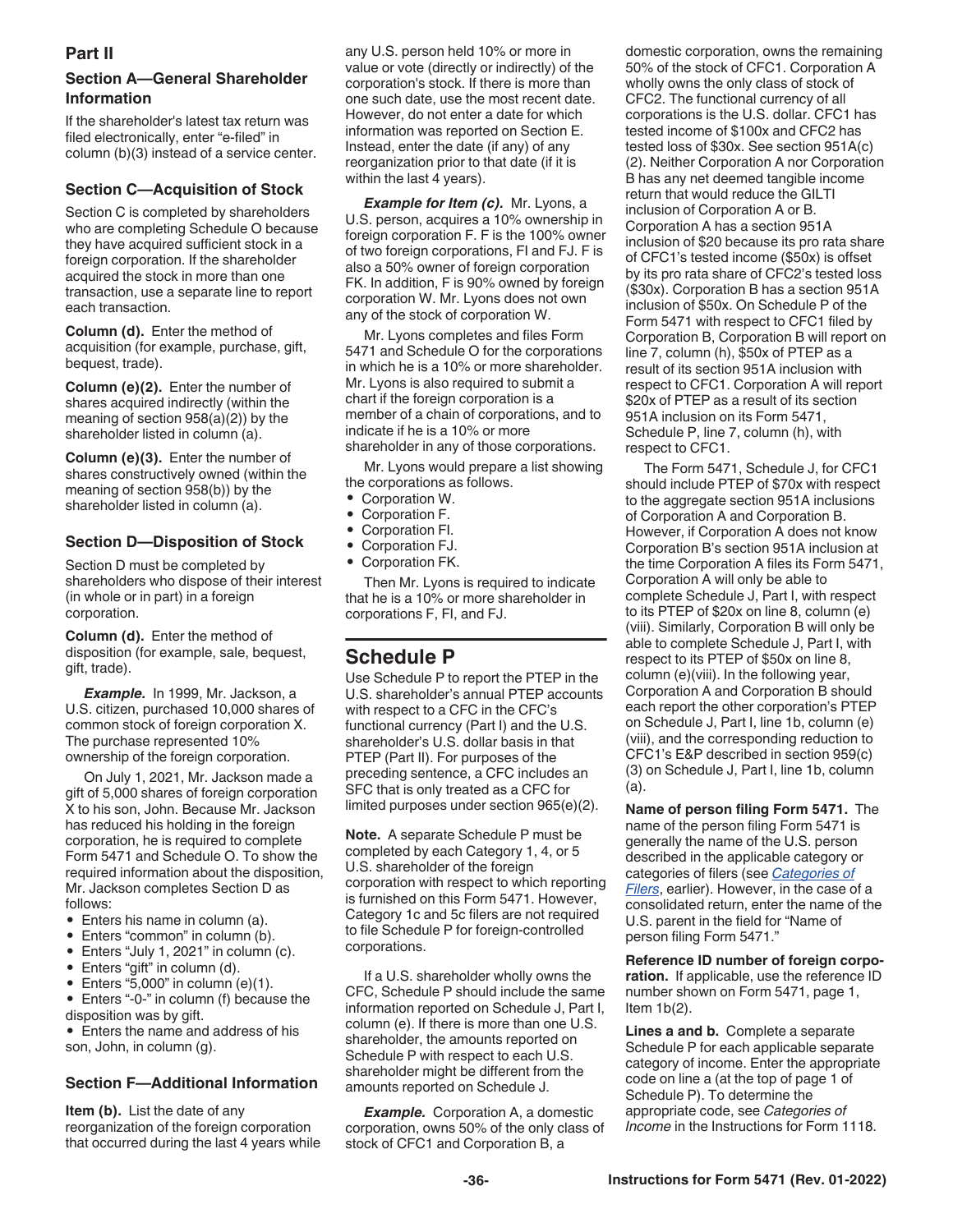<span id="page-36-0"></span>A foreign corporation may have PTEP in a PTEP group within any of the separate categories of income, with the exception of foreign branch category income. See Regulations section 1.960-3(c)(1).

If code 901(j) is entered on line a, enter on line b the country code for the sanctioned country using the two-letter codes (from the list at *[IRS.gov/](https://www.irs.gov/e-file-providers/foreign-country-code-listing-for-modernized-e-file) [CountryCodes](https://www.irs.gov/e-file-providers/foreign-country-code-listing-for-modernized-e-file)*).

**Note.** A separate Schedule P should not be completed for the section 951A category. Reclassified section 951A PTEP and section 951A PTEP that is in the section 951A category should be reported on the Schedule P completed for the general category.

**Note.** For purposes of this Schedule P, include in each separate category of income, foreign source and U.S. source income.

**Important.** In addition to the separate category codes referred to above, if you have more than one of the categories of income referred to above, you must complete and file a separate Schedule P using code "TOTAL" that aggregates all amounts listed for each line and column of all other Schedules P.

#### **Part I**

Enter amounts in the functional currency of the foreign corporation as reported on Form 5471, page 1, *[Item H Person\(s\) on](#page-8-0)  [Whose Behalf This Information Return Is](#page-8-0)  [Filed](#page-8-0).*

Pre-1987 U.S. dollar PTEP should be translated into the foreign corporation's functional currency using the rules of Notice 88-70 and added to post-1986 amounts in the appropriate PTEP category.

#### **Part II**

**Dollar basis.** Enter amounts in U.S. dollars. The U.S. shareholder's U.S. dollar basis in PTEP is generally equal to the U.S. dollar amount of E&P that the U.S. shareholder previously included in gross income. See Regulation sections 989(b) (1) and (3), 1.951A-1(d)(1), and 1.965-1(b)(1) and (2).

The U.S. shareholder's U.S. dollar basis is used by the U.S. shareholder to determine the amount of foreign currency gain or loss on the PTEP that the U.S. shareholder is required to recognize under section 986(c).

**Columns (a) through (k).** Use columns (a) through (k) to report the opening balance of, current year additions and subtractions to, and the closing balance of, the PTEP in the U.S. shareholder's annual PTEP accounts with respect to a CFC.

Columns (a) through (j) of Schedule P correspond to Schedule J, columns (e)(i) through (e)(x). See the instructions for *[Schedule J](#page-31-0)* for specific line instructions.

**Line 1b.** If there is a difference between last year's ending balance on Schedule P and the amount that should be last year's ending balance, taking into account modifications in Schedule P, include the difference on line 1b and attach an explanation for the difference. If there are multiple differences, include the explanation and amount of each such difference on the attachment.

### **Schedule Q**

Use Schedule Q to report the CFC's income, deductions, taxes, and assets by CFC income groups for purposes of sections 960(a) and (d).

In general, a taxpayer that is subject to tax as a domestic corporation that is a U.S. shareholder "(corporate U.S. shareholder)" of a CFC is deemed to pay all or a portion of the foreign income taxes paid or accrued by the CFC that are properly attributable to subpart F income or tested income included in gross income by the corporate U.S. shareholder. See section 960(a) and (d). A corporate U.S. shareholder may claim a credit for such foreign taxes, subject to certain limitations.

**Note.** If an individual, estate, or trust that is a U.S. shareholder of a CFC makes an election under section 962 "(962 electing shareholder)", any inclusions under section 951 or 951A of the U.S. shareholder will be treated as received by a corporate U.S. shareholder for purposes of section 960. See section 962(b) and Regulations section 1.962-2(b). As a result, these U.S. shareholders may also claim a foreign tax credit for foreign income taxes deemed paid with respect to such inclusions. See sections 962(a)(1) and 951A(f)(1)(A).

**Note.** See also section 1293(f) for inclusions with respect to a passive foreign investment company.

To calculate the foreign taxes deemed paid by the corporate U.S. shareholder (including a 962 electing shareholder), determine for each of its CFCs the income, deductions, and taxes that are assigned to each separate category of income and each income group within each separate category. See Regulations section 1.960-1(c)(1). The income groups include the subpart F income groups, the tested income group, and the residual income group.

#### **Computer Generated Schedule Q**

Expand the Schedule Q if you are reporting with respect to more than two units and/or with respect to more than one section 901(j) country. Specifically, if you are reporting with respect to more than two units, add to pages 1 and 2, as appropriate, new lines (3), (4), (5), etc. in all necessary locations. If you are reporting with respect to more than one section 901(j) country, add to page 3 new lines 1m, 1n, 1o, etc. as needed.

#### **Specific Instructions for Schedule Q**

**Name of person filing Form 5471.** The name of the person filing Form 5471 is generally the name of the U.S. person described in the applicable category or categories of filers (see *[Categories of](#page-2-0) [Filers](#page-2-0)*, earlier). However, in the case of a consolidated return, enter the name of the U.S. parent in the field for "Name of person filing Form 5471."

**Reference ID number of foreign corporation.** If applicable, use the reference ID number shown on Form 5471, page 1, item 1b(2).

**Line A.** Complete a separate Schedule Q for each applicable separate category of income. Enter the appropriate code from the table below for the separate category of income with respect to which the Schedule Q is being completed.

#### **Codes for Categories of Income**

|            | Code Category of Income |  |
|------------|-------------------------|--|
| PAS        | Passive category income |  |
| 901i       | Section 901(j) income   |  |
| <b>GEN</b> | General category income |  |

If code 901j is entered on line a, enter on line 1l, column (a), the country code for the sanctioned country using the two-letter codes (from the list at *[IRS.gov/](https://www.irs.gov/countrycodes) [CountryCodes](https://www.irs.gov/countrycodes)*).

**Important.** In addition to the separate category codes referred to above, if you have more than one of the categories of income referred to above, you must complete and file a separate Schedule Q using code "TOTAL" that aggregates all amounts listed for each line and column in all other Schedules Q.

**Line B.** If category code "PAS" is entered on line A, a separate Schedule Q must be completed for each applicable grouping under Regulations section 1.904-4(c)(3). See Regulations sections 1.954-1(c)(1)(iii) (B) and 1.904-4(c)(3) through (5). Enter on line B the appropriate code from the table below for each of the following groups under Regulations section 1.904-4(c)(3):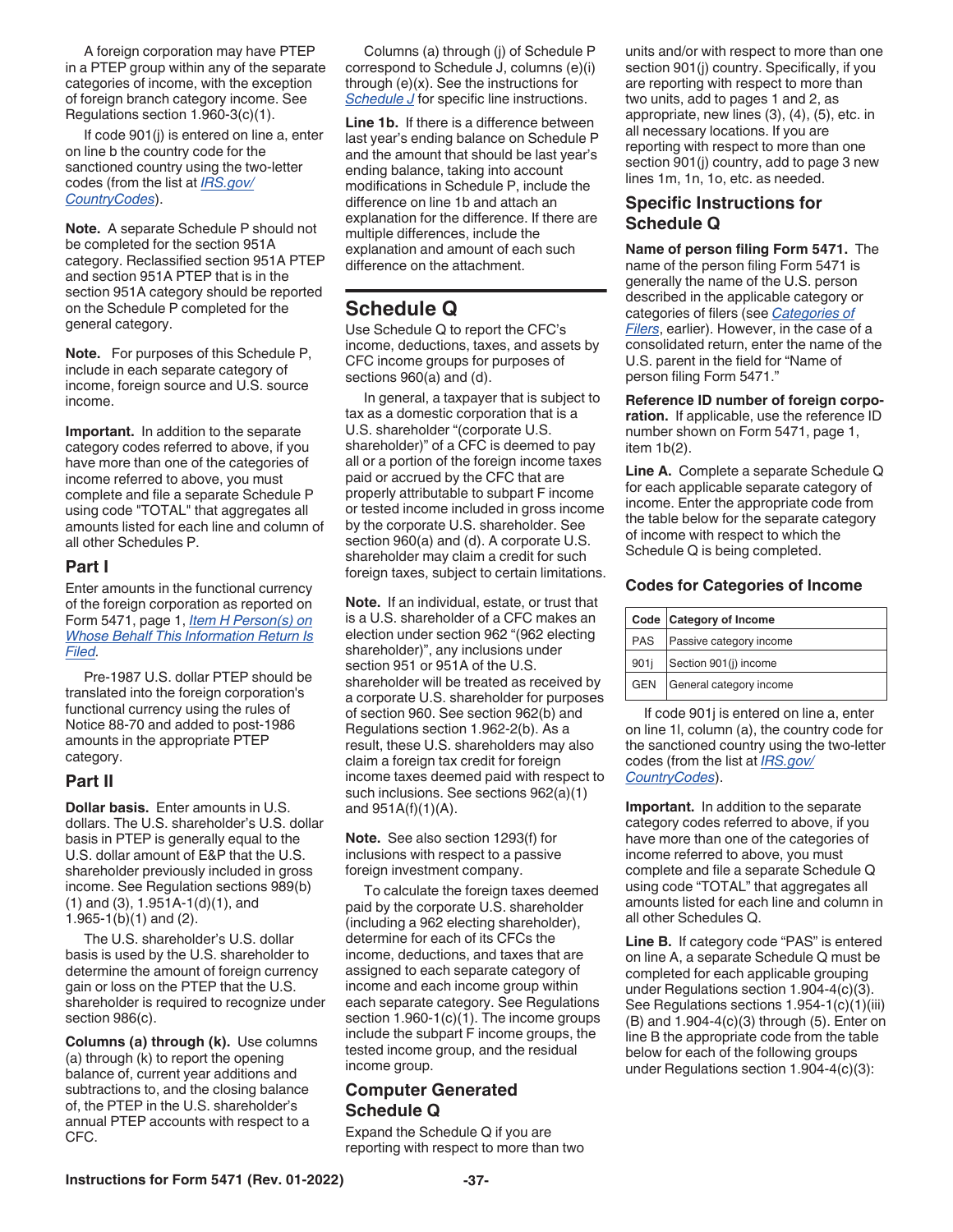#### **Codes for Passive Groups**

| Code | <b>Passive Group</b>                                                                                                                                                                                                                                   |
|------|--------------------------------------------------------------------------------------------------------------------------------------------------------------------------------------------------------------------------------------------------------|
| i    | All passive income received during the tax<br>year that is subject to a withholding tax of<br>15% or greater must be treated as one<br>item of income. See Regulations section<br>$1.904 - 4(c)(3)(i)$ .                                               |
| ii.  | All passive income received during the tax<br>year that is subject to a withholding tax of<br>less than 15% (but greater than zero)<br>must be treated as one item of income.<br>See Regulations section 1.904-4(c)(3)(ii).                            |
| iii. | All passive income received during the tax<br>year that is subject to no withholding tax<br>or other foreign tax must be treated as one<br>item of income. See Regulations section<br>$1.904 - 4(c)(3)(iii)$ .                                         |
| iv   | All passive income received during the tax<br>year that is subject to no withholding tax<br>but is subject to foreign tax other than a<br>withholding tax must be treated as one<br>item of income. See Regulations section<br>$1.904 - 4(c)(3)(iv)$ . |

**Note.** The grouping rules of Regulations section 1.904-4(c)(3)(i) through (iv) apply separately to income attributable to each foreign QBU of a CFC. See Regulations section 1.904-4(c)(4). This is one reason that QBU-by-QBU reporting is required with respect to the income groups on lines 1a through 1j and line 2.

**Line C.** Complete a separate Schedule Q for foreign source income in each separate category and U.S. source income in each separate category. Check the box for either foreign source income or U.S. source income, as applicable.

**Line D.** A separate Schedule Q is required for foreign oil and gas extraction income (FOGEI) and foreign oil related income (FORI). If the Schedule Q is being prepared to report the FOGEI or FORI of a CFC, check the box for Item D. Indicate the amount of FOGEI and FORI in each income group.

#### **Line 1. Subpart F Income Groups**

The separate subpart F income groups within each applicable section 904 category of a CFC are on line 1 ("subpart F income groups"). See Regulations section 1.960-1(d)(2)(ii)(B). Each single item of foreign base company income (as defined in Regulations section 1.954-1(c) (1)(iii)) is a separate subpart F income group. With respect to a CFC, Regulations section  $1.954-1(c)(1)(iii)(A)(2)$  identifies as a single item of income all foreign base company income (other than foreign personal holding company income) that falls within both a single separate category (typically, general category income) and a single category of foreign base company income described in each of Regulations sections  $1.954-1(c)(1)(iii)(A)(2)(i)$  through

(v). For example, with respect to line 1f, there is a single subpart F income group within the general category that consists of all of a CFC's foreign base company sales income.

Use lines 1a through 1e to enter the passive category foreign personal holding company income of the CFC under the appropriate income group (dividends, interest, rents, royalties, and annuities; net gain from certain property transactions; net gain from commodities transactions; net foreign currency gain; and income equivalent to interest), each of which is also treated as a separate subpart F income group under Regulations section 1.960-1. See Regulations section 1.954-1(c)(1)(iii)(B).

**Note.** Enter the following passive category foreign personal holding company income of the CFC on line 1e: • Income from notional principal contracts,

- Payments in lieu of dividends,
- Personal service contracts.

See section 954(c)(1)(F) through (H).

Attach a statement that includes all of the information requested by Schedule Q delineating the amount on line 1e for each of the four groups reporting on line 1e. For example, if both income equivalent to interest and income from notional principal contracts are included on line 1e, on the statement, identify the amount related to each of those income groups for each column.

Use lines 1f through 1i to enter the foreign base company sales income, foreign base company services income, full inclusion income, and insurance income described in section 952(a)(1) of the CFC.

To figure the amounts to enter on lines 1a through 1i, on lines (1), (2), etc., under each line 1a through 1i, enter the name of each QBU of the CFC, including the CFC itself, and the information required in each column (i) through (xiv) with respect to the amount in each subpart F income group within each category for each QBU. On lines 1a through 1i, enter for the total for each column by adding the amounts on lines (1), (2), etc., excluding from such total any amounts reported with respect to income excluded from subpart F income under the high-tax exception in section 954(b)(4) ("subpart F high-tax exception"). These amounts are included in the total amount of residual income, which is reported on line 4. As a result, the amounts included on lines 1a through 1i for each column may not equal the sum of the amounts reported on lines (1), (2), etc., for each column because any item excluded from subpart F income by reason of the high-tax election is included in the summation on line 4 instead of the

summations on lines 1a through 1i. See the instructions for column (xiv) and line 4.

**Example.** For line 1(a)(1), gross income of \$50 is reported in column (ii), foreign tax of \$20 is reported in each of columns (x) and (xii), and the checkbox in column (xiv) is checked. For line 1(a)(2), gross income of \$100 is reported in column (ii), \$5 of foreign tax is reported in each of columns (x) and (xii), and the checkbox in column (xiv) is not checked. For line 1(a)(3), gross income of \$75 is reported in column (ii), \$3 of foreign tax is reported in each of columns (x) and (xii), and the checkbox in column (xiv) is not checked. As a result, the amount reported in column (ii) on line 1(a) is the sum of the amounts reported in column (ii) on line  $1(a)(2)$  and  $1(a)(3)$ , which is equal to \$175 (\$100 + \$75). The amounts reported in columns (x) and (xii) on line 1(a) are the sum of the amounts reported in each column on lines  $1(a)(2)$  and  $1(a)(3)$ , which is equal to \$8  $($5 + $3)$ . The items reported on line  $1(a)$ (1), gross income of \$50 and \$20 of foreign tax, are not included in the totals reported on line 1(a). These amounts are included in the totals for each respective column on line 4. As a result, the amount reported on line 4, column (ii), is increased by \$50 and the amount reported in column (x) on line 4 is increased by \$20. No amount is reported on line 4, column (xii), because foreign income taxes attributable to high-tax exception or high-tax exclusion income are not creditable.

On lines 1j through 1l, enter international boycott income described in section 952(a)(3), illegal bribes, kickbacks, and other payments described in section 952(a)(4), and income included in a section 901(j) separate category described in section 952(a)(5). See Regulations section 1.960-1(d)(2)(ii)(B) (2).

#### **Line 2. Recaptured Subpart F Income**

Enter income that is recaptured as subpart F income in the current year. See section 952(c)(2).

#### **Line 3. Tested Income Group**

Use line 3 to report tested income in the tested income group of the CFC (a "tested income group"). See Regulations section 1.960-1(d)(2)(ii)(C). On lines (1), (2), etc., under line 3, enter the name of each tested unit of the CFC (including the CFC tested unit itself) and enter for each tested unit the information required in columns (ii) through (xiv), based on the tentative gross tested income attributable to each tested unit (without regard to any amounts excluded under the GILTI high-tax exclusion in Regulations section 1.951A-2(c)(7) ("GILTI high-tax exclusion")). If the GILTI high-tax exclusion applies with respect to any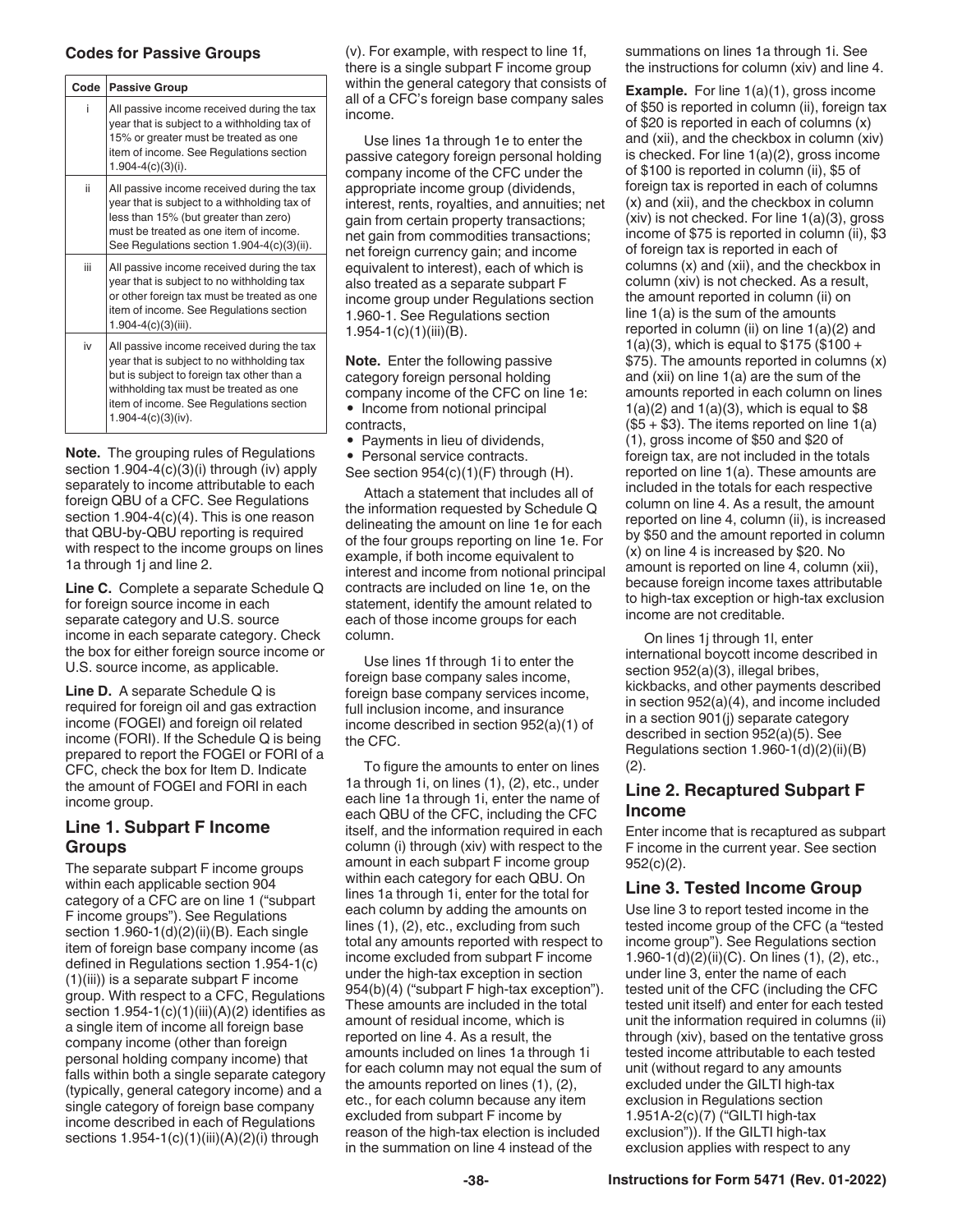tested unit of the CFC, include the amounts reported for columns (ii) through (xiv) in the total reported on line 4. See the instructions for line 4. As a result, the total amount entered on line 3 may not equal the sum of the amounts reported in columns (ii) through (xiii) on lines 3(1), 3(2), etc., if any tested unit's tentative tested income is excluded under the GILTI high-tax exclusion (these amounts are included in the total amounts reported on line 4). In general, tested income will be in a single tested income group within the general category. Because a CFC cannot earn section 951A category income or foreign branch category income at the CFC level, there is no tested income group within either section 904 category. With respect to the general category tested income group of a CFC, GILTI inclusion amounts and taxes with respect to the tested income group will generally be treated as income and deemed paid taxes in the section 951A category. See Regulations sections 1.904-4(g) and 1.904-6(e).

#### **Line 4. Residual Income Group**

Use line 4 to report the information required in columns (i) through (xiv) that is in a section 904 category but that is not of a type that is included in one of the subpart F income groups or a tested income group and is therefore assigned to the residual income group. See Regulations section 1.960-1(d)(2)(ii)(D). Enter the name of each QBU and enter the information required for columns (i) through (xiv) for each QBU on lines 4(1), 4(2), etc., but do not enter amounts excluded from subpart F income under the subpart F high-tax exception (those amounts are reported on lines (1), (2), etc. under lines 1a through 1i) or tested income under the GILTI high-tax exclusion (those amounts are reported on lines 3(1), 3(2), etc.). Enter the sum of the amounts reported on lines 4(1), 4(2), etc., plus the sum of amounts excluded from subpart F income under the subpart F high-tax exception and tested income under the GILTI high-tax exclusion, in the appropriate column on line 4.

**Example.** For line 1(a)(1), \$100 of gross income is reported in column (ii), \$35 of foreign tax is reported in each of columns (x) and (xii), and the checkbox in column (xiv) is checked. For line  $1(a)(2)$ , \$75 of gross income is reported in column (ii), \$5 of foreign tax is reported in each of columns (x) and (xii), and the checkbox in column (xiv) is not checked. For line 3(1), \$200 of gross income is reported in column (ii), \$70 of foreign tax is reported in each of columns (x) and (xii), and the checkbox in column (xiv) is checked. For line 3(2), \$150 of gross income is reported in column (ii), \$10 of foreign tax is reported in each of columns (x) and (xii), and the

checkbox in column (xiv) is not checked. For line 4(1), \$300 of gross income is reported in column (ii) and \$105 of foreign tax is reported in column (x). On line 4(1), both columns (xii) and (xiv) should be blank in all cases. As a result, the amount reported on line 4 for column (ii) is the sum of the amounts reported in column (ii) on lines  $1(a)(1)$ ,  $3(1)$ , and  $4(1)$ , which equals  $$600 ($100 + $200 + $300)$ . The amount reported in column (x), line 4, is the sum of the amounts reported in column (x) on lines  $1(a)(1)$ ,  $3(1)$ , and  $4(1)$ , which equals  $$210 ($35 + $70 + $105)$ . No amount should be reported in column (xii) of line 4 as foreign tax on residual amounts are not creditable. The amounts reported on line 1(a)(1) would not be included in the total for line 1(a), but the amount reported on line 1(a)(2) would be included in the total reported on line 1(a). Similarly, the amounts reported on line 3(1) would not be included in the total reported on line 3, but the amounts reported on line 3(2) would be reported in the total reported on line 3.

**Column (i).** Consistent with the reporting requirement on Form 1118, enter the two-letter code (from the list at *[IRS.gov/](https://www.irs.gov/countrycodes) [CountryCodes](https://www.irs.gov/countrycodes)*) of each foreign country and U.S. possession within which income is sourced and/or to which taxes were paid or accrued.

**Column (ii).** Enter the amount of gross income of the CFC that is assigned to each income group within each section 904 category.

**Columns (iii) through (vii). Expenses.**  Deductions of the CFC, including for current-year taxes, are allocated and apportioned to the income groups to determine net income (or loss) in each income group and to identify the current year foreign income taxes that relate to the income in each income group for section 960 purposes. See Regulations sections 1.960-1(c)(1) and 1.960-1(d)(3)(ii). Enter the expenses allocated and apportioned to the item of gross income reported for each QBU or tested unit as well as the aggregate amount of such expenses allocated and apportioned to each group. See the instructions for lines 1 through 4.

**Column (viii). Current-year tax on reattributed income from disregarded payments.** This column is used to report current-year tax imposed solely by reason of the receipt of a disregarded payment that is a reattribution payment. The current year tax is allocated and apportioned to the income group to which an amount of gross income is assigned by reason of the receipt of the reattribution payment. See Regulations sections 1.960-1(d)(3)(ii)(A) and 1.861-20(d)(3)(v)(B). Report current-year taxes allocated and apportioned to the item of gross income reported for each QBU or tested unit as

well as the aggregate amount of such foreign taxes in each group. See the instructions for lines 1 through 4.

**Column (ix). Current-year tax on all other disregarded payments.** This column is used to report current tax imposed solely by reason of the receipt of a disregarded payment other than a reattribution payment, and which is therefore either a remittance or a contribution. See Regulations section  $1.861-20(d)(3)(v)(C)$ . Foreign tax imposed by reason of a disregarded payment that is a remittance is assigned to the income groups based upon the assets of the payor. See Regulations section 1.861-20(d)(3)(v)(C)(1). Foreign tax imposed by reason of a disregarded payment that is a contribution is assigned to the residual grouping. See Regulations section 1.861-20(d)(3)(v)(C)(2). Report current-year taxes allocated and apportioned to the item of gross income reported for each QBU or tested unit as well as the aggregate amount of such foreign taxes allocated and apportioned to each group. See the instructions for lines 1 through 4.

**Column (x). Other current-year taxes.**  Any other current-year tax is allocated and apportioned among the section 904 categories under the rules of Regulations section 1.904-6(a) based on the portion of the foreign taxable income (as characterized under federal income tax principles) that is assigned to a particular section 904 category. Any other current year foreign tax is allocated to the CFC income group to which the items of foreign gross income are assigned under the rules of Regulations section 1.861-20. Report current-year taxes allocated and apportioned to the item of gross income reported for each QBU or tested unit as well as the aggregate amount of such foreign taxes allocated and apportioned to each group. See the instructions for lines 1 through 4.

**Column (xii). Foreign taxes for which credit is allowed (U.S. dollars).** The amount reported in column (xii) may not be the same as the sum of the amounts in columns (viii) through (x) if columns (viii) through (x) include taxes that are not creditable, including taxes paid or accrued to sanctioned countries, foreign taxes disallowed under sections 901(k), (m), and (l), and taxes paid or accrued to the United States.

**Column (xiii). Average asset value.**  Foreign gross income that arises from a disregarded payment that is treated as a remittance for U.S. tax purposes is assigned to an income group by reference to the income groups to which the assets of the payor taxable unit are assigned (or would be assigned if the taxable unit were a United States person) under the rules of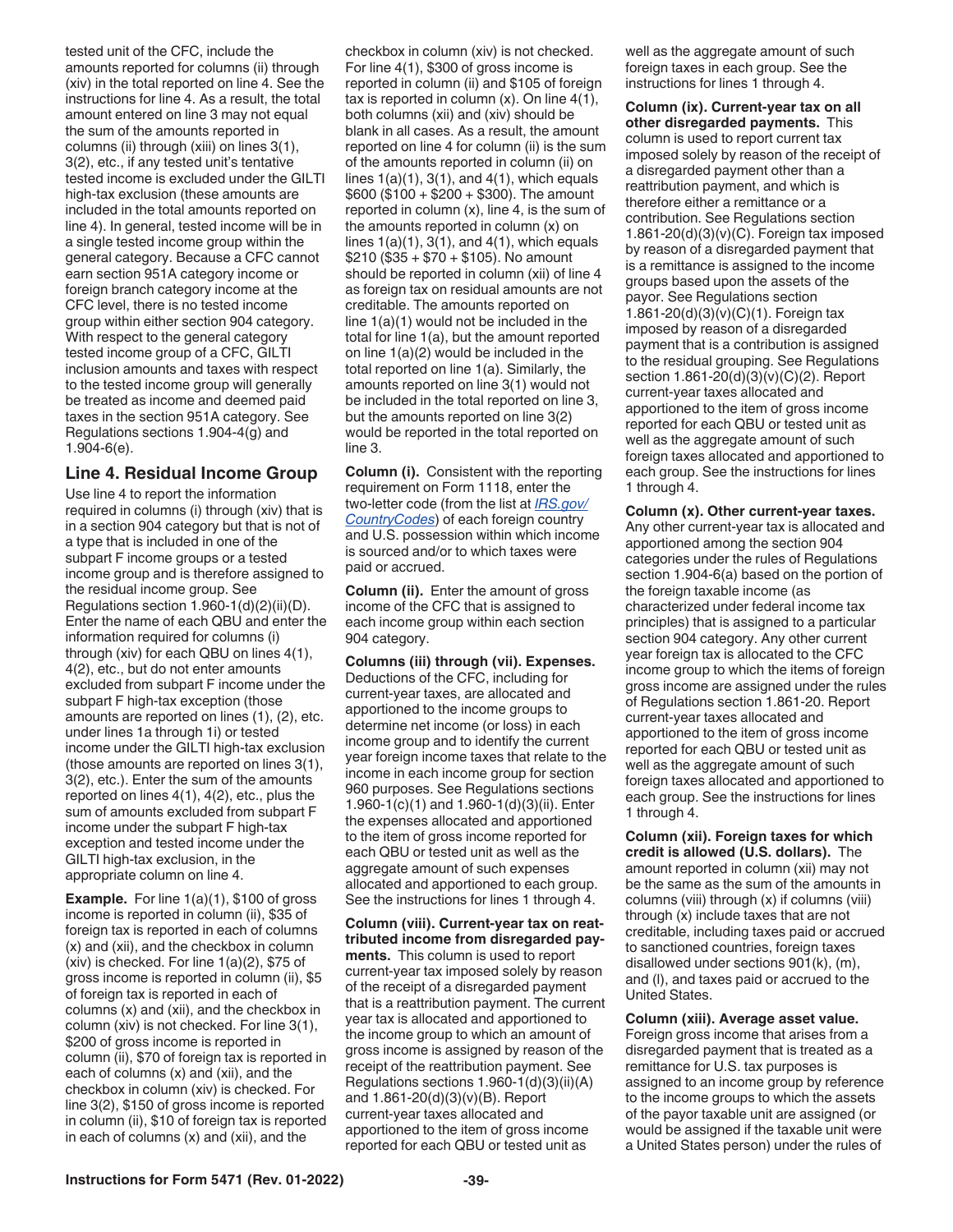<span id="page-39-0"></span>Regulations section 1.861-9 for purposes of apportioning interest expense. This rule uses the payor's asset apportionment percentages as a proxy for the accumulated earnings of the payor taxable unit from which the remittance is made. For this purpose the assets of the taxable unit making the remittance are determined in accordance with the rules of Regulations section 1.987-6(b) that apply in determining the source and separate category of exchange gain or loss on a section 987 remittance, as modified in two respects. See Regulations section 1.861-20(d)(3)(v)(C)(1). Report asset values for each QBU or tested unit as well as the aggregate amount of assets in each group. See the instructions for lines 1 through 4.

**Column (xiv). High-tax election.** Check the box in column (xiv) of the line corresponding to any item of income with respect to which the subpart F high-tax exception applies. If any amount is excluded under the subpart F high-tax exception, do not include it in the total for line 1a through 1i, but instead add the amount to the total for line 4. See the instructions for lines 1 and 4. If a GILTI high-tax exclusion under Regulations section 1.951A-2(c)(7)(viii) is effective with respect to the CFC for the CFC inclusion year, check the box in column (xiv) that corresponds to the item(s) of income to which the exception applies. If an amount reported on line 3(1), 3(2), etc., is excluded from gross income under the GILTI high-tax exclusion, do not include it in the total amount for line 3. Instead, include the amounts in the total for line 4. See the instructions for lines 3 and 4.

### **Schedule R**

Schedule R is used to report basic information pertaining to distributions from foreign corporations. This information is required by sections 245A, 959, and 986(c).

#### **Name of Person Filing Form 5471**

The name of the person filing Form 5471 is generally the name of the U.S. person described in the category or categories of filers (see *[Categories of Filers](#page-2-0)*, earlier).

However, in the case of a consolidated return, enter the name of the U.S. parent in the field for "Name of person filing Form 5471."

#### **Reference ID Number of Foreign Corporation**

If applicable, use the reference ID number shown on Form 5471, page 1, Item 1b(2).

**Column (a): Description of distribution.** The description should include whether the distribution was cash or non-cash and taxable or nontaxable to shareholders. Use code sections to properly identify the taxable or nontaxable consequences of the distribution. For example, "taxable cash dividend eligible for a dividends received deduction under section 245A " or "nontaxable cash distribution of PTEP."Report parts of a distribution on separate rows if the distribution is partially taxable and partially nontaxable, or if the distribution is either taxable or nontaxable by reason of different Code sections. For example, a cash distribution of \$100 that is a nontaxable distribution of PTEP under section 959(a) of \$30, a taxable dividend eligible for a dividends received deduction under section 245A of \$15, a taxable dividend under section 301(c)(1) of \$25, a nontaxable distribution applied against basis under section 301(c)(2) of \$10, and a taxable distribution treated as gain from the sale or exchange of property under section 301(c)(3) of \$20, would be reported on five rows.

If non-cash distributions were made, attach a statement and show both the tax bases and fair market values.

**Column (b): Date of distribution.** Enter the month, day, and year using the following format: MM-DD-YYYY. For example, June 30, 2021, would be entered as "06-30-2021."

**Column (c): Amount of distribution in foreign corporation's functional currency.** The amount of a distribution is generally the amount of any money paid to the shareholder plus the fair market value (FMV) of any property transferred to the shareholder. However, this amount is reduced (but not below zero) by the following liabilities.

• Any liability of the corporation the shareholder assumes in connection with the distribution.

• Any liability to which the property is subject immediately before, and immediately after, the distribution.

**Column (d): Amount of E&P distribution in foreign corporation's functional currency.** A corporate distribution to a shareholder is generally treated as a distribution of earnings and profits. Report distributions from current and accumulated earnings and profits. Do not report any part of a distribution that is not from earnings and profits.

An actual distribution is first out of PTEP, if any, and then out of the section 959(c)(3) balance. See section 959(c).

If PTEP were distributed, include on Form 5471, Schedule I, line 6, any foreign currency gain or loss on the distribution that is recognized under section 986(c). See the instructions for Form 5471, Schedule I, *[Line 6](#page-16-0)* for details. With respect to foreign currency gain or loss on a distribution of GILTI: For a corporate U.S. shareholder, include the gain or (loss) as "Other income" on Form 1120, line 10, or on the comparable line of other corporate tax returns. For a noncorporate U.S. shareholder, include the result as "Other income" on Schedule 1 (Form 1040), line 8z, or on the comparable line of other noncorporate tax returns.

**Note.** E&P described in section 959(c)(3) is generally E&P of the foreign corporation that has not been included in gross income of a U.S. shareholder under section 951(a)(1) or section 951A.

**Note.** Amounts entered in Schedule R (Form 5471), column (d) are also included on line 9, column (f) of Schedule J (Form 5471) and Part I, line 8 of Schedule P (Form 5471), both of which are completed by separate category of income. If the filer is required to complete Schedule J (Form 5471) with respect to more than one category of income, the total of all amounts entered in Schedule R (Form 5471), column (d) should equal the amount entered on line 9, column (f) of the Schedule J (Form 5471) that is filed with code "TOTAL" entered on line a of that Schedule J.

**Paperwork Reduction Act Notice.** We ask for the information on this form to carry out the Internal Revenue laws of the United States. You are required to give us the information. We need it to ensure that you are complying with these laws and to allow us to figure and collect the right amount of tax.

You are not required to provide the information requested on a form that is subject to the Paperwork Reduction Act unless the form displays a valid OMB control number. Books or records relating to a form or its instructions must be retained as long as their contents may become material in the administration of any Internal Revenue law. Generally, tax returns and return information are confidential, as required by section 6103.

The time needed to complete and file this form will vary depending on individual circumstances. The estimated burden for individual and business taxpayers filing this form is approved under OMB control number 1545-0074 and 1545-0123 and is included in the estimates shown in the instructions for their individual and business income tax return.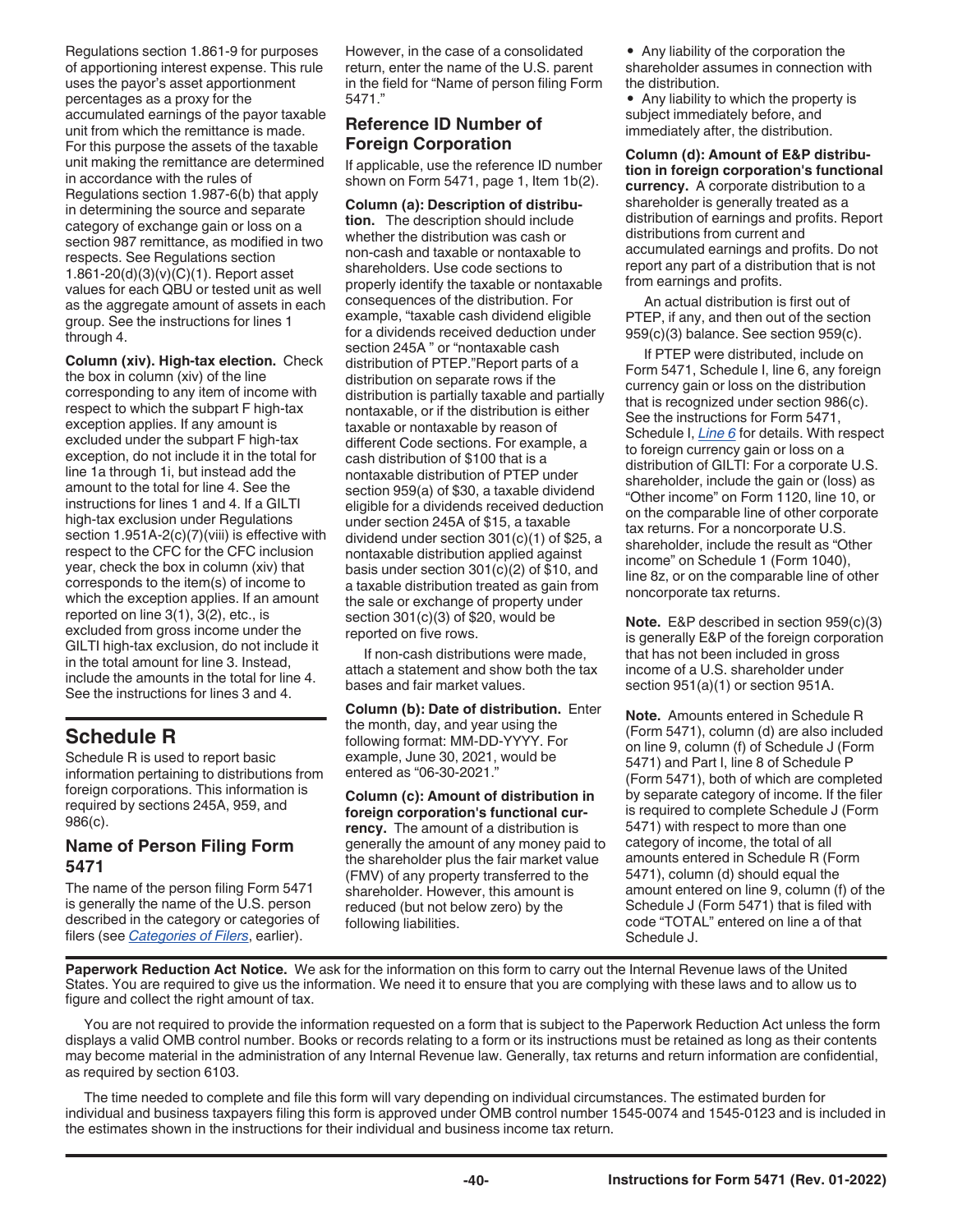#### **Form 5471 Codes for Principal Business Activity**

This list of principal business activities and their associated codes is designed to classify an enterprise by the type of activity in which it is engaged to facilitate the administration of the Internal Revenue Code. These

|                        | <b>Agriculture, Forestry, Fishing</b>                                                     |                         | <i>n</i> ainung, walicoveni<br>tile, & fínish carpent            |
|------------------------|-------------------------------------------------------------------------------------------|-------------------------|------------------------------------------------------------------|
| and Hunting            |                                                                                           | 238900                  | <b>Other Specialty Tra</b>                                       |
| <b>Crop Production</b> |                                                                                           |                         | Contractors (includi<br>preparation)                             |
| 111100                 | Oilseed & Grain Farming                                                                   |                         |                                                                  |
| 111210                 | Vegetable & Melon Farming                                                                 |                         | Manufacturing                                                    |
|                        | (including potatoes & yams)                                                               |                         | <b>Food Manufacturing</b>                                        |
| 111300<br>111400       | Fruit & Tree Nut Farming                                                                  | 311110                  | Animal Food Mfg                                                  |
|                        | Greenhouse, Nursery, &<br>Floriculture Production                                         | 311200                  | Grain & Oilseed Mill                                             |
| 111900                 | Other Crop Farming (including<br>tobacco, cotton, sugarcane, hay,                         | 311300                  | Sugar & Confection<br>Mtg                                        |
|                        | peanut, sugar beet & all other<br>crop farming)                                           | 311400<br>311500        | Fruit & Vegetable Pr<br>Specialty Food Mfg<br>Dairy Product Mfg  |
|                        | <b>Animal Production</b>                                                                  | 311610                  | Animal Slaughtering                                              |
| 112111                 | Beef Cattle Ranching & Farming                                                            |                         | Processing                                                       |
| 112112                 | <b>Cattle Feedlots</b>                                                                    | 311710                  | Seafood Product Pr                                               |
| 112120                 | Dairy Cattle & Milk Production                                                            |                         | Packaging                                                        |
| 112210                 | Hog & Pig Farming                                                                         | 311800                  | Bakeries, Tortilla & I                                           |
| 112300                 | Poultry & Egg Production                                                                  | 311900                  | Mfg                                                              |
| 112400<br>112510       | Sheep & Goat Farming<br>Aquaculture (including shellfish &<br>finfish farms & hatcheries) |                         | Other Food Mfg (ind<br>coffee, tea, flavoring<br>seasonings)     |
| 112900                 | <b>Other Animal Production</b>                                                            |                         | <b>Beverage and Tobacco Pro</b>                                  |
|                        | <b>Forestry and Logging</b>                                                               | Manufacturing           |                                                                  |
| 113110                 | <b>Timber Tract Operations</b>                                                            | 312110                  | Soft Drink & Ice Mfg                                             |
| 113210                 | Forest Nurseries & Gathering of                                                           | 312120                  | <b>Breweries</b>                                                 |
|                        | <b>Forest Products</b>                                                                    | 312130                  | Wineries                                                         |
| 113310                 | Logging                                                                                   | 312140                  | <b>Distilleries</b>                                              |
|                        | <b>Fishing, Hunting and Trapping</b>                                                      | 312200                  | Tobacco Manufactu                                                |
| 114110                 | Fishing                                                                                   |                         | <b>Textile Mills and Textile Pro</b>                             |
| 114210                 | Hunting & Trapping                                                                        | 313000                  | <b>Textile Mills</b><br><b>Textile Product Mills</b>             |
|                        | <b>Support Activities for Agriculture and</b>                                             | 314000                  | <b>Apparel Manufacturing</b>                                     |
| Forestry               |                                                                                           | 315100                  | <b>Apparel Knitting Mill</b>                                     |
| 115110                 | Support Activities for Crop<br>Production (including cotton                               | 315210                  | Cut & Sew Apparel                                                |
|                        | ginning, soil preparation,                                                                | 315220                  | Men's & Boys' Cut &                                              |
|                        | planting, & cultivating)                                                                  |                         | Apparel Mfg                                                      |
| 115210                 | Support Activities for Animal<br>Production                                               | 315240                  | Women's, Girls' & Ir<br>Sew Apparel Mfg                          |
| 115310                 | <b>Support Activities For Forestry</b>                                                    | 315280                  | Other Cut & Sew Ap                                               |
| Mining                 |                                                                                           | 315990                  | Apparel Accessorie                                               |
| 211120                 | <b>Crude Petroleum Extraction</b>                                                         |                         | Apparel Mfg                                                      |
| 211130                 | <b>Natural Gas Extraction</b>                                                             | Manufacturing           | <b>Leather and Allied Product</b>                                |
| 212110                 | Coal Mining                                                                               | 316110                  | Leather & Hide Tan                                               |
| 212200                 | <b>Metal Ore Mining</b>                                                                   |                         | Finishing                                                        |
| 212310                 | Stone Mining & Quarrying                                                                  | 316210                  | Footwear Mfg (inclu                                              |
| 212320                 | Sand, Gravel, Clay, & Ceramic &<br>Refractory Minerals Mining &<br>Quarrying              | 316990                  | & plastics)<br>Other Leather & Alli                              |
| 212390                 | <b>Other Nonmetallic Mineral</b>                                                          |                         | Mfg<br>Wood Product Manufacturii                                 |
|                        | Mining & Quarrying                                                                        | 321110                  | Sawmills & Wood P                                                |
| 213110                 | Support Activities for Mining                                                             | 321210                  | Veneer, Plywood, &                                               |
| Utilities              |                                                                                           |                         | Wood Product Mfg                                                 |
| 221100                 | Electric Power Generation,                                                                | 321900                  | Other Wood Produc                                                |
| 221210                 | Transmission & Distribution<br><b>Natural Gas Distribution</b>                            |                         | <b>Paper Manufacturing</b>                                       |
| 221300                 | Water, Sewage & Other Systems                                                             | 322100                  | Pulp, Paper, & Pape                                              |
| 221500                 | <b>Combination Gas &amp; Electric</b>                                                     | 322200                  | <b>Converted Paper Pr</b><br><b>Printing and Related Suppo</b>   |
| Construction           |                                                                                           | 323100                  | Printing & Related S                                             |
|                        |                                                                                           |                         | Activities                                                       |
|                        | <b>Construction of Buildings</b>                                                          |                         | <b>Petroleum and Coal Produc</b>                                 |
| 236110<br>236200       | <b>Residential Building Construction</b><br>Nonresidential Building                       | Manufacturing<br>324110 | Petroleum Refinerie                                              |
| Construction           | Construction<br><b>Heavy and Civil Engineering</b>                                        | 324120                  | integrated)<br>Asphalt Paving, Roo<br><b>Saturated Materials</b> |
| 237100                 | Utility System Construction                                                               | 324190                  | Other Petroleum & 0                                              |
| 237210                 | <b>Land Subdivision</b>                                                                   |                         | Products Mfg                                                     |
| 237310                 | Highway, Street, & Bridge                                                                 |                         | <b>Chemical Manufacturing</b>                                    |
|                        | Construction                                                                              | 325100                  | <b>Basic Chemical Mfg</b>                                        |
| 237990                 | Other Heavy & Civil Engineering<br>Construction                                           | 325200                  | Resin, Synthetic Ru<br>Artificial & Synthetic                    |
|                        | <b>Specialty Trade Contractors</b>                                                        |                         | Filaments Mfg                                                    |
| 238100                 | Foundation, Structure, & Building                                                         | 325300                  | Pesticide, Fertilizer,<br><b>Agricultural Chemic</b>             |
|                        | <b>Exterior Contractors (including</b><br>framing carpentry, masonry,                     | 325410                  | Pharmaceutical & M                                               |
|                        | glass, roofing, & siding)                                                                 | 325500                  | Paint, Coating, & Ad                                             |
| 238210                 | <b>Electrical Contractors</b>                                                             | 325600                  | Soap, Cleaning Cor                                               |
| 238220                 | Plumbing, Heating, &                                                                      |                         | <b>Toilet Preparation M</b>                                      |
|                        | Air-Conditioning Contractors                                                              | 325900                  | Other Chemical Pro                                               |
| 238290                 | Other Building Equipment<br>Contractors                                                   |                         | Preparation Mfg<br><b>Plastics and Rubber Produc</b>             |
| 238300                 | <b>Building Finishing Contractors</b><br>(including drywall, insulation,                  | Manufacturing           | 208100 Plactics Product Mfs                                      |

principal business activity codes are based on the North American Industry Classification System.

Using the list of activities and codes below, determine from which activity the company derives the largest percentage of its "total receipts." If the company purchases raw materials and supplies them to a subcontractor to produce the finished product, but

retains title to the product, the company is considered a manufacturer and must use one of the manufacturing codes (311110-339900).

Enter on page 1, Item 1f, the six-digit code selected from the list below. In item 1g, enter a brief description of the company's business activity.

|                         | painting, wallcovering, flooring,<br>tile, & finish carpentry)                 | 326200           | <b>Rubber Product Mfg</b>                                                              | 339900              | <b>Other Miscellaneous</b><br>Manufacturing                                 |
|-------------------------|--------------------------------------------------------------------------------|------------------|----------------------------------------------------------------------------------------|---------------------|-----------------------------------------------------------------------------|
| 238900                  | <b>Other Specialty Trade</b><br>Contractors (including site                    | Manufacturing    | <b>Nonmetallic Mineral Product</b>                                                     |                     | <b>Wholesale Trade</b>                                                      |
|                         | preparation)                                                                   | 327100           | Clay Product & Refractory Mfg                                                          |                     | <b>Merchant Wholesalers, Durable Goods</b>                                  |
|                         | Manufacturing                                                                  | 327210<br>327300 | Glass & Glass Product Mfg<br>Cement & Concrete Product Mfg                             | 423100              | Motor Vehicle & Motor Vehicle                                               |
|                         | <b>Food Manufacturing</b>                                                      | 327400           | Lime & Gypsum Product Mfg                                                              | 423200              | Parts & Supplies<br>Furniture & Home Furnishings                            |
| 311110                  | Animal Food Mfg                                                                | 327900           | <b>Other Nonmetallic Mineral</b>                                                       | 423300              | Lumber & Other Construction                                                 |
| 311200<br>311300        | Grain & Oilseed Milling                                                        |                  | <b>Product Mfg</b>                                                                     |                     | Materials                                                                   |
|                         | Sugar & Confectionery Product<br>Mfg                                           | 331110           | <b>Primary Metal Manufacturing</b><br>Iron & Steel Mills & Ferroalloy                  | 423400              | Professional & Commercial<br>Equipment & Supplies                           |
| 311400                  | Fruit & Vegetable Preserving &                                                 |                  | Mfg                                                                                    | 423500              | Metal & Mineral (except                                                     |
| 311500                  | Specialty Food Mfg<br>Dairy Product Mfg                                        | 331200           | Steel Product Mfg from<br><b>Purchased Steel</b>                                       |                     | Petroleum)                                                                  |
| 311610                  | Animal Slaughtering and                                                        | 331310           | Alumina & Aluminum Production                                                          | 423600              | Household Appliances &<br>Electrical & Electronic Goods                     |
|                         | Processing                                                                     |                  | & Processing                                                                           | 423700              | Hardware & Plumbing & Heating                                               |
| 311710                  | Seafood Product Preparation &<br>Packaging                                     | 331400           | Nonferrous Metal (except<br>Aluminum) Production &                                     |                     | <b>Equipment &amp; Supplies</b>                                             |
| 311800                  | Bakeries, Tortilla & Dry Pasta                                                 |                  | Processing                                                                             | 423800              | Machinery, Equipment, &<br>Supplies                                         |
|                         | Mfg                                                                            | 331500           | Foundries                                                                              | 423910              | Sporting & Recreational Goods &                                             |
| 311900                  | Other Food Mfg (including<br>coffee, tea, flavorings &                         | Manufacturing    | <b>Fabricated Metal Product</b>                                                        | 423920              | Supplies<br>Toy & Hobby Goods & Supplies                                    |
|                         | seasonings)                                                                    | 332110           | Forging & Stamping                                                                     | 423930              | <b>Recyclable Materials</b>                                                 |
| Manufacturing           | <b>Beverage and Tobacco Product</b>                                            | 332210           | Cutlery & Handtool Mfg                                                                 | 423940              | Jewelry, Watch, Precious Stone,                                             |
| 312110                  | Soft Drink & Ice Mfg                                                           | 332300           | Architectural & Structural Metals<br>Mfg                                               |                     | & Precious Metals                                                           |
| 312120                  | <b>Breweries</b>                                                               | 332400           | Boiler, Tank, & Shipping                                                               | 423990              | <b>Other Miscellaneous Durable</b><br>Goods                                 |
| 312130                  | Wineries                                                                       |                  | <b>Container Mfg</b>                                                                   |                     | Merchant Wholesalers, Nondurable                                            |
| 312140                  | <b>Distilleries</b>                                                            | 332510           | Hardware Mfg                                                                           | Goods               |                                                                             |
| 312200                  | <b>Tobacco Manufacturing</b><br><b>Textile Mills and Textile Product Mills</b> | 332610<br>332700 | Spring & Wire Product Mfg<br>Machine Shops; Turned Product;                            | 424100<br>424210    | Paper & Paper Products<br>Drugs & Druggists' Sundries                       |
| 313000                  | <b>Textile Mills</b>                                                           |                  | & Screw, Nut, & Bolt Mfg                                                               | 424300              | Apparel, Piece Goods, & Notions                                             |
| 314000                  | <b>Textile Product Mills</b>                                                   | 332810           | Coating, Engraving, Heat<br>Treating, & Allied Activities                              | 424400              | Grocery & Related Products                                                  |
|                         | <b>Apparel Manufacturing</b>                                                   | 332900           | <b>Other Fabricated Metal Product</b>                                                  | 424500              | Farm Product Raw Materials                                                  |
| 315100<br>315210        | <b>Apparel Knitting Mills</b>                                                  |                  | Mfg                                                                                    | 424600<br>424700    | <b>Chemical &amp; Allied Products</b><br>Petroleum & Petroleum Products     |
| 315220                  | Cut & Sew Apparel Contractors<br>Men's & Boys' Cut & Sew                       |                  | <b>Machinery Manufacturing</b>                                                         | 424800              | Beer, Wine, & Distilled Alcoholic                                           |
|                         | Apparel Mfg                                                                    | 333100           | Agriculture, Construction, &<br>Mining Machinery Mfg                                   |                     | <b>Beverages</b>                                                            |
| 315240                  | Women's, Girls' & Infants' Cut &<br>Sew Apparel Mfg                            | 333200           | Industrial Machinery Mfg                                                               | 424910              | <b>Farm Supplies</b>                                                        |
| 315280                  | Other Cut & Sew Apparel Mfg                                                    | 333310           | Commercial & Service Industry<br><b>Machinery Mfg</b>                                  | 424920<br>424930    | Book, Periodical, & Newspapers<br>Flower, Nursery Stock, & Florists'        |
| 315990                  | Apparel Accessories & Other                                                    | 333410           |                                                                                        |                     | Supplies                                                                    |
|                         | Apparel Mfg<br><b>Leather and Allied Product</b>                               |                  | Ventilation, Heating,<br>Air-Conditioning, & Commercial<br>Refrigeration Equipment Mfg | 424940              | Tobacco & Tobacco Products                                                  |
|                         |                                                                                |                  |                                                                                        | 424950              | Paint, Varnish, & Supplies                                                  |
| Manufacturing           |                                                                                |                  |                                                                                        |                     |                                                                             |
| 316110                  | Leather & Hide Tanning &                                                       | 333510<br>333610 | Metalworking Machinery Mfg<br>Engine, Turbine & Power                                  | 424990              | Other Miscellaneous Nondurable<br>Goods                                     |
|                         | Finishing                                                                      |                  | <b>Transmission Equipment Mfg</b>                                                      |                     | <b>Wholesale Electronic Markets and</b>                                     |
| 316210                  | Footwear Mfg (including rubber<br>& plastics)                                  | 333900           | <b>Other General Purpose</b><br>Machinery Mfg                                          |                     | <b>Agents and Brokers</b>                                                   |
| 316990                  | Other Leather & Allied Product                                                 |                  | <b>Computer and Electronic Product</b>                                                 | 425110              | <b>Business to Business Electronic</b><br>Markets                           |
|                         | Mfg<br><b>Wood Product Manufacturing</b>                                       | Manufacturing    |                                                                                        | 425120              | Wholesale Trade Agents &                                                    |
| 321110                  | Sawmills & Wood Preservation                                                   | 334110           | Computer & Peripheral<br><b>Equipment Mfg</b>                                          |                     | <b>Brokers</b>                                                              |
| 321210                  | Veneer, Plywood, & Engineered                                                  | 334200           | Communications Equipment Mfg                                                           | <b>Retail Trade</b> |                                                                             |
| 321900                  | Wood Product Mfg<br>Other Wood Product Mfg                                     | 334310           | Audio & Video Equipment Mfg                                                            | 441110              | <b>Motor Vehicle and Parts Dealers</b><br><b>New Car Dealers</b>            |
|                         | <b>Paper Manufacturing</b>                                                     | 334410           | Semiconductor & Other<br>Electronic Component Mfg                                      | 441120              | <b>Used Car Dealers</b>                                                     |
|                         | 322100 Pulp, Paper, & Paperboard Mills                                         | 334500           | Navigational, Measuring,                                                               | 441210              | <b>Recreational Vehicle Dealers</b>                                         |
|                         | 322200 Converted Paper Product Mfg                                             |                  | Electromedical, & Control<br>Instruments Mfg                                           | 441222              | <b>Boat Dealers</b>                                                         |
| 323100                  | <b>Printing and Related Support Activities</b>                                 | 334610           | Manufacturing & Reproducing                                                            | 441228              | Motorcycle, ATV, & All other<br><b>Motor Vehicle Dealers</b>                |
|                         | Printing & Related Support<br>Activities                                       |                  | Magnetic & Optical Media                                                               | 441300              | Automotive Parts, Accessories,                                              |
|                         | <b>Petroleum and Coal Products</b>                                             |                  | Electrical Equipment, Appliance, and<br>Component Manufacturing                        |                     | & Tire Stores                                                               |
| Manufacturing<br>324110 | Petroleum Refineries (including                                                | 335100           | <b>Electric Lighting Equipment Mfg</b>                                                 | 442110              | <b>Furniture and Home Furnishings Stores</b><br><b>Furniture Stores</b>     |
|                         | integrated)                                                                    | 335200           | Major Household Appliance Mfg                                                          | 442210              | <b>Floor Covering Stores</b>                                                |
| 324120                  | Asphalt Paving, Roofing, &<br>Saturated Materials Mfg                          | 335310           | <b>Electrical Equipment Mfg</b>                                                        | 442291              | <b>Window Treatment Stores</b>                                              |
| 324190                  | Other Petroleum & Coal                                                         | 335900           | Other Electrical Equipment &<br><b>Component Mfg</b>                                   | 442299              | All Other Home Furnishings<br><b>Stores</b>                                 |
|                         | Products Mfg                                                                   |                  | <b>Transportation Equipment</b><br>Manufacturing                                       |                     | <b>Electronics and Appliance Stores</b>                                     |
| 325100                  | <b>Chemical Manufacturing</b><br><b>Basic Chemical Mfg</b>                     | 336100           | Motor Vehicle Mfg                                                                      | 443141              | Household Appliance Stores                                                  |
| 325200                  | Resin, Synthetic Rubber, &<br>Artificial & Synthetic Fibers &                  | 336210<br>336300 | Motor Vehicle Body & Trailer Mfg<br>Motor Vehicle Parts Mfg                            | 443142              | Electronic Stores (including<br>Audio, Video, Computer, &<br>Camera Stores) |
|                         | <b>Filaments Mfg</b>                                                           | 336410           | Aerospace Product & Parts Mfg                                                          |                     | <b>Building Material and Garden</b>                                         |
| 325300                  | Pesticide, Fertilizer, & Other<br><b>Agricultural Chemical Mfg</b>             | 336510           | Railroad Rolling Stock Mfg                                                             |                     | <b>Equipment and Supplies Dealers</b>                                       |
| 325410                  | Pharmaceutical & Medicine Mfg                                                  | 336610           | Ship & Boat Building                                                                   | 444110<br>444120    | <b>Home Centers</b><br>Paint & Wallpaper Stores                             |
| 325500                  | Paint, Coating, & Adhesive Mfg                                                 | 336990           | Other Transportation Equipment<br>Mfg                                                  | 444130              | <b>Hardware Stores</b>                                                      |
| 325600                  | Soap, Cleaning Compound, &<br><b>Toilet Preparation Mfg</b>                    | Manufacturing    | <b>Furniture and Related Product</b>                                                   | 444190              | <b>Other Building Material Dealers</b>                                      |
| 325900                  | Other Chemical Product &<br><b>Preparation Mfg</b>                             | 337000           | Furniture & Related Product                                                            | 444200              | Lawn & Garden Equipment &<br><b>Supplies Stores</b>                         |
|                         | <b>Plastics and Rubber Products</b>                                            |                  | Manufacturing<br><b>Miscellaneous Manufacturing</b>                                    |                     |                                                                             |
| Manufacturing           | 326100 Plastics Product Mfg                                                    | 339110           | Medical Equipment & Supplies<br>Mfg                                                    |                     |                                                                             |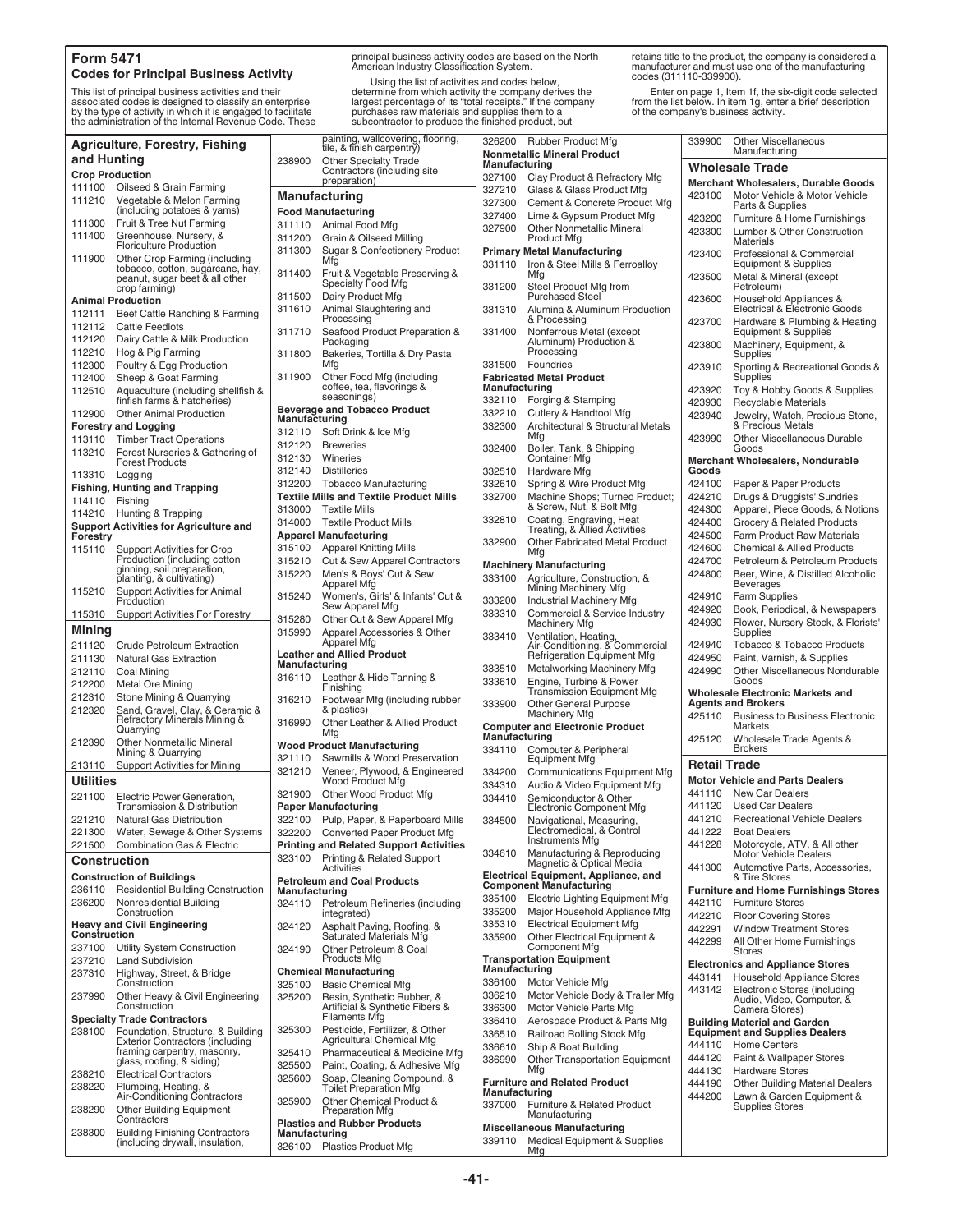#### **Form 5471** *(Continued)*

|                | <b>Food and Beverage Stores</b>               | 48532             |
|----------------|-----------------------------------------------|-------------------|
| 445110         | Supermarkets and Other                        | 4854              |
|                | Grocery (except Convenience)<br><b>Stores</b> |                   |
|                |                                               | 4855              |
| 445120         | <b>Convenience Stores</b>                     | 48599             |
| 445210         | <b>Meat Markets</b>                           |                   |
| 445220         | Fish & Seafood Markets                        | Pipel             |
| 445230         | Fruit & Vegetable Markets                     | 48600             |
| 445291         | <b>Baked Goods Stores</b>                     | Scen              |
| 445292         | Confectionery & Nut Stores                    | 48700             |
| 445299         | All Other Specialty Food Stores               |                   |
|                |                                               | Supp              |
| 445310         | Beer, Wine, & Liquor Stores                   | 48810             |
|                | <b>Health and Personal Care Stores</b>        |                   |
| 446110         | Pharmacies & Drug Stores                      |                   |
| 446120         | Cosmetics, Beauty Supplies, &                 | 4882              |
|                | Perfume Stores                                | 48830             |
| 446130         | <b>Optical Goods Stores</b>                   |                   |
| 446190         | Other Health & Personal Care                  | 4884              |
|                | Stores                                        |                   |
|                | <b>Gasoline Stations</b>                      | 48849             |
| 447100         | Gasoline Stations (including                  |                   |
|                | convenience stores with gas)                  | 4885              |
|                | <b>Clothing and Clothing Accessories</b>      |                   |
| Stores         |                                               | 48899             |
| 448110         | Men's Clothing Stores                         |                   |
|                |                                               | Cour              |
| 448120         | <b>Women's Clothing Stores</b>                | 4921              |
| 448130         | Children's & Infants' Clothing                | 4922              |
|                | <b>Stores</b>                                 |                   |
| 448140         | <b>Family Clothing Stores</b>                 | Ware              |
| 448150         | <b>Clothing Accessories Stores</b>            | 49310             |
| 448190         | <b>Other Clothing Stores</b>                  |                   |
| 448210         | <b>Shoe Stores</b>                            |                   |
| 448310         |                                               |                   |
|                | Jewelry Stores                                | Infol             |
| 448320         | Luggage & Leather Goods                       | Publi             |
|                | <b>Stores</b>                                 | 51111             |
|                | Sporting Goods, Hobby, Book, and              | 51112             |
| Music Stores   |                                               | 51110             |
| 451110         | <b>Sporting Goods Stores</b>                  |                   |
| 451120         | Hobby, Toy, & Game Stores                     | 51114             |
| 451130         | Sewing, Needlework, & Piece                   |                   |
|                | Goods Stores                                  | 51119             |
| 451140         | Musical Instrument & Supplies                 | 5112 <sup>.</sup> |
|                | Stores                                        | Motic             |
| 451211         | <b>Book Stores</b>                            | Indus             |
| 451212         | <b>News Dealers &amp; Newsstands</b>          | 51210             |
|                | <b>General Merchandise Stores</b>             |                   |
|                |                                               | 51220             |
| 452200         | <b>Department Stores</b>                      | <b>Broa</b>       |
|                |                                               |                   |
| 452300         | General Merchandise Stores,                   |                   |
|                | incl. Warehouse Clubs and                     | 51510             |
|                | Supercenters                                  | $5152 -$          |
|                | <b>Miscellaneous Store Retailers</b>          |                   |
| 453110         | <b>Florists</b>                               | Telec             |
| 453210         | Office Supplies & Stationery                  | 51700             |
|                | Stores                                        |                   |
| 453220         | Gift, Novelty, & Souvenir Stores              |                   |
| 453310         | <b>Used Merchandise Stores</b>                |                   |
|                |                                               |                   |
| 453910         | Pet & Pet Supplies Stores                     |                   |
| 453920         | <b>Art Dealers</b>                            | ata               |
| 453930         | Manufactured (Mobile) Home                    | 5182 <sup>.</sup> |
|                | Dealers                                       |                   |
| 453990         | All Other Miscellaneous Store                 | Other             |
|                | Retailers (including tobacco,                 | 51910             |
|                | candle, & trophy shops)                       |                   |
|                | <b>Nonstore Retailers</b>                     |                   |
| 454110         | Electronic Shopping &                         |                   |
|                | Mail-Order Houses                             | Fina              |
| 454210         | <b>Vending Machine Operators</b>              | Depo              |
| 454310         | <b>Fuel Dealers (including Heating</b>        | 5221              |
|                | Oil and Liquefied Petroleum)                  | 52212             |
| 454390         | <b>Other Direct Selling</b>                   |                   |
|                | Establishments (including                     | 5221:             |
|                | door-to-door retailing, frozen                | 52219             |
|                | food plan providers, party plan               |                   |
|                | merchandisers, & coffee-break                 | Nond              |
|                | service providers)                            | 52221             |
|                | <b>Transportation and</b>                     | 52222             |
| Warehousing    |                                               | 52229             |
|                |                                               | 52229             |
|                | Air, Rail, and Water Transportation           |                   |
| 481000         | Air Transportation                            | 52229             |
| 482110         | Rail Transportation                           |                   |
| 483000         | <b>Water Transportation</b>                   | 52229             |
|                | <b>Truck Transportation</b>                   | 52229             |
| 484110         | General Freight Trucking, Local               |                   |
| 484120         |                                               | Activ             |
|                | General Freight Trucking,<br>Long-distance    | Interi            |
| 484200         |                                               | 52230             |
|                | Specialized Freight Trucking                  |                   |
|                | <b>Transit and Ground Passenger</b>           |                   |
| Transportation |                                               |                   |
| 485110         | Urban Transit Systems                         |                   |
| 485210         | Interurban & Rural Bus                        |                   |
| 485310         | Transportation<br><b>Taxi Service</b>         |                   |

| 485320         | Limousine Service                                                 | Securities,                              |           |
|----------------|-------------------------------------------------------------------|------------------------------------------|-----------|
| 485410         | School & Employee Bus                                             | <b>Other Finar</b><br><b>Related Act</b> |           |
|                | Transportation                                                    | 523110                                   | ln        |
| 485510         | <b>Charter Bus Industry</b>                                       |                                          | D٥        |
| 485990         | Other Transit & Ground<br>Passenger Transportation                | 523120                                   | Sε        |
|                | <b>Pipeline Transportation</b>                                    | 523130                                   | C٥        |
| 486000         | <b>Pipeline Transportation</b>                                    | 523140                                   | C٥        |
|                | <b>Scenic &amp; Sightseeing Transportation</b>                    | 523210                                   | S6        |
| 487000         | Scenic & Sightseeing                                              |                                          | E         |
|                | Transportation                                                    | 523900                                   | O۱<br>A٥  |
|                | <b>Support Activities for Transportation</b>                      |                                          | m         |
| 488100         | Support Activities for Air                                        |                                          | ac        |
|                | Transportation                                                    | Insurance (                              |           |
| 488210         | <b>Support Activities for Rail</b><br>Transportation              | <b>Activities</b>                        |           |
| 488300         | <b>Support Activities for Water</b>                               | 524140                                   | Di<br>ln: |
|                | Transportation                                                    |                                          | Сć        |
| 488410         | Motor Vehicle Towing                                              | 524150                                   | Di        |
| 488490         | Other Support Activities for Road                                 |                                          | (e        |
|                | Transportation                                                    |                                          | Сć        |
| 488510         | <b>Freight Transportation</b>                                     | 524210                                   | ln:<br>Br |
|                | Arrangement                                                       | 524290                                   | O۱        |
| 488990         | Other Support Activities for<br>Transportation                    |                                          | A٥        |
|                | <b>Couriers and Messengers</b>                                    |                                          | ac        |
| 492110         | Couriers                                                          | Funds, Trus                              | pe        |
| 492210         | Local Messengers & Local                                          | Vehicles                                 |           |
|                | Delivery                                                          | 525100                                   | ln:       |
|                | <b>Warehousing and Storage</b>                                    |                                          | Fι        |
| 493100         | Warehousing & Storage (except                                     | 525910                                   | OI<br>(F  |
|                | lessors of mini-warehouses &<br>self-storage units)               |                                          | Ťε        |
|                |                                                                   |                                          | ln'       |
| Information    |                                                                   | 525920                                   | Tr        |
|                | Publishing Industries (except Internet)                           |                                          | A٥        |
| 511110         | Newspaper Publishers                                              | 525990                                   | O۱        |
| 511120         | <b>Periodical Publishers</b>                                      |                                          | (ir<br>cl |
| 511130         | <b>Book Publishers</b>                                            |                                          | "C        |
| 511140         | Directory & Mailing List<br>Publishers                            |                                          | C٥        |
| 511190         | <b>Other Publishers</b>                                           |                                          | O۱<br>l٥  |
| 511210         | Software Publishers                                               |                                          | C٥        |
|                | <b>Motion Picture and Sound Recording</b>                         |                                          | C٥        |
| Industries     |                                                                   | <b>Real Esta</b>                         |           |
| 512100         | Motion Picture & Video Industries                                 | Leasing                                  |           |
|                | (except video rental)                                             | <b>Real Estate</b>                       |           |
| 512200         | Sound Recording Industries                                        | 531110                                   | Lε        |
|                | <b>Broadcasting (except Internet)</b>                             |                                          | &         |
| 515100         | Radio & Television Broadcasting                                   |                                          | RI        |
| 515210         | Cable & Other Subscription<br>Programming                         | 531120                                   | Lε<br>Βι  |
|                | Telecommunications                                                |                                          | Μ         |
| 517000         | Telecommunications (including                                     |                                          | ec        |
|                | paging, cellular, satellite, cable &                              | 531130                                   | Le<br>S6  |
|                | other program distribution,<br>resellers, & other                 |                                          | ec        |
|                | telecommunications, and Internet                                  | 531190                                   | Lε        |
|                | service providers)                                                |                                          | Pr        |
|                | <b>Data Processing Service</b>                                    | 531210                                   | O         |
| 518210         | Data Processing, Hosting, &                                       |                                          | Br        |
|                | <b>Related Services</b>                                           | 531310                                   | R٥        |
| 519100         | <b>Other Information Services</b>                                 | 531320                                   | Oi        |
|                | <b>Other Information Services</b><br>(including news syndicates & | 531390                                   | Oi<br>E٤  |
|                | libraries, Internet publishing &                                  | <b>Rental and</b>                        |           |
|                | broadcasting)                                                     | 532100                                   | Aι        |
|                | <b>Finance and Insurance</b>                                      |                                          | Lε        |
|                | <b>Depository Credit Intermediation</b>                           | 532210                                   | C٥        |
| 522110         | <b>Commercial Banking</b>                                         |                                          | Ap        |
| 522120         | Savings Institutions                                              | 532281                                   | Fo        |
| 522130         | <b>Credit Unions</b>                                              | 532282                                   | Vi        |
| 522190         | <b>Other Depository Credit</b>                                    | 532283                                   | H         |
|                | Intermediation                                                    | 532284                                   | R٥        |
|                | <b>Nondepository Credit Intermediation</b>                        | 532289                                   | Al<br>R6  |
| 522210         | Credit Card Issuing                                               | 532310                                   | G۱        |
| 522220         | <b>Sales Financing</b>                                            | 532400                                   | C٥        |
| 522291         | Consumer Lending                                                  |                                          | M         |
| 522292         | Real Estate Credit (including<br>mortgage bankers & originators)  |                                          | Lε        |
| 522293         | International Trade Financing                                     | Lessors of                               |           |
| 522294         | Secondary Market Financing                                        | Assets (exc<br>533110                    | Lε        |
| 522298         | All Other Nondepository Credit                                    |                                          | In        |
|                | Intermediation                                                    |                                          | СC        |
|                | <b>Activities Related to Credit</b>                               | Professic                                |           |
| Intermediation |                                                                   | Technica                                 |           |
| 522300         | <b>Activities Related to Credit</b>                               | <b>Legal Servi</b>                       |           |
|                | Intermediation (including loan<br>brokers, check clearing, &      | 541110                                   | O         |
|                | money transmitting)                                               | 541190                                   | Oi        |
|                |                                                                   | Accounting                               |           |
|                |                                                                   |                                          |           |

|                    | Securities, Commodity Contracts, and<br>Other Financial Investments and                                 | 541213<br>541214   | <b>Tax Preparation Services</b><br><b>Payroll Services</b>                                           |
|--------------------|---------------------------------------------------------------------------------------------------------|--------------------|------------------------------------------------------------------------------------------------------|
|                    | <b>Related Activities</b>                                                                               | 541219             | <b>Other Accounting Services</b>                                                                     |
| 523110             | <b>Investment Banking &amp; Securities</b><br>Dealing                                                   | Services           | Architectural, Engineering, and Related                                                              |
| 523120             | Securities Brokerage                                                                                    | 541310             | <b>Architectural Services</b>                                                                        |
| 523130             | <b>Commodity Contracts Dealing</b>                                                                      | 541320             | Landscape Architecture Services                                                                      |
| 523140             | <b>Commodity Contracts Brokerage</b>                                                                    | 541330             | <b>Engineering Services</b>                                                                          |
| 523210             | Securities & Commodity<br>Exchanges                                                                     | 541340             | <b>Drafting Services</b>                                                                             |
| 523900             | <b>Other Financial Investment</b>                                                                       | 541350             | <b>Building Inspection Services</b>                                                                  |
|                    | Activities (including portfolio<br>management & investment                                              | 541360             | Geophysical Surveying &<br><b>Mapping Services</b>                                                   |
|                    | advice)<br><b>Insurance Carriers and Related</b>                                                        | 541370             | Surveying & Mapping (except<br>Geophysical) Services                                                 |
| Activities         |                                                                                                         | 541380             | <b>Testing Laboratories</b>                                                                          |
| 524140             | Direct Life, Health, & Medical                                                                          |                    | <b>Specialized Design Services</b>                                                                   |
| 524150             | Insurance & Reinsurance<br>Carriers<br>Direct Insurance & Reinsurance                                   | 541400             | <b>Specialized Design Services</b><br>(including interior, industrial,<br>graphic, & fashion design) |
|                    | (except Life, Health & Medical)<br>Carriers                                                             | Services           | <b>Computer Systems Design and Related</b>                                                           |
| 524210             | Insurance Agencies &<br>Brokerages                                                                      | 541511             | Custom Computer Programming<br>Services                                                              |
| 524290             | Other Insurance Related<br>Activities (including third-party                                            | 541512             | Computer Systems Design<br>Services                                                                  |
|                    | administration of insurance and<br>pension funds)                                                       | 541513             | <b>Computer Facilities Management</b><br>Services                                                    |
| Vehicles           | <b>Funds, Trusts, and Other Financial</b>                                                               | 541519             | <b>Other Computer Related</b><br>Services                                                            |
| 525100             | Insurance & Employee Benefit<br>Funds                                                                   |                    | Other Professional, Scientific, and<br><b>Technical Services</b>                                     |
| 525910             | Open-End Investment Funds<br>(Form 1120-RIC, U.S. Income                                                | 541600             | Management, Scientific, &                                                                            |
|                    | Tax Return for Regulated<br>Investment Companies)                                                       | 541700             | <b>Technical Consulting Services</b><br>Scientific Research &                                        |
| 525920             | Trusts, Estates, & Agency                                                                               |                    | <b>Development Services</b>                                                                          |
|                    | Accounts                                                                                                | 541800             | <b>Advertising &amp; Related Services</b>                                                            |
| 525990             | <b>Other Financial Vehicles</b><br>(including mortgage REITs and<br>closed-end investment funds)        | 541910             | Marketing Research & Public<br>Opinion Polling                                                       |
|                    | "Offices of Bank Holding                                                                                | 541920             | <b>Photographic Services</b>                                                                         |
|                    | Companies" and "Offices of<br>Other Holding Companies" are                                              | 541930             | Translation & Interpretation<br>Services                                                             |
|                    | located under Management of                                                                             | 541940             | <b>Veterinary Services</b>                                                                           |
|                    | <b>Companies (Holding</b><br><b>Companies</b> ) below.                                                  | 541990             | All Other Professional, Scientific,<br>& Technical Services                                          |
|                    | <b>Real Estate and Rental and</b>                                                                       |                    | <b>Management of Companies</b>                                                                       |
| Leasing            |                                                                                                         |                    | (Holding Companies)                                                                                  |
| <b>Real Estate</b> |                                                                                                         | 551111             | Offices of Bank Holding                                                                              |
| 531110             | Lessors of Residential Buildings<br>& Dwellings (including equity                                       | 551112             | Companies<br>Offices of Other Holding                                                                |
| 531120             | REITs)<br>Lessors of Nonresidential                                                                     |                    | Companies                                                                                            |
|                    | Buildings (except<br>Mini-warehouses) (including                                                        |                    | <b>Administrative and Support and</b><br>Waste Management and                                        |
|                    | equity REITs)                                                                                           |                    | <b>Remediation Services</b>                                                                          |
| 531130             | Lessors of Mini-warehouses &<br>Self-Storage Units (including                                           |                    | <b>Administrative and Support Services</b>                                                           |
|                    | equity REITs)                                                                                           | 561110             | <b>Office Administrative Services</b>                                                                |
| 531190             | Lessors of Other Real Estate                                                                            | 561210             | <b>Facilities Support Services</b>                                                                   |
|                    | Property (including equity REITs)                                                                       | 561300             | <b>Employment Services</b>                                                                           |
| 531210             | Offices of Heal Estate Agents &<br><b>Brokers</b>                                                       | 561410             | <b>Document Preparation Services</b>                                                                 |
| 531310             | Real Estate Property Managers                                                                           | 561420             | <b>Telephone Call Centers</b>                                                                        |
| 531320             | Offices of Real Estate Appraisers                                                                       | 561430             | <b>Business Service Centers</b>                                                                      |
| 531390             | Other Activities Related to Real<br>Estate                                                              | 561440             | (including private mail centers &<br>copy shops)<br><b>Collection Agencies</b>                       |
|                    | <b>Rental and Leasing Services</b>                                                                      | 561450             | Credit Bureaus                                                                                       |
| 532100             | Automotive Equipment Rental &<br>Leasing                                                                | 561490             | <b>Other Business Support Services</b><br>(including repossession services,                          |
| 532210             | Consumer Electronics &<br>Appliances Rental                                                             |                    | court reporting, & stenotype<br>services)                                                            |
| 532281             | Formal Wear & Costume Rental                                                                            | 561500             | Travel Arrangement &                                                                                 |
| 532282             | Video Tape & Disc Rental                                                                                |                    | <b>Reservation Services</b>                                                                          |
| 532283<br>532284   | Home Health Equipment Rental<br><b>Recreational Goods Rental</b>                                        | 561600<br>561710   | <b>Investigation &amp; Security Services</b>                                                         |
| 532289             | All Other Consumer Goods<br>Rental                                                                      |                    | <b>Exterminating &amp; Pest Control</b><br>Services                                                  |
| 532310             | General Rental Centers                                                                                  | 561720<br>561730   | <b>Janitorial Services</b><br><b>Landscaping Services</b>                                            |
| 532400             | Commercial & Industrial<br>Machinery & Equipment Rental &                                               | 561740             | Carpet & Upholstery Cleaning                                                                         |
|                    | Leasing<br>Lessors of Nonfinancial Intangible                                                           | 561790             | Services<br>Other Services to Buildings &                                                            |
|                    | Assets (except copyrighted works)                                                                       | 561900             | Dwellings<br><b>Other Support Services</b>                                                           |
| 533110             | Lessors of Nonfinancial<br>Intangible Assets (except                                                    |                    | (including packaging & labeling<br>services, & convention & trade                                    |
|                    | copyrighted works)<br>Professional, Scientific, and                                                     |                    | show organizers)<br><b>Waste Management and Remediation</b>                                          |
|                    | <b>Technical Services</b>                                                                               | Services<br>562000 | Waste Management &                                                                                   |
| Legal Services     |                                                                                                         |                    | <b>Remediation Services</b>                                                                          |
| 541110             | Offices of Lawyers                                                                                      |                    | <b>Educational Services</b>                                                                          |
| 541190             | <b>Other Legal Services</b><br><b>Accounting, Tax Preparation,</b><br>Bookkeeping, and Payroll Services | 611000             | <b>Educational Services (including</b><br>schools, colleges, & universities)                         |
|                    |                                                                                                         |                    |                                                                                                      |

541211 Offices of Certified Public Accountants